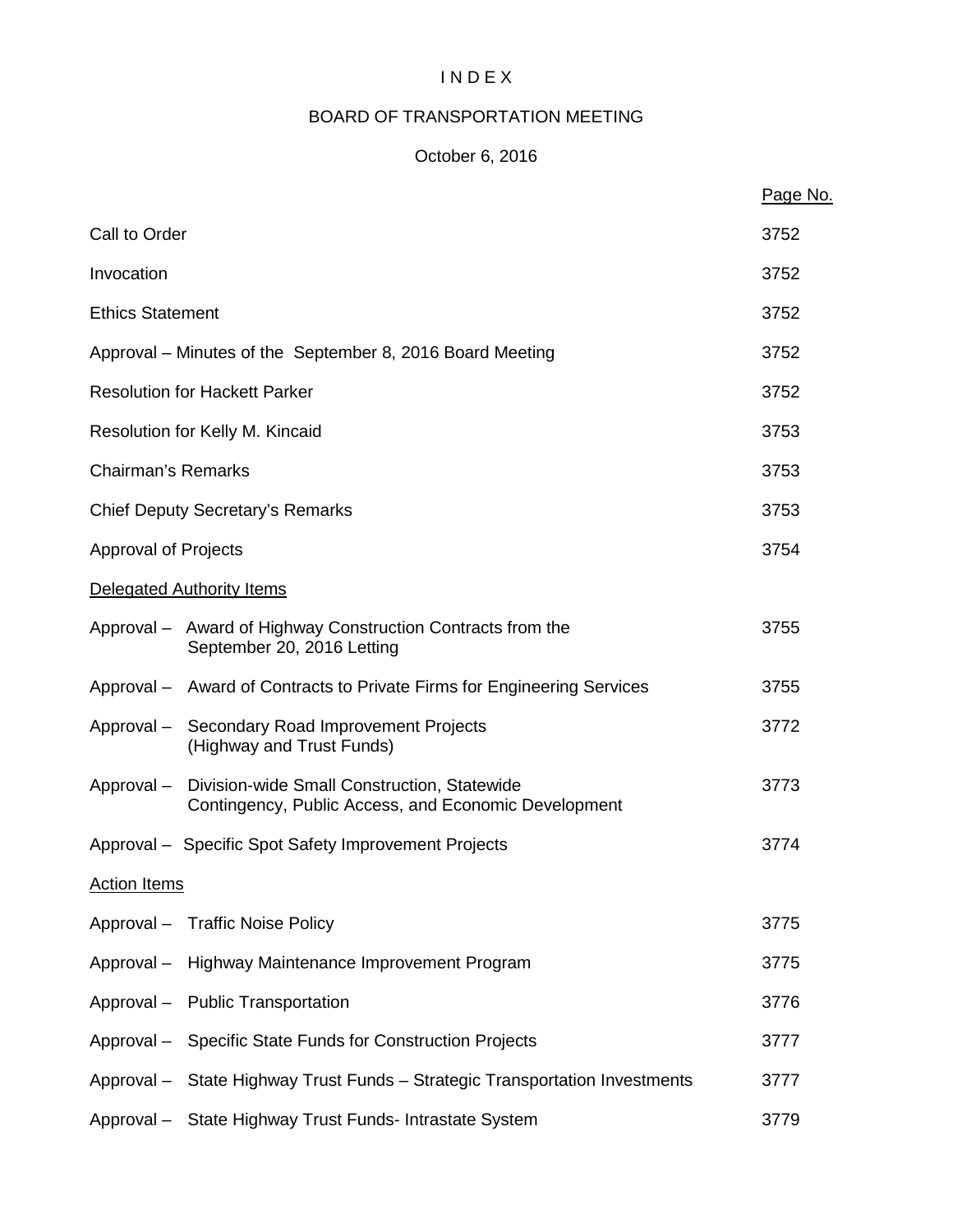|                          | Approval - State Highway Trust Funds- Urban Loops             | 3780 |
|--------------------------|---------------------------------------------------------------|------|
|                          | Approval - Funds for Specific Federal - Aid Projects          | 3780 |
|                          | Approval - Revisions to the 2016 - 2025 STIPS                 | 3792 |
|                          | Approval – Municipal and Special Agreements                   | 3801 |
|                          | Approval - Preliminary Right of Way Plans                     | 3808 |
|                          | Approval - Final Right of Way Plans                           | 3811 |
|                          | Approval - Revisions of the Final Right of Way Plans          | 3812 |
|                          | Approval – Conveyance of Wetland Mitigation Site              | 3812 |
|                          | Approval – Conveyance of Highway Right of Way Residues        | 3813 |
|                          | Approval - Conveyance of Surplus Highway Right of WayResidues | 3813 |
|                          | Approval - Revision of Control of Access                      | 3814 |
|                          | Approval – Advance Acquisition of Highway Right of Way        | 3814 |
| <b>Committee Reports</b> |                                                               | 3815 |
| Adjournment              |                                                               | 3815 |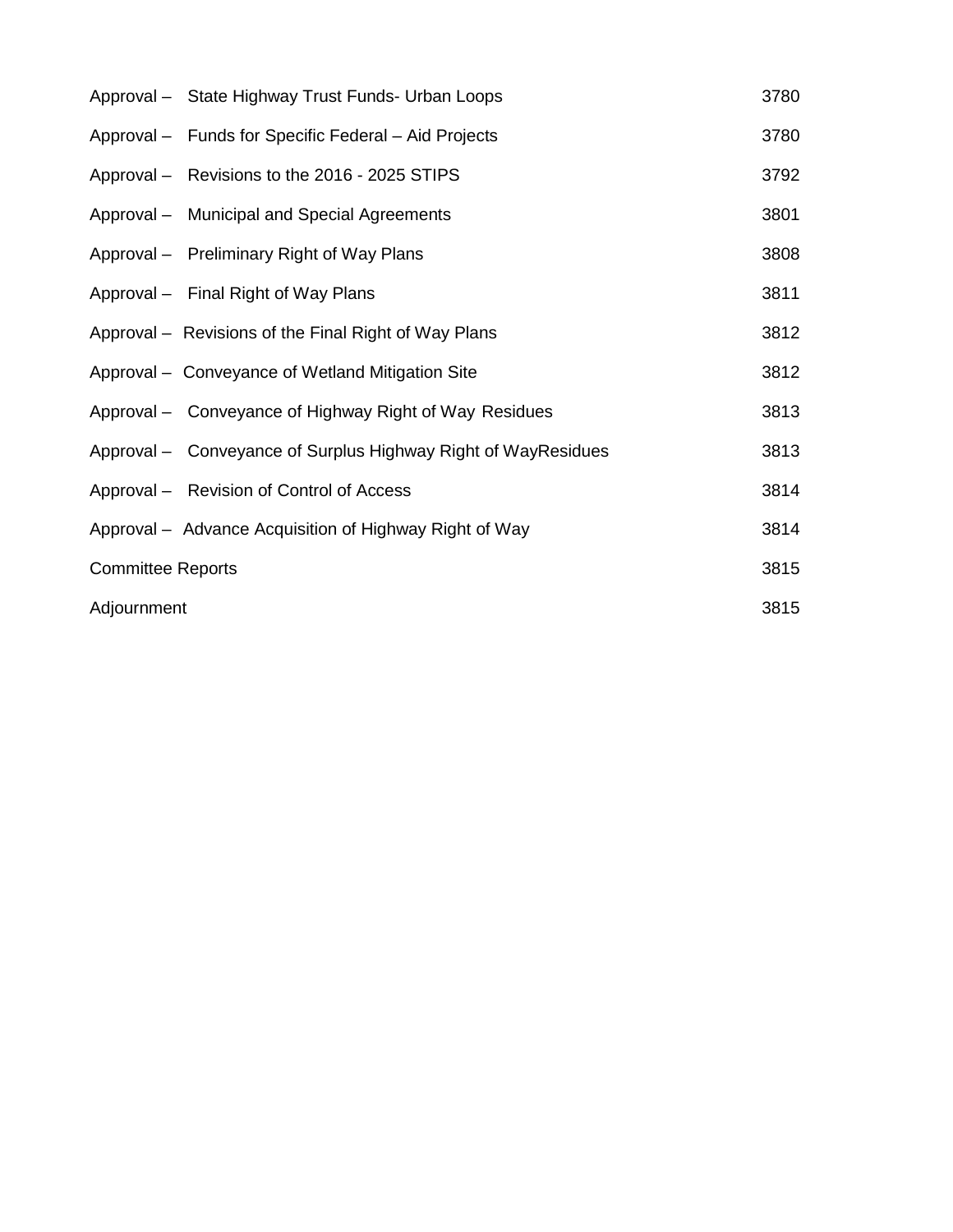#### **Board of Transportation Meeting**

#### **October 6, 2016**

#### **Call to Order**

Chairman Curran called the meeting of the Board of Transportation to order at 8:35 a.m. Thursday, October 6, 2016 in Raleigh, North Carolina with the following members present: Overholt, Tulloss, Sheehan, Crawford, McQueary, Perkins,

Dodson, Wetmore, Palermo, Brown and Debnam.

Board Members Fearing, Blount, Fountain, and Hutchens called in.

Board Members Molamphy, and Alexander were absent.

#### **Invocation**

The invocation was offered by Board Member Perkins.

#### **Ethics Statement**

Chairman Curran read the Ethics Statement advising any Board Member that may have a conflict of interest or

appearance of conflict to abstain from participation in that particular item and to file the proper paper work with the Secretary to the Board.

#### **Approval – Minutes of the September 8, 2016 Board Meeting**

The minutes of the September 8, 2016 Board of Transportation meeting were unanimously approved upon a motion by Board

Member Palermo, seconded by Board Member McQueary.

#### **Resolution for Kelly Michael Kincaid**

Upon the recommendation of the Road Naming Committee, a motion was made by Board Member Brown and

seconded by Overholt, to approve the following resolution:

**WHEREAS,** Kelly Michael Kincaid served the State of North Carolina, Burke County and the City of Morganton for more than 19 years as a Lieutenant and Shift Commander with the Burke County Sheriff's Office, a reserve police officer with the North Carolina Department of Health and Human Services Police Department at Broughton Hospital and a reserve firefighter with the Morganton Department of Public Safety; and

**WHEREAS,** on March 16, 2006, Kelly Michael Kincaid, as a reserve firefighter for the Morganton Department of Public Safety, responded to the scene of a residential structure fire, and collapsed on the scene while performing fire suppression duties and on March 19, 2006 passed away as a result thereof; and

**WHEREAS,** Kelly Michael Kincaid performed his law enforcement and reserve firefighting duties with courage, honor and dignity and gave his life in the execution of those duties; and

**WHEREAS,** a bridge currently under construction on Enola Road in the City of Morganton, North Carolina lays in close proximity to both the Burke County Sheriff's Office and the grounds of Broughton Hospital and is yet unnamed; and

**WHEREAS,** Chapter XXIII of the North Carolina Blue Knights, Morganton/Burke Lodge #23 of the Fraternal Order of Police, the Morganton Department of Public Safety, the Burke County Sheriff's Office and the North Carolina Department of Health and Human Services Police Department at Broughton Hospital request to name the bridge currently under construction on Enola Road in the City of Morganton in memory of Kelly Michael Kincaid, and in honor of his professional and personal sacrifice.

#### **NOW, THEREFORE, BE IT RESOLVED:**

That the North Carolina Board of Transportation names the bridge on Enola Road over I-40 in Burke County as the *Kelly M. Kincaid Bridge.*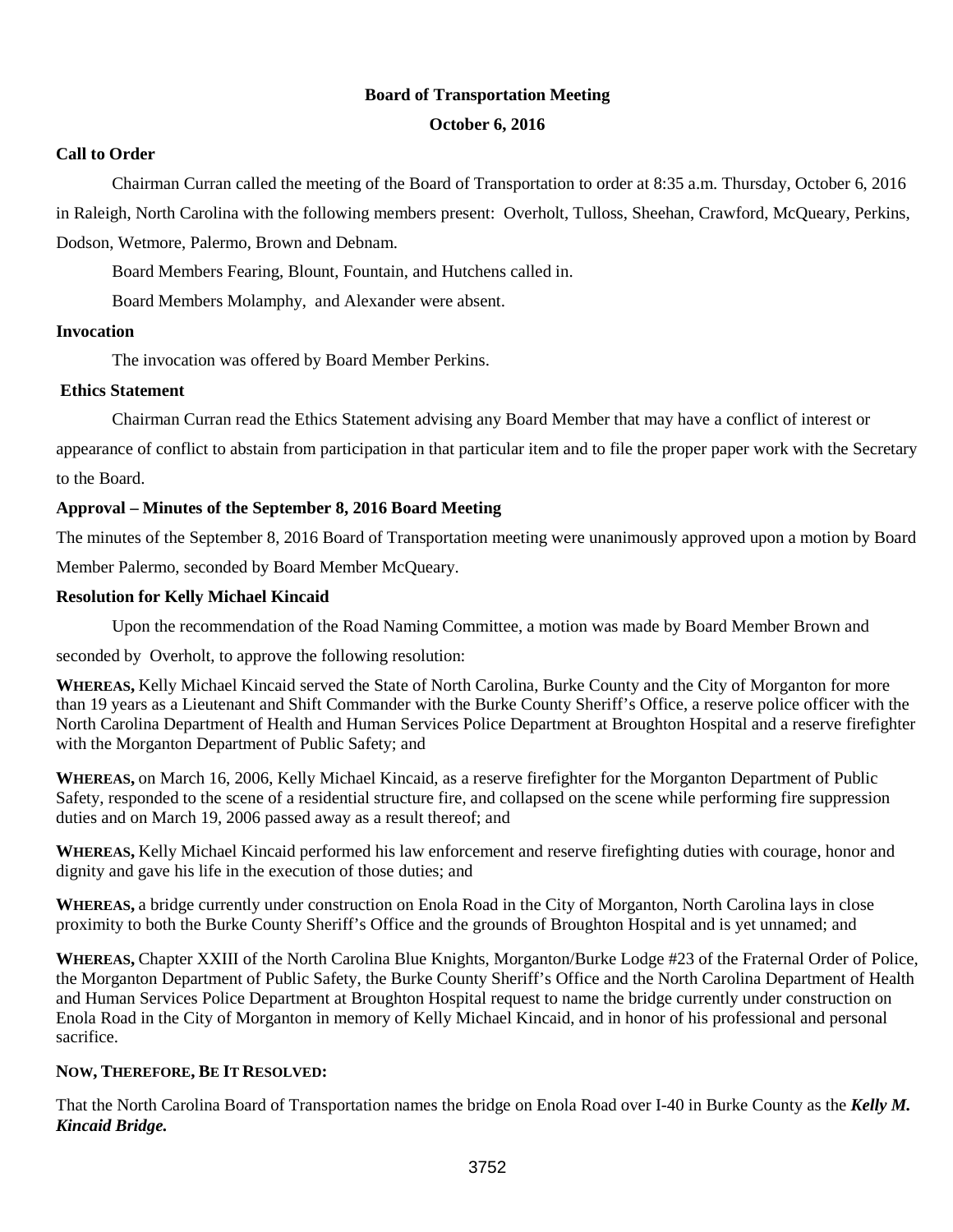That appropriate signs will be erected at a suitable time.

Adopted, this the 6th day of October 2016 by the North Carolina Board of Transportation.

#### **Resolution for First Sergeant J. S. Hackett and Patrolman J. A. Parker**

Upon the recommendation of the Road Naming Committee, a motion was made by Board Member McQueary and

seconded by Dodson, to approve the following resolution:

**WHEREAS,** First Sergeant J.S. Hackett and Patrolman J.A. Parker were law enforcement officers who tragically lost their lives on June 19, 1974 while serving the City of Reidsville and Rockingham County; and

**WHEREAS,** on that fateful day, the helicopter in which they were flying as they surveyed the road crashed in the area of McCoy Road in Reidsville; and

**WHEREAS,** First Sergeant Hackett and Patrolman Parker made the ultimate sacrifice while in service to the residents of Rockingham County and the State of North Carolina; and

**WHEREAS,** the renaming of the McCoy Road Bridge near the crash site is a fitting tribute to these men who served with diligence and honor. They may be gone but are not forgotten by their families and many friends who still reside in Rockingham County as well as the citizens of the city and state; and

**WHEREAS,** the City of Reidsville requests to rename the McCoy Road Bridge in honor and memory of First Sergeant J.S. Hackett and Patrolman J.A. Parker.

#### **NOW, THEREFORE, BE IT RESOLVED:**

That the North Carolina Board of Transportation names the McCoy Road Bridge over Lake Reidsville in Rockingham County as the *First Sergeant John S. Hackett & Patrolman James A. Parker Bridge.* 

That appropriate signs will be erected at a suitable time.

Adopted, this the 6th day of October 2016 by the North Carolina Board of Transportation.

#### **Chairman Curran's Remarks**

Chairman Curran welcomed everyone and turned the meeting over to Chief Deputy Secretary Grey.

#### **Chief Deputy Secretary Gray's Remarks**

Deputy Secretary Gray welcomed special guests and thanked everyone for attending.

He thanked employees for storm response efforts due to the flooding in Northeastern NC several weeks ago, the

flooding in the Sandhills last week, and preparation for Hurricane Matthew.

He asked Inspector Dean Roscoe with the Goldsboro License & Theft Bureau Office to come forward. On Wednesday, September 14th, Inspector Roscoe was outside his office when he saw a woman run out of the driver license office toward him carrying a small child who was choking. Inspector Roscoe administered the Heimlich maneuver, saving the child from a potentially tragic situation. Deputy Secretary Gray congratulated and thanked him for his heroic actions and presented him with the "Extra Mile" award.

 Jay Mozingo, technician in our Youngsville Resident Engineer's Office in Division 5, received the Governor's Award for Excellence in Safety and Heroism at the Governor's 2016 Award Ceremony in September. In August 2015, Jay helped save a drowning driver who had crashed into a pond and was presented with the Extra Mile Award in 2015.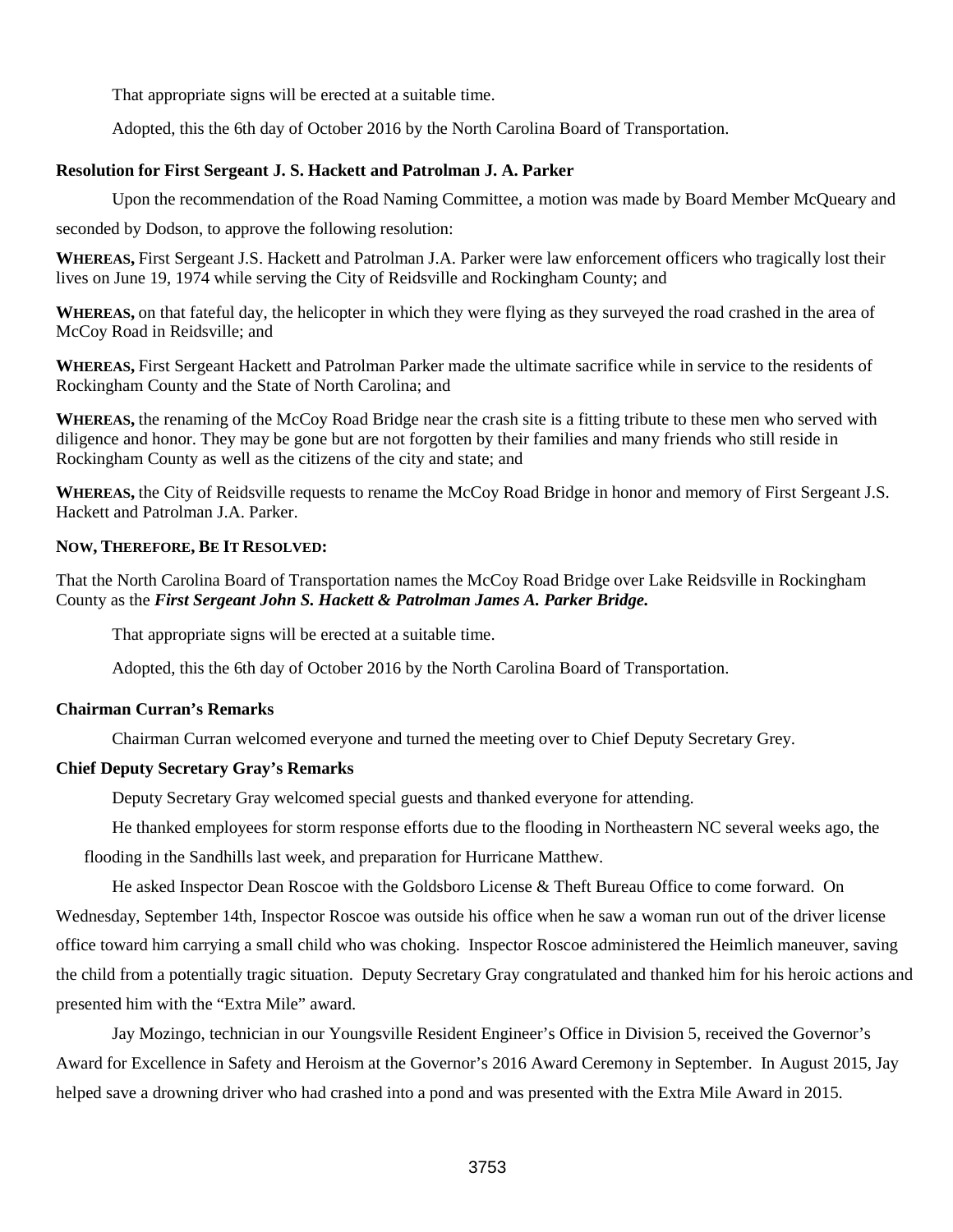The Turnpike Authority received several awards from the International Bridge, Tunnel and Turnpike Association this past month including the Toll Excellence Award for Customer Service and Marketing Outreach for its Multi-Agency Interoperability and the prestigious President's Award for its work on the Triangle Expressway. This award is considered the highest honor within the international toll industry.

Deputy Secretary Gray recognized Patrick McCaully, Video Marking Specialist in the Communications Office for taking 1st place in the 2016 TransComm External Video Production category for his video on the history of the Bonner Bridge. The TransComm Skills Contest is conducted annually by the AASHTO Subcommittee on Transportation Communication.

Online Driver License Renewals Hit 500,000 and has saved nearly 250,000 customer hours, and almost 125,000 staff hours have been freed to help others. About 70 percent of the customers who are still visiting an office could complete their transaction online.

 Southeastern North Carolina has received approval to expand Foreign Trade Zone 214 to include 22 counties in southeastern North Carolina and three new magnet sites run by a third party. On October 4<sup>th</sup> in conjunction with North Carolina Manufacturing Week, Secretary Tennyson toured Craven County Industrial Park, one of the new magnet sites. A new business model was also approved that reduces the time it takes companies to attain foreign trade zone status from months to just weeks.

The Department is seeking federal approval to designate U.S. 264 as a future interstate from the U.S. 264/64 split in Zebulon to Greenville. FHWA and AASHTO are expected to make a decision by end of the year. The Department also launched North Carolina's Vision Zero campaign aimed at achieving zero deaths and fatalities on our highways.

Division level project scoring is in progress and local input point submittal ends October 31. The public comment period is Oct. 10-Oct. 21. The P5.0 Work Group kicked off this week.

 Construction Career Days was held in Greenville on October 4 and 5 and gave more than 1,600 high schoolers from eastern NC hands on experience in the construction industry. Secretary Tennyson participated in the 20th Annual International Walk to School Day on Wednesday, October 5<sup>th</sup> at Conn Elementary School in Raleigh. Schools throughout NC participated and the event was aimed at promoting safety and the benefits of walking to school.

#### **Approval of Projects**

A motion was made by Board Member McQueary, seconded by Board Member Brown, to approve all the projects, excluding items C, D, E, H and L, as they are delegated authority items and require no Board action.

#### **Delegated Authority Items**

#### **Approval – Award of Highway Construction Contracts in the September 20, 2016 Letting**

Projects were awarded by the Secretary to the low bidder on all projects.

| <b>Project</b>             | <b>Contract Awarded To</b> | Amount         |
|----------------------------|----------------------------|----------------|
| C <sub>20</sub> 3915       | JOHNSON BROTHERS UTILITY & | \$3,932,441.74 |
| 2017CPT.03.02.10821,       | PAVING COMPANY, INC.       |                |
| 2017CPT.03.02.20821, 44735 | LILLINGTON, NC             |                |
| <b>STATE FUNDED</b>        |                            |                |
| <b>SAMPSON</b>             |                            |                |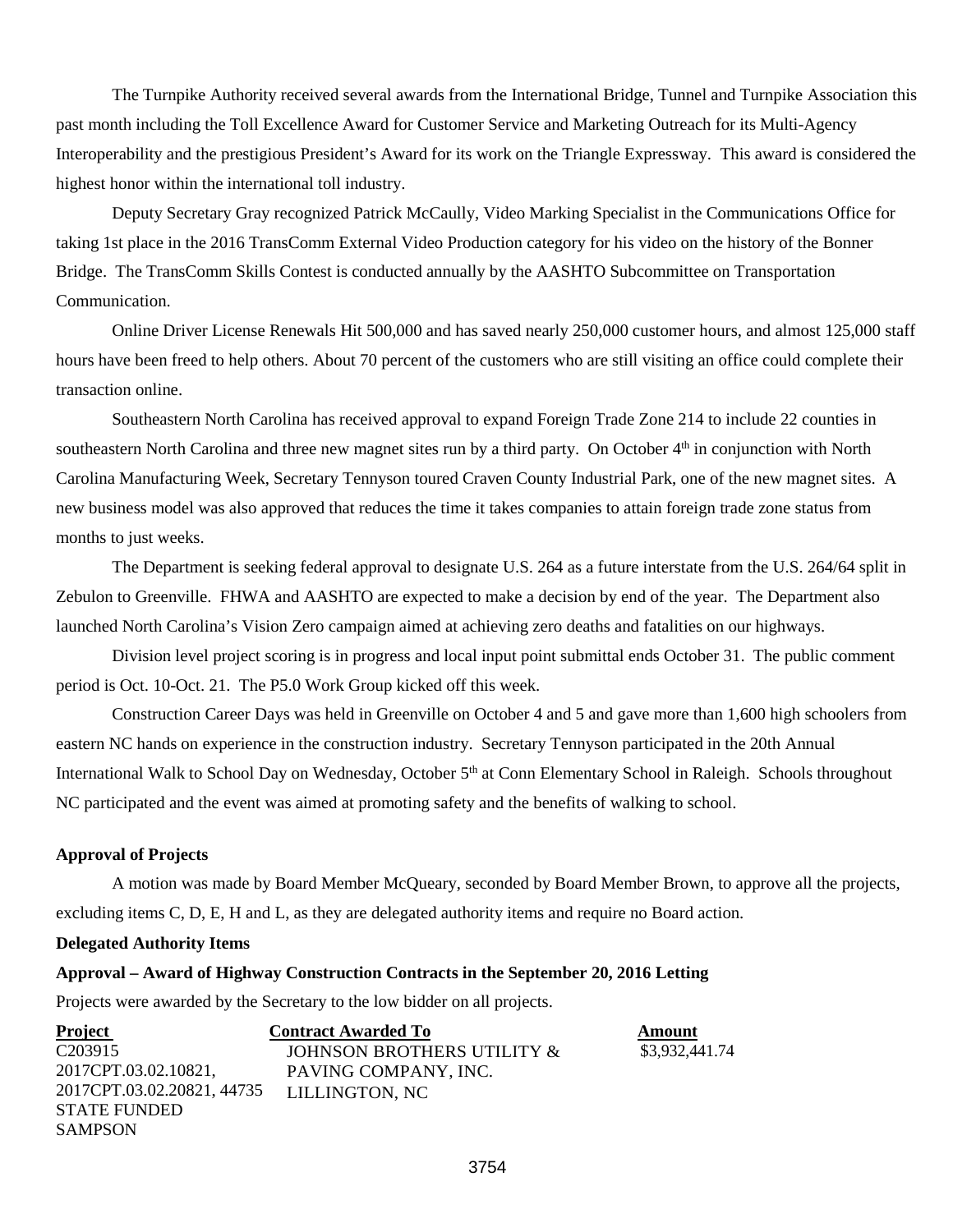| C203791<br>50125.3.1<br>NHPP-0540(030) WAKE<br>1-5710                             | <b>ST WOOTEN CORPORATION</b><br>WILSON, NC                          | \$2,501,311.75   |
|-----------------------------------------------------------------------------------|---------------------------------------------------------------------|------------------|
| C203866<br>52007.3.1<br>NHPP-0085(13)<br><b>DURHAM</b><br>1-5729                  | FSC II LLC OBA FRED SMITH COMPANY<br>RALEIGH, NC                    | \$7,543,502.68   |
| * C203917<br>33727.3.FS1<br>BRNHS-0024(24)<br><b>CUMBERLAND</b><br><b>B-4490</b>  | <b>S T WOOTEN CORPORATION</b><br>WILSON, NC                         | \$24,309, 140.31 |
| C203793<br>35196.3.17<br>NHP-0295(003)<br><b>CUMBERLAND</b><br>X-0002F            | FULCHER ELECTRIC OF FAYETTEVILLE<br><b>INC</b><br>FAYETTEVILLE, NC  | \$1,525,503.08   |
| C203792<br>34820.3.30<br>NHF-0708(53)<br><b>GUILFORD</b><br>U-2524D               | FLATIRON CONSTRUCTORS, INC. BLYTHE<br>DEVELOPMENT CO JOINT VENT Bl. | \$57,956,530.84  |
| C <sub>203872</sub><br>53058.3.1<br>NHPIM-0085(9)123<br><b>GUILFORD</b><br>1-5854 | PENHALL COMPANY<br>ANAHEIM, CA                                      | \$5,297,043.64   |

#### **Approval - Professional Services Management**

The Board concurred with the staff recommendations and delegated authority to the Secretary to

award the following contracts.

#### **Technical Services**

## **Project Development and Environmental Analysis**

The following is a supplemental contract to a previous contract approved by the Board with the same engineering firm. This supplemental contract is necessary due to approved additional work that was unknown at the inception and is required of the firm to complete the project. Our staff has completed the actions in accordance with the policies and procedures adopted by the Board on May 7, 2009. This is for information only.

**STATEWIDE**<br>Description of Work:

2015 Planning and Design LSC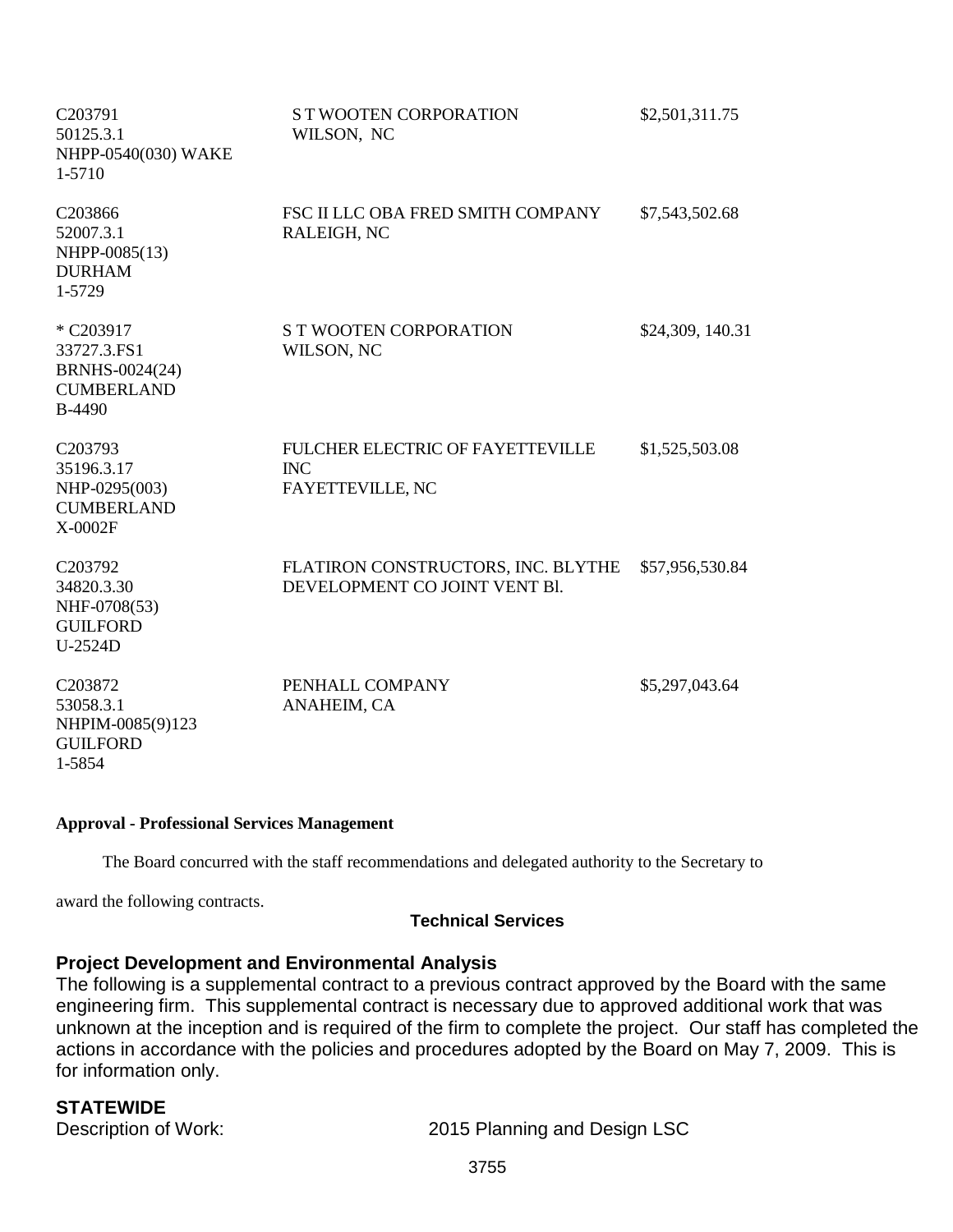| Firm:                            | Dewberry Engineers, Inc., Raleigh, NC                |
|----------------------------------|------------------------------------------------------|
| <b>Original Engineering Fee:</b> | \$1,500,000.00                                       |
| <b>Supplemental Fee:</b>         | \$500,000.00                                         |
| <b>SPSF Utilization:</b>         | EEE Consulting, Inc. \$50,000.00                     |
|                                  | 10%                                                  |
| <b>DBE/WBE/SPSF Utilization:</b> | Falcon Engineering, Inc. \$25,000.00                 |
|                                  | 5%                                                   |
| <b>SPSF Utilization:</b>         | Patriot Transportation Engineering, PLLC \$30,000.00 |
|                                  | 6%                                                   |
| <b>DBE/WBE/SPSF Utilization:</b> | Planning Communities, LLC \$60,000.00                |
|                                  | 12%                                                  |
| <b>SPSF Utilization:</b>         | Ramey Kemp & Associates, Inc. \$25,000.00            |
|                                  | 5%                                                   |
|                                  |                                                      |

## **Project Development and Environmental Analysis – Human Environment**

After careful evaluation of the workload and schedules of the work that can be accomplished by our staff, it was determined necessary to employ private firms for the Human Environment Section's Limited English Proficiency Services on an as needed basis for various federal-aid and state funded projects. These contracts will expire two years (with two annual extensions possible) after the date of execution or after the contract amount has been depleted, whichever occurs first. Our staff has completed the actions for employing private firms in accordance with the policies and procedures adopted by the Board on May 7, 2009. These are for information only.

**STATEWIDE** Maximum Engineering Fee: DBE/WBE/SPSF Utilization: 100%

Maximum Engineering Fee: \$500,000.00 SPSF Utilization: 100%

Maximum Engineering Fee: \$300,000.000 DBE/MBE/SPSE Utilization: 100%

Maximum Engineering Fee: \$200,000.00 SPSF Utilization: 0%

Maximum Engineering Fee: \$250,000.00 DBE/MBE/SPSF Utilization: 100%

2016 Limited English Proficiency LSC Firm:<br>
Maximum Engineering Fee:<br>
\$250,000.00

Description of Work: 2016 Limited English Proficiency LSC Firm: SpanishSpeaking LLC, Winston-Salem, NC

Description of Work: 2016 Limited English Proficiency LSC Firm: Neighborhood Solutions, LLC, Winston-Salem, NC

Description of Work: 2016 Limited English Proficiency LSC Firm: Mott MacDonald I&E LLC, Fuquay-Varina, NC

Description of Work: 2016 Limited English Proficiency LSC Firm: **Firm:** The MM/I and Associates, LLC, Raleigh, NC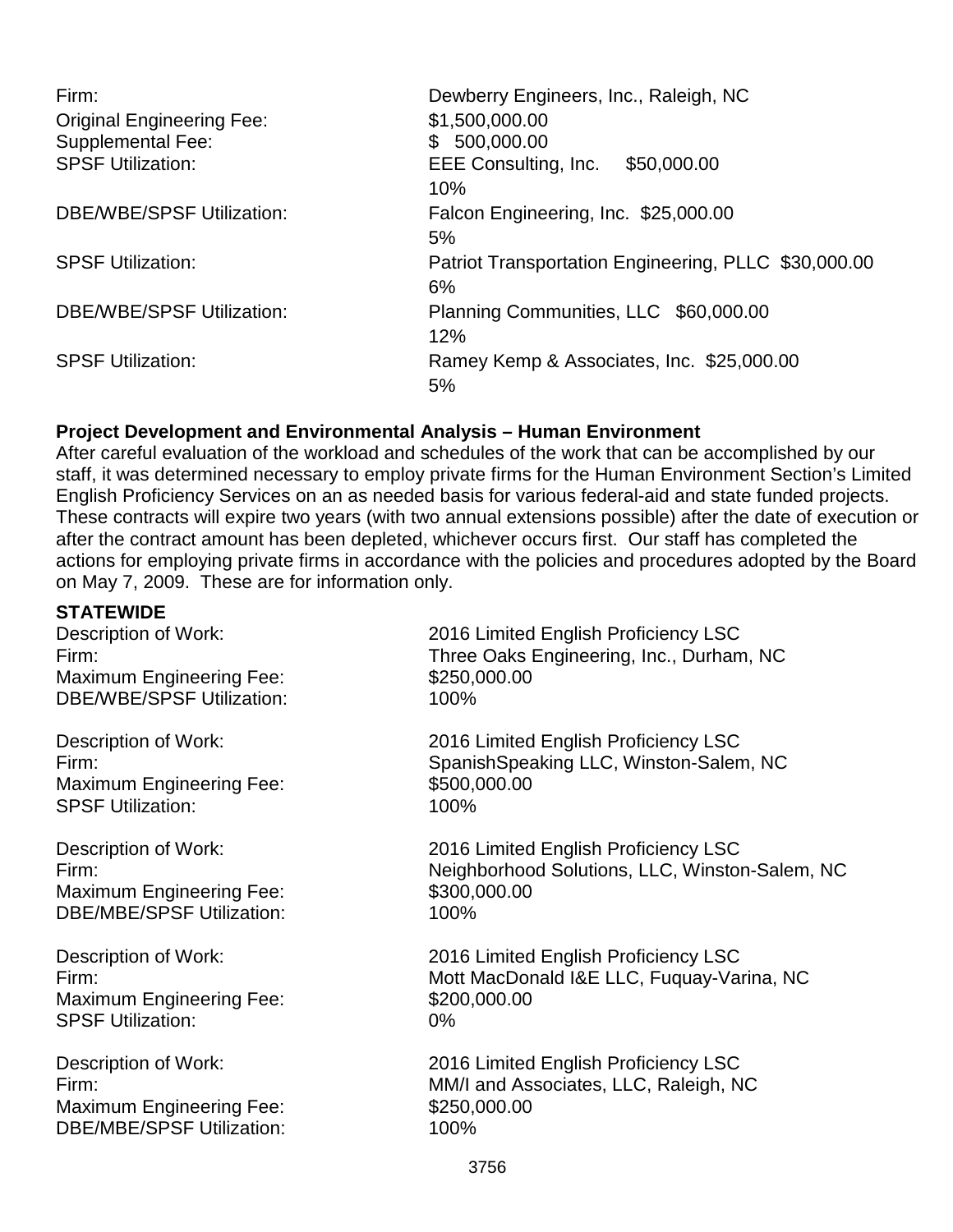The following is a supplemental contract to a previous contract approved by the Board with the same engineering firm. This supplemental contract was necessary due to approved additional work that was unknown at the inception and is required of the firm to complete the project. Our staff has completed the actions in accordance with the policies and procedures adopted by the Board on May 7, 2009. This is for information only.

## **STATEWIDE**

Original Engineering Fee: Supplemental Fee:  $$ 54,000.00$ <br>SPSF Utilization:  $100\%$ SPSF Utilization:

Description of Work: 2012 Limited English Proficiency LSC Firm:<br>
Spanish Speaking LLC, Winston-Salem, NC<br>
S400,000.00

## **Roadway Design**

The following is a supplemental contract to a previous contract approved by the Board with the same engineering firm. This supplemental contract was necessary due to approved additional work that was unknown at the inception and is required of the firm to complete the project. Our staff has completed the actions in accordance with the policies and procedures adopted by the Board on May 7, 2009. This is for information only.

## **DIVISION 2**

| Scope of Work:                      |
|-------------------------------------|
| <b>Estimated Construction Cost:</b> |
| Firm:                               |
| <b>Original Engineering Fee:</b>    |
| <b>Previous Supplemental Fee:</b>   |
| <b>Supplemental Fee:</b>            |
| <b>Supplemental Work:</b>           |
|                                     |

SPSF Utilization: 0%

Project: 46015.1.1 (B-5301) Pitt County Bridge No 87 over Norfolk Southern Railroad on NC 33 Roadway and Hydraulic Design  $$2,150,000.00$ Sepi Engineering & Construction, Inc., Raleigh, NC  $$42,254.47$  $$27,818.27$ \$45,724.72 Alignment had to be moved to keep existing traffic open while constructing the new bridge

## **Chief Engineer**

## **Divisions 5, 7, 8, and 9**

After careful evaluation of the workload and schedules of the work that can be accomplished by our staff, it was determined necessary to employ private firms for Divisions 5, 7, 8, and 9 Planning and Design Limited Services on an as needed basis for various federal-aid and state funded projects to support Divisions 5, 7, 8, and 9. These contracts will expire two years, with an optional one year extension possible, after the date of execution or after the contract amount has been depleted, whichever occurs first. Our staff has completed the actions for employing private firms in accordance with the policies and procedures adopted by the Board on May 7, 2009. These are for information only.

| Description of Work:     | 2016 Divisions 5, 7, 8, and 9 Planning and Design LSC |
|--------------------------|-------------------------------------------------------|
| Firm:                    | The Nau Company, PLLC, Rolesville, NC                 |
| Maximum Engineering Fee: | \$5,000,000.00                                        |
| <b>SPSF Utilization:</b> | $100\%$                                               |
|                          |                                                       |

Description of Work: 2016 Divisions 5, 7, 8, and 9 Planning and Design LSC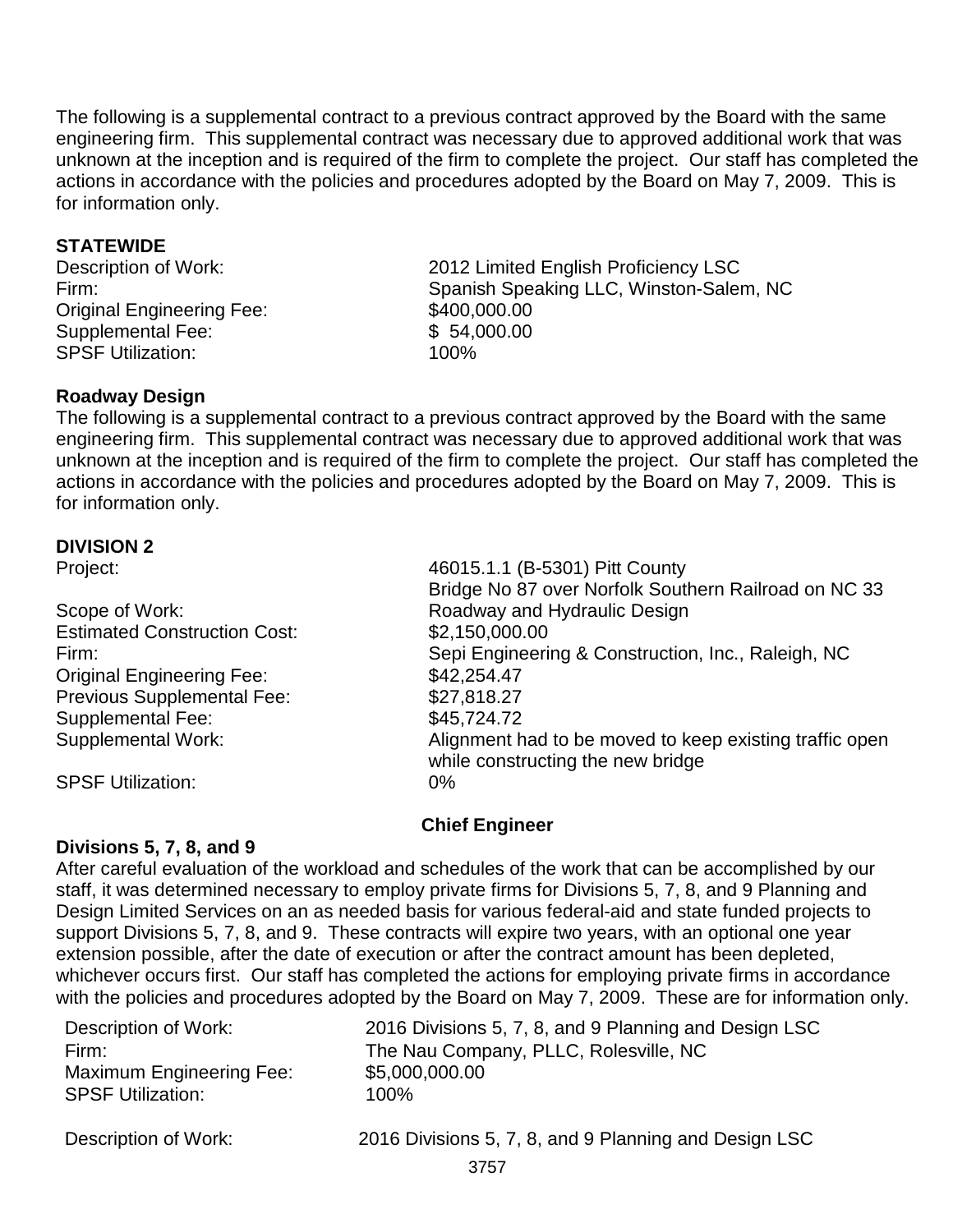| Firm:<br><b>Maximum Engineering Fee:</b>                    | HNTB of North Carolina, PC, Raleigh, NC<br>\$5,000,000.00                          |              |
|-------------------------------------------------------------|------------------------------------------------------------------------------------|--------------|
| <b>SPSF Utilization:</b>                                    | Axiom Environmental, Inc.                                                          | \$50,000.00  |
| <b>DBE/WBE/SPSF Utilization:</b>                            | 1%<br><b>CH Engineering, PLLC</b><br>2%                                            | \$100,000.00 |
| <b>SPSF Utilization:</b>                                    | Carolina Land Acquisitions, Inc.<br>$1\%$                                          | \$50,000.00  |
| <b>SPSF Utilization:</b>                                    | Environmental Services, Inc.<br>1%                                                 | \$50,000.00  |
| <b>DBE/MBE/SPSF Utilization:</b>                            | MA Engineering Consultants, Inc.<br>2%                                             | \$100,000.00 |
| <b>DBE/SPSF Utilization:</b>                                | MI Engineering, PLLC<br>1%                                                         | \$50,000.00  |
| <b>SPSF Utilization:</b>                                    | So-Deep US, PC<br>2%                                                               | \$100,000.00 |
| Description of Work:<br>Firm:                               | 2016 Divisions 5, 7, 8, and 9 Planning and Design LSC<br>TGS Engineers, Shelby, NC |              |
| <b>Maximum Engineering Fee:</b><br><b>SPSF Utilization:</b> | \$5,000,000.00<br>100%                                                             |              |
| Description of Work:<br>Firm:                               | 2016 Divisions 5, 7, 8, and 9 Planning and Design LSC<br>WSP PB, Raleigh, NC       |              |
| <b>Maximum Engineering Fee:</b><br><b>SPSF Utilization:</b> | \$5,000,000.00<br>Carolina Ecosystems, Inc.<br>3%                                  | \$150,000.00 |
| <b>SPSF Utilization:</b>                                    | <b>Utility Coordination Consultants</b><br>3%                                      | \$150,000.00 |
| <b>SPSF Utilization:</b>                                    | Commonwealth Heritage Group, Inc.<br>2%                                            | \$100,000.00 |
| <b>DBE/WBE/SPSF Utilization:</b>                            | Morton & Morton Design Services,<br><b>PLLC</b><br>$1\%$                           | \$50,000.00  |
| Description of Work:                                        | 2016 Divisions 5, 7, 8, and 9 Planning and Design LSC                              |              |
| Firm:<br><b>Maximum Engineering Fee:</b>                    | Michael Baker Engineering, Inc., Cary, NC<br>\$5,000,000.00                        |              |
| <b>SPSF Utilization:</b>                                    | Sungate Design Group, PA<br>10%                                                    | \$500,000.00 |
| <b>SPSF Utilization:</b>                                    | Davis-Martin-Powell & Associates,<br>Inc.<br>5%                                    | \$250,000.00 |
| <b>SPSF Utilization:</b>                                    | Patriot Transportation Engineering,<br><b>PLLC</b><br>5%                           | \$250,000.00 |
| <b>DBE/WBE/SPSF Utilization:</b>                            | Dovetail Cultural Resource Group,<br>Inc.<br>2%                                    | \$100,000.00 |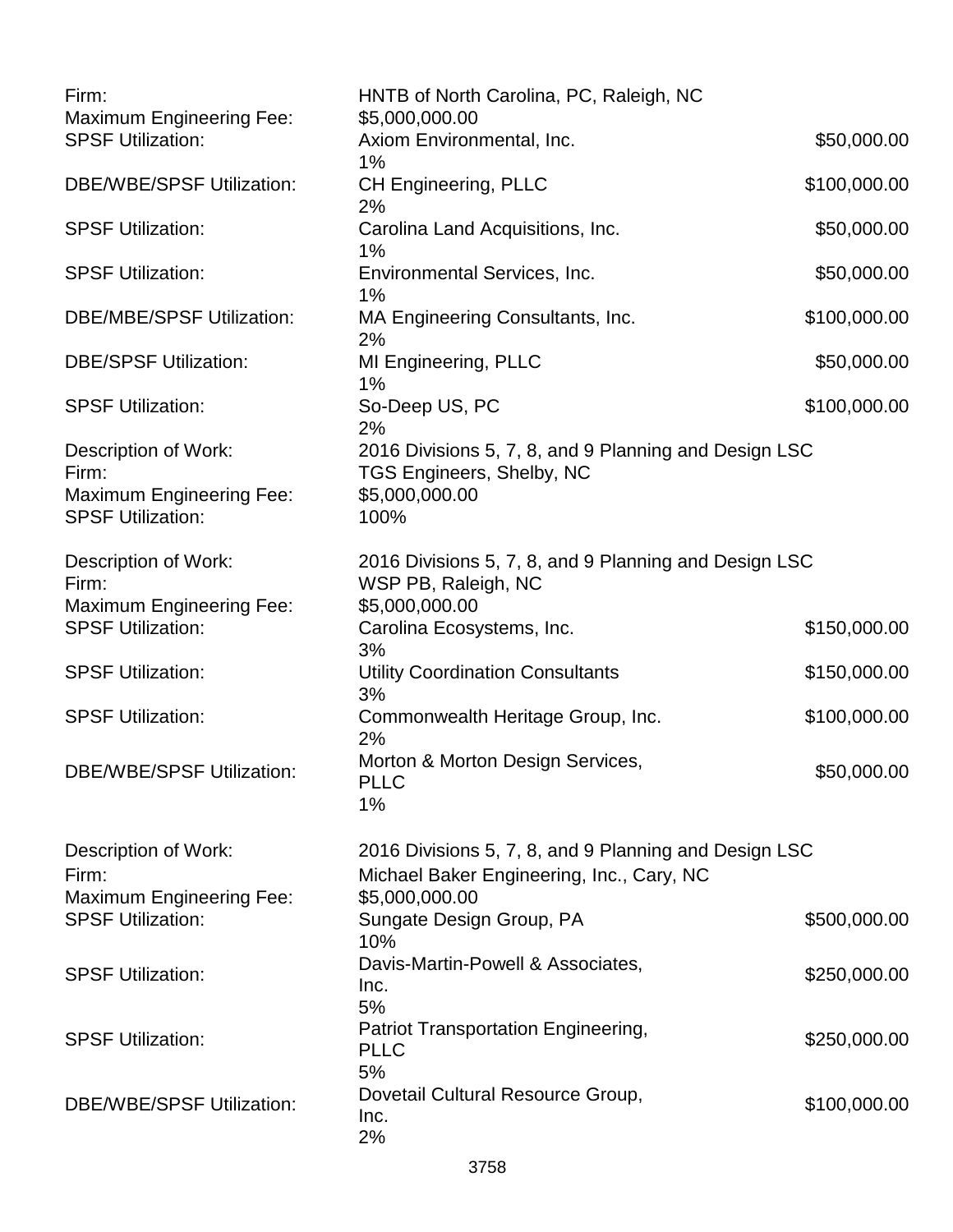| Description of Work:<br>Firm:                                                                | 2016 Divisions 5, 7, 8, and 9 Planning and Design LSC<br>STV Engineers, Inc., Charlotte, NC                                   |                |
|----------------------------------------------------------------------------------------------|-------------------------------------------------------------------------------------------------------------------------------|----------------|
| <b>Maximum Engineering Fee:</b>                                                              | \$5,000,000.00                                                                                                                |                |
| <b>DBE/WBE/SPSF Utilization:</b>                                                             | Calyx Engineers and Consultants,<br>Inc.<br>20%                                                                               | \$1,000,000.00 |
| <b>DBE/WBE/SPSF Utilization:</b>                                                             | Falcon Engineering, Inc.<br>2%                                                                                                | \$100,000.00   |
| <b>SPSF Utilization:</b>                                                                     | Progressive Design Group, Inc.<br>3%                                                                                          | \$150,000.00   |
| Description of Work:<br>Firm:<br><b>Maximum Engineering Fee:</b>                             | 2016 Divisions 5, 7, 8, and 9 Planning and Design LSC<br>HDR Engineering Inc. of the Carolinas, Raleigh, NC<br>\$5,000,000.00 |                |
| <b>DBE/WBE/SPSF Utilization:</b>                                                             | <b>CH Engineering, PLLC</b><br>5%                                                                                             | \$250,000.00   |
| <b>SPSF Utilization:</b>                                                                     | Carolina Land Acquisitions, Inc.<br>$1\%$                                                                                     | \$50,000.00    |
| <b>SPSF Utilization:</b>                                                                     | <b>Clearbox Forecast Group PLLC</b><br>3%                                                                                     | \$150,000.00   |
| <b>SPSF Utilization:</b>                                                                     | Hinde Engineering, Inc.<br>3%                                                                                                 | \$150,000.00   |
| <b>DBE/WBE/SPSF Utilization:</b>                                                             | <b>Planning Communities LLC</b><br>3%                                                                                         | \$150,000.00   |
| Description of Work:<br>Firm:<br><b>Maximum Engineering Fee:</b><br><b>SPSF Utilization:</b> | 2016 Divisions 5, 7, 8, and 9 Planning and Design LSC<br>Stewart, Raleigh, NC<br>\$5,000,000.00<br>100%                       |                |
| Description of Work:<br>Firm:                                                                | 2016 Divisions 5, 7, 8, and 9 Planning and Design LSC<br>RS&H Architects-Engineers-Planners, Inc., Charlotte, NC              |                |
| <b>Maximum Engineering Fee:</b><br><b>SPSF Utilization:</b>                                  | \$5,000,000.00<br>Carolina Ecosystems, Inc.<br>3%                                                                             | \$150,000.00   |
| <b>DBE/WBE/SPSF Utilization:</b>                                                             | <b>Planning Communities LLC</b><br>4%                                                                                         | \$200,000.00   |
| <b>SPSF Utilization:</b>                                                                     | So-Deep US, PC<br>3%                                                                                                          | \$150,000.00   |
| <b>SPSF Utilization:</b>                                                                     | <b>Angler Environmental</b><br>2%                                                                                             | \$100,000.00   |
| <b>SPSF Utilization:</b>                                                                     | Commonwealth Heritage Group, Inc.<br>2%                                                                                       | \$100,000.00   |
| Description of Work:<br>Firm:                                                                | 2016 Divisions 5, 7, 8, and 9 Planning and Design LSC<br>VHB Engineering NC PC, Raleigh, NC                                   |                |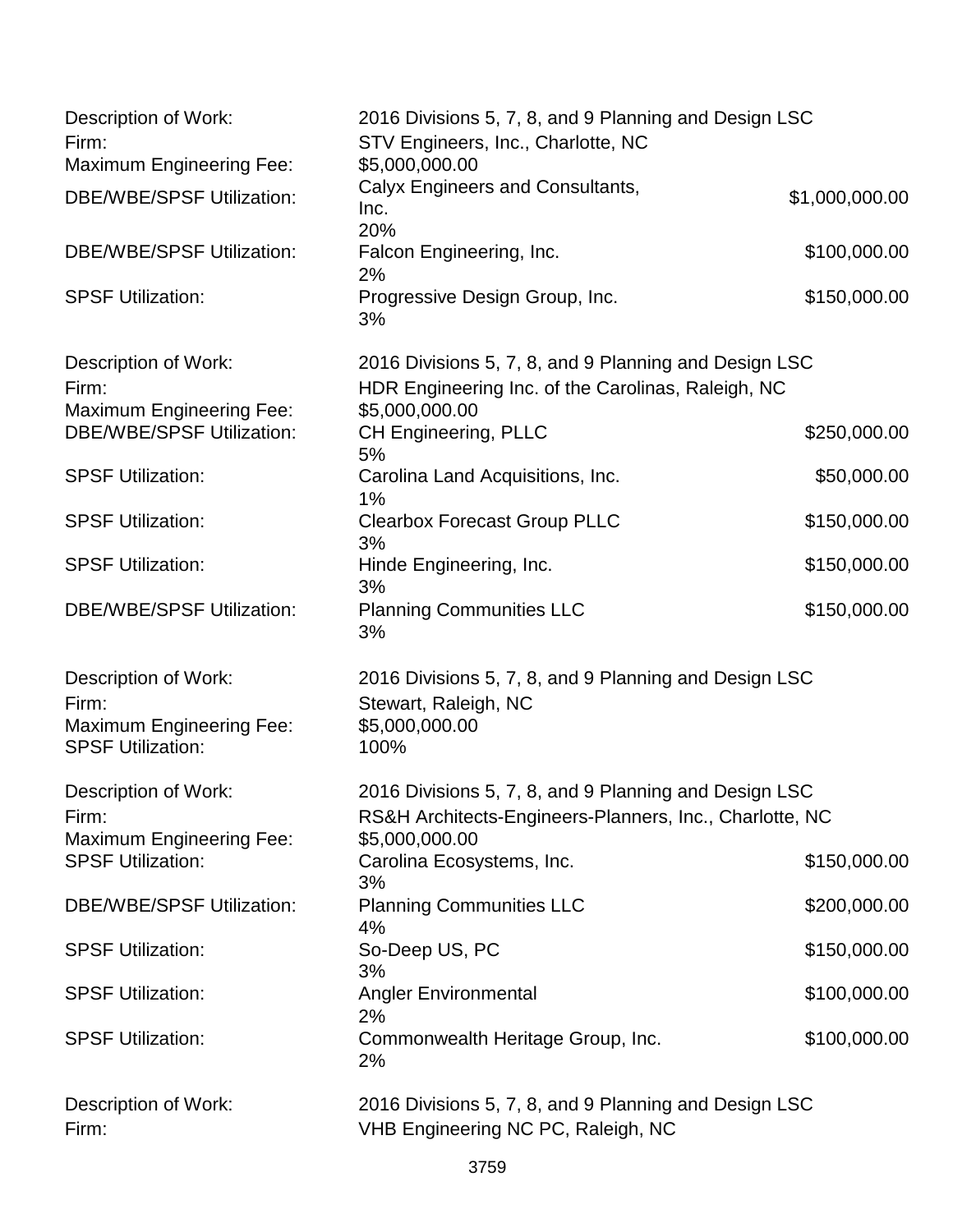| <b>Maximum Engineering Fee:</b>                                                                      | \$5,000,000.00                                                                                                                 |              |
|------------------------------------------------------------------------------------------------------|--------------------------------------------------------------------------------------------------------------------------------|--------------|
| <b>SPSF Utilization:</b>                                                                             | Commonwealth Heritage Group, Inc.<br>1%                                                                                        | \$50,000.00  |
| <b>DBE/WBE/SPSF Utilization:</b>                                                                     | Falcon Engineering, Inc.<br>1%                                                                                                 | \$50,000.00  |
| <b>DBE/SPSF Utilization:</b>                                                                         | MI Engineering, PLLC<br>5%                                                                                                     | \$250,000.00 |
| <b>DBE/MBE/SPSF Utilization:</b>                                                                     | <b>Neighborhood Solutions LLC</b><br>$1\%$                                                                                     | \$50,000.00  |
| <b>SPSF Utilization:</b>                                                                             | Sungate Design Group, PA<br>5%                                                                                                 | \$250,000.00 |
| <b>SPSF Utilization:</b>                                                                             | <b>TGS Engineers</b><br>9%                                                                                                     | \$450,000.00 |
| <b>SPSF Utilization:</b>                                                                             | So-Deep US, PC<br>4%                                                                                                           | \$200,000.00 |
| <b>Description of Work:</b><br>Firm:<br><b>Maximum Engineering Fee:</b>                              | 2016 Divisions 5, 7, 8, and 9 Planning and Design LSC<br>Vaughn & Melton Consulting Engineers, Asheville, NC<br>\$5,000,000.00 |              |
| <b>DBE/WBE/SPSF Utilization:</b>                                                                     | Wetherill Engineering, Inc.<br>10%                                                                                             | \$500,000.00 |
| <b>SPSF Utilization:</b>                                                                             | Parrish and Partners of North<br>Carolina, PLLC<br>2%                                                                          | \$100,000.00 |
| <b>SPSF Utilization:</b>                                                                             | <b>Environmental Corporation of North</b><br>Carolina, Inc.<br>2%                                                              | \$100,000.00 |
| <b>Description of Work:</b><br>Firm:<br><b>Maximum Engineering Fee:</b><br>DBE/MBE/SPSF Utilization: | 2016 Divisions 5, 7, 8, and 9 Planning and Design LSC<br>Simpson Engineers & Associates PC, Cary, NC<br>\$5,000,000.00<br>100% |              |
| Description of Work:<br>Firm:<br><b>Maximum Engineering Fee:</b><br><b>DBE/WBE/SPSF Utilization:</b> | 2016 Divisions 5, 7, 8, and 9 Planning and Design LSC<br>Wetherill Engineering, Inc., Raleigh, NC<br>\$5,000,000.00<br>100%    |              |
| Description of Work:<br>Firm:                                                                        | 2016 Divisions 5, 7, 8, and 9 Planning and Design LSC<br>Rummel Klepper & Kahl LLP, Raleigh, NC                                |              |
| <b>Maximum Engineering Fee:</b><br><b>DBE/WBE/SPSF Utilization:</b>                                  | \$5,000,000.00<br>Falcon Engineering, Inc.                                                                                     | \$200,000.00 |
| <b>DBE/MBE/SPSF Utilization:</b>                                                                     | 4%<br><b>Accelerate Engineering PLLC</b>                                                                                       | \$100,000.00 |
| <b>DBE/WBE/SPSF Utilization:</b>                                                                     | 2%<br>New South Associates, Inc.<br>1%                                                                                         | \$50,000.00  |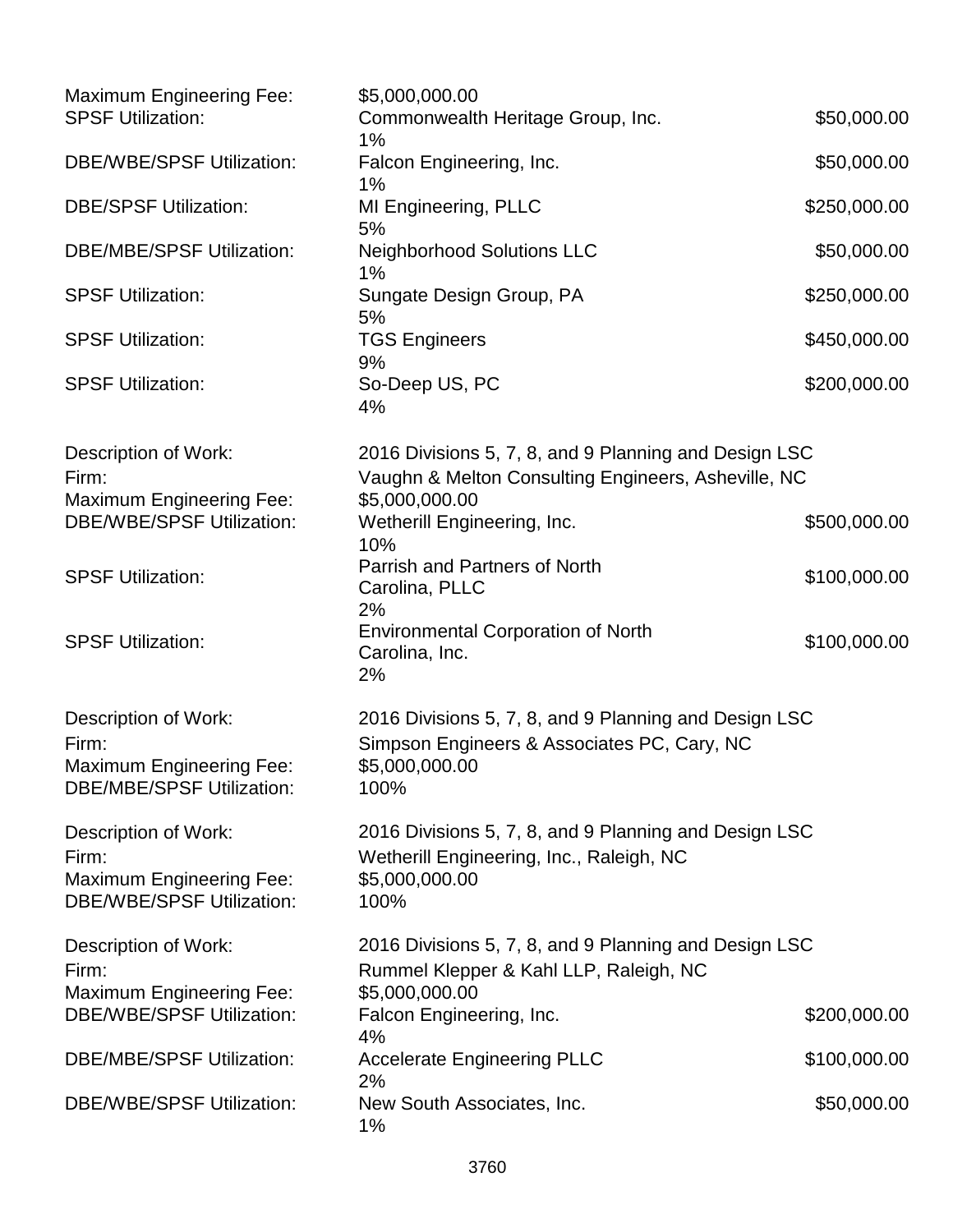| <b>DBE/MBE/SPSF Utilization:</b>                                                                     | MM/I and Associates, LLC<br>$1\%$                                                                                                    | \$50,000.00  |
|------------------------------------------------------------------------------------------------------|--------------------------------------------------------------------------------------------------------------------------------------|--------------|
| <b>DBE/WBE/SPSF Utilization:</b>                                                                     | <b>CH Engineering, PLLC</b><br>2%                                                                                                    | \$100,000.00 |
| Description of Work:<br>Firm:<br><b>Maximum Engineering Fee:</b><br><b>DBE/WBE/SPSF Utilization:</b> | 2016 Divisions 5, 7, 8, and 9 Planning and Design LSC<br>CH Engineering, PLLC, Raleigh, NC<br>\$5,000,000.00<br>100%                 |              |
| Description of Work:<br>Firm:<br><b>Maximum Engineering Fee:</b>                                     | 2016 Divisions 5, 7, 8, and 9 Planning and Design LSC<br>Kimley-Horn & Associates, Inc., Raleigh, NC<br>\$5,000,000.00               |              |
| <b>DBE/WBE/SPSF Utilization:</b>                                                                     | New South Associates, Inc.<br>2%                                                                                                     | \$100,000.00 |
| <b>DBE/WBE/SPSF Utilization:</b>                                                                     | <b>CH Engineering, PLLC</b><br>4%                                                                                                    | \$200,000.00 |
| <b>DBE/WBE/SPSF Utilization:</b>                                                                     | Wetherill Engineering, Inc.<br>6%                                                                                                    | \$300,000.00 |
| <b>SPSF Utilization:</b>                                                                             | Carolina Land Acquisitions, Inc.<br>2%                                                                                               | \$100,000.00 |
| Description of Work:<br>Firm:<br><b>Maximum Engineering Fee:</b><br><b>DBE/WBE/SPSF Utilization:</b> | 2016 Divisions 5, 7, 8, and 9 Planning and Design LSC<br>Calyx Engineers and Consultants Inc., Raleigh, NC<br>\$5,000,000.00<br>100% |              |
| Description of Work:<br>Firm:                                                                        | 2016 Divisions 5, 7, 8, and 9 Planning and Design LSC<br>H.W. Lochner, Inc., Raleigh, NC                                             |              |
| <b>Maximum Engineering Fee:</b><br>DBE/WBE/SPSF Utilization:                                         | \$5,000,000.00<br><b>CH Engineering, PLLC</b><br>5%                                                                                  | \$250,000.00 |
| <b>SPSF Utilization:</b>                                                                             | Commonwealth Heritage Group, Inc.<br>1%                                                                                              | \$50,000.00  |
| <b>DBE/WBE/SPSF Utilization:</b>                                                                     | <b>Ecological Engineering, LLP</b><br>8%                                                                                             | \$400,000.00 |
| <b>DBE/WBE/SPSF Utilization:</b>                                                                     | Falcon Engineering, Inc.<br>4%                                                                                                       | \$200,000.00 |
| <b>DBE/MBE/SPSF Utilization:</b>                                                                     | Mekuria Engineering, Inc.<br>2%                                                                                                      | \$100,000.00 |
| <b>DBE/MBE/SPSF Utilization:</b>                                                                     | MM/I and Associates, LLC<br>1%                                                                                                       | \$50,000.00  |
| <b>DBE/MBE/SPSF Utilization:</b>                                                                     | Simpson Engineers & Associates PC<br>4%                                                                                              | \$200,000.00 |
| <b>SPSF Utilization:</b>                                                                             | So-Deep US, PC<br>4%                                                                                                                 | \$200,000.00 |
| <b>SPSF Utilization:</b>                                                                             | Sungate Design Group, PA                                                                                                             | \$250,000.00 |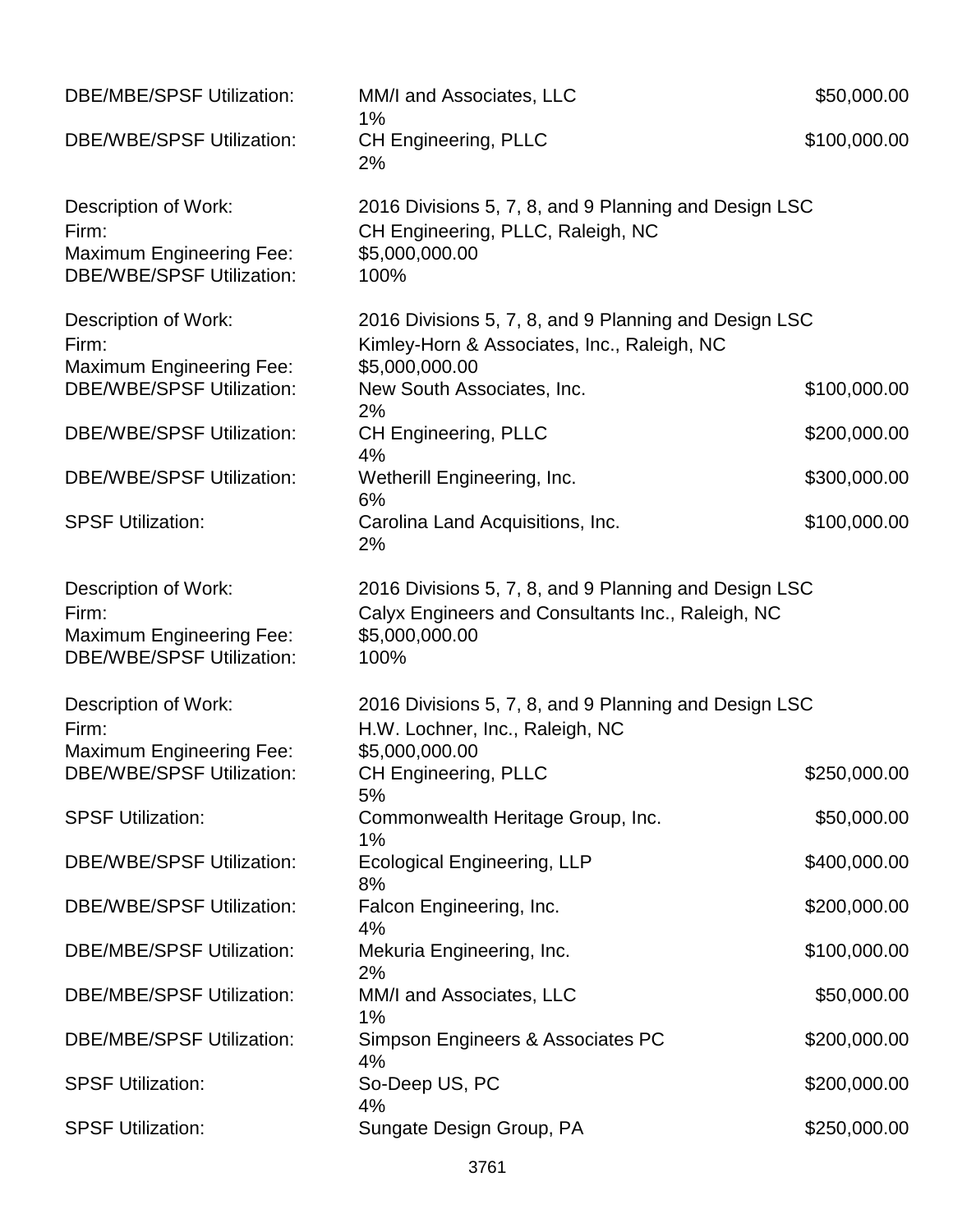| Description of Work:<br>Firm:<br><b>Maximum Engineering Fee:</b><br><b>SPSF Utilization:</b> | 2016 Divisions 5, 7, 8, and 9 Planning and Design LSC<br>Ramey Kemp & Associates, Inc., Raleigh, NC<br>\$5,000,000.00<br>100% |                |
|----------------------------------------------------------------------------------------------|-------------------------------------------------------------------------------------------------------------------------------|----------------|
| Description of Work:<br>Firm:<br><b>Maximum Engineering Fee:</b>                             | 2016 Divisions 5, 7, 8, and 9 Planning and Design LSC<br>KCI Associates of North Carolina PC, Raleigh, NC<br>\$5,000,000.00   |                |
| <b>DBE/WBE/SPSF Utilization:</b>                                                             | <b>Planning Communities LLC</b><br>25%                                                                                        | \$1,250,000.00 |
| <b>DBE/WBE/SPSF Utilization:</b>                                                             | <b>Ecological Engineering, LLP</b><br>15%                                                                                     | \$750,000.00   |
| Description of Work:<br>Firm:<br><b>Maximum Engineering Fee:</b>                             | 2016 Divisions 5, 7, 8, and 9 Planning and Design LSC<br>Parsons Transportation Group, Raleigh, NC<br>\$5,000,000.00          |                |
| <b>DBE/WBE/SPSF Utilization:</b>                                                             | Three Oaks Engineering, Inc.<br>7%                                                                                            | \$350,000.00   |
| <b>SPSF Utilization:</b>                                                                     | Sungate Design Group, PA<br>5%                                                                                                | \$250,000.00   |
| <b>SPSF Utilization:</b>                                                                     | Hinde Engineering, Inc.<br>4%                                                                                                 | \$200,000.00   |
| <b>SPSF Utilization:</b>                                                                     | So-Deep US, PC<br>5%                                                                                                          | \$250,000.00   |
| <b>SPSF Utilization:</b>                                                                     | Carolina Land Acquisitions, Inc.<br>2%                                                                                        | \$100,000.00   |
| Description of Work:<br>Firm:<br><b>Maximum Engineering Fee:</b>                             | 2016 Divisions 5, 7, 8, and 9 Planning and Design LSC<br>Dewberry Engineers, Inc., Raleigh, NC<br>\$5,000,000.00              |                |
| <b>DBE/WBE/SPSF Utilization:</b>                                                             | CH Engineering, PLLC<br>5%                                                                                                    | \$250,000.00   |
| <b>DBE/MBE/SPSF Utilization:</b>                                                             | Davenport<br>5%                                                                                                               | \$250,000.00   |
| <b>SPSF Utilization:</b>                                                                     | Patriot Transportation Engineering,<br><b>PLLC</b><br>4%                                                                      | \$200,000.00   |
| <b>DBE/WBE/SPSF Utilization:</b>                                                             | <b>Planning Communities LLC</b><br>4%                                                                                         | \$200,000.00   |
| Description of Work:<br>Firm:<br><b>Maximum Engineering Fee:</b>                             | 2016 Divisions 5, 7, 8, and 9 Planning and Design LSC<br>Mott MacDonald I&E LLC, Fuquay-Varina, NC<br>\$5,000,000.00          |                |
| <b>DBE/MBE/SPSF Utilization:</b>                                                             | <b>Accelerate Engineering PLLC</b><br>1%                                                                                      | \$50,000.00    |
| <b>SPSF Utilization:</b>                                                                     | Axiom Environmental, Inc.<br>3762                                                                                             | \$150,000.00   |

5%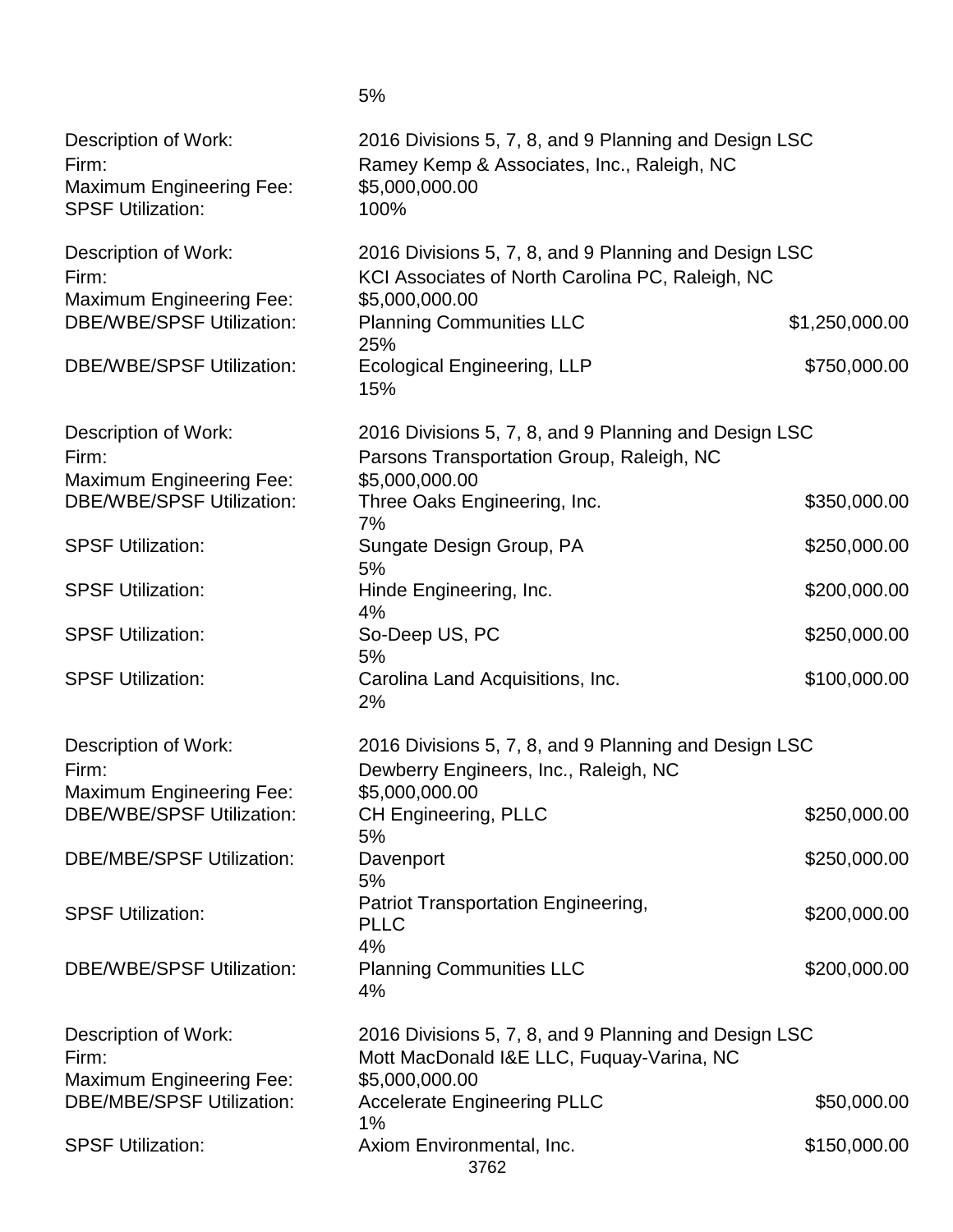| <b>DBE/WBE/SPSF Utilization:</b>                                                             | 3%<br>Dovetail Cultural Resource Group,<br>Inc.                                                                                                   | \$50,000.00  |
|----------------------------------------------------------------------------------------------|---------------------------------------------------------------------------------------------------------------------------------------------------|--------------|
| <b>DBE/WBE/SPSF Utilization:</b>                                                             | 1%<br>Falcon Engineering, Inc.<br>2%                                                                                                              | \$100,000.00 |
| DBE/WBE/Utilization:                                                                         | O.R.Colan Group LLC<br>1%                                                                                                                         | \$50,000.00  |
| <b>DBE/MBE/SPSF Utilization:</b>                                                             | Simpson Engineers & Associates PC<br>5%                                                                                                           | \$250,000.00 |
| <b>DBE/WBE/SPSF Utilization:</b>                                                             | Wetherill Engineering, Inc.<br>5%                                                                                                                 | \$250,000.00 |
| Description of Work:<br>Firm:<br><b>Maximum Engineering Fee:</b><br><b>SPSF Utilization:</b> | 2016 Divisions 5, 7, 8, and 9 Planning and Design LSC<br>Summit Design and Engineering Services, PLLC, Hillsborough, NC<br>\$5,000,000.00<br>100% |              |
| Description of Work:<br>Firm:                                                                | 2016 Divisions 5, 7, 8, and 9 Planning and Design LSC<br>Sepi Engineering & Construction, Inc., Raleigh, NC                                       |              |
| <b>Maximum Engineering Fee:</b><br><b>DBE/WBE/SPSF Utilization:</b>                          | \$5,000,000.00<br>New South Associates, Inc.<br>1%                                                                                                | \$50,000.00  |
| <b>DBE/MBE/SPSF Utilization:</b>                                                             | Davenport<br>2%                                                                                                                                   | \$100,000.00 |
| <b>DBE/MBE/SPSF Utilization:</b>                                                             | <b>Neighborhood Solutions LLC</b><br>$1\%$                                                                                                        | \$50,000.00  |
| Description of Work:<br>Firm:<br><b>Maximum Engineering Fee:</b>                             | 2016 Divisions 5, 7, 8, and 9 Planning and Design LSC<br>Stantec Consulting Services, Inc., Raleigh, NC<br>\$5,000,000.00                         |              |
| <b>DBE/WBE/SPSF Utilization:</b>                                                             | Anne Morris and Associates, LLC<br>1%                                                                                                             | \$50,000.00  |
| <b>DBE/WBE/SPSF Utilization:</b>                                                             | Falcon Engineering, Inc.<br>2%                                                                                                                    | \$100,000.00 |
| <b>DBE/MBE/SPSF Utilization:</b>                                                             | Mekuria Engineering, Inc.<br>$1\%$                                                                                                                | \$50,000.00  |
| <b>DBE/SPSF Utilization:</b>                                                                 | MI Engineering, PLLC<br>2%                                                                                                                        | \$100,000.00 |
| <b>SPSF Utilization:</b>                                                                     | Patriot Transportation Engineering,<br><b>PLLC</b><br>1%                                                                                          | \$50,000.00  |
| <b>SPSF Utilization:</b>                                                                     | So-Deep US, PC<br>2%                                                                                                                              | \$100,000.00 |
| <b>DBE/WBE/SPSF Utilization:</b>                                                             | Wetherill Engineering, Inc.<br>2%                                                                                                                 | \$100,000.00 |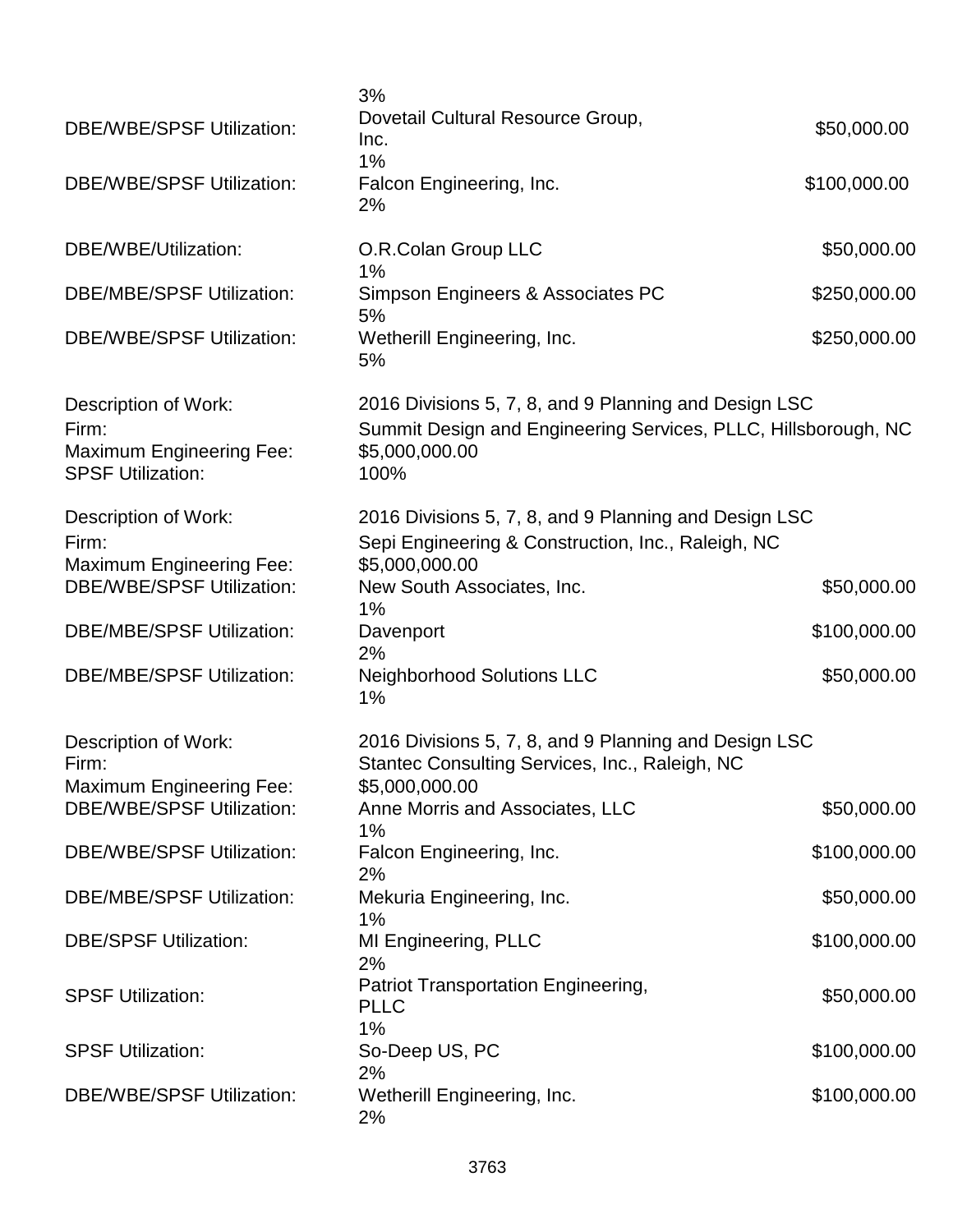| Description of Work:             | 2016 Divisions 5, 7, 8, and 9 Planning and Design LSC |              |
|----------------------------------|-------------------------------------------------------|--------------|
| Firm:                            | ICA Engineering, Inc., Raleigh, NC                    |              |
| <b>Maximum Engineering Fee:</b>  | \$5,000,000.00                                        |              |
| <b>DBE/WBE/SPSF Utilization:</b> | <b>CH Engineering, PLLC</b>                           | \$250,000.00 |
|                                  | 5%                                                    |              |
| <b>SPSF Utilization:</b>         | Alpha & Omega Group PC                                | \$250,000.00 |
|                                  | 5%                                                    |              |

The following is a supplemental contract to a previous contract approved by the Board with the same engineering firm. This supplemental contract was necessary due to approved additional work that was unknown at the inception and is required of the firm to complete the project. Our staff has completed the actions in accordance with the policies and procedures adopted by the Board on May 7, 2009. This is for information only.

## **DIVISION 7**

Project: 34418.3.5 (R-2309AB) Guilford County 34429.3.7 (R-2413C) Guilford County US 220 (combined with R-2413C) from SR 2182 (Horsepen Creek Rd.) to 0.2 mile north of SR 2313 (Winfree Road) and US 220 / Future I-73 from the Haw River to NC 68 / US 220 Intersection (combined with R-2309AB) Scope of Work: Construction Engineering and Inspection Services Estimated Construction Cost: \$96,195,464.51 Firm: Volkert, Inc. Raleigh, NC Original Engineering Fee: \$7,000,000.00<br>Supplemental Fee: \$2,200,000.00 Supplemental Fee: Supplemental Work: Additional CEI Services SPSF Utilization: Summit Design and Engineering Services, PLLC \$990,000.00 45%

The following are supplemental contracts to previous contracts approved by the Board with the same engineering firms. These supplemental contracts are necessary due to approved additional work that was unknown at the inception and is required of the firms to complete the projects. Our staff has completed the actions in accordance with the policies and procedures adopted by the Board on May 7, 2009. These are for information only.

## **STATEWIDE**

| Description of Work:<br>Firm:<br><b>Original Engineering Fee:</b><br><b>Supplemental Fee:</b><br><b>SPSF Utilization:</b> | 2014-2016 CEI LSC<br>Campo & Associates, PLLC, Kannapolis, NC<br>\$10,000,000.00<br>\$5,000,000.00<br>TGS Engineers, Inc. \$500,000.00<br>10% |
|---------------------------------------------------------------------------------------------------------------------------|-----------------------------------------------------------------------------------------------------------------------------------------------|
| Description of Work:                                                                                                      | 2014-2016 CEI LSC                                                                                                                             |
| Firm:                                                                                                                     | DRMP, Inc., Charlotte, NC                                                                                                                     |
| <b>Original Engineering Fee:</b>                                                                                          | \$10,000,000.00                                                                                                                               |
| <b>Supplemental Fee:</b>                                                                                                  | \$5,000,000.00                                                                                                                                |
| <b>DBE/MBE/SPSF Utilization:</b>                                                                                          | Bree & Associates, Inc. \$1,000,000.00                                                                                                        |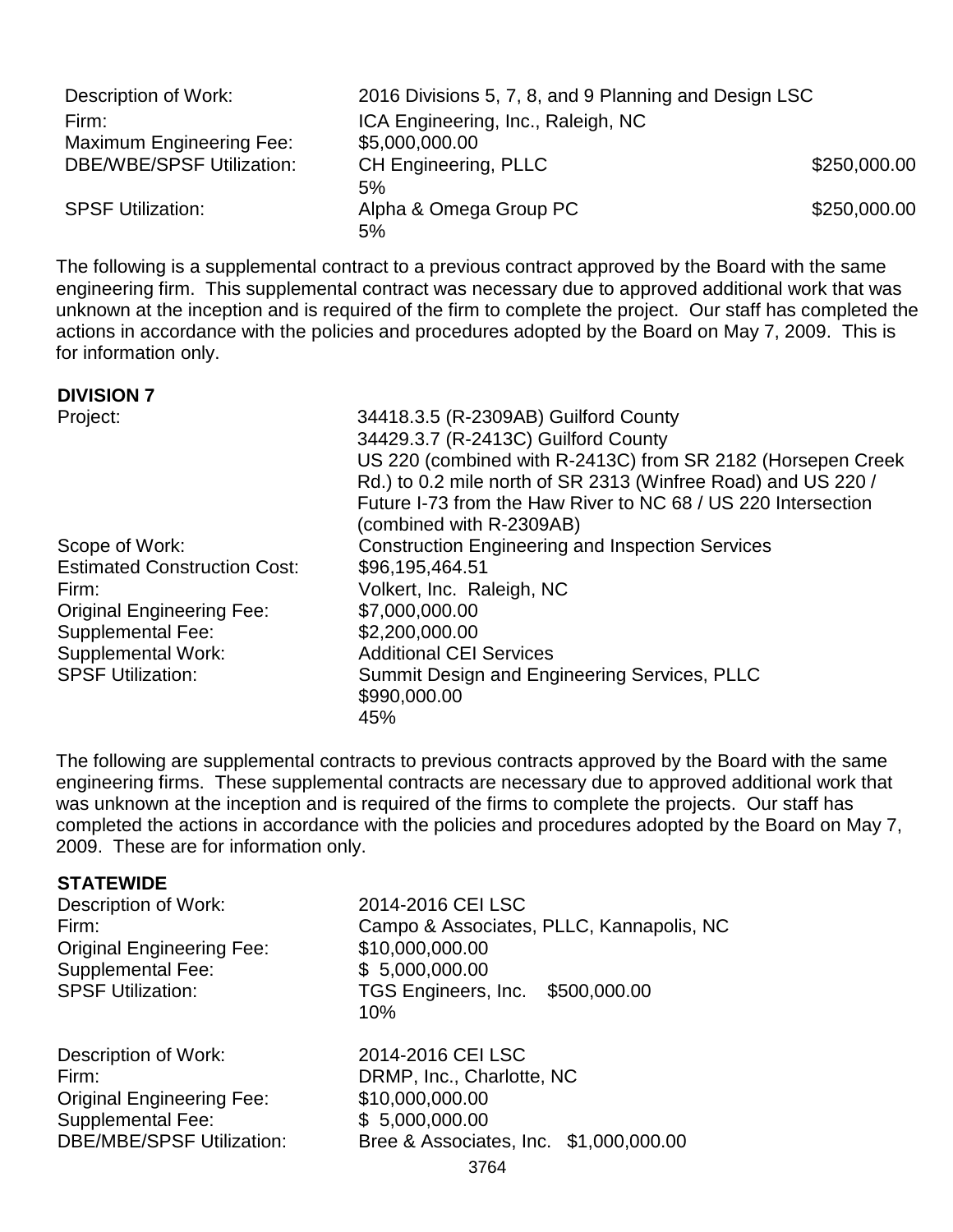Description of Work: 2014-2016 CEI LSC Firm: Entertainment Controller Controller KCI Associates of North Carolina PC, Raleigh, NC Original Engineering Fee: \$10,000,000.00 Previous Supplemental Fee: \$ 5,000,000.00 Supplemental Fee: \$ 5,000,000.00 SPSF Utilization: 0% Description of Work: 2014-2016 CEI LSC Firm: Rummel, Klepper & Kahl, LLP, Raleigh, NC Original Engineering Fee: \$10,000,000.00 Previous Supplemental Fee: \$10,000,000.00 Supplemental Fee: \$10,000,000.00 SPSF Utilization: F&ME Consultants, Inc. \$500,000.00 5% DBE/WBE/SPSF Utilization: OLH, Inc. \$500,000.00 5% Description of Work: 2014-2016 CEI LSC Firm: Sepi Engineering & Construction, Inc., Raleigh, NC Original Engineering Fee: \$10,000,000.00 Previous Supplemental Fee: \$10,000,000.00 Supplemental Fee: \$10,000,000.00 SPSF Utilization: 0% Description of Work: 2014-2016 CEI LSC Firm: Summit Design and Engineering Services, PLLC, Hillsborough, NC Original Engineering Fee: \$10,000,000.00 Previous Supplemental Fee: \$5,000,000.00 Supplemental Fee: \$10,000,000.00 SPSF Utilization : 100% Description of Work: 2014-2016 CEI LSC Firm: Vaughn & Melton Consulting Engineers, Asheville, NC Original Engineering Fee: \$10,000,000.00 Previous Supplemental Fee: \$5,000,000.00 Supplemental Fee: \$5,000,000.00 SPSF Utilization: 0% Description of Work: 2014-2016 CEI LSC Firm: Volkert, Inc., Raleigh, NC Original Engineering Fee: \$10,000,000.00 Previous Supplemental Fee: \$ 5,000,000.00 Supplemental Fee: \$10,000,000.00 SPSF Utilization: 0% **Divisions 1, 2, 3, 4, and 6** Description of Work: Divisions 1, 2, 3, 4, and 6 Planning and Design LSC

20%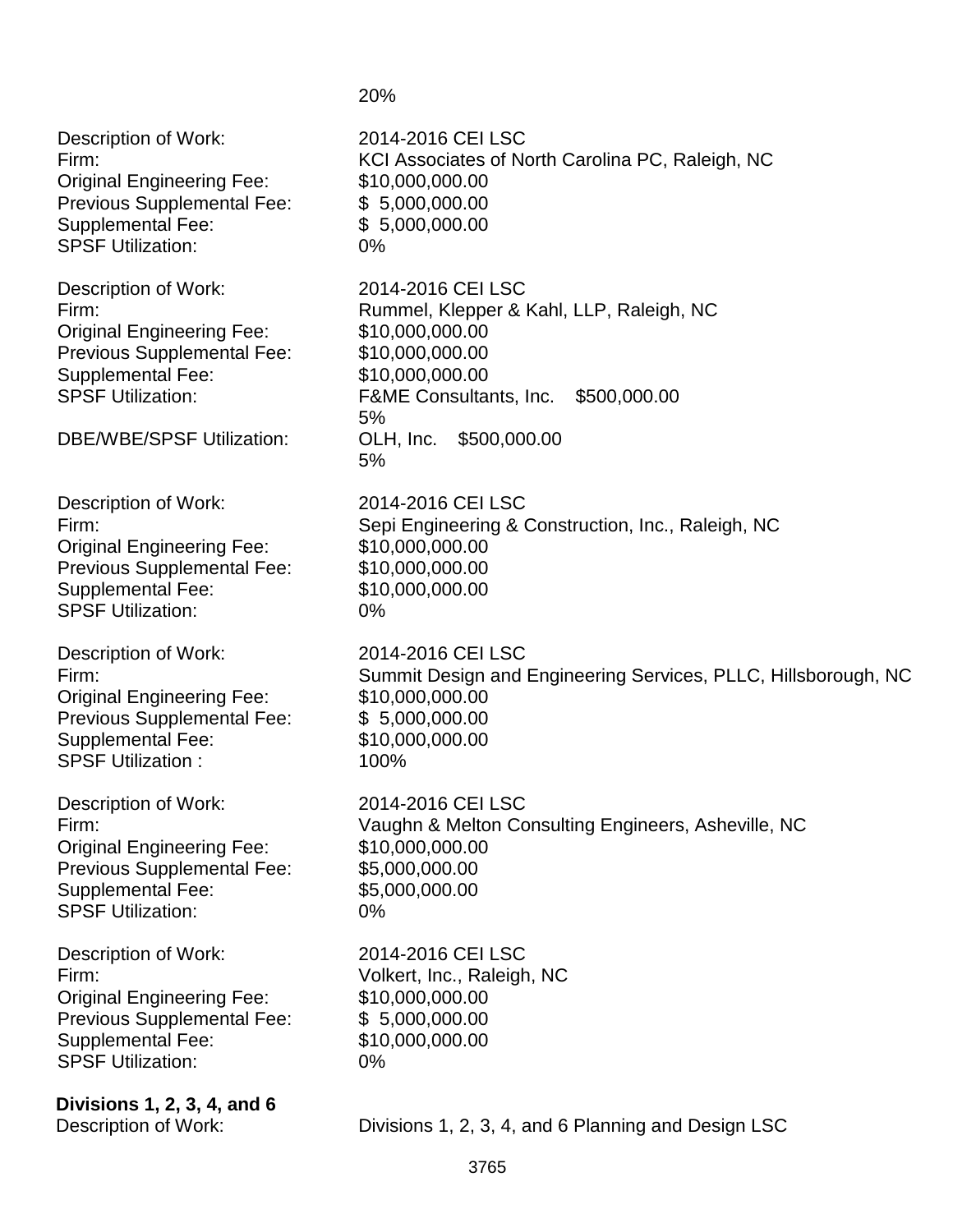Firm: HDR Engineering, Inc., of the Carolinas, Raleigh, NC Original Engineering Fee: \$3,000,000.00 Supplemental Fee: \$2,000,000.00 SPSF Utilization: **Hinde Engineering, Inc.** \$100,000.00 5% SPSF Utilization: Joyner Keeny, PLLC \$40,000.00 2% SPSF Utilization: Patriot Transportation Engineering, PLLC \$80,000.00 4% DBE/WBE/SPSF Utilization: Planning Communities, LLC \$60,000.00 3% SPSF Utilization: Ramey Kemp & Associates, Inc. \$100,000.00 5% Description of Work: Divisions 1, 2, 3, 4, and 6 Planning and Design LSC Firm: HNTB of North Carolina, PC, Raleigh, NC Original Engineering Fee: \$3,000,000.00 Supplemental Fee: \$4,000,000.00 SPSF Utilization: Carolina Land Acquisitions, Inc. \$200,000.00 5% SPSF Utilization: Environmental Services, Inc. \$200,000.00 5% DBE/MBE/SPSF Utilization: MA Engineering Consultants, Inc. \$200,000.00 5% DBE/SPSF Utilization: MI Engineering, PLLC \$200,000.00 5% SPSF Utilization: So-Deep US, PC \$200,000.00 5% Description of Work: Divisions 1, 2, 3, 4, and 6 Planning and Design LSC Firm: Michael Baker Engineering, Inc., Cary, NC Original Engineering Fee: \$3,000,000.00 Supplemental Fee: \$4,500,000.00 SPSF Utilization: Sungate Design Group, PA \$675,000.00 15% SPSF Utilization: **Hinde Engineering, Inc.** \$90,000.00 2% SPSF Utilization: Ramey Kemp & Associates, Inc. \$90,000.00 2% SPSF Utilization: Southeastern Right of Way, LLC \$90,000.00 2% DBE/WBE/SPSF Utilization: Dovetail Cultural Resource Group, Inc. \$90,000.00 2% Description of Work: Divisions 1, 2, 3, 4, and 6 Planning and Design LSC Firm: RS&H Architects-Engineers-Planners, Inc., Charlotte, NC Original Engineering Fee: \$3,000,000.00 Supplemental Fee: \$1,000,000.00 SPSF Utilization: Carolina Ecosystems, Inc. \$25,000.00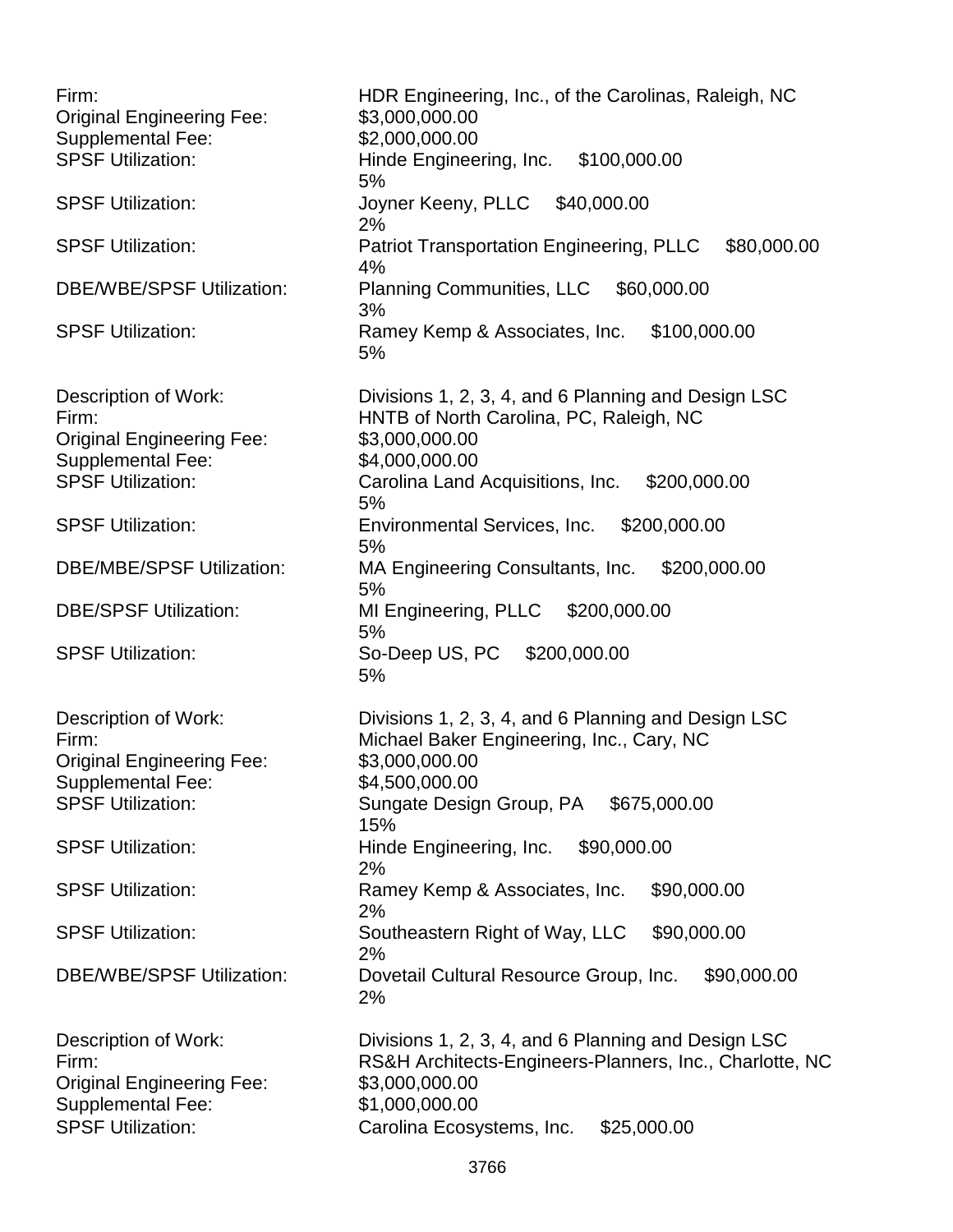| <b>DBE/WBE/SPSF Utilization:</b>                                                                                                  | 2.5%<br>Planning Communities, LLC \$50,000.00                                                                                                                                                     |
|-----------------------------------------------------------------------------------------------------------------------------------|---------------------------------------------------------------------------------------------------------------------------------------------------------------------------------------------------|
| <b>SPSF Utilization:</b>                                                                                                          | 5%<br>So-Deep US, PC \$25,000.00                                                                                                                                                                  |
|                                                                                                                                   | 2.5%                                                                                                                                                                                              |
| <b>SPSF Utilization:</b>                                                                                                          | Commonwealth Heritage Group, Inc.<br>\$20,000.00<br>2%                                                                                                                                            |
| Description of Work:<br>Firm:<br><b>Original Engineering Fee:</b><br><b>Supplemental Fee:</b><br><b>DBE/WBE/SPSF Utilization:</b> | Divisions 1, 2, 3, 4, and 6 Planning and Design LSC<br>Stantec Consulting Services, Inc., Raleigh, NC<br>\$3,000,000.00<br>\$2,000,000.00<br>Falcon Engineering, Inc.<br>\$40,000.00<br>2%        |
| <b>SPSF Utilization:</b>                                                                                                          | <b>Patriot Transportation Engineering, PLLC</b><br>\$20,000.00<br>1%                                                                                                                              |
| <b>DBE/WBE/SPSF Utilization:</b>                                                                                                  | Anne Morris and Associates, LLC \$20,000.00<br>1%                                                                                                                                                 |
| <b>SPSF Utilization:</b>                                                                                                          | \$40,000.00<br>So-Deep US, PC<br>2%                                                                                                                                                               |
| <b>DBE/MBE/SPSF Utilization:</b>                                                                                                  | \$20,000.00<br>Mekuria Engineering, Inc.<br>1%                                                                                                                                                    |
| <b>DBE/WBE/SPSF Utilization:</b>                                                                                                  | \$40,000.00<br>Wetherill Engineering, Inc.<br>2%                                                                                                                                                  |
| <b>DBE/SPSF Utilization:</b>                                                                                                      | MI Engineering, PLLC \$40,000.00<br>2%                                                                                                                                                            |
| Description of Work:<br>Firm:<br><b>Original Engineering Fee:</b><br><b>Supplemental Fee:</b><br><b>DBE/WBE/SPSF Utilization:</b> | Divisions 1, 2, 3, 4, and 6 Planning and Design LSC<br>Wetherill Engineering, Inc., Raleigh, NC<br>\$3,000,000.00<br>\$4,000,000.00<br>100%                                                       |
| Description of Work:<br>Firm:<br><b>Maximum Engineering Fee:</b><br><b>Supplemental Fee:</b><br><b>DBE/MBE/SPSF Utilization:</b>  | Divisions 1, 2, 3, 4, and 6 Planning and Design LSC<br>SEPI Engineering & Construction, Inc., Raleigh, NC<br>\$3,000,000.00<br>\$2,000,000.00<br>Neighborhood Solutions, LLC<br>\$40,000.00<br>2% |
| Description of Work:<br>Firm:<br>Maximum Engineering Fee:<br><b>Supplemental Fee:</b><br><b>DBE/WBE/SPSF Utilization:</b>         | Divisions 1, 2, 3, 4, and 6 Planning and Design LSC<br>Calyx Engineers and Consultants, Inc., Raleigh, NC<br>\$3,000,000.00<br>\$2,000,000.00<br>100%                                             |
| Description of Work:<br>Firm:<br><b>Maximum Engineering Fee:</b>                                                                  | Divisions 1, 2, 3, 4, and 6 Planning and Design LSC<br>CDM Smith, Inc., Raleigh, NC<br>\$3,000,000.00                                                                                             |
|                                                                                                                                   |                                                                                                                                                                                                   |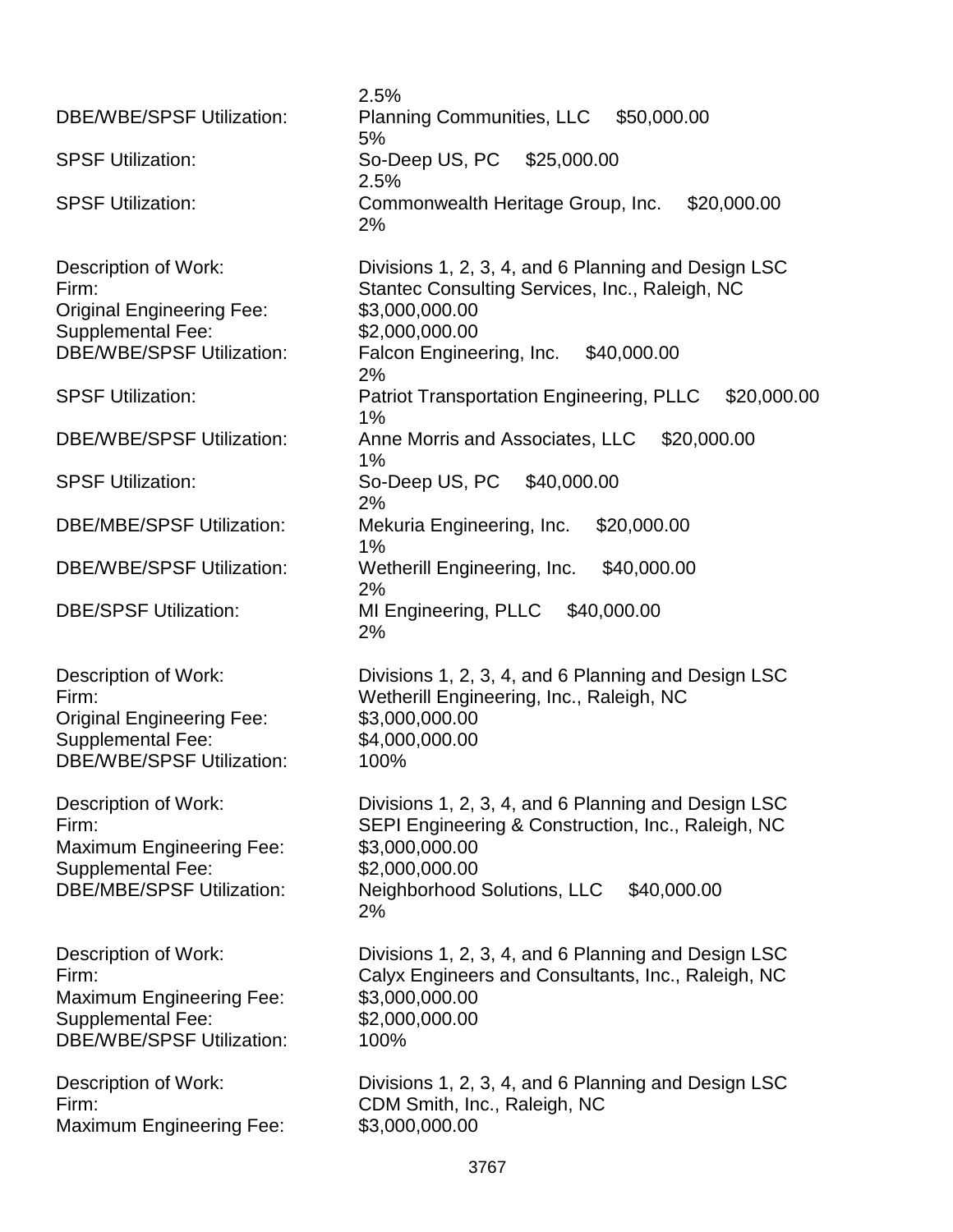| \$1,000,000.00                                                                                |
|-----------------------------------------------------------------------------------------------|
| Carolina Land Acquisitions, Inc.<br>\$10,000.00<br>1%                                         |
| \$30,000.00<br>Environmental Services, Inc.<br>3%                                             |
| So-Deep US, PC<br>\$30,000.00<br>3%                                                           |
| Simpson Engineers & Associates, PC<br>\$30,000.00<br>3%                                       |
| Morton & Morton Design Services, PLLC \$10,000.00<br>$1\%$                                    |
| Summit Design and Engineering Services, PLLC<br>\$150,000.00<br>15%                           |
| MI Engineering, PLLC<br>\$50,000.00<br>5%                                                     |
| Divisions 1, 2, 3, 4, and 6 Planning and Design LSC<br>STV Engineers, Inc., Charlotte, NC     |
| \$3,000,000.00                                                                                |
| \$1,000,000.00                                                                                |
| Calyx Engineers & Consultants, Inc.<br>\$200,000.00<br>20%                                    |
| Falcon Engineering, Inc.<br>\$50,000.00<br>5%                                                 |
| Divisions 10-14 Planning and Design LSC<br>MA Engineering Consultants, Inc., Cary, NC         |
| \$3,000,000.00                                                                                |
| \$1,000,000.00                                                                                |
| 100%                                                                                          |
| Divisions 10-14 Planning and Design LSC<br>Calyx Engineers and Consultants, Inc., Raleigh, NC |
| \$3,000,000.00                                                                                |
| \$2,000,000.00                                                                                |
| 100%                                                                                          |
| Divisions 10-14 Planning and Design LSC<br>DRMP, Inc., Charlotte, NC                          |
| \$3,000,000.00                                                                                |
| \$1,000,000.00                                                                                |
| Three Oaks Engineering, Inc. \$30,000.00                                                      |
| 3%<br>Chipley Consulting, LLC \$20,000.00<br>2%                                               |
| Donal Simpson, FAIA, AICP \$20,000.00<br>4%                                                   |
| Environmental Services, Inc. \$30,000.00<br>3%                                                |
|                                                                                               |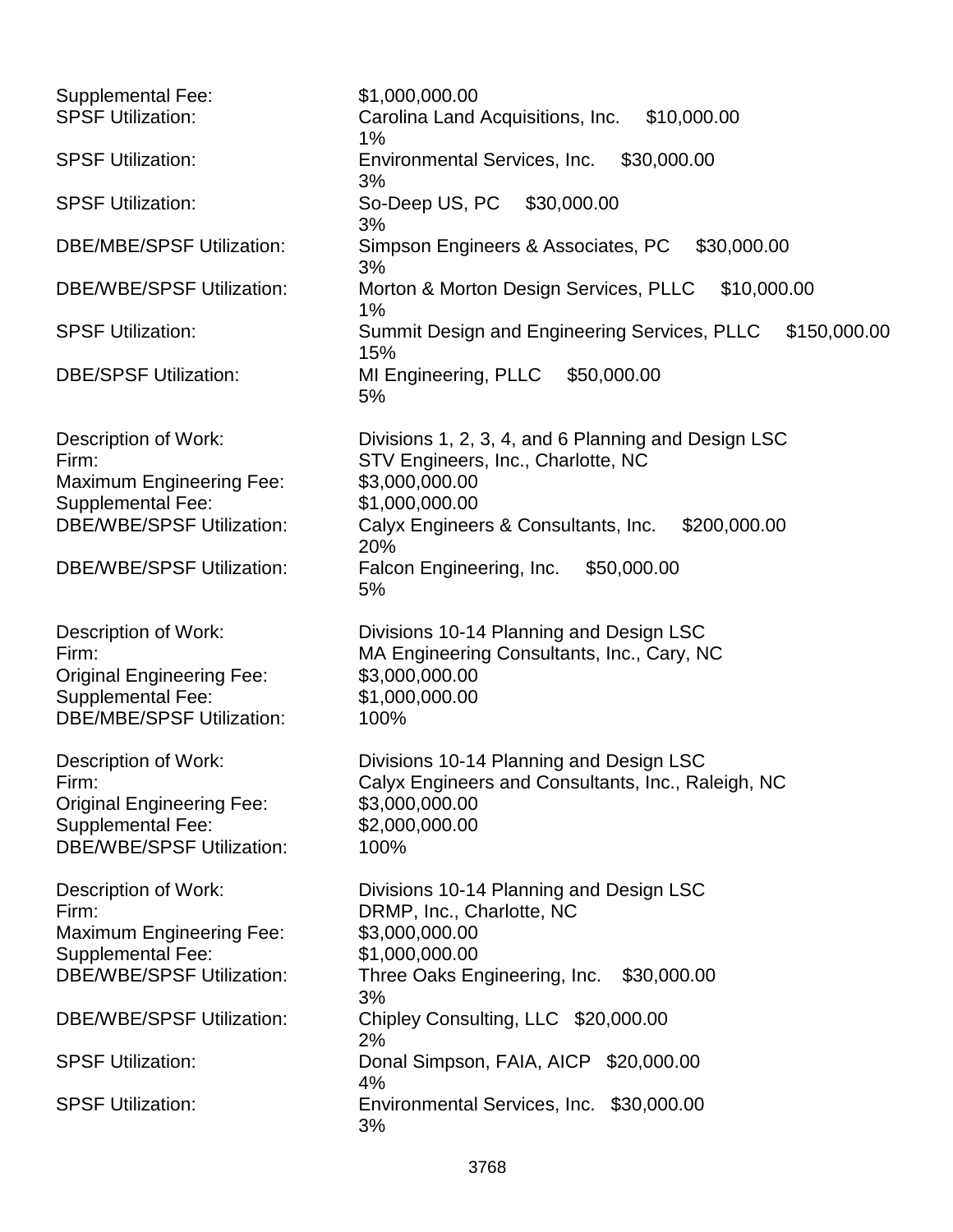| <b>SPSF Utilization:</b>                                                                                                                 | Hinde Engineering, Inc. \$50,000.00<br>5%                                                                                                                                             |
|------------------------------------------------------------------------------------------------------------------------------------------|---------------------------------------------------------------------------------------------------------------------------------------------------------------------------------------|
| <b>SPSF Utilization:</b>                                                                                                                 | Sungate Design Group, PA \$100,000.00<br>10%                                                                                                                                          |
| Description of Work:<br>Firm:<br><b>Maximum Engineering Fee:</b><br><b>Supplemental Fee:</b><br><b>SPSF Utilization:</b>                 | Divisions 10-14 Planning and Design LSC<br>HNTB of North Carolina, PC, Raleigh, NC<br>\$3,000,000.00<br>\$3,000,000.00<br>Commonwealth Heritage Group, Inc. \$30,000.00<br>1%         |
| <b>DBE/WBE/SPSF Utilization:</b>                                                                                                         | Three Oaks Engineering, Inc. \$90,000.00<br>3%                                                                                                                                        |
| <b>DBE/MBE/SPSF Utilization:</b>                                                                                                         | MA Engineering Consultants, Inc. \$150,000.00<br>5%                                                                                                                                   |
| <b>SPSF Utilization:</b>                                                                                                                 | Carolina Land Acquisitions, Inc. \$30,000.00<br>1%                                                                                                                                    |
| Description of Work:<br>Firm:<br><b>Original Engineering Fee:</b><br><b>Supplemental Fee:</b><br><b>SPSF Utilization:</b>                | Divisions 10-14 Planning and Design LSC<br>RS&H Architects-Engineers-Planners, Inc., Charlotte, NC<br>\$3,000,000.00<br>\$2,000,000.00<br>Carolina Ecosystems, Inc. \$60,000.00<br>3% |
| <b>SPSF Utilization:</b>                                                                                                                 | Progressive Design Group, Inc. \$60,000.00<br>3%                                                                                                                                      |
| <b>DBE/WBE/SPSF Utilization:</b>                                                                                                         | Planning Communities, LLC \$60,000.00<br>3%                                                                                                                                           |
| <b>SPSF Utilization:</b>                                                                                                                 | Commonwealth Heritage Group, Inc. \$60,000.00<br>3%                                                                                                                                   |
| <b>Description of Work:</b><br>Firm:<br><b>Original Engineering Fee:</b><br><b>Supplemental Fee:</b><br><b>DBE/WBE/SPSF Utilization:</b> | Divisions 10-14 Planning and Design LSC<br>Rummel, Klepper & Kahl, LLP, Raleigh, NC<br>\$3,000,000.00<br>\$2,000,000.00<br>Falcon Engineering, Inc. \$100,000.00<br>5%                |
| <b>SPSF Utilization:</b>                                                                                                                 | Ramey & Kemp Associates, Inc. \$20,000.00<br>1%                                                                                                                                       |
| <b>DBE/WBE/SPSF Utilization:</b>                                                                                                         | New South Associates, Inc. \$20,000.00<br>1%                                                                                                                                          |
| <b>DBE/MBE/SPSF Utilization:</b>                                                                                                         | MM/I and Associates, LLC \$20,000.00<br>1%                                                                                                                                            |
| Description of Work:<br>Firm:<br><b>Original Engineering Fee:</b><br><b>Supplemental Fee:</b><br><b>SPSF Utilization:</b>                | Divisions 10-14 Planning and Design LSC<br>Stantec Consulting Services, Inc., Raleigh, NC<br>\$3,000,000.00<br>\$2,000,000.00<br>Patriot Transportation Engineering, PLLC \$80,000.00 |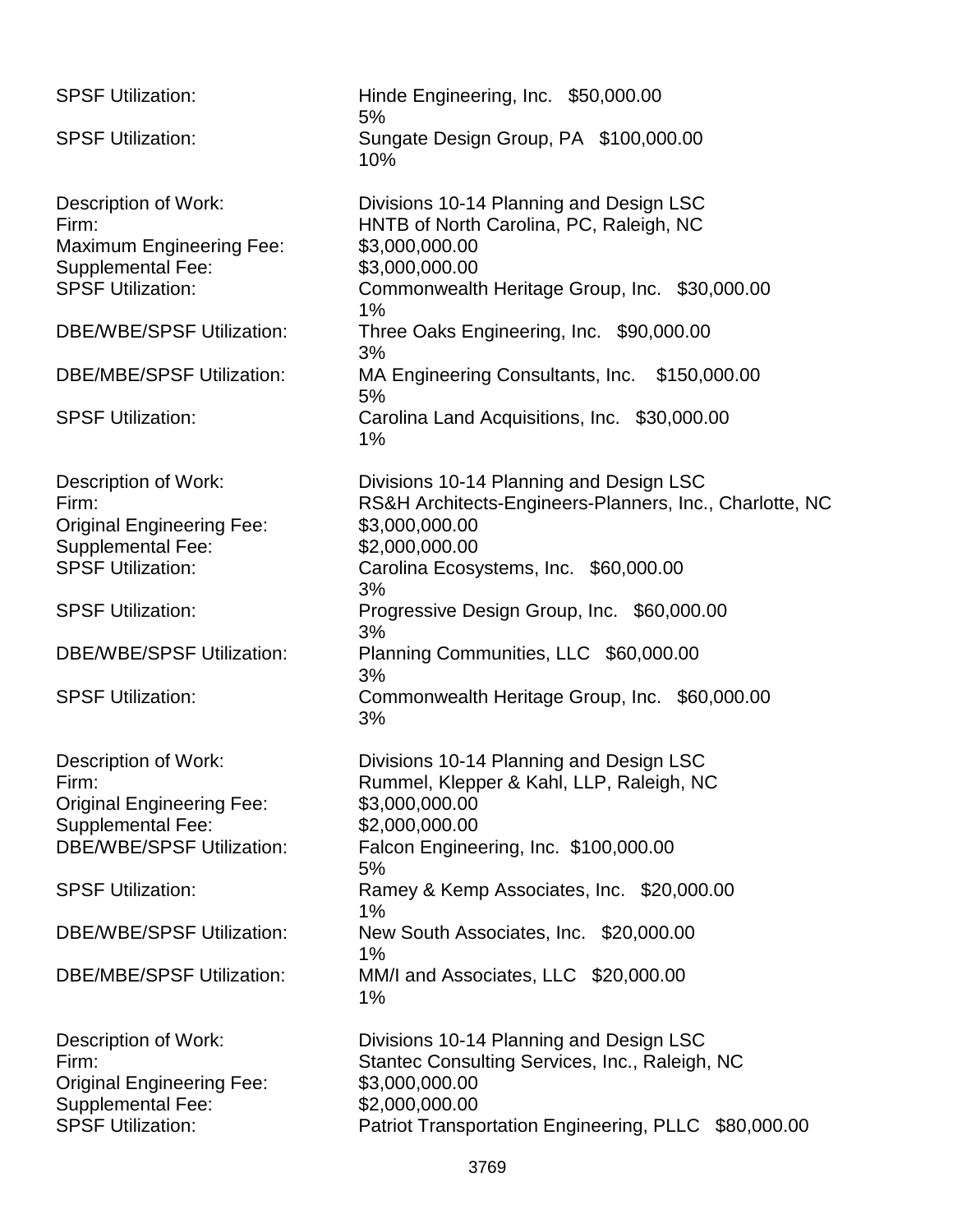4% DBE/WBE/SPSF Utilization: Falcon Engineering, Inc. \$80,000.00 4% DBE/WBE/SPSF Utilization: Anne Morris and Associates, LLC \$20,000.00 1% Description of Work: Divisions 10-14 Planning and Design LSC Firm: Stewart, Raleigh, NC Original Engineering Fee: \$3,000,000.00 Supplemental Fee: \$1,000,000.00 SPSF Utilization: 100% Description of Work: Divisions 10-14 Planning and Design LSC Firm: STV Engineers, Inc., Charlotte, NC Original Engineering Fee: \$3,000,000.00 Supplemental Fee: \$3,000,000.00 DBE/WBE/SPSF Utilization: Chipley Consulting, LLC \$150,000.00 5% DBE/WBE/SPSF Utilization: Ecological Engineering, LLP \$150,000.00 5% DBE/WBE/SPSF Utilization: New South Associates, Inc. \$150,000.00 5% SPSF Utilization: Progressive Design Group, Inc. \$150,000.00 5% Description of Work: Divisions 10-14 Planning and Design LSC Firm: TGS Engineers, Shelby, NC Original Engineering Fee: \$3,000,000.00 Supplemental Fee: \$3,000,000.00 SPSF Utilization: 100% Description of Work: Divisions 10-14 Planning and Design LSC Firm: Vaughn & Melton Consulting Engineers, Asheville, NC Original Engineering Fee: \$3,000,000.00 Supplemental Fee: \$3,000,000.00 DBE/WBE/SPSF Utilization: Wetherill Engineering, Inc. \$240,000.00 8% SPSF Utilization: Mattern & Craig, Inc. \$60,000.00 2% SPSF Utilization: Environmental Corporation of North Carolina, Inc. \$60,000.00 2% Description of Work: Divisions 10-14 Planning and Design LSC Firm: Wetherill Engineering, Inc., Raleigh, NC Maximum Engineering Fee: \$3,000,000.00 Supplemental Fee: \$3,000,000.00 DBE/WBE/SPSF Utilization: 100% Description of Work: Divisions 10-14 Planning and Design LSC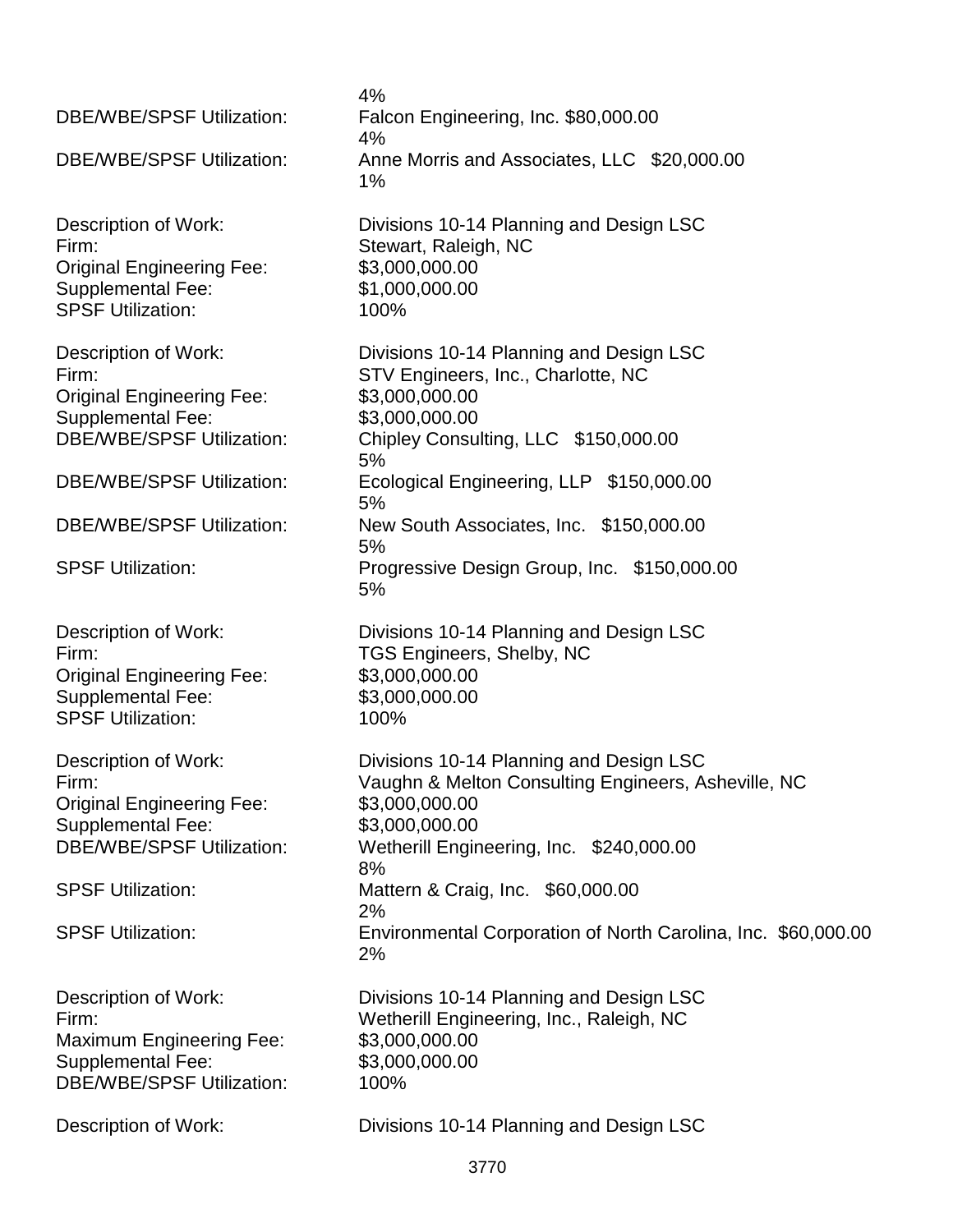| Firm:<br><b>Original Engineering Fee:</b><br><b>Supplemental Fee:</b><br><b>SPSF Utilization:</b> | WSP USA CORP, Cary, NC<br>\$3,000,000.00<br>\$2,000,000.00<br>Commonwealth Heritage Group, Inc. \$100,000.00 |
|---------------------------------------------------------------------------------------------------|--------------------------------------------------------------------------------------------------------------|
| <b>DBE/WBE/SPSF Utilization:</b>                                                                  | 5%<br>Chipley Consulting, LLC \$100,000.00<br>5%                                                             |
| <b>DBE/WBE/SPSF Utilization:</b>                                                                  | Falcon Engineering, Inc. \$100,000.00<br>5%                                                                  |
| <b>DBE/WBE/SPSF Utilization:</b>                                                                  | Morton & Morton Design Services, PLLC \$60,000.00<br>3%                                                      |

## **Transit**

## **Rail**

After careful evaluation of the workload and schedules of the work that can be accomplished by our staff, it was determined necessary to employ private firms for Rail Consulting and Facilitation Services on an as needed basis for various federal-aid and state funded projects to support the Rail Division. These contracts will expire August 31, 2019 or after the contract amount has been depleted, whichever occurs first. Our staff has completed the actions for employing private firms in accordance with the policies and procedures adopted by the Board on May 7, 2009. This is for information only.

## **STATEWIDE**

| Description of Work:                                                                         | 2016 Rail Consulting and Facilitation Services LSC                                                                                                     |
|----------------------------------------------------------------------------------------------|--------------------------------------------------------------------------------------------------------------------------------------------------------|
| Firm:                                                                                        | Eckel & Vaughan, LLC, Raleigh, NC                                                                                                                      |
| <b>Maximum Engineering Fee:</b>                                                              | \$2,000,000.00                                                                                                                                         |
| <b>SPSF Utilization:</b>                                                                     | 100%                                                                                                                                                   |
| Description of Work:<br>Firm:<br><b>Maximum Engineering Fee:</b><br><b>SPSF Utilization:</b> | 2016 Rail Consulting and Facilitation Services LSC<br>Fountainworks, Inc., Raleigh, NC<br>\$2,000,000.00<br>Lyerly Agency, Inc.<br>\$400,000.00<br>20% |
| Description of Work:                                                                         | 2016 Rail Consulting and Facilitation Services LSC                                                                                                     |
| Firm:                                                                                        | Simpson Engineers & Associates, PC, Cary, NC                                                                                                           |
| <b>Maximum Engineering Fee:</b>                                                              | \$2,000,000.00                                                                                                                                         |
| DBE/MBE/SPSF Utilization:                                                                    | 100%                                                                                                                                                   |

The following is a supplemental contract to a previous contract approved by the Board with the same engineering firm. This supplemental contract was necessary due to approved additional work that was unknown at the inception and is required of the firm to complete the project. Our staff has completed the actions in accordance with the policies and procedures adopted by the Board on May 7, 2009. This is for information only

| Project:             | 49999.1.STR24 Wake County                                         |
|----------------------|-------------------------------------------------------------------|
|                      | Public Information Display Systems (PIDS)                         |
| Description of Work: | Bidding and Construction Administration Services PIDS at Three NC |
|                      | <b>Train Stations</b>                                             |
| Firm:                | David E. Gall, Architect, PA, Winston-Salem, NC                   |
|                      |                                                                   |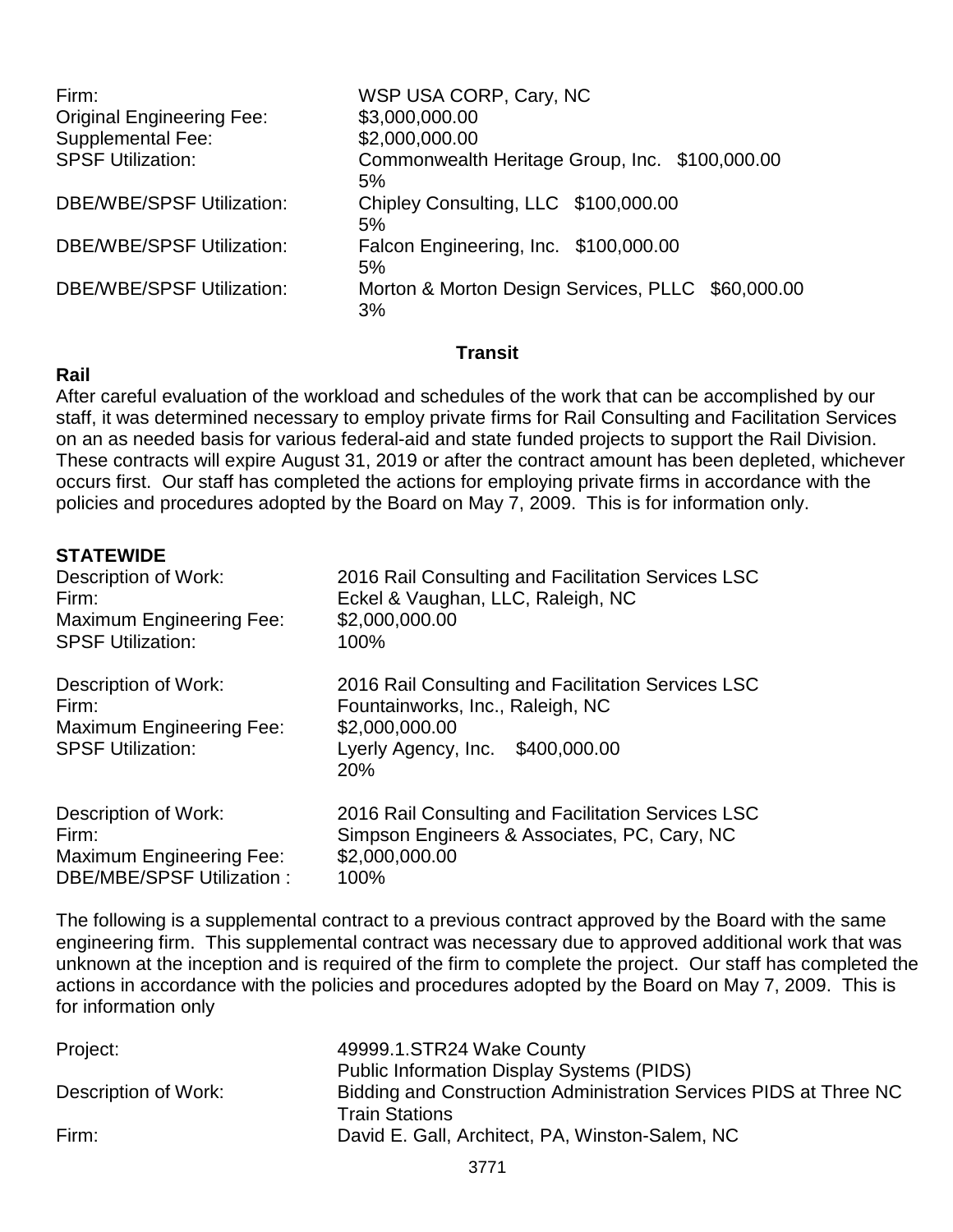| <b>Original Engineering Fee:</b> | \$456,291.91                                   |
|----------------------------------|------------------------------------------------|
| Previous Supplemental Fee:       | \$308,398.49                                   |
| Supplemental Fee:                | \$248,043.89                                   |
| Supplemental Work:               | <b>Construction Administration</b>             |
| DBE/MBE/SPSF Utilization:        | Simpson Engineers & Associates, PC \$30,240.28 |
|                                  | 12%                                            |

### **Planning & Programming**

## **Feasibility Studies**

The following is a supplemental contract to a previous contract approved by the Board with the same engineering firm. This supplemental contract was necessary due to approved additional work that was unknown at the inception and is required of the firm to complete the project. Our staff has completed the actions in accordance with the policies and procedures adopted by the Board on May 7, 2009. This is for information only

### **STATEWIDE**

Description of Work: 2015 Feasibility Studies LSC Firm: Firm: RK&K, LLP, Raleigh, NC Original Supplemented Engineering Fee: \$500,000.00 Supplemental Fee: \$170,000.00 SPSF Utilization: 0%

### **Approval - Secondary Road Improvement Projects (Highway and Trust Funds)**

The Board concurred with the staff recommendations and delegated authority to the Secretary to

award the following:

| County   | SR No./<br><b>Road Name</b> | <b>Description</b>      | <b>Amount</b> |
|----------|-----------------------------|-------------------------|---------------|
| Guilford | SR 2329                     | Turn Lane Construction. | \$20,000.00   |
| Div. 7   | Spencer Dixon Road          | WBS 7C.041255           |               |
| Caldwell | SR 1848                     | GDB&P.                  | \$287,571.43  |
| Div. 11  | <b>Blueberry Drive</b>      | WBS 11C.014097          |               |
| Caldwell | SR 1890                     | GDB&P.                  | \$141,000.00  |
| Div. 11  | <b>Blue Dove Lane</b>       | WBS 11C.014096          |               |

| <b>Deletions</b> |                            |                                            |                |
|------------------|----------------------------|--------------------------------------------|----------------|
| County           | SR No.                     | Reason                                     | Amount         |
| Currituck        | SR 1217                    | GDB&P.                                     | $-$119.929.91$ |
| Div. 1           | <b>Cooper Garrett Road</b> | Unavailable Right of Way.<br>WBS 1C.027071 |                |

#### **October 2016 Item E Summary:**

| 3 | <b>Projects to Establish Funds</b> | <b>Amount:</b> | \$448,571.43   |
|---|------------------------------------|----------------|----------------|
|   | <b>Projects to Delete</b>          | <b>Amount:</b> | $-$119,929.91$ |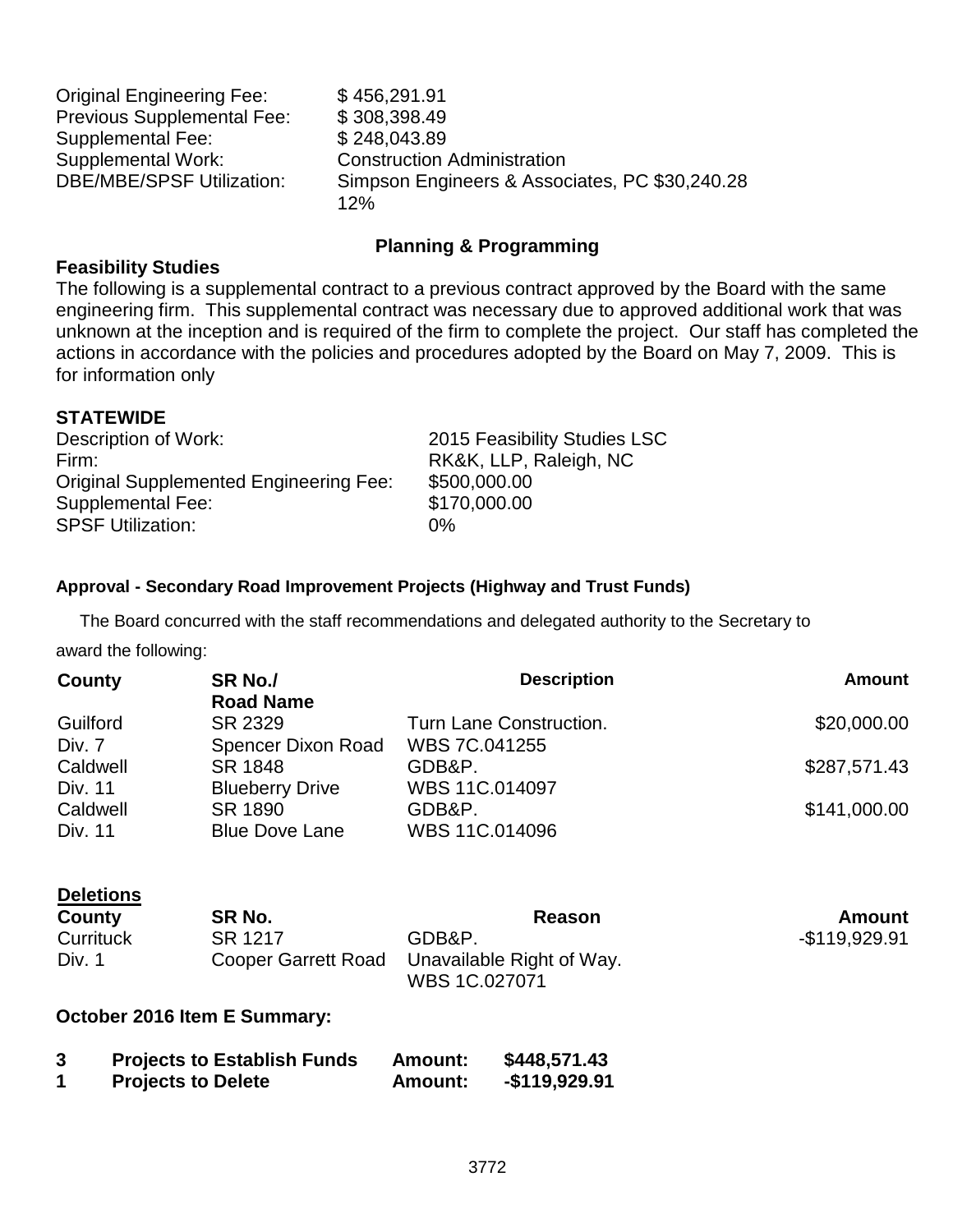## **Approval – Division-wide Small Construction, Statewide Contingency, Public Access, Economic Development**

The Board concurred with the staff recommendations and delegated authority to the Secretary to award the following:

|                             | <b>Description</b>                                                                                                                                    | <b>Type</b>                  | <b>Amount</b> |
|-----------------------------|-------------------------------------------------------------------------------------------------------------------------------------------------------|------------------------------|---------------|
| Div 1<br>Dare               | Town of Southern Shores - WBS 44788 was established<br>(06/16) for installation of new storm drainage culverts under                                  |                              |               |
|                             | NC-12 and construction of storm water retention basin in<br>southeast quadrant of NC-12 and East Dogwood Ln                                           | Contingency                  | \$100,000.00  |
|                             | Increase funds                                                                                                                                        | <b>TOTAL</b>                 | \$100,000.00  |
| Div 3                       |                                                                                                                                                       |                              |               |
| Onslow                      | Relocate utilities on Bluetop Rd to bring up to minimum<br>maintenance standards                                                                      | Contingency                  | \$30,000.00   |
|                             |                                                                                                                                                       | <b>TOTAL</b>                 | \$30,000.00   |
|                             | <b>WBS 44979</b>                                                                                                                                      |                              |               |
|                             |                                                                                                                                                       |                              |               |
| Div <sub>6</sub><br>Robeson | Grade, drain, base, & pave bus/motorcycle testing area at<br>Lumberton DMV facility                                                                   | Contingency                  | \$119,250.00  |
|                             | <b>WBS 44980</b>                                                                                                                                      | <b>TOTAL</b>                 | \$119,250.00  |
|                             |                                                                                                                                                       |                              |               |
| Div 9<br>Davie              | Installation of right and left turn lanes on Baltimore Rd at<br>plant entrance                                                                        | <b>Public Access</b><br>Econ | \$150,000.00  |
|                             |                                                                                                                                                       | Development                  | \$400,000.00  |
|                             | <b>WBS 44971</b>                                                                                                                                      | <b>TOTAL</b>                 | \$550,000.00  |
|                             |                                                                                                                                                       |                              |               |
| Div 12<br>Cleveland         | Install turn lanes at Pinnacle Classical Academy and an<br>interim temporary signal at the intersection of NC-180 and SR<br>2201/2202 (Joe's Lake Rd) | Contingency                  | \$350,000.00  |
|                             |                                                                                                                                                       | <b>TOTAL</b>                 | \$350,000.00  |
|                             | <b>WBS 44981</b>                                                                                                                                      |                              |               |

## **Deletions:**

Div 9, Rowan County – WBS 43894 was established (05/13) for a Planning and Environmental Study for a new interchange on I-85 at the future relocated SR 1221 (Old Beatty Ford Rd); Funded by an alternate source

| Summary: | <b>Number of Projects</b>            | 5 |                |
|----------|--------------------------------------|---|----------------|
|          | <b>Number of Divisions</b>           | 5 |                |
|          | <b>Small Construction Commitment</b> |   | \$0.00         |
|          | <b>Public Access Commitment</b>      |   | \$150,000.00   |
|          | <b>Contingency Commitment</b>        |   | \$599,250.00   |
|          | <b>Economic Development</b>          |   | \$400,000.00   |
|          | <b>TOTAL</b>                         |   | \$1,149,250.00 |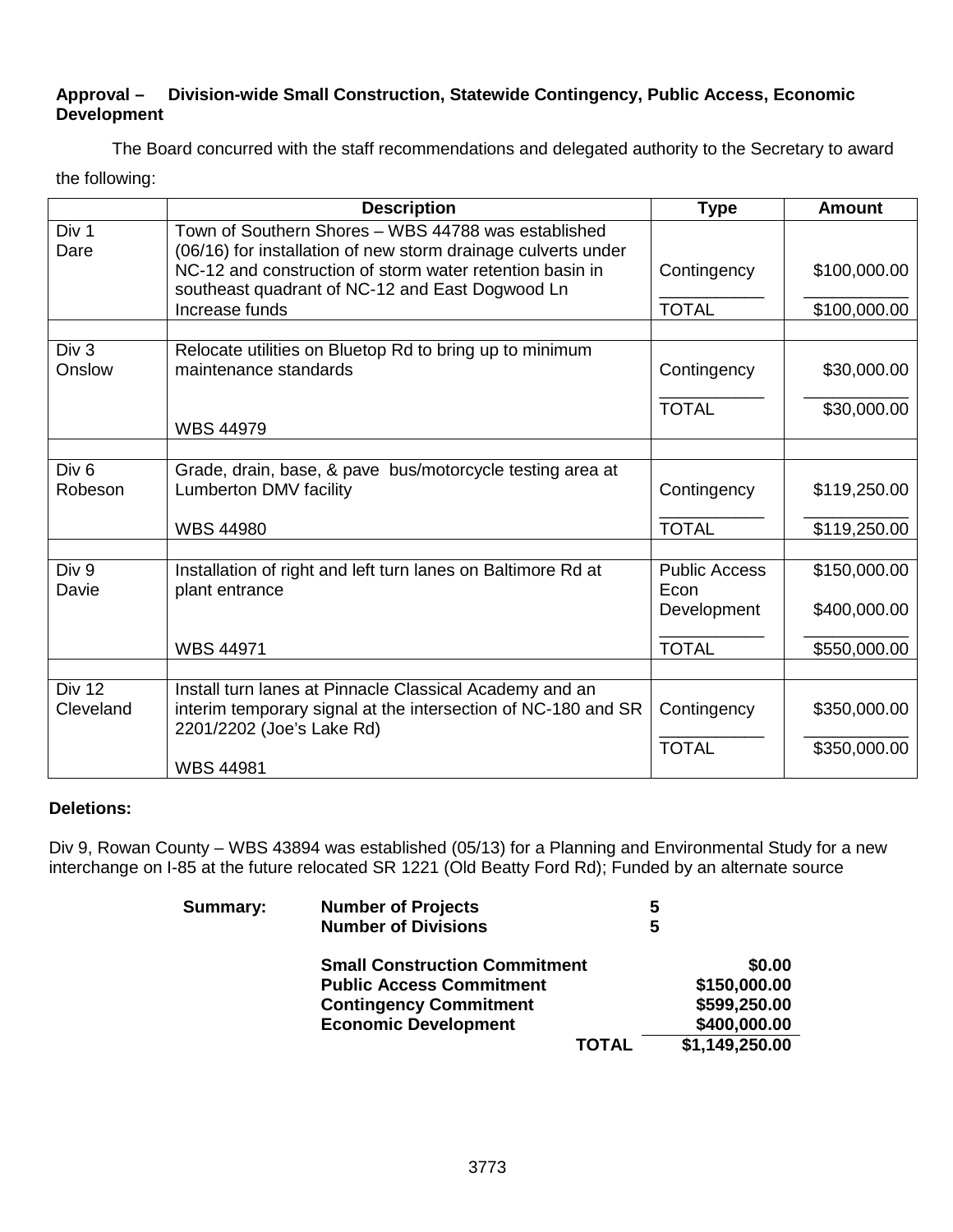# **Approval – Specific Spot Safety Improvement Projects**

The Board concurred with the staff recommendations and delegated authority to the Secretary to award the following:

| <b>Town/County</b><br><b>Division</b><br>PROJ.<br><b>CATEGORY</b> | Project<br><b>Description</b>                                                                                                                                                                                                                                                                      | <b>Estimated</b><br>Cost |
|-------------------------------------------------------------------|----------------------------------------------------------------------------------------------------------------------------------------------------------------------------------------------------------------------------------------------------------------------------------------------------|--------------------------|
| Durham/<br>Durham Co.<br>Div. 5<br>SS-4905CO                      | WBS 44321.3.1<br>US 15-501 Business (Mangum Street) at SR 1365 (Morehead<br>Avenue). \$28,000.00 in construction funds has previously been<br>approved for traffic signal revisions. Additional funds are needed due<br>to an increase in construction costs.<br>File 05-14-1248-1                 | \$32,000.00              |
| Durham/<br>Durham Co.<br>Div. 5<br><b>SS-4905DU</b>               | WBS 44932.3.1<br>US 70 Business (Hillsborough Road) at US 15-501 Southbound<br>ramp. Initial construction funds are needed for turn lane installation.<br>File 05-15-6714C                                                                                                                         | \$117,000.00             |
| Durham/<br>Durham Co.<br>Div. 5<br><b>SS-4905DU</b>               | WBS 44932.2.1<br>US 70 Business (Hillsborough Road) at US 15-501 Southbound<br>ramp. Initial right of way and utilities funds are needed for turn lane<br>installation.<br>File 05-15-6714R                                                                                                        | \$3,000.00               |
| Wake Co.<br>Div. 5<br><b>SS-4905DT</b>                            | WBS 44931.3.1<br>SR 1163 (Kelly Road) at US 64 Eastbound. Initial construction funds<br>are needed for traffic signal and pavement marking revisions.<br>File 05-15-8126-2C                                                                                                                        | \$10,000.00              |
| Chatham Co.<br>Div. 8<br><b>SS-4908BB</b>                         | WBS 44807.3.1<br>SR 1731 (O'Kelly Chapel Road) between NC 751 and SR 1732<br>(Pittard Sears Road). \$62,000.00 in construction funds has previously<br>been approved for rumble strips installation. Additional funds are<br>needed due to an increase in construction costs.<br>File 08-16-0149-1 | \$18,000.00              |
| Jackson Co.<br>Div. 14<br><b>SS-4914CN</b>                        | WBS 44771.3.1<br>SR 1359 (River Road) from US 23-441 to NC 116 near Sylva.<br>\$90,000.00 in construction funds has previously been approved for<br>guardrail installation. Additional funds are needed due to an increase<br>in construction costs.<br>File 14-16-203-2                           | \$60,000.00              |
| <b>ITEM L SUMMARY</b>                                             | <b>6 PROJECTS</b>                                                                                                                                                                                                                                                                                  | \$240,000.00             |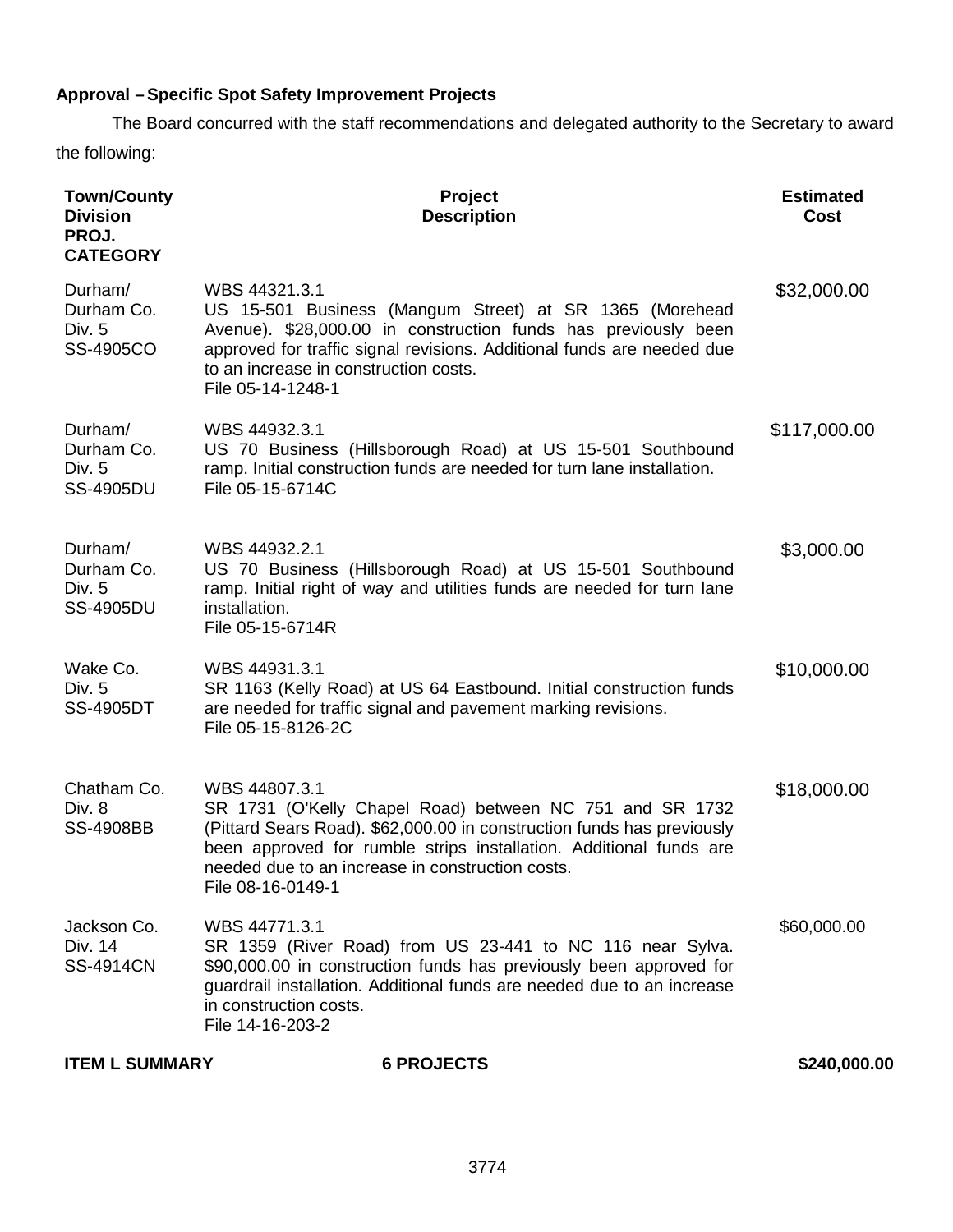#### **Action Items**

## **Approval – Traffic Noise Policy**

A motion was made by Board Member Overholt, seconded by Board Member Palermo, to approve the Traffic Noise Policy (Attachment 1).

#### **Approval – Additions, Abandonments, and Road Name Changes to State**

#### **Secondary Road System**

A motion was made by Board Member Debnam, seconded by Board Member Palermo, to approve the following proposed additions and abandonments to the State Secondary Road System:

**Road Additions:**

| County                          | Pet. No. | Length<br>(Miles)                    | <b>Description</b>                                                                                                                                             | Date of<br>Report |
|---------------------------------|----------|--------------------------------------|----------------------------------------------------------------------------------------------------------------------------------------------------------------|-------------------|
| <b>Division 2</b>               |          |                                      |                                                                                                                                                                |                   |
| Craven                          | 51187    | 0.48<br>0.25<br>0.40                 | <b>Quail Woods Subdivision</b><br><b>Quail Woods Drive</b><br><b>Covey Court</b><br><b>Finch Lane</b>                                                          | 7/28/16           |
| <b>Division 5</b>               |          |                                      |                                                                                                                                                                |                   |
| Franklin                        | 51188    | 0.09<br>0.06<br>0.09                 | <b>Winston Ridge Subdivision</b><br><b>Scarlette Bell Drive</b><br>Meadowrue Lane<br><b>Hawthorne Lane</b>                                                     | 7/28/16           |
| <b>Division 6</b>               |          |                                      |                                                                                                                                                                |                   |
| Harnett                         | 51189    | 0.24<br>0.08<br>0.04<br>0.04<br>0.12 | <b>Colonial Hills Subdivision</b><br>Colonial Hills Drive, SR 2239 Ext.<br><b>Kingston Drive</b><br><b>Belmont Court</b><br><b>Tory Court</b><br>Downing Court | 8/2/16            |
| <b>Division 7</b>               |          |                                      |                                                                                                                                                                |                   |
| Guilford                        | 51190    | 0.15                                 | <b>Hearthridge Subdivision</b><br><b>Hearthridge Court</b>                                                                                                     | 7/19/16           |
| Guilford                        | 51191    | 0.07<br>0.06<br>0.43                 | <b>Turner North Subdivision</b><br><b>Deer Stand Court</b><br><b>Turner North Court</b><br><b>Turner North Drive</b>                                           | 8/9/16            |
| Rockingham                      | 51192    | 0.51<br>0.06                         | <b>Twin Creeks Subdivision</b><br>Twin Creeks Drive, SR 1231 Ext.<br><b>Stoney Ridge Court</b>                                                                 | 5/19/16           |
| Rockingham<br><b>Division 9</b> | 51193    | 0.09<br>0.56<br>0.07<br>0.44         | <b>Glenn Farm Estates Subdivision</b><br><b>Glenoak Drive</b><br><b>Glenrobin Drive</b><br><b>Glencove Drive</b><br><b>Glendale Circle</b>                     | 4/22/16           |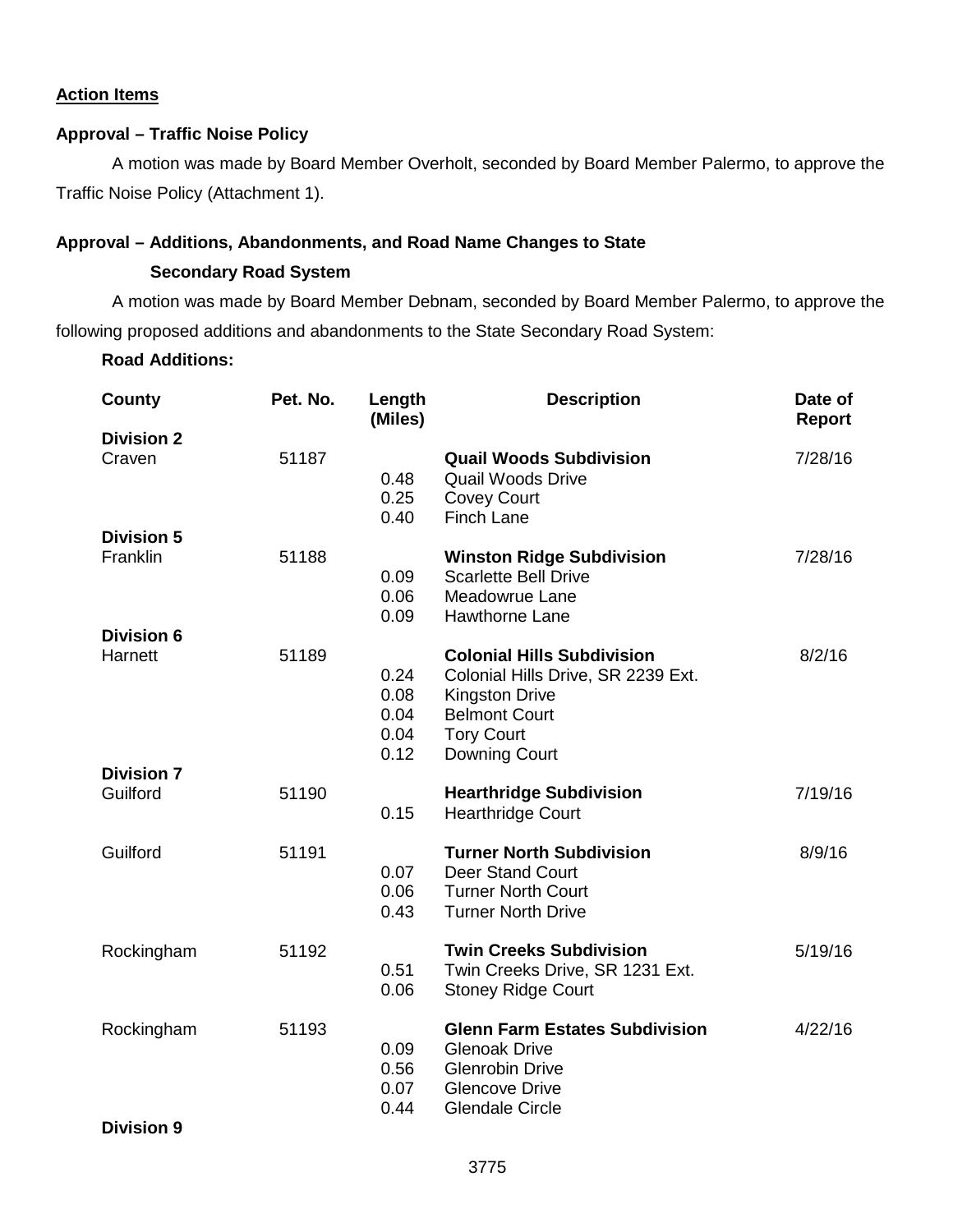| Davidson                                     | 51194 | 0.03                 | <b>Sunset Knolls Subdivision</b><br><b>James Street</b>                                                          | 9/8/16  |
|----------------------------------------------|-------|----------------------|------------------------------------------------------------------------------------------------------------------|---------|
| <b>Road Additions:</b><br><b>Division 10</b> |       |                      |                                                                                                                  |         |
| Union                                        | 51195 | 0.36<br>0.25<br>0.10 | <b>Weddington Trace Subdivision</b><br><b>Oleander Lane</b><br><b>Yellowhorn Trail</b><br><b>Smoketree Court</b> | 7/15/16 |
| <b>Division 12</b><br>Iredell                | 51196 | 0.33                 | <b>Bethany Place Subdivision</b><br><b>Albany Drive</b>                                                          | 9/7/16  |
| <b>Division 13</b><br><b>Buncombe</b>        | 51197 | 0.03                 | <b>Bee Tree Village Cliffside</b><br><b>Subdivision</b><br>Nectar Way                                            | 6/28/16 |
|                                              |       | 0.03<br>0.05         | <b>Golden Harvest Trail</b><br>Bee Tree Way                                                                      |         |
| <b>Division 14</b><br>Cherokee               | 51198 | 0.15                 | <b>Line Drive</b>                                                                                                | 7/8/16  |
| <b>Deletions:</b><br><b>Division 3</b>       |       |                      |                                                                                                                  |         |
| Onslow                                       | 51199 | 0.12                 | Portion of SR 1529<br><b>Harbor Point Road</b>                                                                   | 8/10/16 |
| <b>Division 12</b><br>Cleveland              | 51200 | 0.60                 | SR 2515<br><b>Stadium Drive</b>                                                                                  | 9/1/16  |
| <b>Division 13</b><br><b>Buncombe</b>        | 51201 | 0.39                 | SR 1124<br>Cole Cove Road                                                                                        | 7/20/16 |

**Corrections:** Division 9 - Forsyth County – Petition Number 51154 should not have been listed on the August 2016 BOT Agenda.

**Summary: Number of Roads Petitioned for Addition – 30 Number of Roads Petitioned for Abandonment – 3** 

## **Approval – Public Transportation**

A motion was made by Board Member McQueary, seconded by Board Member Brown, to approve the

following:

**MODIFICATIONS to the Transit 2016-2025 STIP**

| <b>MODIFICATIONS to the Transit 2016-2025 STIP</b> |                                      |                             |             |             |                      |                      |                      |                      |                      |                      |                      |
|----------------------------------------------------|--------------------------------------|-----------------------------|-------------|-------------|----------------------|----------------------|----------------------|----------------------|----------------------|----------------------|----------------------|
| STIP#                                              | <b>Transit Partner</b>               | <b>DESCRIPTION</b>          | match       | <b>FUND</b> | <b>FY16</b><br>(000) | <b>FY17</b><br>(000) | <b>FY18</b><br>(000) | <b>FY19</b><br>(000) | <b>FY20</b><br>(000) | <b>FY21</b><br>(000) | <b>FY22</b><br>(000) |
|                                                    | Goldsboro<br>Wayne<br>Transportation |                             |             |             |                      |                      |                      |                      |                      |                      |                      |
| TO-4719                                            | Authority                            | <b>Operating Assistance</b> | <b>FUZ</b>  | 5307        | 420                  | 420                  | 420                  | 420                  | 420                  | 420                  | 420                  |
|                                                    |                                      |                             | <b>SMAP</b> |             | 210                  | 210                  | 210                  | 210                  | 210                  | 210                  | 210                  |
|                                                    |                                      |                             | Local       |             | 210                  | 210                  | 210                  | 210                  | 210                  | 210                  | 210                  |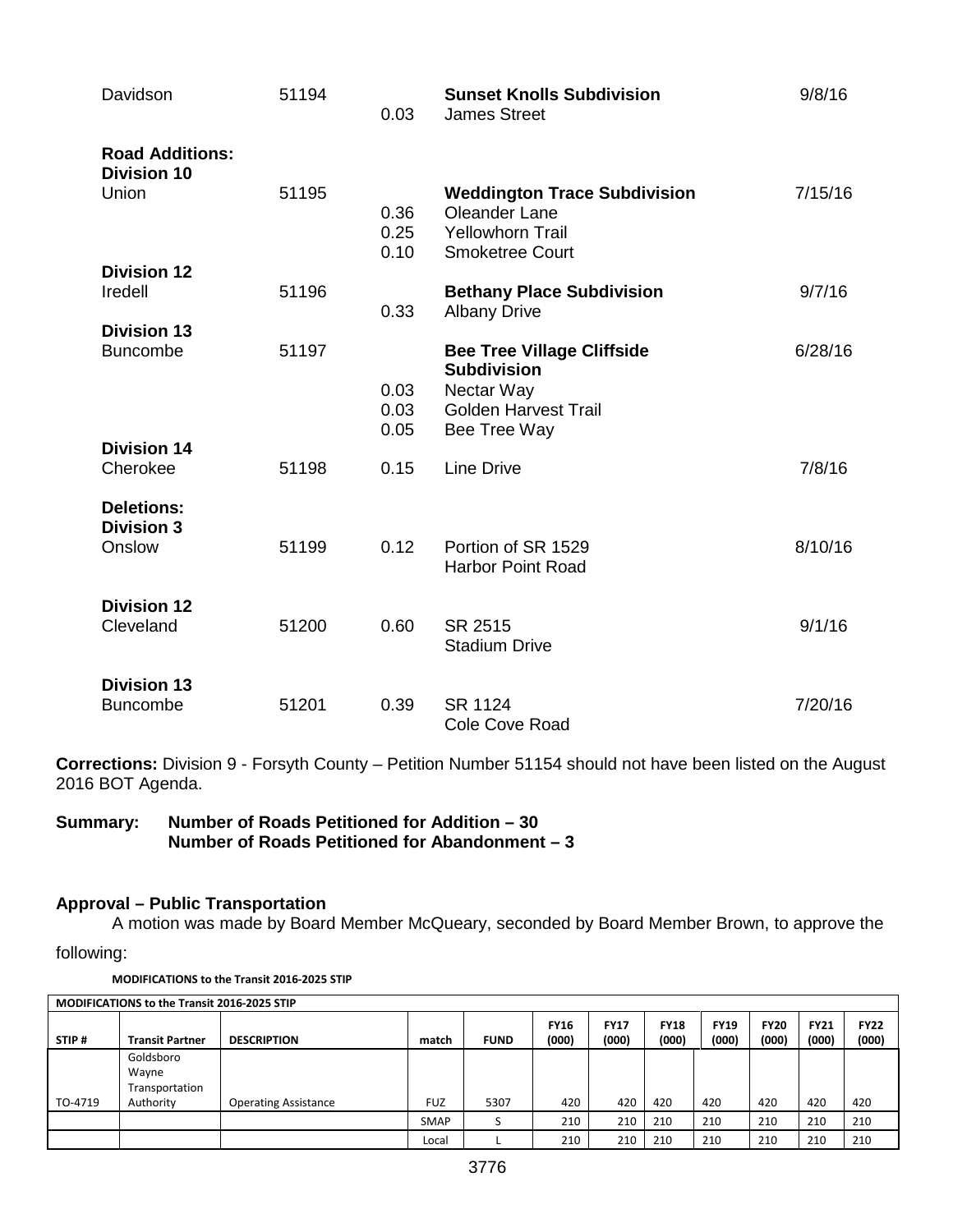|  | CONTINUED |            |      | <b>FY23</b><br>(000) |  |  |  |
|--|-----------|------------|------|----------------------|--|--|--|
|  |           | <b>FUZ</b> | 5307 | 420                  |  |  |  |
|  |           | SMAP       |      | 210                  |  |  |  |
|  |           | Local      |      | 210                  |  |  |  |

Item I-1A, 1 Projects, Total Federal/State funds \$5,040,000

# **Approval of Specific State Funds for Construction Projects**

A motion was made by Board Member McQueary seconded by Board Member Brown, to approve the

following:

| Town/<br>County<br><b>Division</b><br>PROJ.<br><b>CATEGORY</b>        | Project<br><b>Description</b>                                                                                                                                                                                                                                                                                                         | <b>Estimated</b><br>Cost |  |  |
|-----------------------------------------------------------------------|---------------------------------------------------------------------------------------------------------------------------------------------------------------------------------------------------------------------------------------------------------------------------------------------------------------------------------------|--------------------------|--|--|
| Carteret Co.<br>Div. 2<br>R-3307<br><b>REGIONAL</b>                   | WBS 34528.2.1<br>US 70 from four lanes at Radio Island to US 70 north of Beaufort near SR<br>1429 (Olga Road). \$5,516,818.00 has previously been approved for right of<br>way and utilities. Funds need to be decreased (\$369,025.25). WBS will be<br>closed.<br>This is a Strategic Transportation Investments Transition project. |                          |  |  |
| Henderson<br>Co.<br>Div. 14<br>R-5524D<br><b>DIVISION</b>             | WBS 45817.3.4<br>Construct new access road into Ferncliff Industrial Park. \$765,687.00 has<br>previously been approved for construction. Additional funds are requested.                                                                                                                                                             | \$250,000.00             |  |  |
| <b>ITEM J SUMMARY</b>                                                 | <b>2 PROJECTS</b>                                                                                                                                                                                                                                                                                                                     | -\$119,025.25            |  |  |
|                                                                       | Approval - State Highway Trust Funds - Strategic Transportation Investments                                                                                                                                                                                                                                                           |                          |  |  |
|                                                                       | A motion was made by Board Member McQueary, seconded by Board Member Brown, to approve the following:                                                                                                                                                                                                                                 |                          |  |  |
| Town/<br><b>County</b><br><b>Division</b><br>PROJ.<br><b>CATEGORY</b> | Project<br><b>Description</b>                                                                                                                                                                                                                                                                                                         | <b>Estimated</b><br>Cost |  |  |
| Tyrrell Co.<br>Div. 1<br>B-5936<br><b>STATEWIDE</b>                   | WBS 46478.3.1<br>Bridge #7 over Alligator River on US 64. Initial funds are requested for<br>construction.                                                                                                                                                                                                                            | \$9,900,000.00           |  |  |
| <b>Statewide</b><br>Div. 2<br>M-0488G<br><b>REGIONAL</b>              | WBS 46404.1.16<br>Greenville Southwest Bypass - Map Act Lawsuit. Initial funds are<br>requested for preliminary engineering / legal services.                                                                                                                                                                                         | \$200,000.00             |  |  |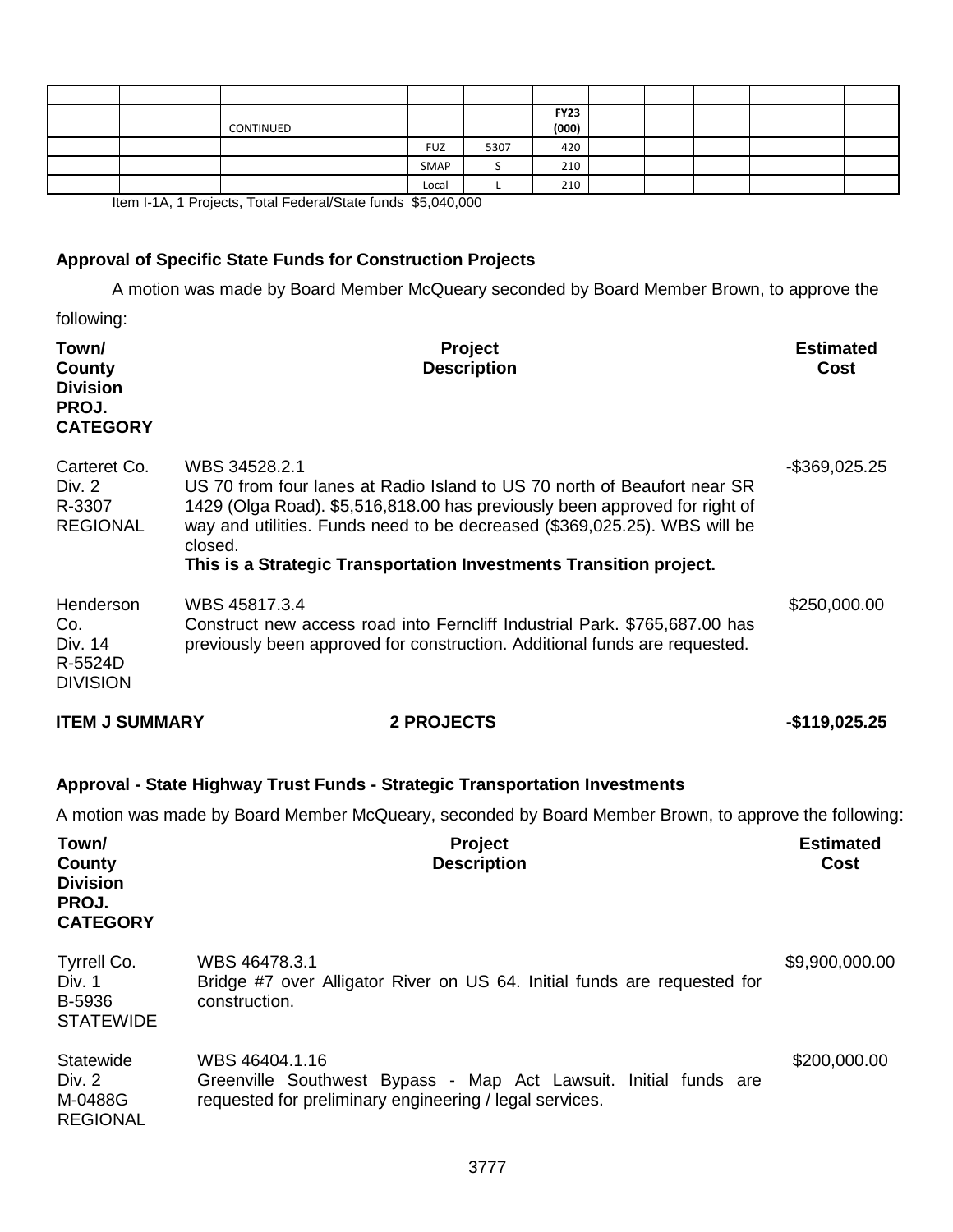| <b>Statewide</b><br>Div. 3<br>M-0488C<br><b>REGIONAL</b>                    | WBS 46404.1.15<br>Hampstead Bypass - Map Act Lawsuit. Initial funds are requested for<br>preliminary engineering / legal services.                                                                                                                                                         | \$200,000.00   |
|-----------------------------------------------------------------------------|--------------------------------------------------------------------------------------------------------------------------------------------------------------------------------------------------------------------------------------------------------------------------------------------|----------------|
| Johnston Co.<br>Div. 4<br>R-5769<br><b>DIVISION</b>                         | WBS 46448.3.1<br>SR 1913 (Gordon Road) from US 70 Business to proposed NOVO Nordisk<br>facility. Various roadway improvements including new access road. Initial<br>funds are requested for construction.                                                                                  | \$6,900,000.00 |
| Statewide<br>Div. 6<br>M-0488E<br><b>REGIONAL</b>                           | WBS 46404.1.11<br>I-295, Fayetteville Outer Loop - Map Act Lawsuit. Initial funds are<br>requested for preliminary engineering / legal services.                                                                                                                                           | \$200,000.00   |
| <b>Statewide</b><br>Div. 7<br>M-0488L<br><b>REGIONAL</b>                    | WBS 46404.1.12<br>Greensboro Western Loop Map Act lawsuit. Initial funds are requested for<br>preliminary engineering / legal services.                                                                                                                                                    | \$200,000.00   |
| Statewide<br>Div. 7<br>M-0488M<br><b>REGIONAL</b>                           | WBS 46404.1.13<br>Greensboro Eastern Loop Map Act lawsuit. Initial funds are requested for<br>preliminary engineering / legal services.                                                                                                                                                    | \$200,000.00   |
| <b>Statewide</b><br>Div. 9<br>M-0488I<br><b>REGIONAL</b>                    | WBS 46404.1.9<br>Winston-Salem Northern Beltway Map Act Lawsuit. Initial funds are<br>requested for preliminary engineering / legal services.                                                                                                                                              | \$200,000.00   |
| <b>Statewide</b><br>Div. 9<br>M-0488J<br><b>REGIONAL</b>                    | WBS 46404.1.10<br>Winston-Salem Northern Beltway Eastern Section Map Act lawsuit. Initial<br>funds are requested for preliminary engineering / legal services.                                                                                                                             | \$200,000.00   |
| Anson Co.<br>Div. 10<br>R-5708<br><b>REGIONAL</b>                           | WBS 46380.3.1<br>US 74 at intersection of US 74 and SR 1714 (Stanback Ferry Road). Initial<br>funds are requested for construction.                                                                                                                                                        | \$1,200,000.00 |
| Kannapolis/<br>Cabarrus Co.<br>Div. 10<br>U-3440<br><b>REGIONAL</b>         | WBS 39010.1.R2<br>NC 3 from proposed West Side Bypass (Project U-2009) to<br>SR 1691 (Loop Road). \$3,109,139.00 has previously been approved for<br>preliminary engineering. Additional funds are requested. This is a<br><b>Strategic Transportation Investments Transition project.</b> | \$300,000.00   |
| Huntersville/<br>Mecklenburg<br>Co.<br>Div. 10<br>U-5114<br><b>REGIONAL</b> | WBS 42376.2.1<br>Intersection of US 21 and Gilead Road. Construct intersection<br>improvements, including bicycle and pedestrian accommodations. Initial<br>funds are requested for full right of way. This is a Strategic<br><b>Transportation Investments Transition project.</b>        | \$3,350,000.00 |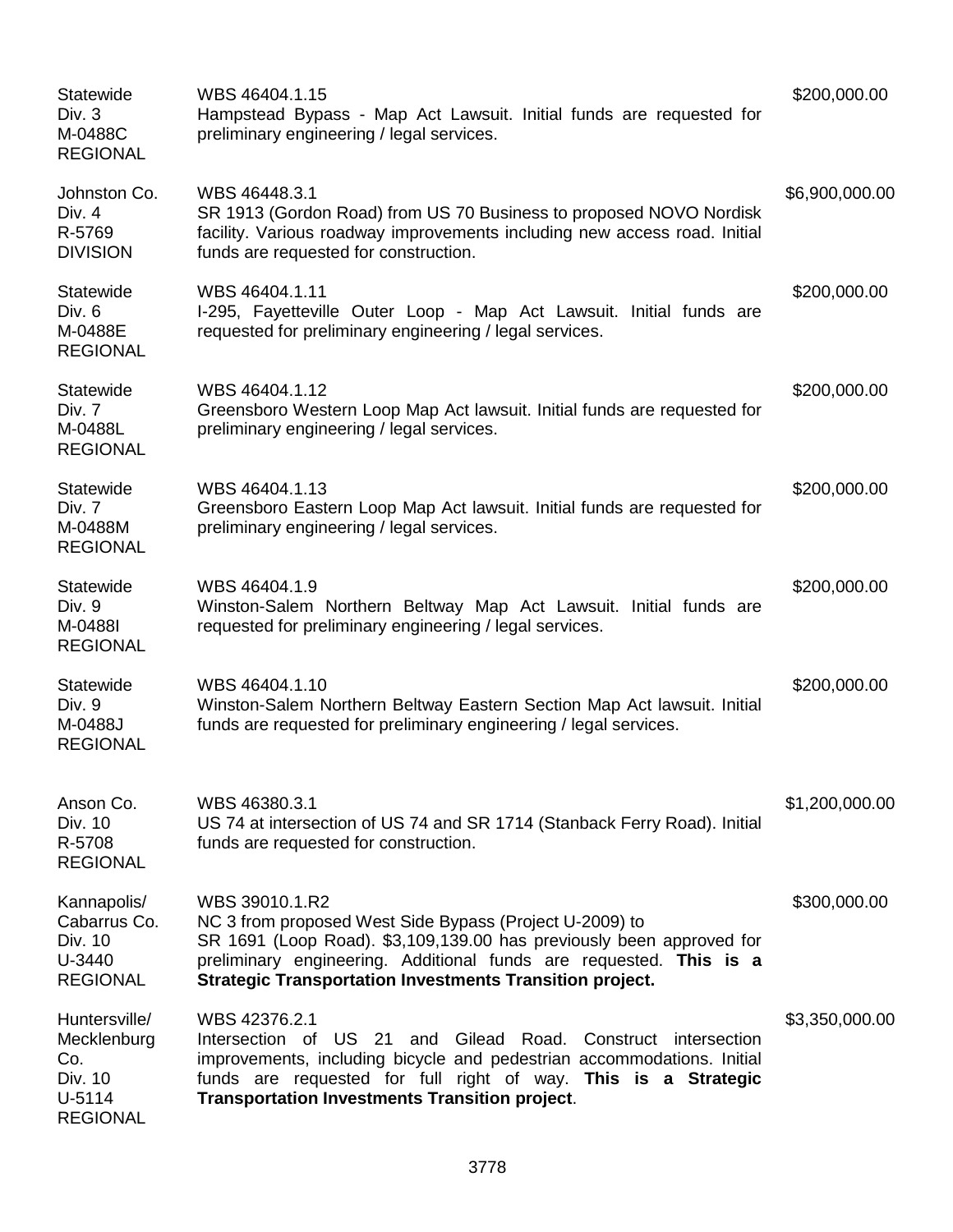| Huntersville/<br>Mecklenburg<br>Co.<br>Div. 10<br>$U-5114$<br><b>REGIONAL</b> | WBS 42376.2.2<br>Intersection of US 21 and Gilead Road. Construct intersection<br>improvements, including bicycle and pedestrian accommodations. Initial<br>funds are needed for utilities. This is a Strategic Transportation<br><b>Investments Transition project.</b> |                                | \$775,000.00             |
|-------------------------------------------------------------------------------|--------------------------------------------------------------------------------------------------------------------------------------------------------------------------------------------------------------------------------------------------------------------------|--------------------------------|--------------------------|
| Statewide<br>Div. 12<br>M-0488A<br><b>REGIONAL</b>                            | WBS 46404.1.14<br>Shelby Bypass - Map Act Lawsuit. Initial funds are requested for<br>preliminary engineering / legal services.                                                                                                                                          |                                | \$200,000.00             |
| <b>Statewide</b><br>M-0515<br><b>STATEWIDE</b>                                | WBS 46880.2.1<br>Review of Local Public Agency (LPA) projects by the appraisal section.<br>Initial funds are requested for right of way associated with the review of<br>local public agency (LPA) projects by the appraisal section.                                    |                                | \$250,000.00             |
| <b>INVESTMENTS</b>                                                            | STATEWIDE STRATEGIC TRANSPORTATION                                                                                                                                                                                                                                       | 2 PROJECTS                     | \$10,150,000.00          |
| <b>INVESTMENTS</b>                                                            | REGIONAL STRATEGIC TRANSPORTATION                                                                                                                                                                                                                                        | <b>12 PROJECTS</b>             | \$7,225,000.00           |
| <b>INVESTMENTS</b>                                                            | DIVISION STRATEGIC TRANSPORTATION                                                                                                                                                                                                                                        | 1 PROJECTS                     | \$6,900,000.00           |
|                                                                               | <b>STRATEGIC TRANSPORTATION INVESTMENTS</b>                                                                                                                                                                                                                              | <b>15 PROJECTS</b>             | \$24,275,000.00          |
|                                                                               | Approval - State Highway Trust Funds - Intrastate System                                                                                                                                                                                                                 |                                |                          |
|                                                                               | A motion was made by Board Member Debnam, seconded by Board Member Palermo, to approve the following:                                                                                                                                                                    |                                |                          |
| Town/<br><b>County</b><br><b>Division</b><br><b>PROJ.</b><br><b>CATEGORY</b>  | <b>Project</b><br><b>Description</b>                                                                                                                                                                                                                                     |                                | <b>Estimated</b><br>Cost |
| Currituck Co.<br>Div. 1<br>R-2576<br>SW/DIV                                   | WBS 34470.2.1<br>Mid-Currituck Bridge from Coinjock to Corolla. \$6,938,076.00 has<br>previously been approved for appraisal and advanced acquisition of<br>specific parcels. Funds are requested for appraisal of Specific Parcel<br>903 using Division Tier funding.   |                                | \$25,000.00              |
| Wilmington/<br>New Hanover<br>Co.<br>Div. 3<br>$U-4751$<br><b>STATEWIDE</b>   | \$3,500,000.00                                                                                                                                                                                                                                                           |                                |                          |
| Stanly Co.<br>Div. 10<br>R-2530B                                              | WBS 34446.1.6<br>NC 24 - 27 from Bird Road in Albemarle to west of the Pee Dee River.<br>\$906,668.00<br>previously<br>has<br>been                                                                                                                                       | preliminary<br>approved<br>for | \$620,000.00             |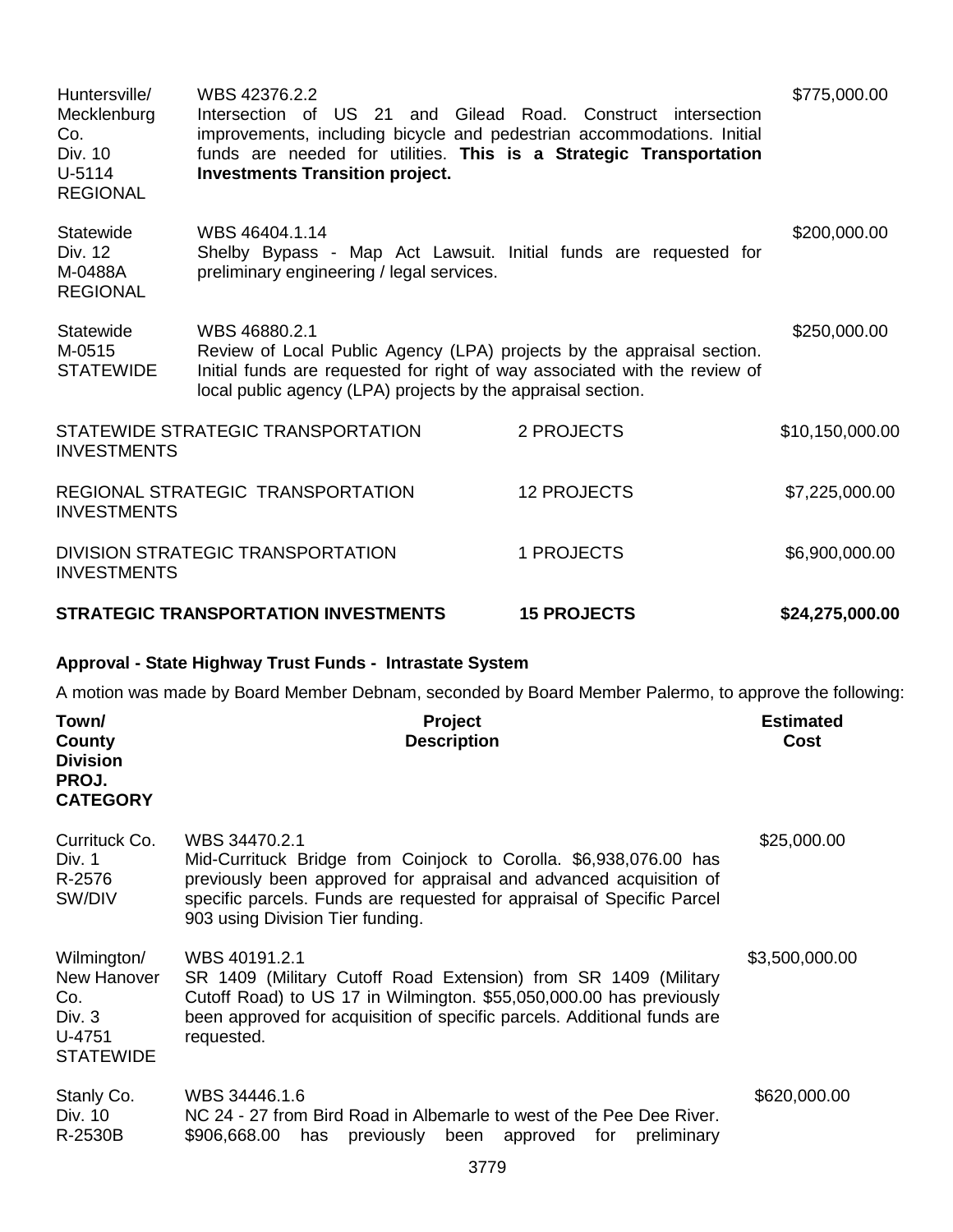REGIONAL engineering. Additional funds are requested.

**TRUST FUND INTRASTATE SUMMARY 3 PROJECTS \$4,145,000.00**

#### **Approval - State Highway Trust Funds - Urban Loops**

A motion was made by Board Member McQueary, seconded by Board Member Brown, to approve the following:

| Town/<br>County<br><b>Division</b><br>PROJ.<br><b>CATEGORY</b>       | Project<br><b>Description</b>                                                                                                                                                                                       |                    | <b>Estimated</b><br>Cost |
|----------------------------------------------------------------------|---------------------------------------------------------------------------------------------------------------------------------------------------------------------------------------------------------------------|--------------------|--------------------------|
| Greensboro/<br>Guilford Co.<br>Div. 7<br>U-2525C<br><b>STATEWIDE</b> | WBS 34821.1.5<br>Greensboro Eastern Loop from US 29 north of Greensboro to SR<br>2303 (Lawndale Drive). \$1,615,000.00 has previously been approved<br>for preliminary engineering. Additional funds are requested. | \$410,000.00       |                          |
| <b>TRUST FUND URBAN LOOP</b>                                         |                                                                                                                                                                                                                     | <b>1 PROJECT</b>   | \$410,000.00             |
|                                                                      | <b>STRATEGIC TRANSPORTATION INVESTMENTS</b>                                                                                                                                                                         | <b>15 PROJECTS</b> | \$24,275,000.00          |
|                                                                      | <b>TRUST FUND INTRASTATE SUMMARY</b>                                                                                                                                                                                | <b>3 PROJECTS</b>  | \$4,145,000.00           |
| <b>TRUST FUND URBAN LOOP</b>                                         |                                                                                                                                                                                                                     | <b>1 PROJECT</b>   | \$410,000.00             |
| <b>SUMMARY OF FUNDS</b>                                              |                                                                                                                                                                                                                     | <b>19 PROJECTS</b> | \$28,830,000.00          |

#### **Approval - Funds for Specific Federal–Aid Projects**

A motion was made by Board Member McQueary, seconded by Board Member Brown, to approve the following: Funding for Transition Period projects is excluded from the Transportation Investment Strategy Formula.

|                                                       | <b>Division 2</b>                                                                                                                                                                                                                                                                            |                                                                 |
|-------------------------------------------------------|----------------------------------------------------------------------------------------------------------------------------------------------------------------------------------------------------------------------------------------------------------------------------------------------|-----------------------------------------------------------------|
|                                                       | <b>Bicycle and Pedestrian</b>                                                                                                                                                                                                                                                                |                                                                 |
| Town/<br><b>County/PROJ</b><br><b>CATEGORY</b>        | <b>Project</b><br><b>Description</b>                                                                                                                                                                                                                                                         | <b>Estimated</b><br>Cost                                        |
| Greenville/<br>Pitt Co.<br>EB-5539<br><b>DIVISION</b> | 45529.3.F1, TCSP-0220(064)<br>South Tar River Greenway, Phase 3, Pitt Street toward Moye<br>Boulevard in the vicinity of Pitt Memorial Hospital. Construction<br>funds are needed for South Tar River Greenway. This is a<br><b>Strategic Transportation Investments Transition project.</b> | \$722,400.00<br>Cost<br>\$577,920.00 Fed.<br>\$144,480.00 Local |
|                                                       | <b>Division 3</b><br><b>Enhancement</b>                                                                                                                                                                                                                                                      |                                                                 |
| Duplin Co.<br><b>ER-5600CA</b><br><b>REGIONAL</b>     | 46305.3.18, STP-0332(063)<br>US Highway 117 at the Faison Town Hall. Funds are needed<br>for construction for landscaping.                                                                                                                                                                   | \$64,423.00<br>Cost<br>\$51,538.00 Fed.<br>\$12,885.00 State    |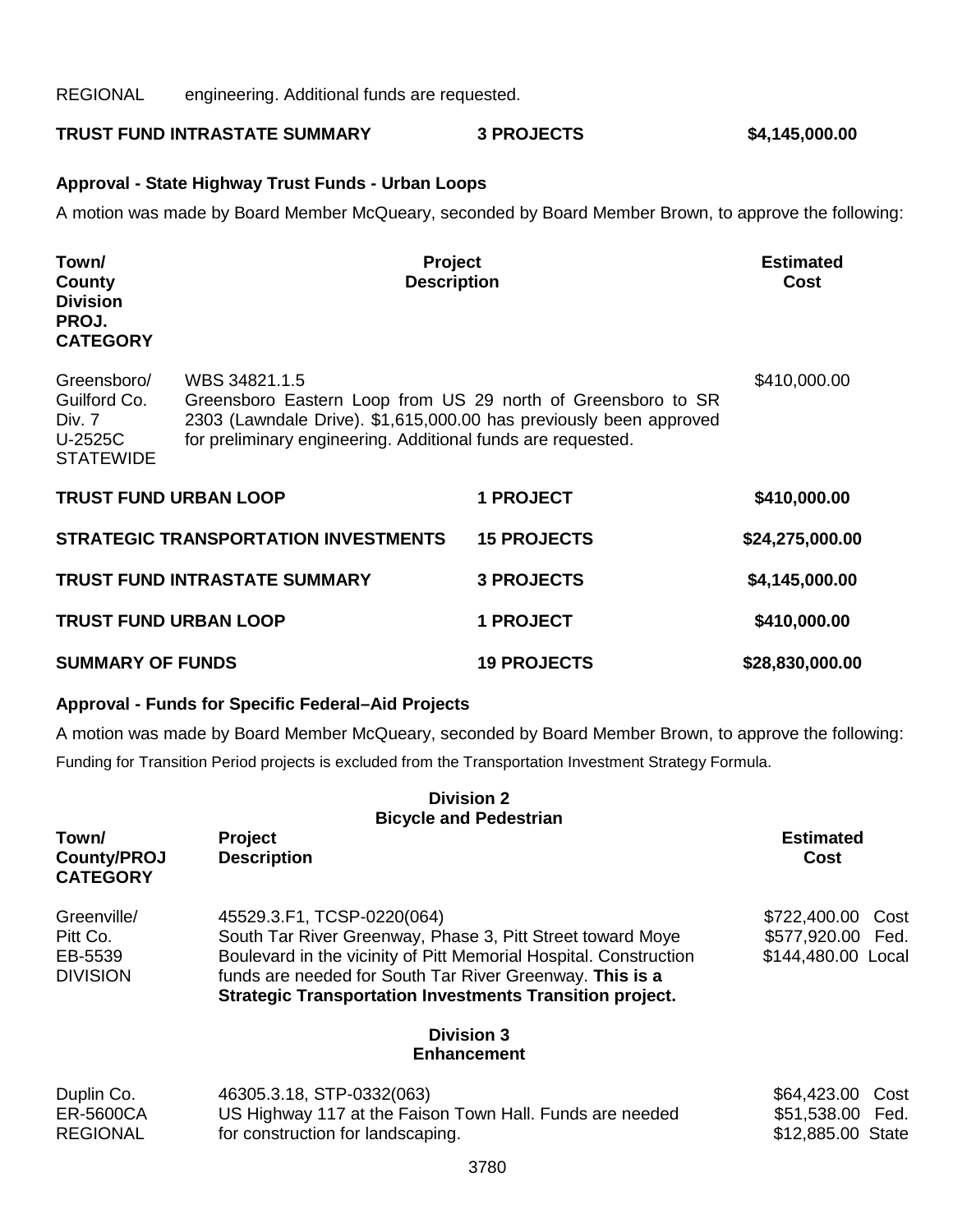## **Safety**

| Brunswick Co.                                  | 50138.3.106, HSIP-0017(153)                                                                                                                                                                                                                                                                                                                                                                                                 | \$100,000.00 Cost                                        |              |
|------------------------------------------------|-----------------------------------------------------------------------------------------------------------------------------------------------------------------------------------------------------------------------------------------------------------------------------------------------------------------------------------------------------------------------------------------------------------------------------|----------------------------------------------------------|--------------|
| W-5601DA                                       | US 17 and SR 1357 (Smith Avenue). Construction funds are                                                                                                                                                                                                                                                                                                                                                                    | \$90,000.00 Fed.                                         |              |
| <b>STATEWIDE</b>                               | needed for safety improvements.                                                                                                                                                                                                                                                                                                                                                                                             | \$10,000.00 State                                        |              |
| New Hanover Co.                                | 44933.1.1, HSIP-1272(006)                                                                                                                                                                                                                                                                                                                                                                                                   | \$15,038.00 Cost                                         |              |
| SS-4903CO                                      | SR 1272 (New Centre Drive) and Dapple Court (Non-System).                                                                                                                                                                                                                                                                                                                                                                   | \$13,534.00 Fed.                                         |              |
| <b>DIVISION</b>                                | Funds are needed for preliminary engineering.                                                                                                                                                                                                                                                                                                                                                                               | \$1,504.00 State                                         |              |
| Onslow Co.                                     | 44934.1.1, HSIP-1119(008)                                                                                                                                                                                                                                                                                                                                                                                                   | \$3,500.00 Cost                                          |              |
| <b>SS-4903CP</b>                               | SR 1119 (High Hill Road). Funds are needed for preliminary                                                                                                                                                                                                                                                                                                                                                                  | \$3,150.00 Fed.                                          |              |
| <b>DIVISION</b>                                | engineering.                                                                                                                                                                                                                                                                                                                                                                                                                | \$350.00 State                                           |              |
| Onslow Co.                                     | 44970.1.1, HSIP-0024(080)                                                                                                                                                                                                                                                                                                                                                                                                   | \$3,625.00 Cost                                          |              |
| <b>SS-4903CR</b>                               | NC 24 and SR 1509 (Queens Creek Road). Funds are needed for                                                                                                                                                                                                                                                                                                                                                                 | \$3,263.00 Fed.                                          |              |
| <b>STATEWIDE</b>                               | preliminary engineering.                                                                                                                                                                                                                                                                                                                                                                                                    | \$362.00 State                                           |              |
| Onslow Co.                                     | 45333.3.12, HRRR-1519(005)                                                                                                                                                                                                                                                                                                                                                                                                  | \$1,210,000.00 Cost                                      |              |
| W-5203L                                        | SR 1519 (Old Folkstone Road). Construction funds are needed                                                                                                                                                                                                                                                                                                                                                                 | \$1,089,000.00 Fed.                                      |              |
| <b>DIVISION</b>                                | for safety improvements.                                                                                                                                                                                                                                                                                                                                                                                                    | \$121,000.00 State                                       |              |
| Onslow Co.                                     | 45333.3.FS23, HSIP-0017(137)                                                                                                                                                                                                                                                                                                                                                                                                | \$1,061,000.00 Cost                                      |              |
| W-5203W                                        | US 17 at SR 1327 (Kellum Loop Road) and SR 1410 (Halltown                                                                                                                                                                                                                                                                                                                                                                   | \$954,900.00 Fed.                                        |              |
| <b>STATEWIDE</b>                               | Road). Construction funds are needed for safety improvements.                                                                                                                                                                                                                                                                                                                                                               | \$106,100.00 State                                       |              |
| Sampson Co.                                    | 44969.1.1, HSIP-0013(065)                                                                                                                                                                                                                                                                                                                                                                                                   | \$5,325.00 Cost                                          |              |
| SS-4903CQ                                      | US 13 and US 421 / NC 242. Funds are needed for preliminary                                                                                                                                                                                                                                                                                                                                                                 | \$4,793.00 Fed.                                          |              |
| <b>REGIONAL</b>                                | engineering.                                                                                                                                                                                                                                                                                                                                                                                                                | \$532.00 State                                           |              |
|                                                | <b>Rural</b>                                                                                                                                                                                                                                                                                                                                                                                                                |                                                          |              |
| New Hanover Co.<br>R-4436CG<br><b>REGIONAL</b> | 34625.2.59, STP-0132(010)<br>Construction of two (2) filtration basins to improve water quality<br>along NC 132 (College Road) at the crossing of Hewlett's Creek<br>in New Hanover County. \$55,000 has previously been approved<br>for construction. Reduce Funds. Project will not be constructed<br>due to impact by the City of Wilmington multi-use path. Funding<br>will not be needed, WBS 34625.2.59 to be closed. | $-$ \$55,000.00<br>$-$ \$44,000.00<br>-\$11,000.00 State | Cost<br>Fed. |
|                                                | <b>Division 4</b><br><b>Bridge</b>                                                                                                                                                                                                                                                                                                                                                                                          |                                                          |              |
| Halifax Co.<br>B-5660<br><b>DIVISION</b>       | 45615.2.1, BRZ-1100(036)<br>Replace Bridge #65 over Deep Creek on SR 1100 (Combined<br>with B-5657: Replace Bridge #15 over Beaverdam Swamp on SR<br>1001), (Combined with B-5658: Replace #126 over Big Peachtree<br>Creek on SR 1310). Initial funds are needed for right of way. This<br>is a Design-Build Project.                                                                                                      | \$198,000.00<br>\$158,400.00<br>\$39,600.00 State        | Cost<br>Fed. |
| Halifax Co.<br>B-5660<br><b>DIVISION</b>       | 45615.3.1, BRZ-1100(036)<br>Replace Bridge #65 over Deep Creek on SR 1100 (Combined<br>with B-5657: Replace Bridge #15 over Beaverdam Swamp on SR<br>1001), (Combined with B-5658: Replace #126 over Big Peachtree                                                                                                                                                                                                          | \$3,850,000.00<br>\$3,080,000.00<br>\$770,000.00 State   | Cost<br>Fed. |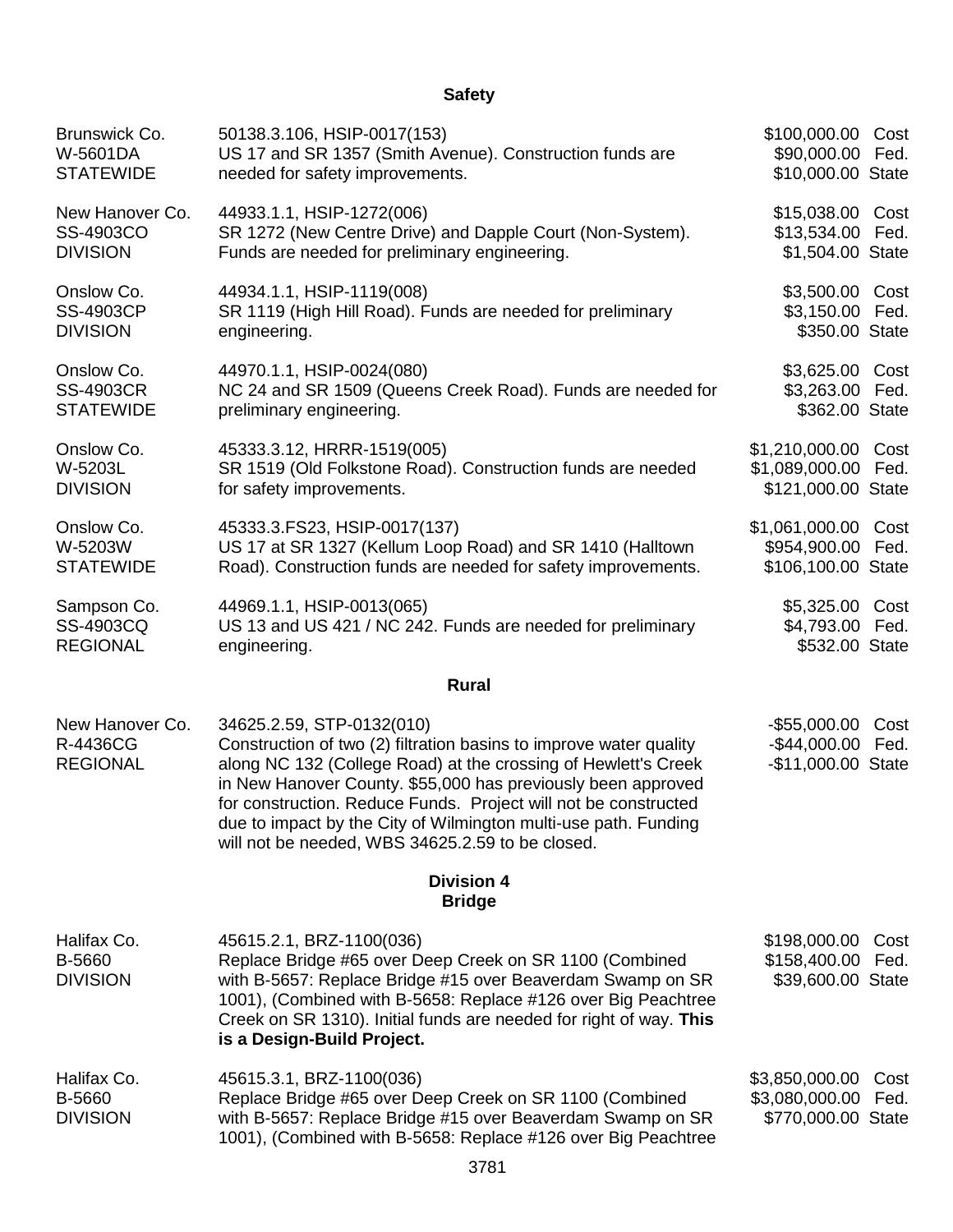Creek on SR 1310). Funds are needed for construction based on the estimate from the 12-Month Tentative Letting List published on August 17, 2016. **This is a Design-Build Project.**

## **Safety**

| Halifax Co. /<br>Nash Co.<br>SS-4904DZ<br><b>REGIONAL</b> | 44956.1.1, HSIP-0097(042)<br>NC 97 at SR 1001 (Old Bailey Highway) in Nash County; and NC<br>4 / 48 at NC 4 / 561 in Halifax County. Funds are needed<br>for preliminary engineering.                                                                                                              | \$3,000.00 Cost<br>\$2,700.00 Fed.<br>\$300.00 State     |              |
|-----------------------------------------------------------|----------------------------------------------------------------------------------------------------------------------------------------------------------------------------------------------------------------------------------------------------------------------------------------------------|----------------------------------------------------------|--------------|
| Johnston Co.<br>SS-4904DV<br><b>REGIONAL</b>              | 44935.1.1, HSIP-0096(023)<br>NC 96 at SR 1178 (Keen Road). Funds are needed for<br>preliminary engineering.                                                                                                                                                                                        | \$5,000.00 Cost<br>\$4,500.00 Fed.<br>\$500.00 State     |              |
| Johnston Co.<br><b>SS-4904DY</b><br><b>REGIONAL</b>       | 44938.1.1, HSIP-0042(071)<br>NC 42 at NC 50; NC 50 at SR 1524 (Old Drug Store Road.);<br>NC 42 at the US 70 Bypass Westbound Ramps; NC 42 at the US<br>70 Bypass Eastbound Ramps; and NC 42 at SR 1556<br>(Government Road.) Funds are needed for preliminary<br>engineering.                      | \$14,500.00 Cost<br>\$13,050.00 Fed.<br>\$1,450.00 State |              |
| Nash Co.<br><b>SS-4904DU</b><br><b>REGIONAL</b>           | 44957.1.1, HSIP-0048(008)<br>NC 48 between 0.06 mile south and 0.31 mile north of<br>SR 1536 (Boseman Road), a length of 0.37 mile; and SR 1173<br>(Honeycutt Street) between US 301 and 0.10 mile southeast of<br>US 301, a length of 0.10 mile. Funds are needed for preliminary<br>engineering. | \$10,600.00 Cost<br>\$9,540.00 Fed.<br>\$1,060.00 State  |              |
| Wayne Co.<br><b>SS-4904DW</b><br><b>DIVISION</b>          | 44936.1.1, HSIP-1958(006)<br>SR 1958 (Bennetts Bridge Road) between the Duplin County Line<br>and 0.27 mile north of the Duplin County Line, a length of 0.27<br>mile. Funds are needed for preliminary engineering.                                                                               | \$35,000.00 Cost<br>\$31,500.00 Fed.<br>\$3,500.00 State |              |
| Wayne Co.<br>SS-4904DX<br><b>REGIONAL</b>                 | 44937.1.1, HSIP-0111(024)<br>Four signalized intersections on NC 111 between NC 581 and<br>Southeast Drive. Funds are needed for preliminary engineering.                                                                                                                                          | \$15,000.00<br>\$13,500.00 Fed.<br>\$1,500.00 State      | Cost         |
| Wayne Co.<br><b>W-5601HK</b><br><b>REGIONAL</b>           | 50138.3.220, HSIP-0581(029)<br>NC 581 at SR 1342 (Memorial Church Road). Construction funds<br>are needed for safety improvements.                                                                                                                                                                 | \$51,000.00 Cost<br>\$45,900.00 Fed.<br>\$5,100.00 State |              |
|                                                           | <b>Division 5</b><br>Interstate                                                                                                                                                                                                                                                                    |                                                          |              |
| Granville Co.<br>I-5843<br><b>STATEWIDE</b>               | 53049.3.1, NHPP-0085(016)<br>I-85 north of NC 56 in Granville County to US 158 in Vance<br>County. Construction funds are needed for structure and signing<br>rehabilitation.                                                                                                                      | \$3,155,000.00<br>\$2,524,000.00<br>\$631,000.00 State   | Cost<br>Fed. |
| <b>Congestion Mitigation</b>                              |                                                                                                                                                                                                                                                                                                    |                                                          |              |
| Durham Co.<br>C-5572                                      | 46401.3.1, CMS-0505(075)<br>West Ellerbe Creek Greenway, Construction Phase II, Westover                                                                                                                                                                                                           | \$1,352,000.00<br>\$1,081,600.00                         | Cost<br>Fed. |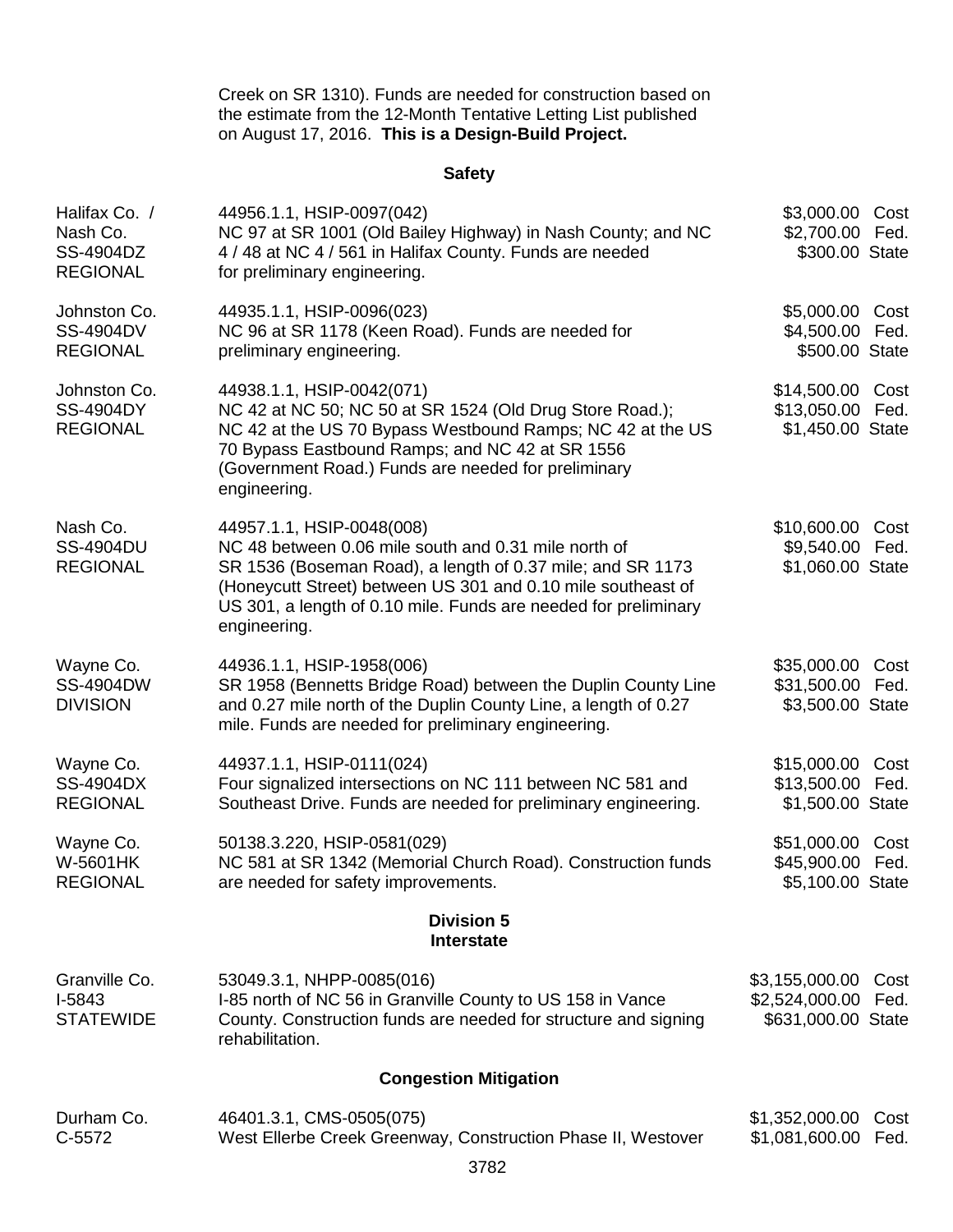| <b>EXEMPT</b>                                   | Park to Stadium Drive Rail in Durham. Construction funds are<br>needed for multi-use path.                                                                                    | \$270,400.00 Local                                         |      |
|-------------------------------------------------|-------------------------------------------------------------------------------------------------------------------------------------------------------------------------------|------------------------------------------------------------|------|
| Wake Co.                                        | 46229.3.F1, CMS-0527(010)                                                                                                                                                     | \$1,200,000.00                                             | Cost |
| C-5164                                          | Smith and Sanford Creek Greenway. Funds are needed for                                                                                                                        | \$600,000.00 Fed.                                          |      |
| <b>EXEMPT</b>                                   | construction for greenway and sidewalks.                                                                                                                                      | \$600,000.00 Local                                         |      |
| Wake Co.                                        | 43714.1.6, CMAQ-0510(009)                                                                                                                                                     | \$89,000.00 Cost                                           |      |
| C-5604JA                                        | Utley Creek Greenway Connection - Town of Holly Springs.                                                                                                                      | \$71,200.00 Fed.                                           |      |
| <b>EXEMPT</b>                                   | Funds are needed for preliminary engineering.                                                                                                                                 | \$17,800.00 Local                                          |      |
|                                                 | <b>Enhancement</b>                                                                                                                                                            |                                                            |      |
| Wake Co.<br><b>ER-5600EA</b><br><b>DIVISION</b> | 46305.3.26, STP-0064(188)<br>Landscape planting and enhancement for US 64 Business<br>and Wendell Falls Parkway at US 64. Funds are needed for<br>construction for landscape. | \$100,000.00 Cost<br>\$80,000.00 Fed.<br>\$20,000.00 State |      |
|                                                 | <b>Urban</b>                                                                                                                                                                  |                                                            |      |
| Wake Co.                                        | 42379.3.31, STPDA-0501(036)                                                                                                                                                   | \$424,800.00 Cost                                          |      |
| U-5118AF                                        | Kelly Road at Olive Chapel Road. Funds are needed for                                                                                                                         | \$339,840.00 Fed.                                          |      |
| <b>DIVISION</b>                                 | construction for operational improvements and a sidewalk.                                                                                                                     | \$84,960.00 Local                                          |      |
| Wake Co.                                        | 44111.3.10, TAPDA-0517(012)                                                                                                                                                   | \$1,650,000.00 Cost                                        |      |
| <b>U-5530NA</b>                                 | Research Triangle Park (RTP) / Morrisville Davis Drive Trail                                                                                                                  | \$990,000.00 Fed.                                          |      |
| <b>DIVISION</b>                                 | (RTF). Funds are needed for construction for a multi-use trail.                                                                                                               | \$660,000.00 Local                                         |      |
|                                                 | <b>Safety</b>                                                                                                                                                                 |                                                            |      |
| Durham Co.                                      | 44932.1.1, HSIP-0070(203)                                                                                                                                                     | \$20,000.00                                                | Cost |
| <b>SS-4905DU</b>                                | US 70 Business (Hillsborough Road) at US 15-501 Southbound                                                                                                                    | \$18,000.00 Fed.                                           |      |
| <b>REGIONAL</b>                                 | Ramp. Funds are needed for preliminary engineering.                                                                                                                           | \$2,000.00 State                                           |      |
| Wake Co.                                        | 44941.1.1, HSIP-1959(006)                                                                                                                                                     | \$2,500.00                                                 | Cost |
| SS-4905DW                                       | SR 1959 (Miami Boulevard) at SR 1954 (Ellis Road). Funds                                                                                                                      | \$2,250.00 Fed.                                            |      |
| <b>DIVISION</b>                                 | are needed for preliminary engineering.                                                                                                                                       | \$250.00 State                                             |      |
| Durham Co.                                      | 44943.1.1, HSIP-1118(009)                                                                                                                                                     | \$2,500.00 Cost                                            |      |
| SS-4905DY                                       | SR 1118 (Fayetteville Road) at Cook Road / Hillside High School.                                                                                                              | \$2,250.00 Fed.                                            |      |
| <b>DIVISION</b>                                 | Funds are needed for preliminary engineering.                                                                                                                                 | \$250.00 State                                             |      |
| Wake Co.                                        | 44939.1.1, HSIP-0401(279)                                                                                                                                                     | \$5,000.00 Cost                                            |      |
| <b>SS-4905DS</b>                                | US 401 at SR 2108 / SR 2036 (New Hope Road) and US 401                                                                                                                        | \$4,500.00 Fed.                                            |      |
| <b>REGIONAL</b>                                 | at Calvary Drive. Funds are needed for preliminary engineering.                                                                                                               | \$500.00 State                                             |      |
| Wake Co.                                        | 44931.1.1, HSIP-1163(012)                                                                                                                                                     | \$2,500.00 Cost                                            |      |
| <b>SS-4905DT</b>                                | SR 1163 (Kelly Road) at US 64 Eastbound in Wake County.                                                                                                                       | \$2,250.00 Fed.                                            |      |
| <b>STATEWIDE</b>                                | Funds are needed for preliminary engineering.                                                                                                                                 | \$250.00 State                                             |      |
| Wake Co.                                        | 44942.1.1, HSIP-2713(002)                                                                                                                                                     | \$5,000.00 Cost                                            |      |
| <b>SS-4905DX</b>                                | SR 2713 (Vandora Springs Road) at SR 2812 (Timber Drive).                                                                                                                     | \$4,500.00 Fed.                                            |      |
| <b>DIVISION</b>                                 | Funds are needed for preliminary engineering.                                                                                                                                 | \$500.00 State                                             |      |
| Wake Co.                                        | 44944.1.1, HSIP-1625(007)                                                                                                                                                     | \$6,000.00 Cost                                            |      |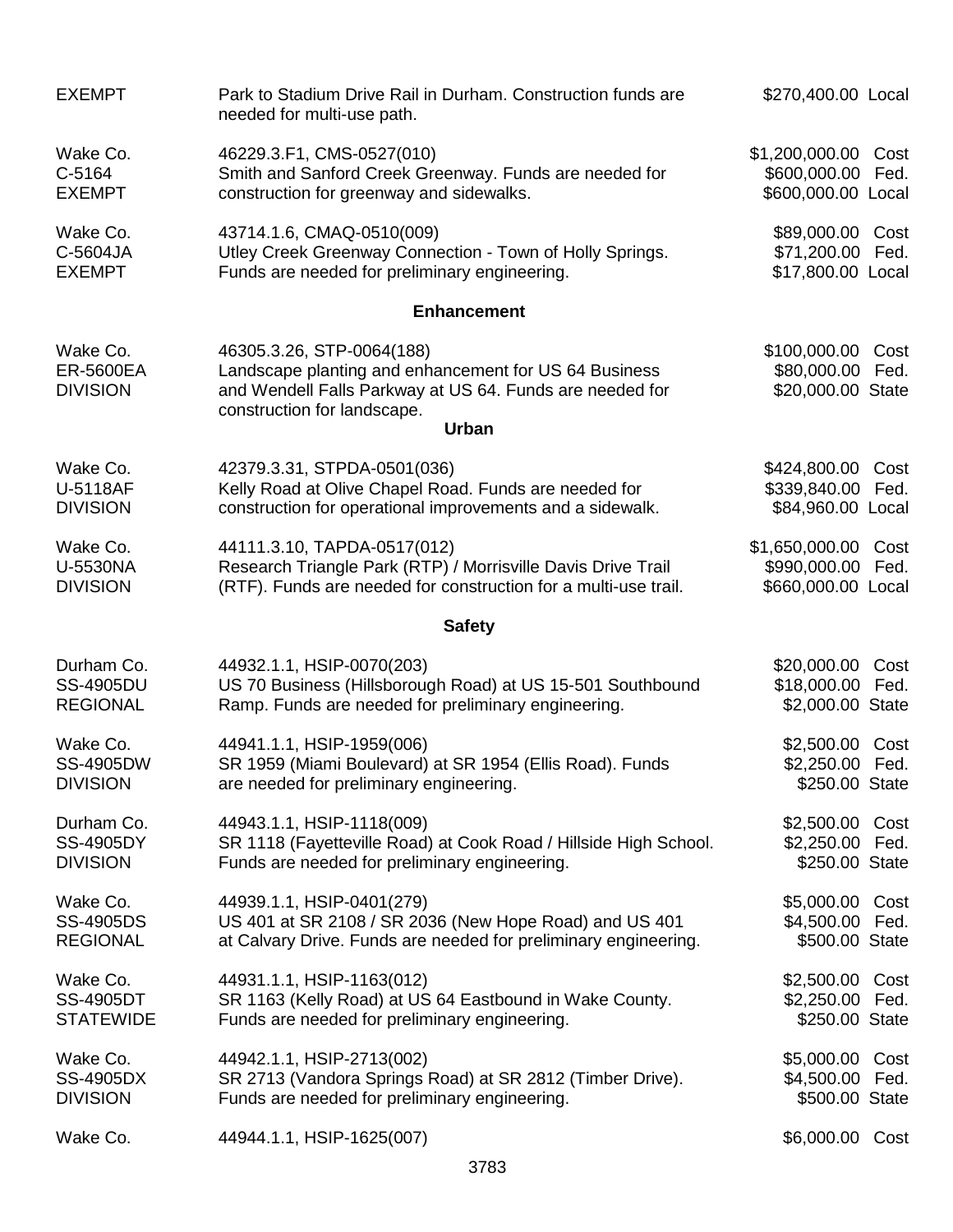| SS-4905DZ                                           | SR 1625 (Green Level Church Road) at Dennison Lane / Jewel                                                                                                                                                                           | \$5,400.00 Fed.                                                |
|-----------------------------------------------------|--------------------------------------------------------------------------------------------------------------------------------------------------------------------------------------------------------------------------------------|----------------------------------------------------------------|
| <b>DIVISION</b>                                     | Creek Drive. Funds are needed for preliminary engineering.                                                                                                                                                                           | \$600.00 State                                                 |
| Wake Co.                                            | 44945.1.1, HSIP-0054(027)                                                                                                                                                                                                            | \$3,000.00 Cost                                                |
| <b>SS-4905EA</b>                                    | NC 54 (Northwest Maynard Road) at SR 1653 (Evans Road).                                                                                                                                                                              | \$2,700.00 Fed.                                                |
| <b>REGIONAL</b>                                     | Funds are needed for preliminary engineering.                                                                                                                                                                                        | \$300.00 State                                                 |
| Wake Co.                                            | 44958.1.1, HSIP-1006(048)                                                                                                                                                                                                            | \$45,000.00 Cost                                               |
| <b>SS-4905ED</b>                                    | SR 1006 (Old Stage Road) at SR 1010 (Ten Ten Road). Funds                                                                                                                                                                            | \$40,500.00 Fed.                                               |
| <b>DIVISION</b>                                     | are needed for preliminary engineering.                                                                                                                                                                                              | \$4,500.00 State                                               |
| Wake Co.                                            | 45335.3.20, HSIP-1006(044)                                                                                                                                                                                                           | \$1,200,000.00 Cost                                            |
| W-5205S                                             | SR 1006 (Old Stage Road) from NC 42 to the Johnston County                                                                                                                                                                           | \$1,080,000.00 Fed.                                            |
| <b>DIVISION</b>                                     | Line. Construction funds are needed for safety improvements.                                                                                                                                                                         | \$120,000.00 State                                             |
| Wake Co.                                            | 50138.3.139, HSIP-1393(005)                                                                                                                                                                                                          | \$44,500.00 Cost                                               |
| W-5601EI                                            | SR 1393 (Bass Lake Road) at SR 1399 (James Slaughter Road).                                                                                                                                                                          | \$40,050.00 Fed.                                               |
| <b>DIVISION</b>                                     | Funds are needed for construction for safety improvements.                                                                                                                                                                           | \$4,450.00 State                                               |
| Wake Co.                                            | 42080.1.124, BRZ-NBIS(013)                                                                                                                                                                                                           | \$13,127.00 Cost                                               |
| M-0414EA                                            | Municipal Bridge Inspection - 8 Bridges within the Municipality                                                                                                                                                                      | \$10,502.00 Fed.                                               |
| <b>DIVISION</b>                                     | of Holly Springs. Funds are needed for preliminary engineering.                                                                                                                                                                      | \$2,625.00 Local                                               |
|                                                     | <b>Bicycle and Pedestrian</b>                                                                                                                                                                                                        |                                                                |
| Durham Co.                                          | 51049.1.1, TAP-0505(077)                                                                                                                                                                                                             | \$85,000.00 Cost                                               |
| EB-5703                                             | Lasalle Street from Kangaroo Drive to Sprunt Avenue in Durham.                                                                                                                                                                       | \$68,000.00 Fed.                                               |
| <b>DIVISION</b>                                     | Funds are needed for preliminary engineering.                                                                                                                                                                                        | \$17,000.00 Local                                              |
| Durham Co.                                          | 51050.1.1, TAP-0505(076)                                                                                                                                                                                                             | \$50,000.00 Cost                                               |
| EB-5704                                             | Raynor Street from North Miami Boulevard to North Hardee Street                                                                                                                                                                      | \$40,000.00 Fed.                                               |
| <b>DIVISION</b>                                     | in Durham. Funds are needed for preliminary engineering.                                                                                                                                                                             | \$10,000.00 Local                                              |
| Durham Co.                                          | 50416.1.1, TAP-0505(080)                                                                                                                                                                                                             | \$175,000.00 Cost                                              |
| EB-5720                                             | Bryant Bridge Trail - NC 55 to Kelly Bryant Bridge in Durham.                                                                                                                                                                        | \$140,000.00 Fed.                                              |
| <b>DIVISION</b>                                     | Funds are needed for preliminary engineering.                                                                                                                                                                                        | \$35,000.00 Local                                              |
| Raleigh/                                            | 50414.1.F1, TAP-1012(010)                                                                                                                                                                                                            | \$1,000,000.00                                                 |
| Wake Co.                                            | SR 1012 (Western Boulevard) construct bicycle / pedestrian                                                                                                                                                                           | Cost                                                           |
| EB-5718                                             | tunnel immediately west of SR 1321 (Avent Ferry Road) in                                                                                                                                                                             | \$800,000.00 Fed.                                              |
| <b>DIVISION</b>                                     | Raleigh. Funds are needed for preliminary engineering.                                                                                                                                                                               | \$200,000.00 Local                                             |
| Wake Co.<br>U-5530GB<br><b>DIVISION</b>             | 44111.3.11, STPDA-0520(054)<br>Construct a sidewalk along approximately 0.5 miles of Bridge<br>Street crossing over the Norfolk Southern Railway in Fuquay-<br>Varina. Funds are needed for construction for pedestrian<br>crossing. | \$654,200.00 Cost<br>\$523,360.00 Fed.<br>\$130,840.00 Local   |
|                                                     | <b>Division 6</b><br><b>Enhancement</b>                                                                                                                                                                                              |                                                                |
| Columbus Co.<br><b>ER-5600FA</b><br><b>REGIONAL</b> | 46305.3.4, STP-0701(032)<br>Ornamental Planting along US 701, Tabor City in Columbus<br>County. Funds are needed for construction for landscaping.                                                                                   | \$23,000.00<br>Cost<br>\$18,400.00<br>Fed.<br>\$4,600.00 State |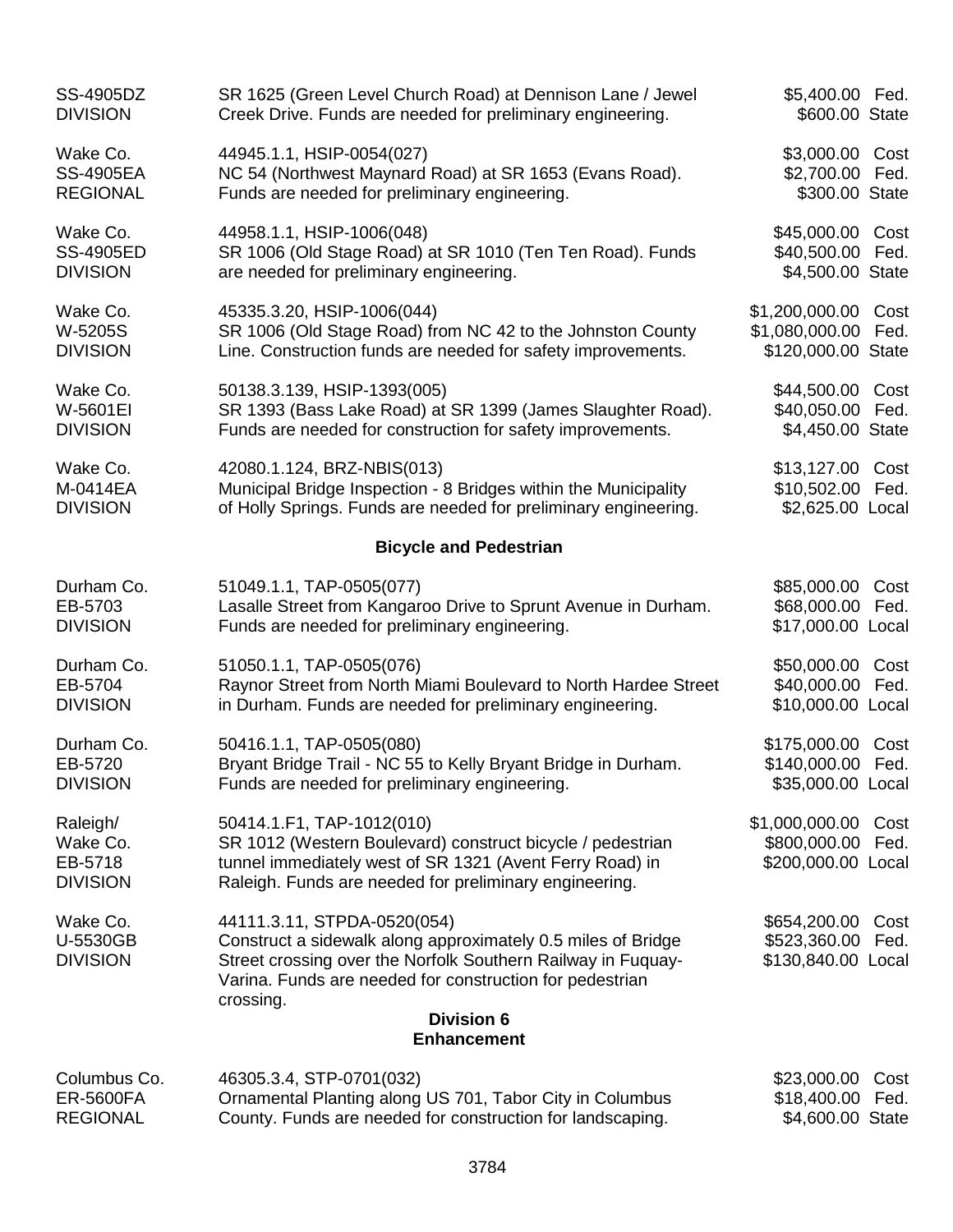| Harnett Co.<br><b>ER-5600FB</b><br><b>REGIONAL</b>        | 46305.3.22, STP-0055(062)<br>Intersection of NC 55 and NC 210 in the Town of Angier.<br>Funds are needed for construction for landscaping.                                                                        | \$65,000.00 Cost<br>\$52,000.00 Fed.<br>\$13,000.00 State       |              |
|-----------------------------------------------------------|-------------------------------------------------------------------------------------------------------------------------------------------------------------------------------------------------------------------|-----------------------------------------------------------------|--------------|
|                                                           | Urban                                                                                                                                                                                                             |                                                                 |              |
| Cumberland Co.<br>U-2519BA<br><b>REGIONAL</b>             | 34817.2.FR14, NHF-0100(024)<br>Fayetteville Outer Loop from south of SR 1003 (Camden<br>Road) to south of SR 1104 (Strickland Bridge Road). Funds<br>are needed for full right of way.                            | \$18,600,000.00 Cost<br>\$14,880,000.00<br>\$3,720,000.00 State | Fed.         |
| Cumberland Co.<br>U-2519BB<br><b>REGIONAL</b>             | 34817.2.FR15, NHF-0100(025)<br>Fayetteville Outer Loop from south of SR 1104 (Strickland Bridge<br>Road) to south of US 401. Funds are needed for full<br>right of way.<br><b>Safety</b>                          | \$9,200,000.00<br>\$7,360,000.00<br>\$1,840,000.00 State        | Cost<br>Fed. |
|                                                           |                                                                                                                                                                                                                   |                                                                 |              |
| Cumberland Co.<br><b>SS-4906CT</b><br><b>REGIONAL</b>     | 44948.1.1, HSIP-0210(038)<br>NC 210 at Spring Lake Town Center. Funds are needed for<br>preliminary engineering.                                                                                                  | \$8,500.00 Cost<br>\$7,650.00 Fed.<br>\$850.00 State            |              |
| Cumberland Co.<br>W-5706A<br><b>DIVISION</b>              | 44852.1.1, HSIP-1400(010)<br>SR 1400 (Cliffdale Road) from SR 1410 (Bunce Road) westward<br>past Reilly Road to the existing grass median in Fayetteville.<br>Funds are needed for preliminary engineering.       | \$300,000.00 Cost<br>\$270,000.00 Fed.<br>\$30,000.00 State     |              |
| Cumberland Co.<br>W-5706B<br><b>REGIONAL</b>              | 44852.1.2, HSIP-0401(280)<br>US 401 (Ramsey Street) at SR 2523 (Bienville Drive). Funds are<br>needed for preliminary engineering.                                                                                | \$130,000.00<br>\$117,000.00 Fed.<br>\$13,000.00 State          | Cost         |
| Harnett Co.<br><b>W-5601CC</b><br><b>DIVISION</b>         | 50138.2.82, HSIP-1229(015)<br>SR 1229 (McDouglad Road) curve with culvert located east<br>of SR 1251. Funds are needed for full right of way and utilities.                                                       | \$35,000.00<br>\$31,500.00 Fed.<br>\$3,500.00 State             | Cost         |
| Robeson Co.<br><b>SS-4906CU</b><br><b>DIVISION</b>        | 44949.1.1, HSIP-2207(003)<br>SR 2207 (Popes Crossing Road) at SR 2215 / SR 2289 (Alamac<br>Road). Funds are needed for preliminary engineering.                                                                   | \$50,000.00 Cost<br>\$45,000.00 Fed.<br>\$5,000.00 State        |              |
| <b>Division 7</b><br><b>Urban</b>                         |                                                                                                                                                                                                                   |                                                                 |              |
| Orange Co.<br>$U-3306(L)$<br><b>DIVISION</b>              | 34913.3.2, STP-1733(018)<br>SR 1733 (Weaver Dairy Road) from NC 86 to SR 1734 (Erwin<br>Road). Funds are needed for landscaping.                                                                                  | \$58,645.00<br>\$46,916.00 Fed.<br>\$11,729.00 State            | Cost         |
| <b>Bridge</b>                                             |                                                                                                                                                                                                                   |                                                                 |              |
| Greensboro /<br>Guilford Co.<br>B-5553<br><b>DIVISION</b> | 46311.1.F1, STP-0708(070)<br>Replace Bridge #98 over a Tributary of Horsepen Creek on<br>Ballenger Road. \$92,000.00 has previously been approved<br>for preliminary engineering. Additional funds are requested. | \$272,000.00<br>\$272,000.00                                    | Cost<br>Fed. |

# **Safety**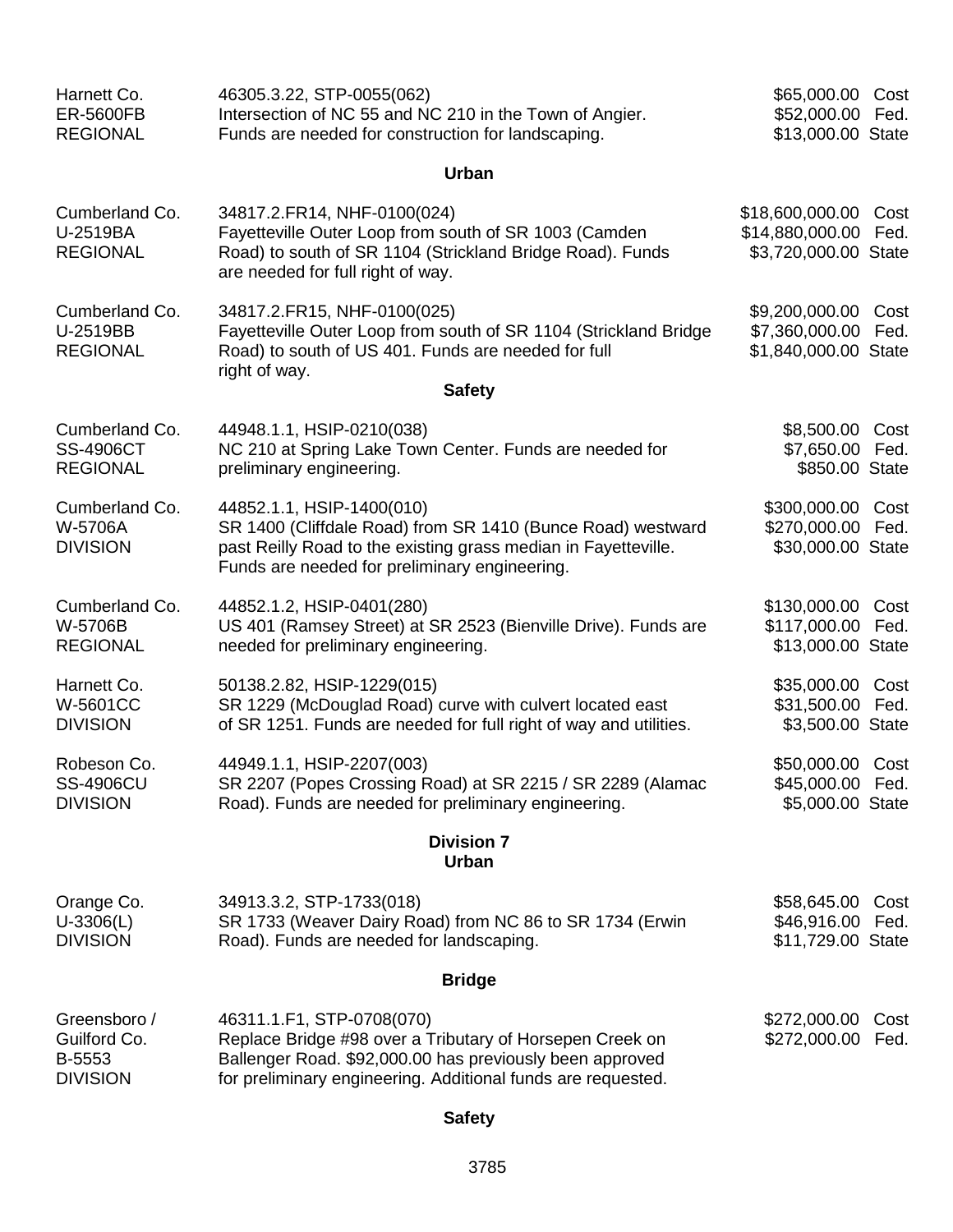| Guilford Co.<br><b>SS-4907BU</b><br><b>DIVISION</b>       | 44950.1.1, HSIP-1541(007)<br>SR 1541 (Tarrant Road) at SR 1541 (Wendover Avenue) in High<br>Point. Funds are needed for preliminary engineering.                                                                                | \$20,000.00 Cost<br>\$18,000.00 Fed.<br>\$2,000.00 State      |
|-----------------------------------------------------------|---------------------------------------------------------------------------------------------------------------------------------------------------------------------------------------------------------------------------------|---------------------------------------------------------------|
|                                                           | <b>Rail Program</b>                                                                                                                                                                                                             |                                                               |
| Guilford Co.<br>Z-5400GQ<br><b>DIVISION</b>               | 43600.1.94, RR-000S(862)<br>Railway-Highway Grade Crossing Safety Project. SR 3307<br>(Riverdale Road) at Norfolk Southern Tracks; Crossing<br>#722 170N near Pleasant Garden. Funds are needed for<br>preliminary engineering. | \$20,000.00<br>Cost<br>\$18,000.00 Fed.<br>\$2,000.00 State   |
|                                                           | <b>Bicycle and Pedestrian</b>                                                                                                                                                                                                   |                                                               |
| Greensboro/<br>Guilford Co.<br>U-5532B<br><b>DIVISION</b> | 46297.3.F3, TAP-0708(071)<br>Phillips Avenue sidewalk improvements. \$280,000.00 has<br>previously been approved for construction. Additional funds<br>are requested.                                                           | \$100,000.00<br>Cost<br>\$80,000.00 Fed.<br>\$20,000.00 Local |
|                                                           | <b>Division 8</b><br><b>Enhancement</b>                                                                                                                                                                                         |                                                               |
| Lee Co.<br>ER-5600HD<br><b>DIVISION</b>                   | 46305.3.25, STP-0015(053)<br>Landscaping on the bridge slopes of US 1 at US 15-501 (Hawkins<br>Avenue) in Lee County. Funds are needed for construction for<br>landscaping.                                                     | \$53,000.00 Cost<br>\$42,400.00 Fed.<br>\$10,600.00 State     |
|                                                           | <b>Safety</b>                                                                                                                                                                                                                   |                                                               |
| Chatham Co.<br><b>SS-4908BH</b><br><b>REGIONAL</b>        | 44954.1.1, HSIP-0015(054)<br>US 15 / 501 at Lowes Drive / Powell Place Lane. Funds are<br>needed for preliminary engineering.                                                                                                   | \$2,500.00<br>Cost<br>\$2,250.00 Fed.<br>\$250.00 State       |
| Hoke Co.<br>W-5708A<br><b>REGIONAL</b>                    | 44854.1.1, HSIP-0015(055)<br>US 15 / 501 at SR 1225 (Ashemont Road). Funds are needed for<br>preliminary engineering.                                                                                                           | \$60,000.00<br>Cost<br>\$54,000.00 Fed.<br>\$6,000.00 State   |
| Richmond Co.<br><b>SS-4908BG</b><br><b>STATEWIDE</b>      | 44953.1.1, HSIP-0001(150)<br>US 1 South of SR 1475 (McDonald Church Road) in Hoffman.<br>Funds are needed for preliminary engineering.                                                                                          | \$5,000.00 Cost<br>\$4,500.00 Fed.<br>\$500.00 State          |
|                                                           | <b>Division 9</b><br><b>Enhancement</b>                                                                                                                                                                                         |                                                               |
| Forsyth Co.<br>$U-4909(L)$<br><b>DIVISION</b>             | 40278.3.3, STP-2643(007)<br>SR 2643 (Union Cross Road) from SR 2691 (Wallburg Road)<br>to SR 2632 (Sedge Garden Road). Funds are needed for<br>construction for landscaping.                                                    | \$265,769.00 Cost<br>\$212,615.00 Fed.<br>\$53,154.00 State   |
|                                                           | <b>Urban</b>                                                                                                                                                                                                                    |                                                               |
| Winston-Salem /<br>Forsyth Co.<br>U-2579E                 | 34839.2.13, HPP-0918(046)<br>Winston-Salem Northern Beltway (Eastern Section)<br>from SR 2211 (Baux Mountain Road) to NC 8. Additional<br>3786                                                                                  | \$110,026.00<br>Cost<br>\$88,021.00 Fed.<br>\$22,005.00 State |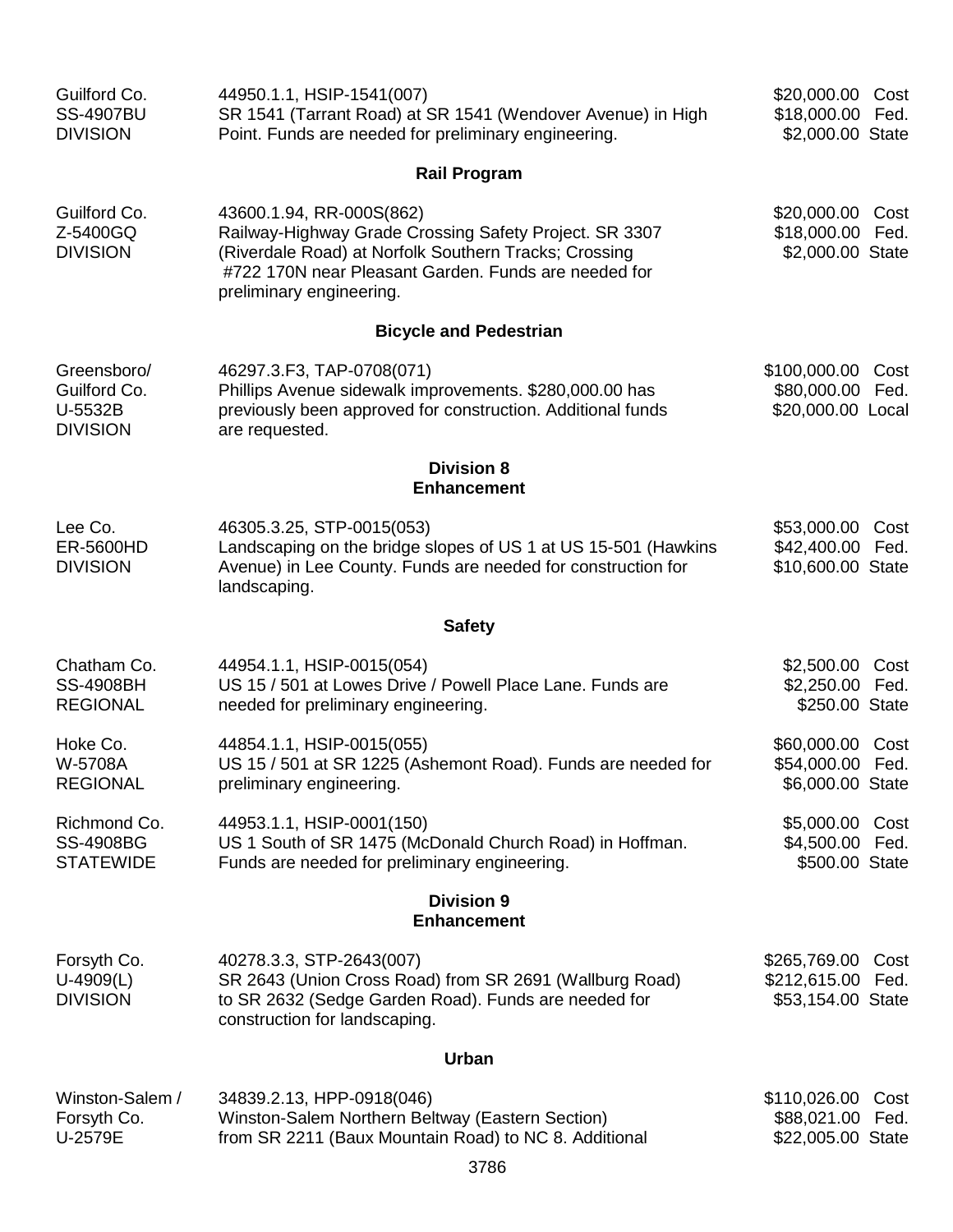| <b>STATEWIDE</b>                                    | funds are needed for right of way for Advance Acquisition<br>of SP 900 (Property of Frances Hopkins Estate).                                                                                                                                                                                                                                                                                                                                                       |                                                                                          |      |
|-----------------------------------------------------|--------------------------------------------------------------------------------------------------------------------------------------------------------------------------------------------------------------------------------------------------------------------------------------------------------------------------------------------------------------------------------------------------------------------------------------------------------------------|------------------------------------------------------------------------------------------|------|
|                                                     | <b>Safety</b>                                                                                                                                                                                                                                                                                                                                                                                                                                                      |                                                                                          |      |
| Davidson Co.<br><b>W-5601CF</b><br><b>REGIONAL</b>  | 50138.2.85, HSIP-0085(011)<br>I-85 Business from SR 1797 (Evans Road) to SR 1963<br>(Moose Lodge Road). Funds are needed for full right of<br>way.                                                                                                                                                                                                                                                                                                                 | \$15,000.00 Cost<br>\$13,500.00<br>Fed.<br>\$1,500.00 State                              |      |
| Forsyth Co.<br><b>SS-4909BT</b><br><b>STATEWIDE</b> | 44955.1.1, HSIP-4394(001)<br>SR 4394 (Martin Luther King Jr. Drive) at I-40 Business<br>westbound ramps / First Street. SR 4394 (Martin Luther<br>King Jr. Drive) at I-40 Business eastbound ramps / Lowery Street.<br>Funds are needed for preliminary engineering.                                                                                                                                                                                               | \$6,500.00<br>Cost<br>\$5,850.00<br>Fed.<br>\$650.00 State                               |      |
| Forsyth Co.<br>W-5601IG<br><b>STATEWIDE</b>         | 50138.3.242, HSIP-0040(048)<br>I-40 between the Davie and Guilford County Lines. Funds are<br>needed for construction for guardrail unit upgrades.                                                                                                                                                                                                                                                                                                                 | \$406,650.00 Cost<br>\$365,985.00<br>\$40,665.00 State                                   | Fed. |
|                                                     | <b>Rural</b>                                                                                                                                                                                                                                                                                                                                                                                                                                                       |                                                                                          |      |
| Forsyth Co.<br>R-2247CD<br><b>STATEWIDE</b>         | 34409.2.25, NHP-0421(088)<br>US 421 Interchange with SR 1891 / Non-system (Peace<br>Haven Road) and approaches on Winston-Salem Northern<br>Beltway, (Combined with R-2247EC: reconstruct interchange<br>at US 52 / Future I-74 Interchange with NC 65 on Winston-Salem<br>Northern Beltway). Initial funds for right of way. This is<br>a Design-Build Project.                                                                                                   | \$5,360,000.00<br>\$4,288,000.00 Fed.<br>\$1,072,000.00 State                            | Cost |
| Forsyth Co.<br><b>R-2247CD</b><br><b>STATEWIDE</b>  | 34409.3.23, NHP-0421(088)<br>US 421 Interchange with SR 1891 / Non-system (Peace<br>Haven Road) and approaches on Winston-Salem Northern<br>Beltway, (Combined with R-2247EC: reconstruct interchange<br>at US 52 / Future I-74 Interchange with NC 65 on Winston-Salem<br>Northern Beltway). Funds are needed for construction based on<br>the estimate from the 12-Month Tentative Letting List published<br>on August 17, 2016. This is a Design-Build Project. | \$42,100,000.00<br>\$33,594,656.00<br>Fed.<br>\$8,398,664.00 State<br>\$106,680.00 Local | Cost |
|                                                     | <b>Bicycle and Pedestrian</b>                                                                                                                                                                                                                                                                                                                                                                                                                                      |                                                                                          |      |
| Forsyth Co.<br>EB-5810<br><b>DIVISION</b>           | 44662.1.1, TAP-0918(109)<br>Construct sidewalks on various streets in Winston Salem. Funds<br>are needed for preliminary engineering.                                                                                                                                                                                                                                                                                                                              | \$20,000.00 Cost<br>\$16,000.00 Fed.<br>\$4,000.00 Local                                 |      |
| Forsyth Co.<br>EB-5811<br><b>DIVISION</b>           | 44663.1.1, TAP-0918(107)<br>New multi-use path construct pedestrian bridge over the<br>Salem Creek Connector. Funds are needed for preliminary<br>engineering.                                                                                                                                                                                                                                                                                                     | \$240,000.00 Cost<br>\$192,000.00<br>Fed.<br>\$48,000.00 Local                           |      |
| Forsyth Co.<br>EB-5812<br><b>DIVISION</b>           | 44664.1.1, TAP-0918(108)<br>Salem Creek Greenway - Forsyth Technical Community<br>College to existing greenway at Marketplace Mall in Winston-<br>Salem. Funds are needed for preliminary engineering.                                                                                                                                                                                                                                                             | \$150,000.00 Cost<br>\$120,000.00<br>Fed.<br>\$30,000.00 Local                           |      |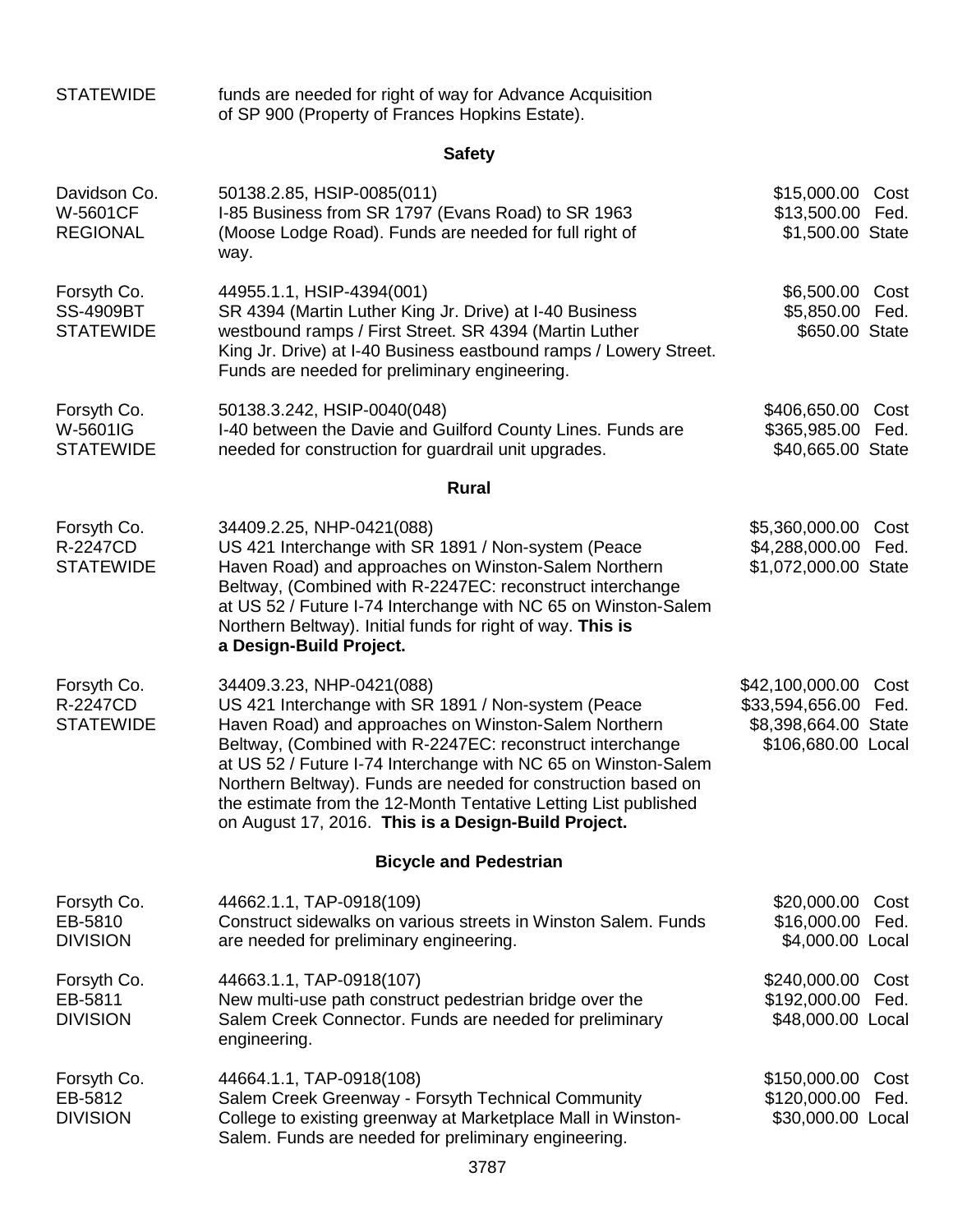#### **Division 10 Interstate**

| Mecklenburg Co.<br>I-5768<br><b>STATEWIDE</b>                        | 53011.3.1, NHP-0077(008)<br>I-77 from the South Carolina Line to SR 1577 (West Tyvola<br>Road). Funds are needed for construction based on the estimate<br>from the 12-Month Tentative Letting List published<br>on August 17, 2016. This is a Cash Flow project with<br>\$4,450,000.00 in SFY 17 and \$4,450,000.00 in SFY 18. | \$8,900,000.00 Cost<br>\$7,120,000.00 Fed.<br>\$1,780,000.00 State |
|----------------------------------------------------------------------|---------------------------------------------------------------------------------------------------------------------------------------------------------------------------------------------------------------------------------------------------------------------------------------------------------------------------------|--------------------------------------------------------------------|
|                                                                      | <b>Enhancement</b>                                                                                                                                                                                                                                                                                                              |                                                                    |
| Locust/<br>Stanly Co.<br><b>SR-5001CH</b><br><b>DIVISION</b>         | 40924.3.84, SRS-1010(013)<br>Sidewalk and pedestrian improvements to serve Locust<br>Elementary School. Construction funds are needed for<br>sidewalk improvements.                                                                                                                                                             | \$530,155.00<br>Cost<br>\$530,155.00 Fed.                          |
|                                                                      | <b>Safety</b>                                                                                                                                                                                                                                                                                                                   |                                                                    |
| Cabarrus Co.<br>W-5601ED<br><b>REGIONAL</b>                          | 50138.3.132, HSIP-0003(010)<br>NC 3 (Mooresville Road) at SR 1616 (Tuckaseegee Road /<br>Rankin Road) near Kannapolis. Funds are needed for<br>construction for safety improvements.                                                                                                                                            | \$30,000.00 Cost<br>\$27,000.00 Fed.<br>\$3,000.00 State           |
| Charlotte/<br>Mecklenburg Co.<br>SS-4910CO<br><b>REGIONAL</b>        | 44961.1.1, HSIP-0021(025)<br>US 21 (Statesville Road) and NC 24 (WT Harris Boulevard)<br>in Charlotte. Funds are needed for preliminary engineering.                                                                                                                                                                            | \$10,000.00 Cost<br>\$9,000.00 Fed.<br>\$1,000.00 State            |
| Charlotte/<br>Mecklenburg Co.<br><b>SS-4910CP</b><br><b>DIVISION</b> | 44962.1.1, HSIP-2805(002)<br>SR 2805 (Harrisburg Road) and SR 2808 (Camp Stewart<br>Road) near Charlotte. Funds are needed for preliminary<br>engineering.                                                                                                                                                                      | \$5,000.00 Cost<br>\$4,500.00 Fed.<br>\$500.00 State               |
| Davidson/<br>Mecklenburg Co.<br><b>W-5601HR</b><br><b>DIVISION</b>   | 50138.3.227, HSIP-2693(003)<br>SR 2693 (Davidson-Concord Road) and Pierre Reverdy<br>Drive (formerly Poetry Drive). Construction funds are needed<br>for safety improvements.                                                                                                                                                   | \$96,000.00<br>Cost<br>\$86,400.00<br>Fed.<br>\$9,600.00 State     |
| Union Co.<br><b>W-5601AE</b><br><b>REGIONAL</b>                      | 50138.3.32, HSIP-0522(005)<br>NC 522 from South Carolina Line northward to SR 2166 (Trinity<br>Church Road). Funds are needed for construction for safety<br>improvements.                                                                                                                                                      | \$575,000.00<br>Cost<br>\$517,500.00<br>Fed.<br>\$57,500.00 State  |
| Union Co.<br><b>W-5601CT</b><br><b>STATEWIDE</b>                     | 50138.3.99, HSIP-0074(180)<br>US 74 at SR 1941 (Old Pageland-Monroe Road) in Monroe.<br>Funds are needed for construction for safety improvements.                                                                                                                                                                              | \$725,000.00<br>Cost<br>\$652,500.00<br>Fed.<br>\$72,500.00 State  |
|                                                                      | <b>Rail Program</b>                                                                                                                                                                                                                                                                                                             |                                                                    |
| Cabarrus Co.<br>P-4405EA<br><b>DIVISION</b>                          | 42412.3.8, STP-000S(608)<br>Gladys H. Doster private crossing in Harrisburg; intersection<br>of milepost 363.28 and the NCRR/Norfolk Southern Railway                                                                                                                                                                           | \$220,324.00<br>Cost<br>\$220,324.00<br>Fed.                       |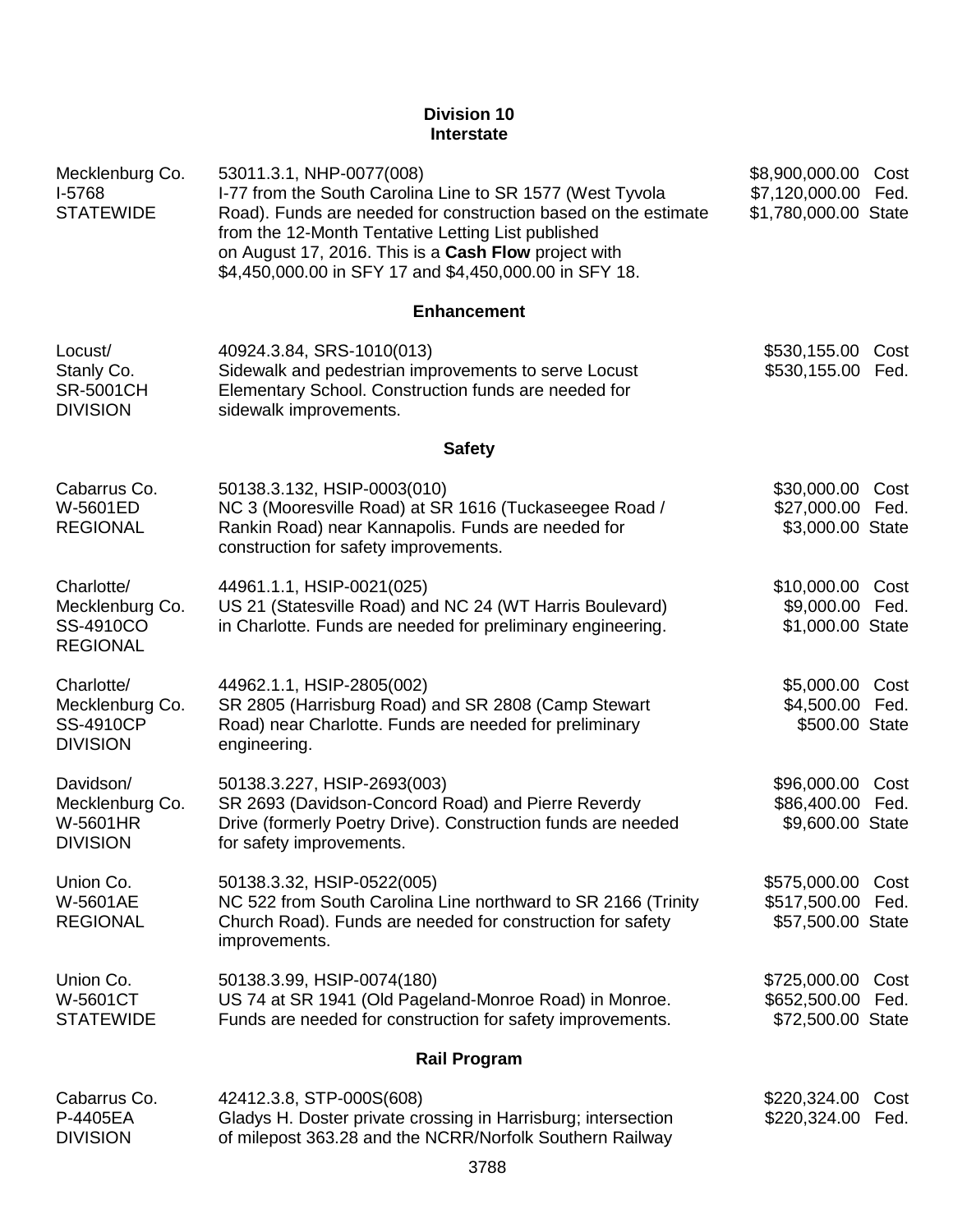Tracks; Crossing #715 329N. \$386,450.00 has previously been approved for construction. Additional construction funds are needed as requested.

# **Bicycle and Pedestrian**

| Albemarle/<br>Mecklenburg Co.<br>EB-5817<br><b>DIVISION</b> | 44837.1.1, TAPDA-1001(074)<br>McDowell Creek Greenway, Magnolia Plaza to Westmoreland<br>Road. Funds are needed for preliminary engineering.                                                                                                                                                                                                                                                                                    | \$562,500.00 Cost<br>\$450,000.00<br>Fed.<br>\$112,500.00 Local             |
|-------------------------------------------------------------|---------------------------------------------------------------------------------------------------------------------------------------------------------------------------------------------------------------------------------------------------------------------------------------------------------------------------------------------------------------------------------------------------------------------------------|-----------------------------------------------------------------------------|
| Charlotte/<br>Mecklenburg Co.<br>EB-5820<br><b>DIVISION</b> | 44840.1.1, TAPDA-1003(150)<br>Charlotte 'B-Cycle' Expansion. Funds are needed for preliminary<br>engineering.                                                                                                                                                                                                                                                                                                                   | \$312,500.00<br>Cost<br>\$250,000.00<br>Fed.<br>\$62,500.00 Local           |
| Albemarle/<br>Union Co.<br>EB-5819<br><b>DIVISION</b>       | 44839.1.1, TAPDA-1001(073)<br>Pedestrian and Bicycle facility enhancements in downtown<br>Waxhaw. Funds are needed for preliminary engineering.                                                                                                                                                                                                                                                                                 | \$225,000.00<br>Cost<br>\$180,000.00 Fed.<br>\$45,000.00 Local              |
|                                                             | <b>Division 11</b><br><b>Rural</b>                                                                                                                                                                                                                                                                                                                                                                                              |                                                                             |
| Ashe Co.<br>R-2915C<br><b>DIVISION</b>                      | 34518.3. FR3, STP-0221 (041)<br>US 221 from north of South Fork New River to south of NC 194.<br>Funds are needed for construction based on the estimate from<br>the 12-Month Tentative Letting List published on August 17, 2016.<br>This is a Cash Flow project with \$15,650,000.00 in<br>SFY 17, \$15,650,000.00 in SFY 18, \$15,650,000.00 in SFY 19<br>and \$15,650,000.00 in SFY 20. This is an 8 week<br>advertisement. | \$62,600,000.00<br>Cost<br>\$50,080,000.00<br>Fed.<br>\$12,520,000.00 State |
|                                                             | <b>Bicycle and Pedestrian</b>                                                                                                                                                                                                                                                                                                                                                                                                   |                                                                             |
| Caldwell Co.<br>EB-5806<br><b>DIVISION</b>                  | 46457.1.1, STPDA-0321(036)<br>Hospital Avenue from Harper Avenue to US 321 (Blowing Rock<br>Boulevard). Funds are needed for preliminary engineering.                                                                                                                                                                                                                                                                           | \$300,000.00<br>Cost<br>\$240,000.00 Fed.<br>\$60,000.00 Local              |
|                                                             | <b>Division 12</b><br><b>Safety</b>                                                                                                                                                                                                                                                                                                                                                                                             |                                                                             |
| Cleveland Co.<br>W-5712A<br><b>REGIONAL</b>                 | 44858.1.1, HSIP-0180(006)<br>NC 180 (South Post Road) at SR 2202 (Beam Road / Joe's Lake<br>Road). Funds are needed for preliminary engineering.                                                                                                                                                                                                                                                                                | \$300,000.00<br>Cost<br>\$270,000.00<br>Fed.<br>\$30,000.00 State           |
| Cleveland Co.<br>W-5712B<br><b>REGIONAL</b>                 | 44858.1.2, HSIP-2263(002)<br>SR 2263 (Margrace Road) and SR 2487 (Kings Mountain<br>Boulevard). Funds are needed for preliminary engineering.                                                                                                                                                                                                                                                                                   | \$75,000.00<br>Cost<br>\$67,500.00<br>Fed.<br>\$7,500.00 State              |
| Iredell Co.<br>W-5712C<br><b>REGIONAL</b>                   | 44858.1.3, HSIP-000S(865)<br>Various National Highway System (NHS) routes, from SR 2638<br>(Salisbury Highway) to US 70, US 64, NC 90, NC 150, I-77,<br>I-40, in Iredell County. Funds are needed for preliminary                                                                                                                                                                                                               | \$20,000.00<br>Cost<br>\$18,000.00<br>Fed.<br>\$2,000.00 State              |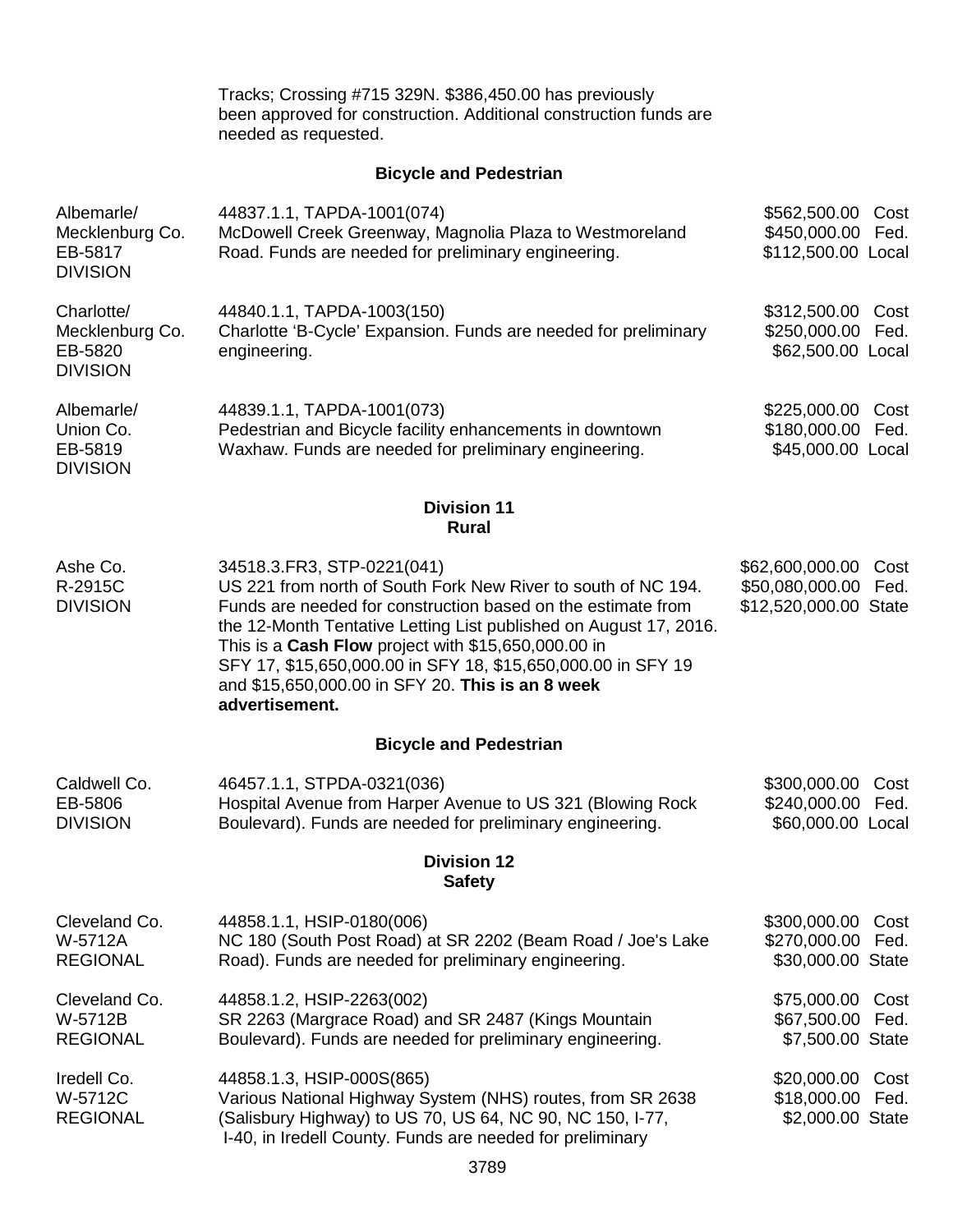engineering.

| Iredell Co.<br>W-5712D<br><b>REGIONAL</b>                         | 44858.1.4, HSIP-0115(010)<br>NC 115 in Iredell County between Mecklenburg County Line and<br>Wilkes County Line. Funds are needed for preliminary<br>engineering.                                                                                                      | \$20,000.00 Cost<br>\$18,000.00 Fed.<br>\$2,000.00 State |              |
|-------------------------------------------------------------------|------------------------------------------------------------------------------------------------------------------------------------------------------------------------------------------------------------------------------------------------------------------------|----------------------------------------------------------|--------------|
|                                                                   | <b>Rail Program</b>                                                                                                                                                                                                                                                    |                                                          |              |
| Cleveland Co.<br>Z-5400LK<br><b>DIVISION</b>                      | 43600.1.84, RR-0216(001)<br>Railway-Highway Grade Crossing Safety Project. NC 216<br>(Piedmont Avenue) at Crossing #716 257R in Kings Mountain.<br>Funds are needed for preliminary engineering.                                                                       | \$40,000.00<br>\$36,000.00 Fed.<br>\$4,000.00 State      | Cost         |
|                                                                   | <b>Project Mitigation</b>                                                                                                                                                                                                                                              |                                                          |              |
| Iredell Co.<br>I-3819WM<br><b>STATEWIDE</b>                       | 34192.4.1, NHP-040-2(171)152<br>Stream Mitigation Site. Funds are requested for Stream and<br>Benthic Monitoring.                                                                                                                                                      | \$100,000.00<br>\$80,000.00<br>\$20,000.00 State         | Cost<br>Fed. |
|                                                                   | <b>Bicycle and Pedestrian</b>                                                                                                                                                                                                                                          |                                                          |              |
| Mount Holly/<br>Gaston Co.<br>EB-5114<br><b>DIVISION</b>          | 45523.3.1, STPEB-1227(008)<br>Mount Holly Riverfront Greenway from Mount Holly Municipal<br>Complex southward to the end of Tuckasegee Park. Funds<br>are needed to construct a greenway. This is a Strategic<br><b>Transportation Investments Transition project.</b> | \$800,000.00<br>\$640,000.00<br>\$160,000.00 State       | Cost<br>Fed. |
| Statesville/<br>Iredell Co.<br>EB-5818<br><b>DIVISION</b>         | 44841.1.1, TAPDA-0027(018)<br>Greenway Connector under US 21 (Turnersburg Highway). Funds<br>are needed for preliminary engineering.                                                                                                                                   | \$562,500.00<br>\$450,000.00 Fed.<br>\$112,500.00 Local  | Cost         |
|                                                                   | <b>Division 13</b><br><b>Safety</b>                                                                                                                                                                                                                                    |                                                          |              |
| Asheville/<br>Buncombe Co.<br><b>SS-4913CK</b><br><b>REGIONAL</b> | 44963.1.1, HSIP-0019(053)<br>US 19 / 23 (Patton Avenue) at Florida Avenue in Asheville. Funds<br>are needed for preliminary engineering.                                                                                                                               | \$7,000.00 Cost<br>\$6,300.00 Fed.<br>\$700.00 State     |              |
| Buncombe Co.<br><b>SS-4913CL</b><br><b>DIVISION</b>               | 44964.1.1, HSIP-1004(064)<br>SR 1004 (Newfound Road) from NC 63 to SR 1297 (Browntown<br>Road), near Leicester. Funds are needed for preliminary<br>engineering.                                                                                                       | \$24,000.00 Cost<br>\$21,600.00 Fed.<br>\$2,400.00 State |              |
| Buncombe Co.<br>W-5601GL<br><b>DIVISION</b>                       | 50138.3.195, HSIP-3412(001)<br>SR 3412 (Sandhill Road) at SR 1224 (Sandhill School Road /<br>Oakview Road). Construction funds are needed for safety<br>improvements.                                                                                                  | \$95,600.00 Cost<br>\$86,040.00 Fed.<br>\$9,560.00 State |              |
| Burke Co.<br>W-5601GN<br><b>STATEWIDE</b>                         | 50138.3.197, HSIP-0040(042)<br>I-40 Westbound ramps at SR 1761 (Exit 118). Funds are needed<br>for construction for safety improvements.                                                                                                                               | \$70,000.00<br>\$63,000.00<br>\$7,000.00 State           | Cost<br>Fed. |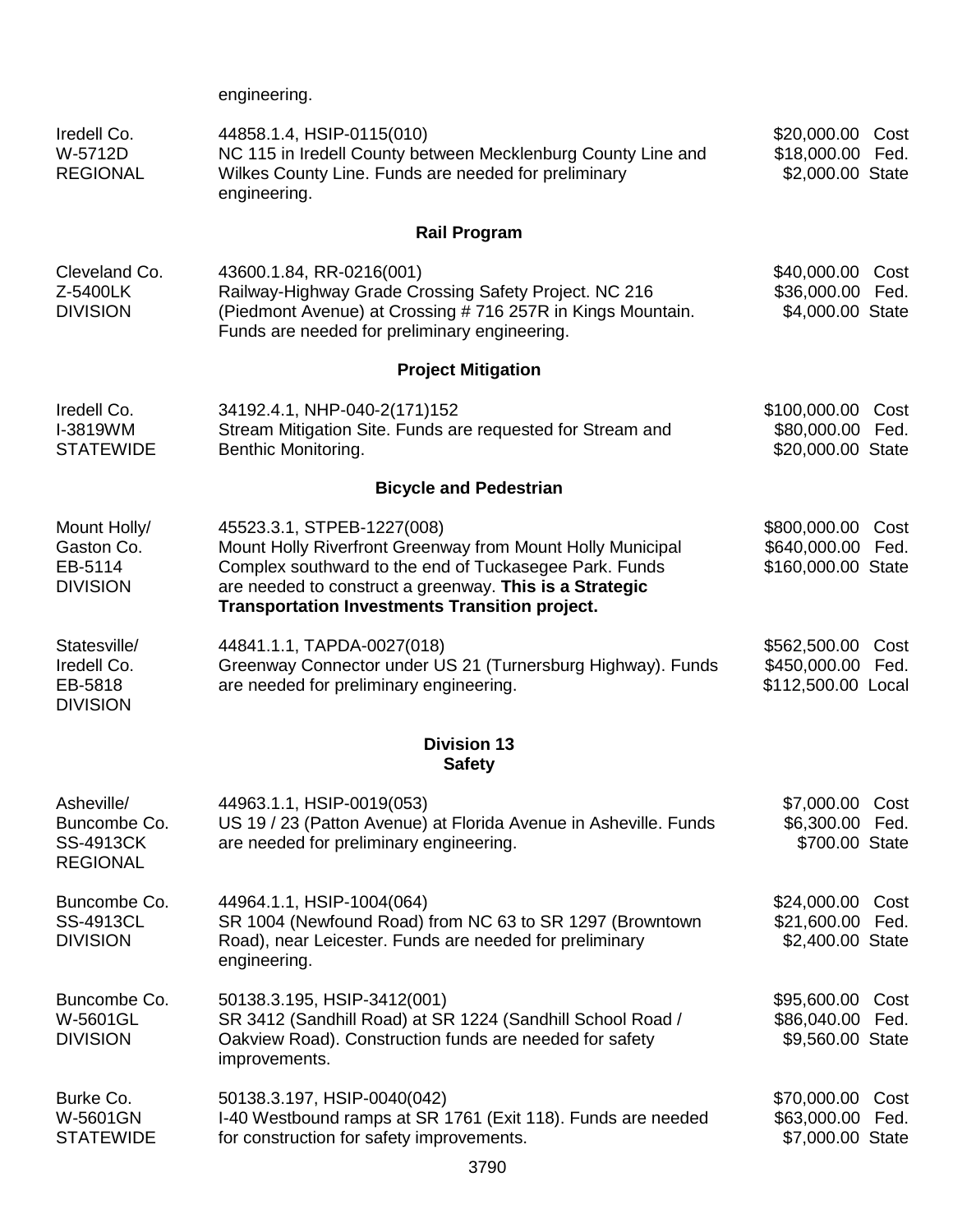| Burke Co.<br>W-5713A<br><b>DIVISION</b>                 | 44861.3.1, HSIP-1002(049)<br>SR 1002 (Center Street) at SR 1761 (Main Street) in Hildebran.<br>Funds are needed for construction for safety improvements.                                                                                       | \$35,000.00 Cost<br>\$31,500.00 Fed.<br>\$3,500.00 State |      |
|---------------------------------------------------------|-------------------------------------------------------------------------------------------------------------------------------------------------------------------------------------------------------------------------------------------------|----------------------------------------------------------|------|
| Burke Co.<br>W-5713A<br><b>DIVISION</b>                 | 44861.1.1, HSIP-1002(049)<br>SR 1002 (Center Street) at SR 1761 (Main Street) in Hildebran.<br>Funds are needed for preliminary engineering.                                                                                                    | \$5,000.00 Cost<br>\$4,500.00 Fed.<br>\$500.00 State     |      |
|                                                         | <b>Division 14</b><br><b>Safety</b>                                                                                                                                                                                                             |                                                          |      |
| Henderson Co.<br><b>SS-4914CT</b><br><b>DIVISION</b>    | 44965.1.1, HSIP-1006(049)<br>SR 1006 (Howard Gap Road) at SR 1625 (Whispering Hills Drive)<br>near Hendersonville. Funds are needed for preliminary<br>engineering.                                                                             | \$5,000.00 Cost<br>\$4,500.00 Fed.<br>\$500.00 State     |      |
| Henderson Co.<br><b>SS-4914CU</b><br><b>DIVISION</b>    | 44966.1.1, HSIP-1127(016)<br>SR 1127 (Kanuga Road) at SR 1228 (Jearl Lane) near<br>Hendersonville.                                                                                                                                              | \$5,000.00 Cost<br>\$4,500.00 Fed.<br>\$500.00 State     |      |
| Macon Co.<br><b>SS-4914CW</b><br><b>STATEWIDE</b>       | 44968.1.1, HSIP-0023(036)<br>US 23-441 from SR 1331 (Brendle Road) in Macon County<br>northeast to a point 0.4 mile northeast of SR 1300 (Byrd Gap<br>Road) in McDowell County, near Franklin. Funds are needed<br>for preliminary engineering. | \$18,000.00 Cost<br>\$16,200.00 Fed.<br>\$1,800.00 State |      |
| Transylvania Co.<br><b>SS-4914CV</b><br><b>REGIONAL</b> | 44967.1.1, HSIP-0276(017)<br>US 276 approximately 1.0 mile south of the Haywood County<br>Line, near Brevard. Funds are needed for preliminary<br>engineering.                                                                                  | \$25,000.00<br>\$22,500.00 Fed.<br>\$2,500.00 State      | Cost |
|                                                         | <b>Statewide</b><br><b>Planning and Research</b>                                                                                                                                                                                                |                                                          |      |
| Statewide<br>M-0478D<br><b>STATEWIDE</b>                | 50141.1.4, OJT-00JT(021)<br>FY 2016 On-The-Job Training (OJT) Allocation. Funds are<br>needed for training.                                                                                                                                     | \$181,234.00 Cost<br>\$181,234.00 Fed.                   |      |
| Statewide<br>M-0480D<br><b>STATEWIDE</b>                | 50142.1.4, DBE-000S(863)<br>Disadvantaged Business Enterprise Training. FY 2016<br>Disadvantaged Business Enterprise / Supportive Services<br>(DBE / SS) Statements of Work.                                                                    | \$343,564.00<br>\$343,564.00 Fed.                        | Cost |
| Statewide<br>M-0519<br><b>EXEMPT</b>                    | 52039.1.1, TMAS-FY15(002)<br>Develop technology and methods to transmit bicycle and<br>pedestrian into Federal Highway Administration (FHWA) Traffic<br>Monitoring Analysis System. Funds are needed for planning and<br>research.              | \$35,000.00<br>\$35,000.00 Fed.                          | Cost |

# **ITEM M SUMMARY - 106 PROJECT(S) - (TOTAL FEDERAL AND STATE) \$171,463,900.00**

# **Funding for Transition Period projects is excluded from the Transportation Investment Strategy Formula.**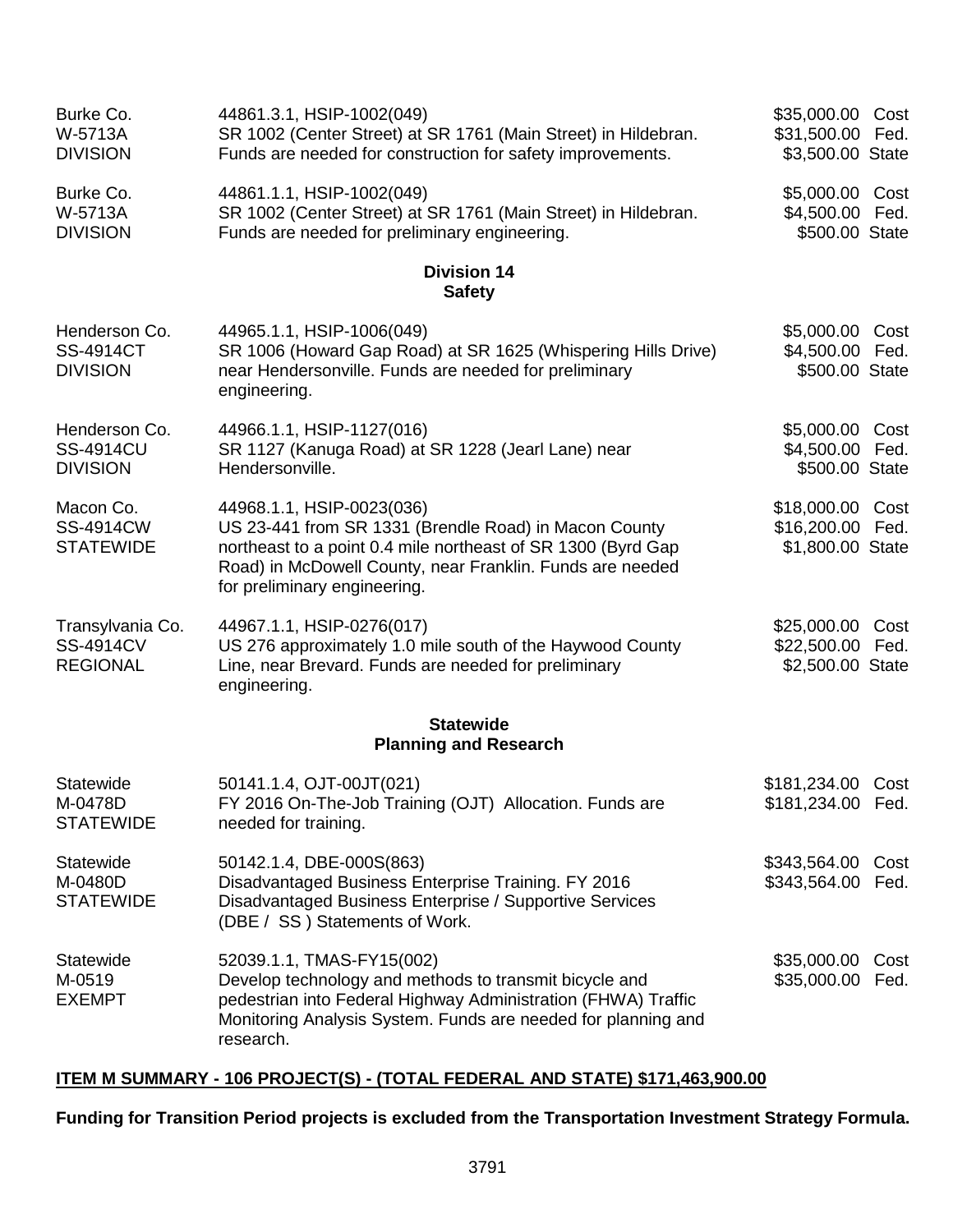# **Approval - Revisions to the 2016-2025 STIPS**

A motion was made by Board Member McQueary, seconded by Board Member Brown, to approve the following additions, modifications and deletions to the 2016 – 2025 State Transportation Improvement Plans.

#### **HIGHWAY PROGRAM STIP ADDITIONS**

| <b>DIVISION 1</b><br>F-5702<br><b>DARE</b><br><b>HYDE</b><br>Proj. Category<br><b>DIVISION</b> | NC 12, Hatteras ferry dock in<br>dare county to Ocracoke ferry<br>docks in Hyde County.<br>Construct two passenger ferries<br>to be used along new route.<br>Implement transit system to aid<br>passengers on Ocracoke Island.<br><b>Add Preliminary Engineering</b><br><u>in FY 17 not previously</u><br>programmed. Project received<br>state appropriated funds to<br>partner with FLAP grant funding. | Engineering FY17         |                            | $$926,000$ (O)                                                      |  |
|------------------------------------------------------------------------------------------------|-----------------------------------------------------------------------------------------------------------------------------------------------------------------------------------------------------------------------------------------------------------------------------------------------------------------------------------------------------------------------------------------------------------|--------------------------|----------------------------|---------------------------------------------------------------------|--|
| F-5702A<br><b>DARE</b><br>Proj. Category<br><b>DIVISION</b>                                    | NC 12, Hatteras parking lot<br>improvements and<br>Hatteras loading facility and<br>connectivity measures, dock.<br><b>Add Construction in FY 17</b><br><u>and FY 18 not previously</u><br>programmed. Project<br>received FLAP grant.                                                                                                                                                                    | <b>Construction FY17</b> | <b>FY18</b>                | \$130,000 (FLAP)<br>\$640,000 (FLAP)<br>\$770,000                   |  |
| F-5702B<br><b>HYDE</b><br>Proj. Category<br><b>DIVISION</b>                                    | NC 12, Ocracoke dock and<br>pedestrian waiting and<br>access accommodations.<br><b>Add Construction in FY 17</b><br>and FY 18 not previously<br>programmed. Project<br>received FLAP grant.                                                                                                                                                                                                               | Construction FY17        | <b>FY18</b><br><b>FY18</b> | \$125,000 (FLAP)<br>\$118,000 (FLAP)<br>$$407,000$ (O)<br>\$650,000 |  |
| F-5702C<br><b>DARE</b><br><b>HYDE</b><br>Proj. Category<br><b>DIVISION</b>                     | NC 12, Construct two<br>passenger ferries<br><b>Add Construction in FY 17</b><br>and FY 18 not previously<br>programmed. Project<br>received FLAP grant.                                                                                                                                                                                                                                                  | <b>Construction FY17</b> | <b>FY18</b>                | \$2,700,000 (FLAP)<br>\$3,000,000 (FLAP)<br>\$5,700,000             |  |
| F-5702D<br><b>HYDE</b><br>Proj. Category<br><b>DIVISION</b>                                    | NC 12, Construct transit<br>shelters/benches and transit<br>vehicles<br><b>Add Construction in FY 17</b><br>and FY 18 not previously<br>programmed. Project<br>received state appropriated<br>funds to partner with FLAP grant.                                                                                                                                                                           | <b>Construction FY17</b> | <b>FY18</b>                | $$235,000$ (O)<br>$$110,000$ (O)<br>\$345,000                       |  |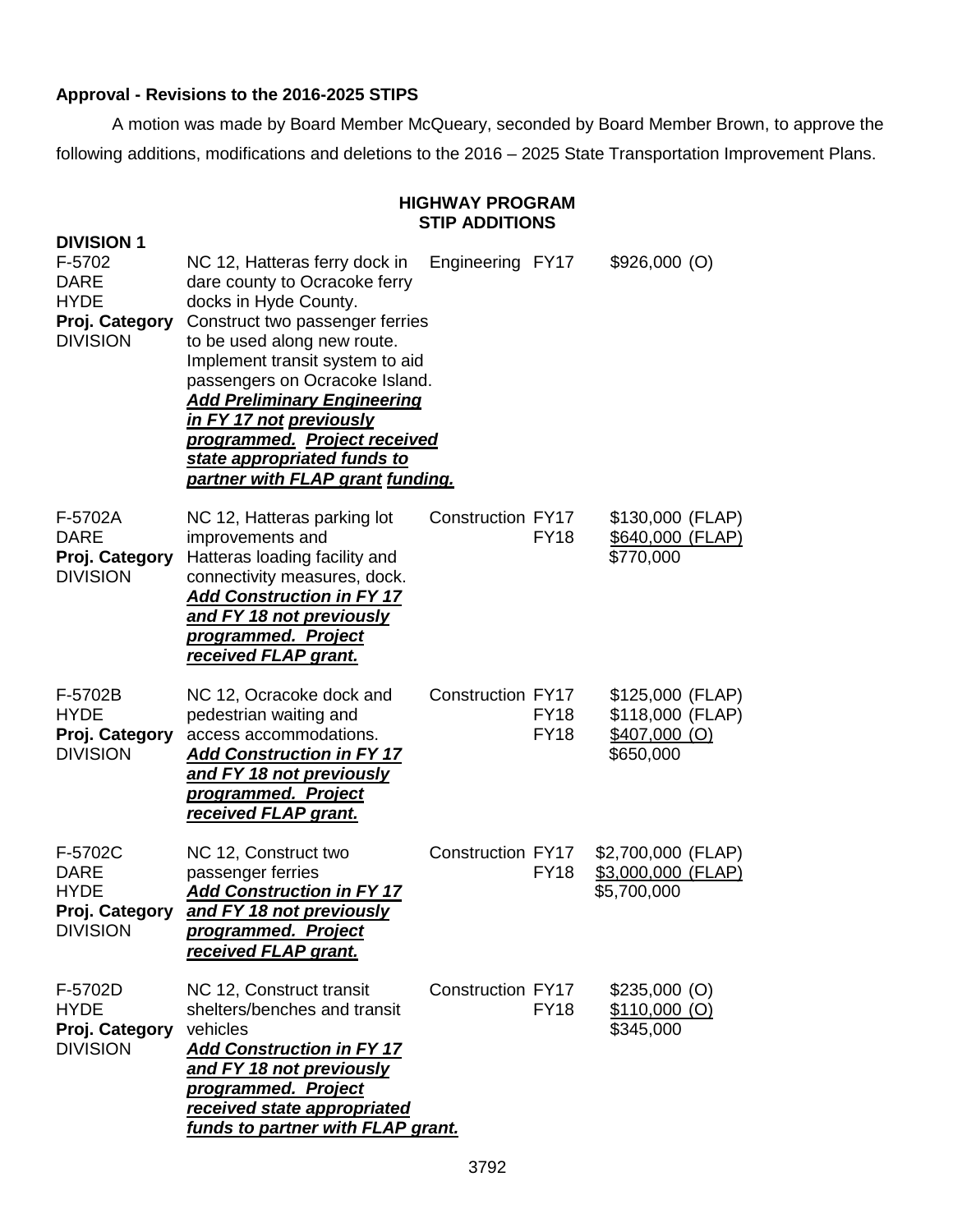# **STIP ADDITIONS**

| <b>DIVISION 4</b><br>I-5976<br><b>WILSON</b><br>Proj. Category<br><b>STATEWIDE</b>        | I-95, Mile marker 115.2 to<br>mile marker 122.1.<br>Bridge preservation.<br><b>Add Construction in FY 17</b><br>not previously programmed.                                                                          | <b>Construction FY17</b>                     |                            | \$2,880,000 (NHP)                                                                                                                                                                     |  |
|-------------------------------------------------------------------------------------------|---------------------------------------------------------------------------------------------------------------------------------------------------------------------------------------------------------------------|----------------------------------------------|----------------------------|---------------------------------------------------------------------------------------------------------------------------------------------------------------------------------------|--|
| $I-5977$<br><b>JOHNSTON</b><br><b>NASH</b><br>Proj. Category<br><b>STATEWIDE</b>          | I-95, Mile marker 131.6 to<br>mile marker 151.1. I-40, mile<br>marker 333.5 to mile marker<br>333.9. Bridge preservation.<br><b>Add Construction in FY 17</b><br>not previously programmed.                         | Construction FY17                            |                            | \$660,000 (NHP)                                                                                                                                                                       |  |
| <b>I-5978</b><br><b>JOHNSTON</b><br>Proj. Category<br><b>STATEWIDE</b>                    | I-95, mile marker 90.3 to mile<br>marker 91.7.<br>Bridge preservation.<br><b>Add Construction in FY 17</b><br>not previously programmed.                                                                            | Construction FY17                            |                            | $$2,500,000$ (NHP)                                                                                                                                                                    |  |
| <b>STATEWIDE</b><br>M-0515<br><b>STATEWIDE</b><br>Proj. Category<br><b>DIVISION</b>       | Various, Right-of-WayBranch,<br>review of local public agency<br>section. (LPA) projects<br>by the appraisal<br><b>Add project at the request</b><br>of the Right-of-Way Branch.                                    | Right-of-WayFY17                             | <b>FY18</b>                | \$250,000(T)<br>\$250,000(T)<br>\$500,000                                                                                                                                             |  |
|                                                                                           |                                                                                                                                                                                                                     | <b>STIP MODIFICATIONS</b>                    |                            |                                                                                                                                                                                       |  |
| <b>DIVISION 1</b><br><b>B-2500B</b><br><b>DARE</b><br>Proj. Category<br><b>TRANSITION</b> | NC 12, Phase II, long-term<br>improvements at Rodanthe.<br>To allow additional time to<br>develop the design build<br>proposals, move Right-of- Way<br>from FY 16 to FY 17 and<br>Construction from FY 16 to FY 17. | Right-of-WayFY17<br><b>Construction FY17</b> | <b>FY17</b>                | \$840,000 (NHP)<br>\$17,440,000 (ER)<br>\$40,693,000 (NHP)<br>FY18 \$17,440,000 (ER)<br>FY18 \$40,693,000 (NHP)<br>FY19 \$17,440,000 (ER)<br>FY19 \$40,694,000 (NHP)<br>\$175,240,000 |  |
| P-5600A<br><b>BERTIE</b><br><b>HERTFORD</b><br><b>NORTHAMPTON</b>                         | NCVA RR,<br>Track improvements.<br>To allow additional time                                                                                                                                                         | Construction FY16                            | <b>FY16</b><br><b>FY16</b> | \$5,800,000 (DP)<br>$$2,800,000$ (T)<br>$$3,031,000$ (O)<br>to coordinate with Federal                                                                                                |  |
| \$11,631,000<br>Proj. Category<br><b>TRANSITION</b>                                       | <b>Rail Administration, delay</b><br><b>Construction from FY 16 to</b><br><u>FY 17.</u>                                                                                                                             |                                              |                            |                                                                                                                                                                                       |  |
| <b>DIVISION 2</b><br>B-4786                                                               | US 13, Replace Bridge                                                                                                                                                                                               | Right-of-Way FY18                            |                            | \$1,000,000 (NHPB)                                                                                                                                                                    |  |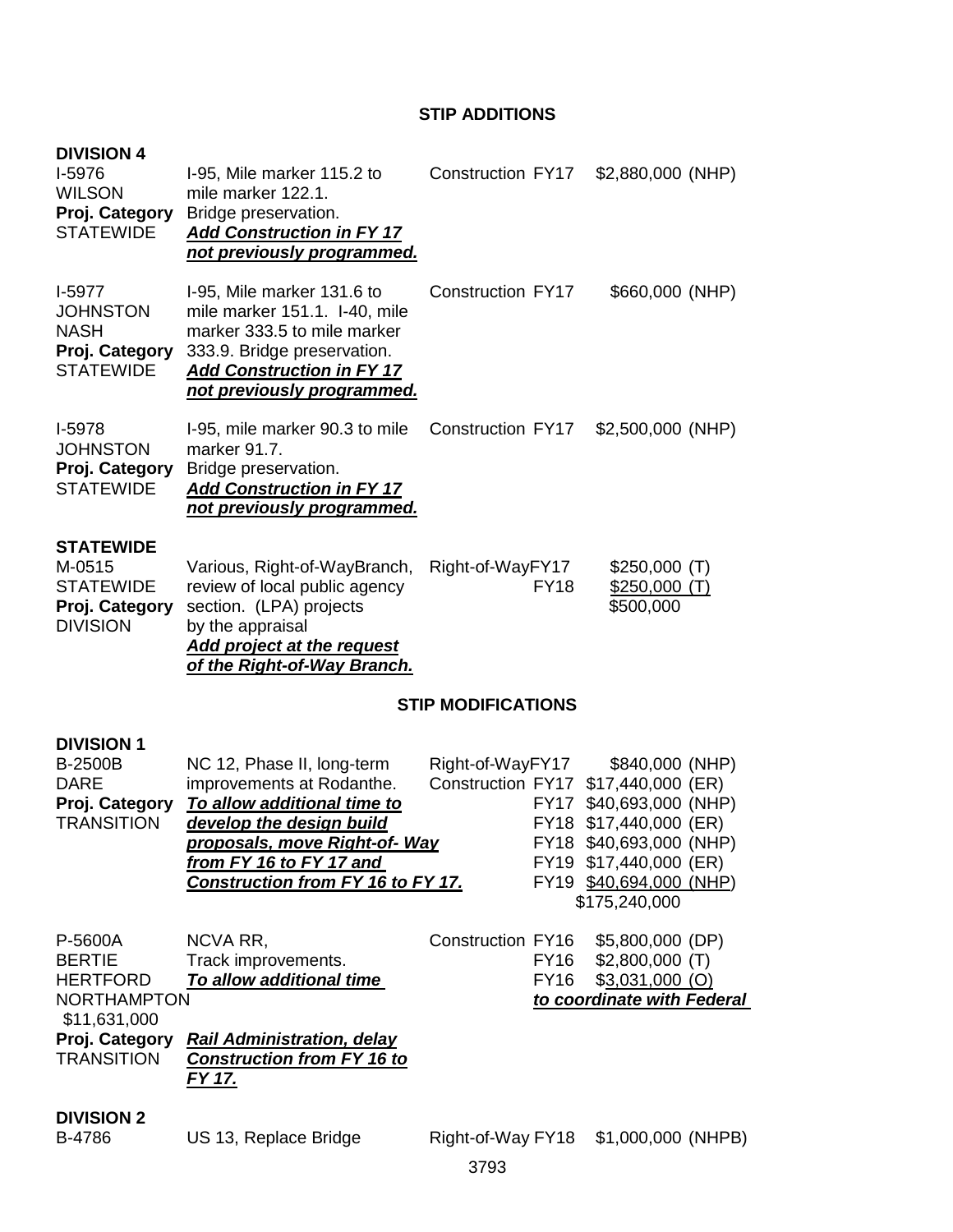| <b>PITT</b><br>Proj. Category<br><b>REGIONAL</b>                                    | 730038 over Tar River.<br><b>Accelerate Construction</b><br>from FY 20 to FY 19.                                                                                                                                                                                                                                                                                                                   | <b>Construction FY19</b>                      | <b>FY20</b><br><b>FY21</b>                | \$2,667,000 (NHPB)<br>\$2,667,000 (NHPB)<br>\$2,666,000 (NHPB)<br>\$9,000,000                                                        |                                                |
|-------------------------------------------------------------------------------------|----------------------------------------------------------------------------------------------------------------------------------------------------------------------------------------------------------------------------------------------------------------------------------------------------------------------------------------------------------------------------------------------------|-----------------------------------------------|-------------------------------------------|--------------------------------------------------------------------------------------------------------------------------------------|------------------------------------------------|
| R-5703<br><b>LENOIR</b><br>Proj. Category<br><b>REGIONAL</b>                        | NC 148 (Harvey Parkway),<br>NC 58 to NC 11.<br>Construct multi-lane facility<br>on new location.<br>To convert back to conventional<br>contract, project will no longer be<br>design build and Construction will<br>move from FY 17 to FY 18.                                                                                                                                                      | Right-of-Way FY17<br><b>Utilities</b>         | <b>FY17</b><br><b>FY19</b><br><b>FY20</b> | $$5,332,000$ (T)<br>$$2,900,000$ (T)<br>Construction FY18 \$28,833,000 (T)<br>$$28,833,000$ (T)<br>$$28,833,000$ (T)<br>\$94,731,000 |                                                |
| <b>DIVISION 3</b><br>U-5790<br>Proj. Category<br><b>DIVISION</b>                    | US 421 (Carolina Beach Road), Right-of-Way FY20<br>NEW HANOVERNC 132 (South College Road) Utilities<br>to Sanders Road in Wilmington. Construction FY20 \$20,386,000 (NHP)<br>Widen existing roadway and<br>construct flyovers at US 421<br>and NC 132.<br>To modify contract from<br>design build to conventional<br>design bid build, move<br><b>Construction from</b><br><u>FY 20 to FY 22.</u> |                                               | <b>FY20</b>                               | \$4,525,000 (NHP)<br>\$183,000 (NHP)<br>\$25,094,000                                                                                 |                                                |
| <b>DIVISION 4</b><br>B-4562<br><b>JOHNSTON</b><br>Proj. Category<br><b>DIVISION</b> | SR 2143 (Beulahtown Road),<br>Replace Bridge 500216 over<br>Little Buffalo Creek.<br><b>Accelerate Construction</b><br>from FY 18 to FY 17. Project<br>will now be design build contract.                                                                                                                                                                                                          | Right-of-Way FY17<br><b>Construction FY18</b> |                                           | \$1,250,000 (STPOFF)<br>\$1,375,000                                                                                                  | \$125,000 (STPOFF)                             |
| B-5654<br><b>JOHNSTON</b><br>Proj. Category<br><b>DIVISION</b>                      | SR 1550 (Winston Road),<br>Replace Bridge 500141<br>over White Oak Creek.<br><b>Accelerate Construction</b><br>from FY 18 to FY 17. Project<br>will now be design build contract.                                                                                                                                                                                                                  | Right-of-Way FY17<br><b>Construction FY18</b> |                                           | \$634,000                                                                                                                            | \$30,000 (STPOFF)<br>\$604,000 (STPOFF)        |
| B-5656<br><b>WAYNE</b><br>Proj. Category<br><b>DIVISION</b>                         | SR 1127 (Herring Road),<br>Replace Bridge 950133<br>over Yellow Swamp.<br><b>Accelerate Construction</b><br>from FY 18 to FY 17. Project<br>will now be design build contract.                                                                                                                                                                                                                     | Right-of-Way FY17<br><b>Construction FY18</b> |                                           | \$436,000                                                                                                                            | \$21,000 (STPOFF)<br><u>\$415,000 (STPOFF)</u> |
| <b>DIVISION 4</b><br>B-5659<br><b>JOHNSTON</b><br>Proj. Category<br><b>DIVISION</b> | SR 1738 (Eatmon Road),<br>Replace Bridge 500432 over<br>Cattail Creek.<br><b>Accelerate Construction</b>                                                                                                                                                                                                                                                                                           | Right-of-Way FY17<br><b>Construction FY18</b> |                                           | \$326,000                                                                                                                            | \$16,000 (STPOFF)<br>\$310,000 (STPOFF)        |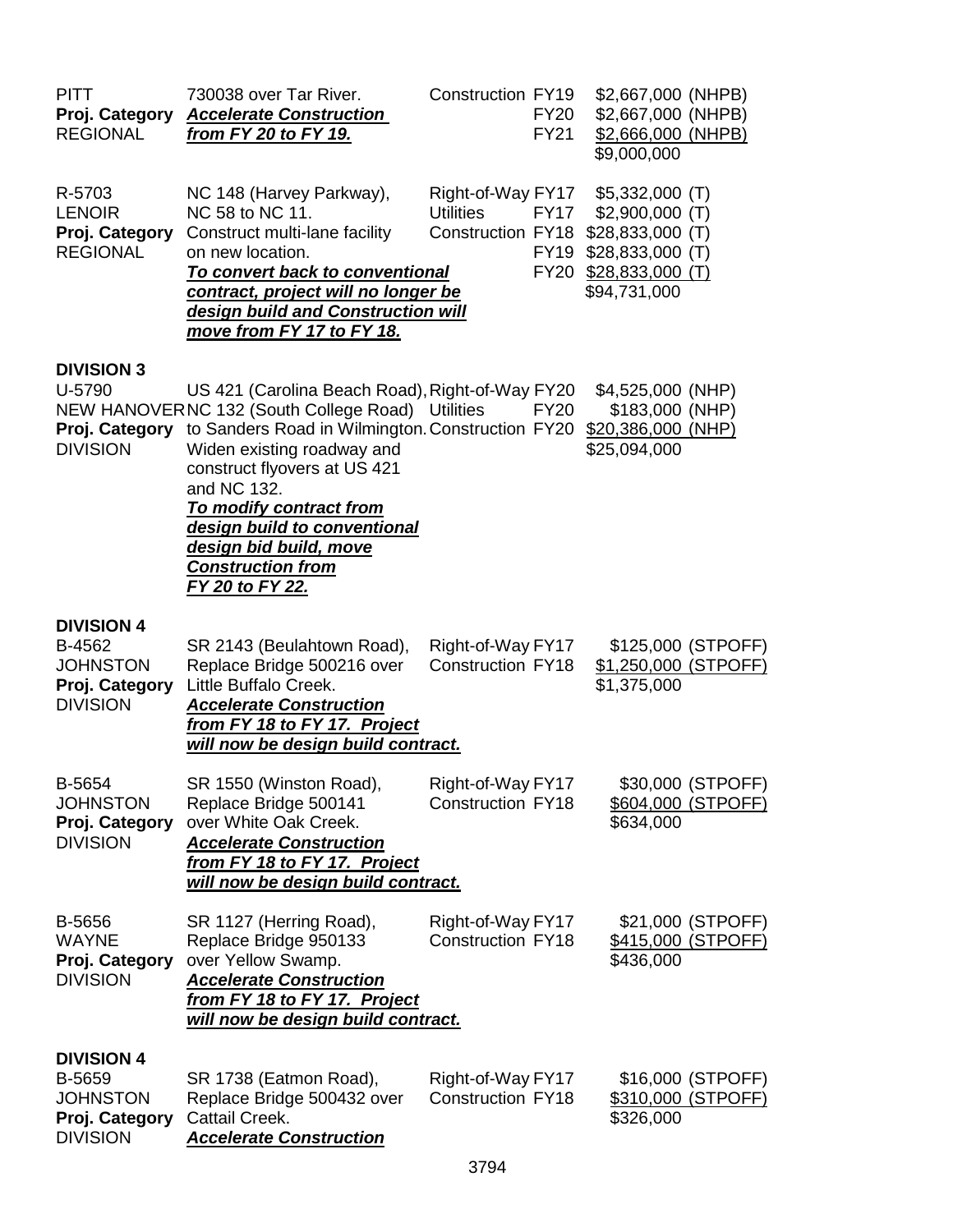#### *from FY 18 to FY 17. Project will now be design build contract.*

| $C-5546$<br><b>NASH</b><br>Proj. Category<br><b>EXEMPT</b>                       | Rocky Mount, Benvenue Road Construction FY16<br>(NC 43/NC 48) at Jeffreys Road.<br>Intersection improvements.<br><b>To allow City of Rocky Mount</b><br>additional time for Design delay,<br>Construction from FY 16 to FY 17.                                                                                                                       |                                                                                  | \$130,000 (CMAQ)                                                                             |  |
|----------------------------------------------------------------------------------|------------------------------------------------------------------------------------------------------------------------------------------------------------------------------------------------------------------------------------------------------------------------------------------------------------------------------------------------------|----------------------------------------------------------------------------------|----------------------------------------------------------------------------------------------|--|
| U-3334B<br><b>JOHNSTON</b><br>Proj. Category<br><b>DIVISION</b>                  | SR 1923 (Booker Dairy Road)<br>Extension, SR 1003<br>(Buffalo Road) to US 301<br>(Brightleaf Boulevard).<br>Cost increase exceeding \$2<br>million and 25% thresholds.                                                                                                                                                                               | Right-of-Way FY16<br><b>FY17</b><br><b>Construction FY18</b><br><b>FY19</b>      | $$2,045,000$ (T)<br>$$2,045,000$ (T)<br>$$6,350,000$ (T)<br>$$6,350,000$ (T)<br>\$16,790,000 |  |
| U-5935<br><b>WILSON</b><br>Proj. Category<br><b>REGIONAL</b>                     | US 301, Black Creek Road to<br>SR 1515 (Lipscomb Road).<br>Upgrade roadway including<br>bicycle and pedestrian accomodations.<br><b>Add additional regional</b><br><b>STIP funding to partner</b><br>with TIGER grant. Limits of<br><b>project have been extended.</b>                                                                               | Construction FY17 \$10,000,000 (DP)<br><b>FY17</b><br><b>FY17</b>                | $$6,500,000$ (T)<br>$$2,000,000$ (L)<br>\$18,500,000                                         |  |
| W-5500<br><b>WAYNE</b><br>Proj. Category<br><b>TRANSITION</b>                    | SR 1556 (Wayne Memorial<br>Drive), SR 1622 (Woodside<br>Drive) to SR 1752<br>(Saulston Patetown Road).<br>Safety improvements including<br>widening, shoulders, superelevation<br>revisions, overlaying pavement<br>markings and signing.<br>To allow additional time for Utility<br>coordination delay Construction.<br><u>from FY 16 to FY 17.</u> | Right-of-Way FY16<br><b>Construction FY17</b>                                    | \$1,428,000 (HSIP)<br>\$1,505,000 (HSIP)<br>\$2,933,000                                      |  |
| <b>DIVISION 5</b><br>B-5140<br><b>WAKE</b><br>Proj. Category<br><b>HWY FUNDS</b> | SR 1001 (Pearces Road),<br>Replace Bridge 910195 over<br>Mocassin Creek.<br>To allow additional time to select<br>the design alternative, delay<br><u>right-of- way from FY 17 to FY 18 and</u><br>Construction from FY 18 to FY 19.                                                                                                                 | Right-of-Way FY18<br><b>Utilities</b><br><b>FY18</b><br><b>Construction FY19</b> | \$70,000 (HFB)<br>\$89,000 (HFB)<br>\$850,000 (HFB)<br>\$1,009,000                           |  |
| C-5567<br><b>GRANVILLE</b><br>Proj. Category<br><b>EXEMPT</b>                    | East Lyon Station Greenway,<br>Town of Butner Greenway<br>Extension.<br>Construct multi-use path.<br>To allow additional time to complete<br>the design phase, delay Right-of-Way<br>from FY 16 to FY 17 and Construction                                                                                                                            | Right-of-Way FY17<br><b>FY17</b><br><b>Construction FY17</b><br><b>FY17</b>      | \$28,000 (CMAQ)<br>$$7,000$ (L)<br>\$144,000 (CMAQ)<br>$$36,000$ (L)<br>\$215,000            |  |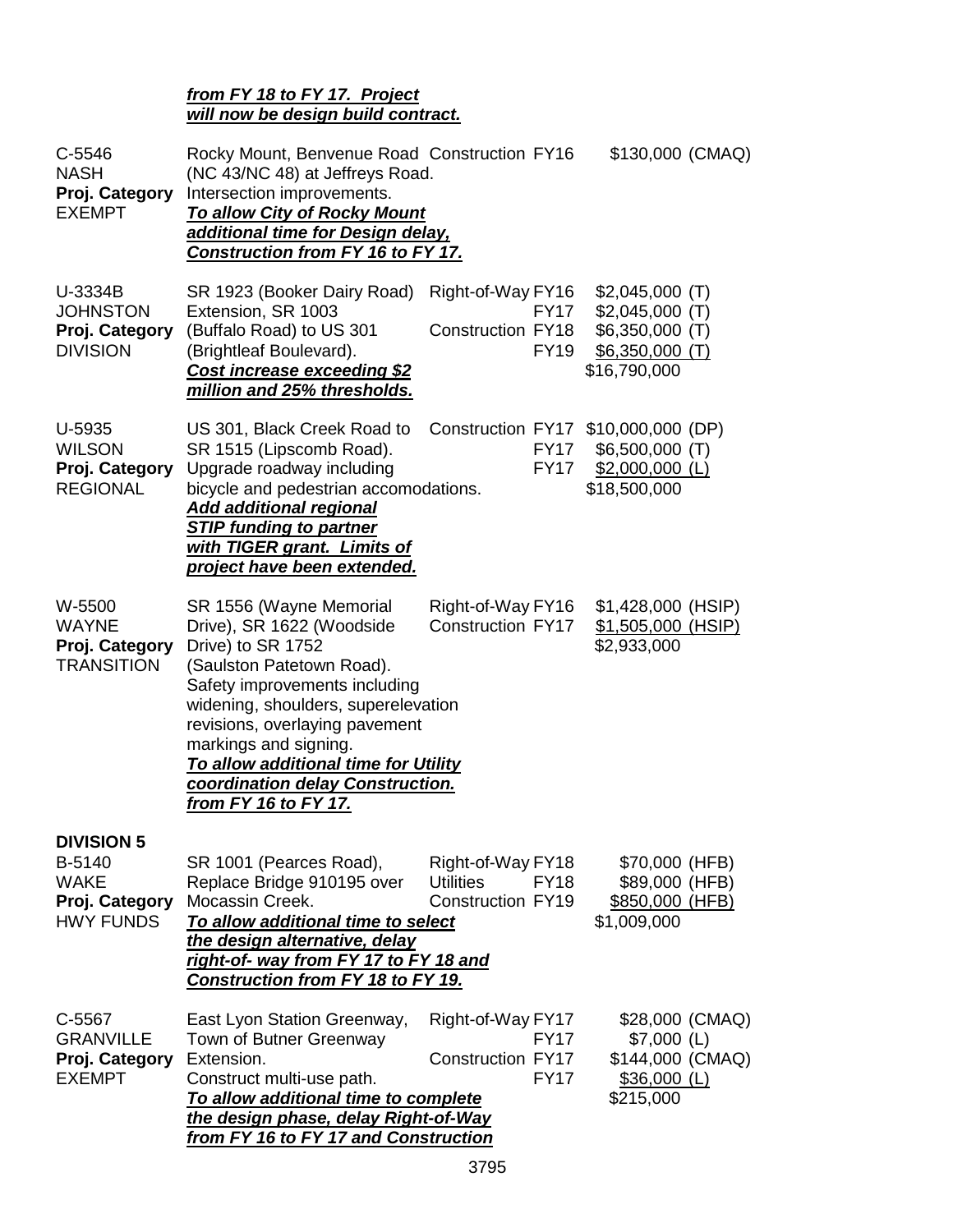# *from FY 16 to FY 17.*

| EB-4707B<br><b>DURHAM</b><br>Proj. Category<br><b>TRANSITION</b>                       | SR 2220, SR 1113 (Pope Road) Construction FY17<br>to SR 1116 (Garrett Road)<br><b>At request of Division Office,</b><br>delay Construction from<br>FY 16 to FY 17.                                                                                                                                      | <b>FY17</b><br><b>FY17</b>                                                  | \$4,067,000 (STBGDA)<br>$$250,000$ (O)<br>$$767,000$ (L)<br>\$5,084,000                 |
|----------------------------------------------------------------------------------------|---------------------------------------------------------------------------------------------------------------------------------------------------------------------------------------------------------------------------------------------------------------------------------------------------------|-----------------------------------------------------------------------------|-----------------------------------------------------------------------------------------|
| U-5537<br><b>WAKE</b><br>Proj. Category<br><b>DIVISION</b>                             | SR 1521 (Lake Pine Drive),<br>Widen to 3 lanes, north of<br>Macgregor Pines Road to<br>north of Versailles Drive.<br>Including 10 ft multiuse path<br>east side; 5 ft sidewalk west side.<br>To allow time for the town to<br>complete the r/w plans, delay<br><b>Right-of-Way FY 16 to from FY 17.</b> | Right-of-Way FY17<br><b>FY17</b><br><b>Construction FY17</b><br><b>FY17</b> | \$56,000 (STBGDA)<br>$$24,000$ (L)<br>\$668,000 (STBGDA)<br>$$167,000$ (L)<br>\$915,000 |
| $U-5745$<br><b>DURHAM</b><br>Proj. Category<br><b>REGIONAL</b>                         | NC 751 (Hope Valley Road),<br>SR 1183 (University Drive)<br>intersection in Durham<br>Construct roundabout.<br>To allow additional time to complete<br>the design phase, delay Right-of-Way<br>from FY 17 to FY 18 and Construction<br><u>from FY 18 to FY 19.</u>                                      | Right-of-Way FY18<br><b>Construction FY19</b>                               | \$150,000(T)<br>$$1,300,000$ (T)<br>\$1,450,000                                         |
| <b>DIVISION 6</b><br>B-5339<br><b>HARNETT</b><br>Proj. Category<br><b>DIVISION</b>     | SR 1544 (Guy Road),<br>Replace Bridge 420233<br>over Black River tributary.<br><b>Project funding being switched</b><br><b>back to STIP funding, delay</b><br>Right-of- Way from FY 16 to<br><b>FY 23 and Construction</b><br>from FY 16 to FY 24.                                                      | Right-of-Way FY23<br><b>Construction FY24</b>                               | \$80,000 (STPOFF)<br>\$770,000 (STPOFF)<br>\$850,000                                    |
| B-5414<br><b>HARNETT</b><br>Proj. Category<br><b>DIVISION</b>                          | SR 1234 (Leaflet Church Road), Right-of-Way FY23<br>Replace bridge 420195 over<br>branch of Upper Little River.<br>Project funding being switched<br>back to STIP funding, delay<br><b>Right-of- Way from FY 16</b><br>to FY 23 and Construction<br>from FY 16 to FY 24.                                | <b>Construction FY24</b><br><b>FY24</b>                                     | \$50,000 (STPOFF)<br>\$525,000 (STPOFF)<br>\$575,000                                    |
| <b>DIVISION 7</b><br>B-5352<br><b>ROCKINGHAM</b><br>Proj. Category<br><b>STATEWIDE</b> | US 220 (Northbound), Replace Right-of-Way FY17<br>Bridge 780131 over Norfolk<br>southern railroad.<br>To allow additional time to<br>coordinate project design with<br>Norfolk-Southern Railroad, delay                                                                                                 | <b>Construction FY19</b><br><b>FY20</b>                                     | \$240,000 (NHPB)<br>\$975,000 (NHPB)<br>\$975,000 (NHPB)<br>\$2,190,000                 |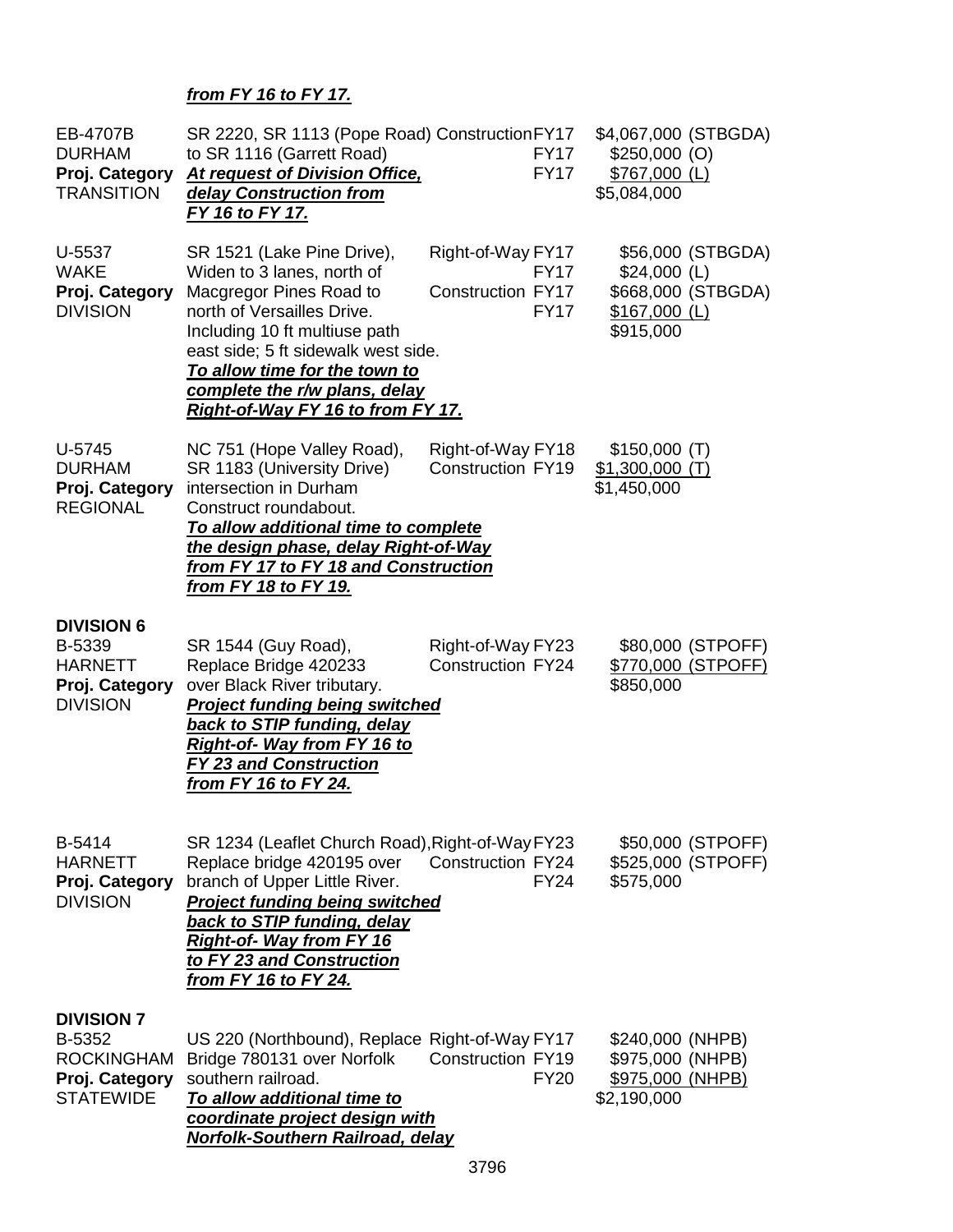# *Right-of- Way from FY 16 to FY 17 and Construction from FY 18 to FY 19.*

| R-4707<br><b>GUILFORD</b><br>Proj. Category<br><b>REGIONAL</b>                       | US 29; SR 4771 (Reedy Fork<br>Parkway), SR 2641 (Bryan<br>Park Road) to US 29/ SR 4771<br>(Reedy Fork Parkway) Interchange<br>in Greensboro. Improve roadway,<br>modify interchange and Replace Bridge 400360.<br>To allow additional time to prepare<br>the environmental document<br>and select an alternative, delay<br>Right-of-Way FY 17 to FY 19 | Right-of-Way FY19<br><b>Utilities</b><br><b>FY19</b> | $$3,220,000$ (T)<br>\$982,000(T)<br>\$4,202,000                 |
|--------------------------------------------------------------------------------------|--------------------------------------------------------------------------------------------------------------------------------------------------------------------------------------------------------------------------------------------------------------------------------------------------------------------------------------------------------|------------------------------------------------------|-----------------------------------------------------------------|
| R-4707A<br><b>GUILFORD</b><br>Proj. Category<br><b>DIVISION</b>                      | SR 4771 (Reedy Fork Parkway), Construction FY20<br>Replace Bridge 400360 over<br>US 29 and construct tie-ins.<br><b>At request of Project Development,</b><br>delay Construction from FY 18 to FY 20.                                                                                                                                                  |                                                      | $$8,821,000$ (T)                                                |
| U-5306B<br><b>GUILFORD</b><br>Proj. Category<br><b>REGIONAL</b>                      | US 220 (Battleground Avenue), Construction FY17<br>Intersection with Westridge<br>Road and approaches<br>To allow additional time<br>for the City to complete Right-of-Way<br>acquisition and relocate Utilities,<br>delay Construction from FY 16 to FY 17.                                                                                           |                                                      | $$3,100,000$ (NHP)                                              |
| <b>DIVISION 7</b><br>U-5538C<br><b>ALAMANCE</b><br>Proj. Category<br><b>DIVISION</b> | NC 119, SR 1981 (Trollingwood-Right-of-WayFY17<br>Hawfields Road) in Mebane.<br>Add turn lanes.<br>To allow additional time to<br><u>address community</u><br>historical impacts and<br><u>complete project design,</u><br>delay Right-of-Way from<br>FY 16 to FY 17 and Construction<br>from FY 16 to FY 17.                                          | <b>Construction FY17</b><br><b>FY17</b>              | $$150,000$ (L)<br>\$250,000 (HSIP)<br>\$450,000(T)<br>\$850,000 |
| W-5143<br><b>ORANGE</b><br>Proj. Category<br><b>TRANSITION</b>                       | SR 1004 (Efland- Cedar Grove Construction FY17<br>Road), North of intersection<br>with SR 1332 (Highland Farm<br>Road). Improve horizontal<br>alignment of curve to provide<br>a minimum of 60 mph design speed.<br>To allow additional time to<br>complete the Right-of-Way phase,<br>delay Construction from FY<br><u>16 to FY 17.</u>               |                                                      | \$325,000 (HSIP)                                                |
| <b>DIVISION 8</b><br>B-5739<br><b>RANDOLPH</b>                                       | SR 2621 (Foushee Road),<br>Replace Bridge 750170 over                                                                                                                                                                                                                                                                                                  | Right-of-Way FY16<br><b>Construction FY17</b>        | \$37,000 (STPOFF)<br>\$747,000 (STPOFF)                         |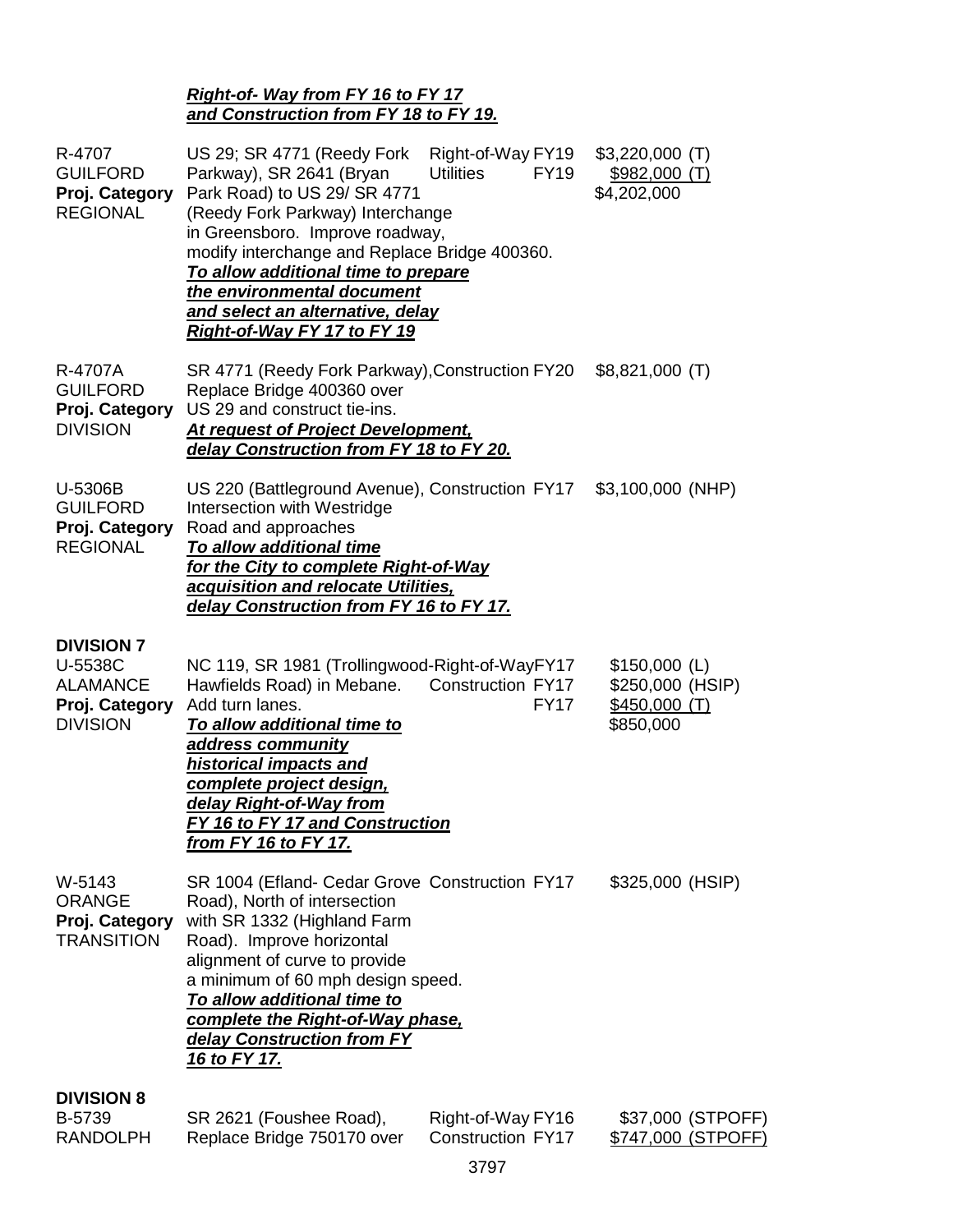| Proj. Category Reed Creek.<br><b>DIVISION</b>                                          | <b>Accelerate Right-of-Way</b><br>from FY 17 to FY 16 at<br>request of Division Office.                                                                                                                                                                                                                                                                                   |                                               | <b>FY17</b>                               | \$784,000                                                           |                                         |      |                |
|----------------------------------------------------------------------------------------|---------------------------------------------------------------------------------------------------------------------------------------------------------------------------------------------------------------------------------------------------------------------------------------------------------------------------------------------------------------------------|-----------------------------------------------|-------------------------------------------|---------------------------------------------------------------------|-----------------------------------------|------|----------------|
| B-5763<br><b>RANDOLPH</b><br>Proj. Category<br><b>DIVISION</b>                         | SR 2407 (Starmount Road),<br>Replace Bridge 750129 over<br>Branch of Sandy Creek.<br><b>Accelerate Right-of-Way</b><br>from FY 17 to FY 16 at<br>request of Division Office.                                                                                                                                                                                              | Right-of-Way FY16<br><b>Construction FY17</b> | <b>FY17</b>                               | \$448,000                                                           | \$21,000 (STPOFF)<br>\$427,000 (STPOFF) |      |                |
| U-3628<br><b>MOORE</b><br>Proj. Category<br><b>REGIONAL</b>                            | NC 24 / NC 27, Courthouse<br>west of NC 22 (McNeill Street)<br>to US 15 / US 501 in Carthage. Construction FY23<br>Widen to three lanes with curb<br>and gutter and bicycle /<br>pedestrian accommodations.<br>To reflect change from<br>federal to state funding,<br>delay Right-of-Way FY 20 to<br>from FY 21 and<br><b>Construction from FY 22 to</b><br><u>FY 23.</u> | Right-of-Way FY21<br><b>Utilities</b>         | <b>FY21</b>                               | $$2,031,000$ (T)<br>\$244,000(T)<br>$$3,400,000$ (T)<br>\$5,675,000 |                                         |      |                |
| <b>DIVISION 9</b><br>EB-4020C<br><b>FORSYTH</b><br>Proj. Category<br><b>TRANSITION</b> | Brushy Fork Greenway,<br>Lowery Street to Reynolds Park<br>Road<br>To allow additional time for<br>the City to complete the Design<br>phase, delay Right-of-Way<br>FY 16 to FY 17.                                                                                                                                                                                        | Right-of-Way FY17<br><b>Construction FY17</b> | <b>FY17</b><br><b>FY17</b><br><b>FY17</b> | $$5,000$ (L)<br>\$300,000 (STPEB)<br>$$175,000$ (L)<br>\$1,200,000  | \$20,000 (STBGDA)<br>\$700,000 (STBGDA) |      |                |
| <b>DIVISION 10</b><br>B-2506<br><b>ANSON</b><br>Proj. Category<br><b>DIVISION</b>      | SR 1627 (Pinkston River),<br>Replace Bridge 030008 over<br>Brown Creek.<br>To resolve right of way issues<br>delay Construction from FY 16<br>to FY 17 to allow additional time                                                                                                                                                                                           | Construction FY17 \$1,100,000 (STPOFF)        |                                           |                                                                     |                                         |      |                |
| B-5378<br><b>MECKLENBURG</b>                                                           | Michael Baker Road, Replace Construction FY17 \$1,360,000 (STPOFF)                                                                                                                                                                                                                                                                                                        |                                               |                                           | Bridge 590210 over Briar                                            |                                         | FY17 | \$340,000      |
| (L)<br><b>DIVISION</b>                                                                 | Proj. Category Creek in Charlotte.<br>To allow additional time to<br>resolve Right of Way issues<br>delay Construction from FY 16 to FY 17                                                                                                                                                                                                                                |                                               |                                           | \$1,700,000                                                         |                                         |      |                |
| C-5540<br><b>MECKLENBURG</b>                                                           | Charlotte, Navin Road,                                                                                                                                                                                                                                                                                                                                                    | Construction FY17                             |                                           | \$564,000 (CMAQ)<br>Alpine Drive to Gibbon Road.                    |                                         |      | FY17 \$188,000 |
| <u>(L)</u>                                                                             | Proj. Category Construct sidewalk on north side.                                                                                                                                                                                                                                                                                                                          |                                               |                                           | \$752,000                                                           |                                         |      |                |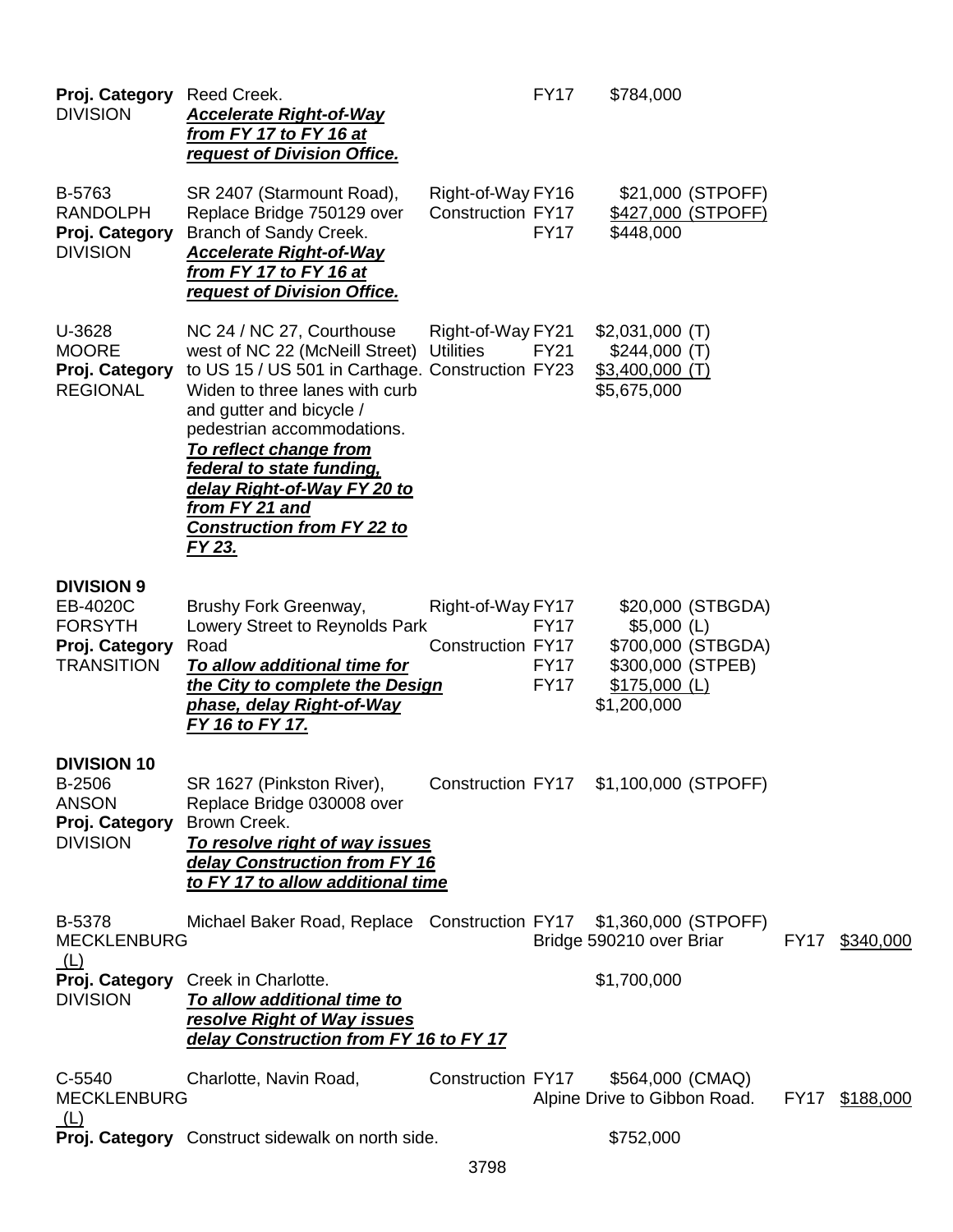| <b>EXEMPT</b>                                                                         | Gibbon Road, Nevin Road to<br>Sugar Creek Road.<br>Construct sidewalk on south side.<br>West Sugar Road, Bisaner Street<br>and Mallard Creek Road.<br>Fill gaps in sidewalk network<br>on east side.<br>To allow additional time for<br><b>Utility Relocations delay</b><br>Construction from FY 16 to FY 17. |                                                                               |                                                                                                                    |           |
|---------------------------------------------------------------------------------------|---------------------------------------------------------------------------------------------------------------------------------------------------------------------------------------------------------------------------------------------------------------------------------------------------------------|-------------------------------------------------------------------------------|--------------------------------------------------------------------------------------------------------------------|-----------|
| U-3467<br><b>UNION</b><br>Proj. Category<br><b>REGIONAL</b>                           | NC 84, NC 16 to SR 1008<br>(Waxhaw-Indian Trail Road)<br>in Wesley Chapel.<br>Construct four lane roadway,<br>part on new location.<br>To allow additional time for<br><u>planning Delay Right-of-Way</u><br>from FY 17 to FY 18.                                                                             | <b>Utilities</b><br><b>FY18</b>                                               | Right-of-Way FY18 \$15,250,000 (STBG)<br>\$800,000 (STBG)<br>Construction FY19 \$32,500,000 (STBG)<br>\$48,550,000 |           |
| <b>DIVISION 10</b><br>$U-5114$<br><b>MECKLENBURG</b>                                  | Huntersville, Intersection of                                                                                                                                                                                                                                                                                 | Right-of-Way FY17 \$3,350,000 (BA)<br>US 21 and Gilead Road in Utilities FY17 |                                                                                                                    | \$800,000 |
| (BA)<br>Proj. Category<br><b>TRANSITION</b>                                           | Huntersville. Construct<br>intersection improvements,<br>including bicycle and<br>pedestrian accommodations.<br><b>Replace STP-DA and</b><br>associated matching funds<br>with bonus allocation<br>funds. Add trust funds to<br>complete work proposed<br>under U-5771.                                       | <b>Construction FY18</b><br><b>FY18</b>                                       | \$3,850,000 (BA)<br>$$2,400,000$ (T)<br>\$10,400,000                                                               |           |
| <b>DIVISION 13</b><br>I-5809<br><b>McDOWELL</b><br>Proj. Category<br><b>STATEWIDE</b> | I-40, Milemarker 86.4 to<br>milemarker 92.8.<br>Pavement rehabilitation.<br>To allow additional time for<br><b>Design delay Construction</b><br>from FY 16 to FY 17.                                                                                                                                          | Construction FY17<br><b>FY18</b>                                              | \$2,250,000 (NHPIM)<br>\$2,250,000 (NHPIM)<br>\$4,500,000                                                          |           |
| I-5833<br><b>McDOWELL</b><br>Proj. Category<br><b>STATEWIDE</b>                       | I-40, Buncombe County Line<br>to SR 1103 (South Catawba<br>Avenue / Bat Cave Road).<br>Pavement rehabilitation.<br>To allow additional time for<br><b>Design delay Construction</b><br><u>from FY 16 to FY 17.</u>                                                                                            | Construction FY17<br><b>FY18</b>                                              | \$3,000,000 (NHPIM)<br>\$3,000,000 (NHPIM)<br>\$6,000,000                                                          |           |
| I-5892<br><b>BUNCOMBE</b><br>Proj. Category                                           | Future I-26, Milemarker 18 to<br>milemarker 12.5.<br>Pavement rehabilitation.                                                                                                                                                                                                                                 | Construction FY17                                                             | \$6,000,000 (NHPIM)                                                                                                |           |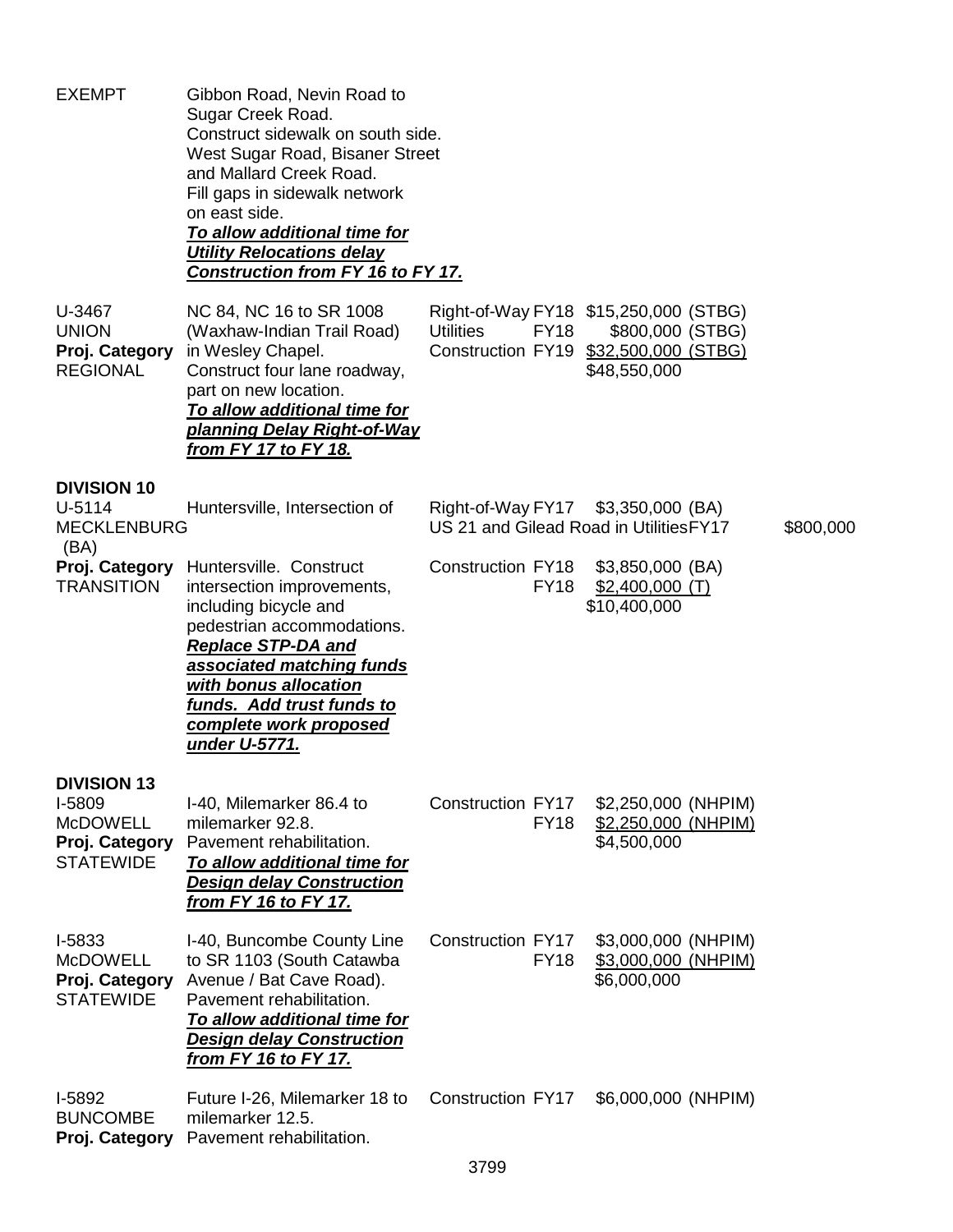| <b>STATEWIDE</b>                                                                                           | <b>Design delay Construction</b><br><u>from FY 16 to FY 17.</u>                                                                                                | To allow additional time for                                                                 |                                                                                              |                                    |                                                                                        |                                         |
|------------------------------------------------------------------------------------------------------------|----------------------------------------------------------------------------------------------------------------------------------------------------------------|----------------------------------------------------------------------------------------------|----------------------------------------------------------------------------------------------|------------------------------------|----------------------------------------------------------------------------------------|-----------------------------------------|
| R-5528A<br><b>MITCHELL</b><br>Proj. Category<br><b>EXEMPT</b>                                              | New route, Construct access<br>road off SR 1129 (Henredon<br>project.<br><b>Design delay Construction</b><br><u>from FY 16 to FY 17.</u>                       | Road) from the end of Phase I<br>To allow additional time for                                | <b>Construction FY17</b>                                                                     |                                    | \$170,000 (APD)                                                                        |                                         |
| <b>DIVISION 14</b><br>B-5550<br>TRANSYLVANIA870102 on Railroad Avenue<br>Proj. Category<br><b>DIVISION</b> | Brevard, Replace Bridge<br>over Kings Creek<br><b>Planning and Design delay</b>                                                                                | To allow additional time for                                                                 | Right-of-Way FY17<br><b>Construction FY17</b>                                                | <b>FY17</b><br><b>FY17</b>         | \$120,000 (STPON)<br>$$30,000$ (L)<br>\$520,000 (STPON)<br>$$130,000$ (L)<br>\$800,000 |                                         |
|                                                                                                            |                                                                                                                                                                | Right-of-Way FY 16 to from FY 17.                                                            |                                                                                              |                                    |                                                                                        |                                         |
| <b>DIVISION 14</b><br>U-5105<br><b>HENDERSON</b><br>Proj. Category<br><b>TRANSITION</b>                    | Hendersonville, NC 225/<br>SR 1164 (Erkwood Drive)/<br>SR 1779 (Shepherd Street)<br>in Hendersonville.<br>Improve intersection.<br><u>from FY 16 to FY 17.</u> | To allow additional time for<br><b>Planning delay Right-of-Way</b>                           | Right-of-Way FY17<br><b>Construction FY18</b>                                                |                                    | \$200,000 (STBG)<br>\$2,150,000 (STBG)<br>\$2,350,000                                  |                                         |
| U-5872<br><b>HENDERSON</b><br>Proj. Category<br><b>EXEMPT</b>                                              | Construct roadway<br>improvements.<br><b>Design Delay Right-of-Way</b><br>FY 16 to from FY 17.                                                                 | US 25 (Hendersonville Road),<br>SR 1545 (Cane Creek Road) to<br>To allow additional time for | Engineering FY16<br>SR 1006 (Howard Gap Road). Right-of-Way FY17<br><b>Construction FY17</b> | <b>FY16</b><br><b>FY17</b><br>FY17 | $$39,000$ (L)<br>$$5,000$ (L)<br>\$1,555,000 (STBGDA)<br>\$389,000 (L)<br>\$2,162,000  | \$154,000 (STBGDA)<br>\$20,000 (STBGDA) |
|                                                                                                            |                                                                                                                                                                |                                                                                              | <b>STIP DELETIONS</b>                                                                        |                                    |                                                                                        |                                         |
| <b>DIVISION 3</b><br>EB-5799<br><b>BRUNSWICK</b><br>Proj. Category<br><b>DIVISION</b>                      | SR 1167 (Persimmon Road),<br>Bay Trail Drive to NC 179<br>(Beach Drive). .<br>Construct sidewalk.<br>Delete at the request of                                  |                                                                                              | Construction FY21                                                                            | <b>FY21</b>                        | \$146,000 (STBG)<br>$$37,000$ (L)<br>\$183,000                                         |                                         |
| <b>ITEM N SUMMARY</b>                                                                                      | <b>Town of Calabash.</b>                                                                                                                                       |                                                                                              |                                                                                              |                                    |                                                                                        |                                         |
|                                                                                                            | <b>ADDITIONS</b>                                                                                                                                               | 9 PROJECTS                                                                                   |                                                                                              |                                    | \$14,931,000                                                                           |                                         |
| <b>MODIFICATIONS</b>                                                                                       |                                                                                                                                                                | 42 PROJECTS                                                                                  |                                                                                              |                                    |                                                                                        |                                         |
|                                                                                                            | <b>DELETIONS</b>                                                                                                                                               | 1 PROJECTS                                                                                   | 3800                                                                                         |                                    | \$183,000                                                                              |                                         |
|                                                                                                            |                                                                                                                                                                |                                                                                              |                                                                                              |                                    |                                                                                        |                                         |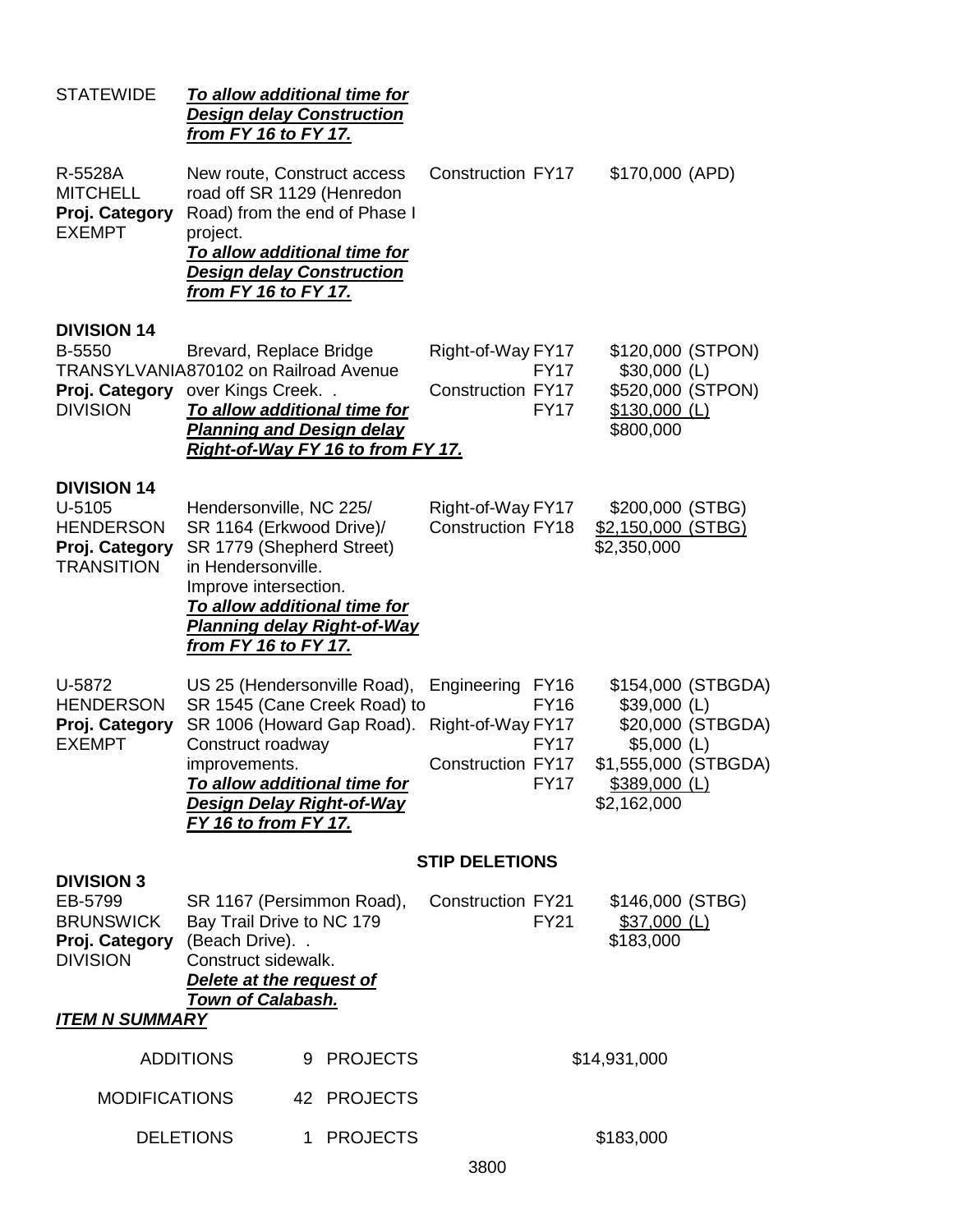#### 52 PROJECTS \$14,748,000

#### **Approval – Municipal and Special Agreements**

A motion was made by Board Member McQueary, seconded by Board Member Brown, to approve the following:

Board Member Curran noted a conflict of interest on project W-5601K in Mecklenburg County and Board Member Brown noted a conflict of interest on project EB-5774 in Buncombe County.

## **SUMMARY: There are a total of 28 Agreements for approval by the Board of Transportation.**

#### **Statewide**

| <b>United States Army Corps</b><br>of Engineers (USACE)                                         | This is a Special Reimbursement Agreement for expenditure of funds<br>contributed by the NCDOT to expedite review of NCDOT permits under the<br>jurisdiction of the Department of the Army. The NCDOT and the USACE<br>agree to maintain up to two (2) positions in the Wilmington District, USACE<br>Office. Reimbursement shall be made in five (5) annual installments and<br>shall provide total funding in the amount not to exceed \$1,800,000 over the<br>next five year period beginning October 1, 2016.                                                                                                                                                                                                                                                                                                                                                            |
|-------------------------------------------------------------------------------------------------|------------------------------------------------------------------------------------------------------------------------------------------------------------------------------------------------------------------------------------------------------------------------------------------------------------------------------------------------------------------------------------------------------------------------------------------------------------------------------------------------------------------------------------------------------------------------------------------------------------------------------------------------------------------------------------------------------------------------------------------------------------------------------------------------------------------------------------------------------------------------------|
| North Carolina Railroad<br>Company (NCRR)<br>Norfolk Southern<br>Railway Company (NS)<br>P-5201 | On September 21, 2012, the Department, NCRR, and NS entered into a<br>Rail Master Project Construction and Maintenance Agreement (MPCMA)<br>detailing the terms for construction of all Piedmont Improvement Program<br>(PIP) projects. This amendment to the MPCMA provides for an amended<br>date for: (1) completion of all project work, (2) submission of all Post<br>Construction Drawings, (3) submission of final itemized invoices for all<br>project work, (4) final payments after completion of all projects and/or<br>components, and (5) reconciliation at final invoice and program close out.<br>There will be no additional project cost to the Department and all project<br>work will be completed for reimbursement by FRA to NCDOT by<br>September 30, 2017. All other provisions of the MPCMA executed on<br>September 21, 2012 shall remain the same. |
| Division 4                                                                                      |                                                                                                                                                                                                                                                                                                                                                                                                                                                                                                                                                                                                                                                                                                                                                                                                                                                                              |
| <b>Town of Nashville</b><br><b>Nash County</b><br>80015<br>75011                                | This Project consists of the installation of sidewalk on the south side of<br>Eastern Avenue (US 64 Business) from Lowes Foods to east of SR 1003.<br>This Supplemental Agreement is to amend the Project scope to include<br>installation of curb and gutter, sidewalk, paving, etc., and removal of existing<br>elements; and to increase funding. The Department's original participation is<br>was \$175,000. The Department will reimburse the Municipality an additional<br>amount not to exceed \$106,100 for a total amount of \$281,100. This agenda<br>item supersedes the item that was approved by the BOT on May 5, 2016.                                                                                                                                                                                                                                       |
| Division 5                                                                                      |                                                                                                                                                                                                                                                                                                                                                                                                                                                                                                                                                                                                                                                                                                                                                                                                                                                                              |
| City of Durham<br>Durham County<br>EB-5703<br>51049.1.F1<br>51049.3.F1                          | This Project consists of sidewalk and pedestrian improvements on both<br>sides of LaSalle Street from Kangaroo Drive to US 70 Business and on<br>one-side of LaSalle Street from Hillsborough Road to Sprunt Avenue. The<br>Municipality is responsible for all phases of the Project. The Department<br>shall reimburse 80% (\$489,000) of approved eligible costs from the STP-                                                                                                                                                                                                                                                                                                                                                                                                                                                                                            |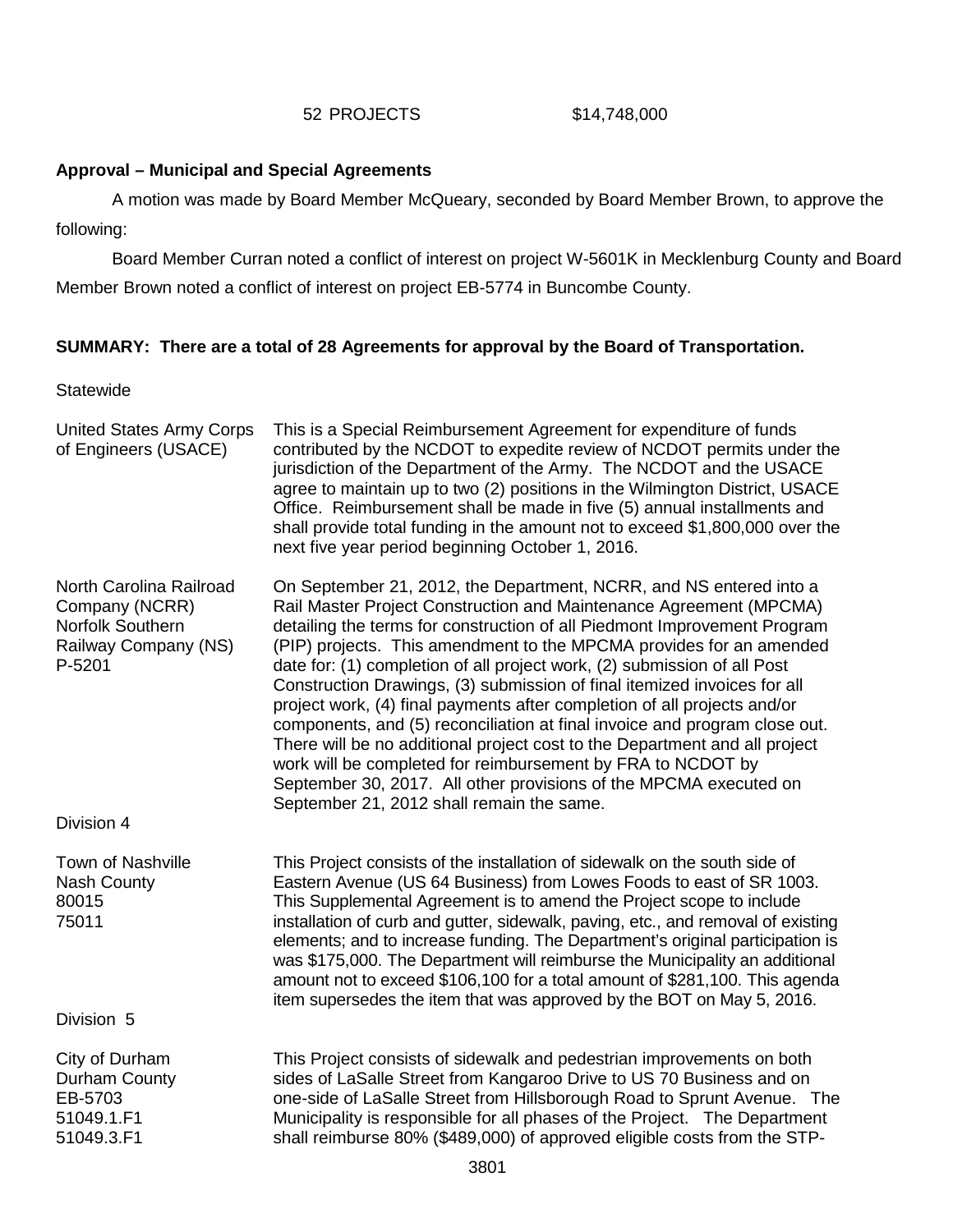TAP funds allocation. The Municipality will be responsible for providing the 20% (\$122,000) non-federal match for the funds authorized and all costs that exceed the total estimated cost.

This Project consists of roadway improvements to SR 1007 (Poole Road) at SR 2967 (New Hope Road) in Raleigh. At the request of the Municipality, the Department shall include provisions in the construction contract for the contractor to adjust and/or relocate municipally-owned water and sewer lines. The Municipality shall reimburse the Department the entire cost of said utility work. The estimated reimbursement from the Municipality is \$230,000.

This Project consists of sidewalk and pedestrian improvements on one side of Raynor Street from North Miami Boulevard to North Hardee Street. The Municipality is responsible for all phases of the Project. The Department shall reimburse 80% (\$240,000) of approved eligible costs from the STP-TAP funds allocation. The Municipality will be responsible for providing the 20% (\$60,000) non-federal match for the funds authorized and all costs that exceed the total estimated cost.

This Project consists of the development and operation of a clean fuel advanced technology outreach and awareness program, including subawards for projects in eligible counties in North Carolina. The Project will be administered by the Clean Energy Technology Center (CETC) at NC State University. The Department shall reimburse 80% of approved eligible costs from CMAQ funds, not to exceed \$4,494,500. The CETC will be responsible for the 20% (\$1,123,624) nonfederal match for the CMAQ funds authorized and all costs that exceed the total estimated cost of \$5,618,124.

This Project consists of sidewalk and pedestrian improvements on east side of North Duke Street from Murray Avenue to US 501 Business to fill in existing gaps. The Municipality is responsible for all phases of the Project. The Department shall reimburse 80% (\$1,059,200) of approved eligible costs from the STP-TAP funds allocation. The Municipality will be responsible for providing the 20% (\$264,000) non-federal match for the funds authorized and all costs that exceed the total estimated cost.

This Project consists of sidewalk and pedestrian improvements on the south side of NC 54 from NC 55 to Research Triangle Park's western limit. The Municipality is responsible for all phases of the Project. The Department shall reimburse 100% (\$300,000) of approved eligible costs from the Safe Routes to School (SRTS) funds allocation. The Municipality will be responsible for all costs that exceed the total estimated cost.

This Project consists of the implementation of the Bike Share System to include the design, procurement and installation of approximately 30 stations and +/- 300 bicycles near Downtown Raleigh. The Municipality is responsible for all phases of the Project. The Department shall reimburse 80% of approved eligible costs from CMAQ funds, not to exceed \$1,548,800 and 80% of approved eligible costs from TAP funds, not to exceed \$100,000. The Department shall provide the 20% (\$25,000) state match for the TAP funds. The Municipality will be responsible for providing the 20% (\$387,200) non-federal match for the CMAQ funds authorized and

City of Raleigh Wake County W-5601G 50138.3.9

City of Durham Durham County EB-5704 51050.1.F1.1 51050.3.1

North Carolina State University, Clean Energy Technology Center (CETC) Wake County C-5702A, B & C 44907.1.1 44907.1.2 44907.1.3

City of Durham Durham County EB-5715 50411.1.1 50411.3.1

City of Durham Durham County EB-5708 50404.1.1 50404.3.F1

City of Raleigh Wake County C-5604 OB 43714.1.2 43714.3.4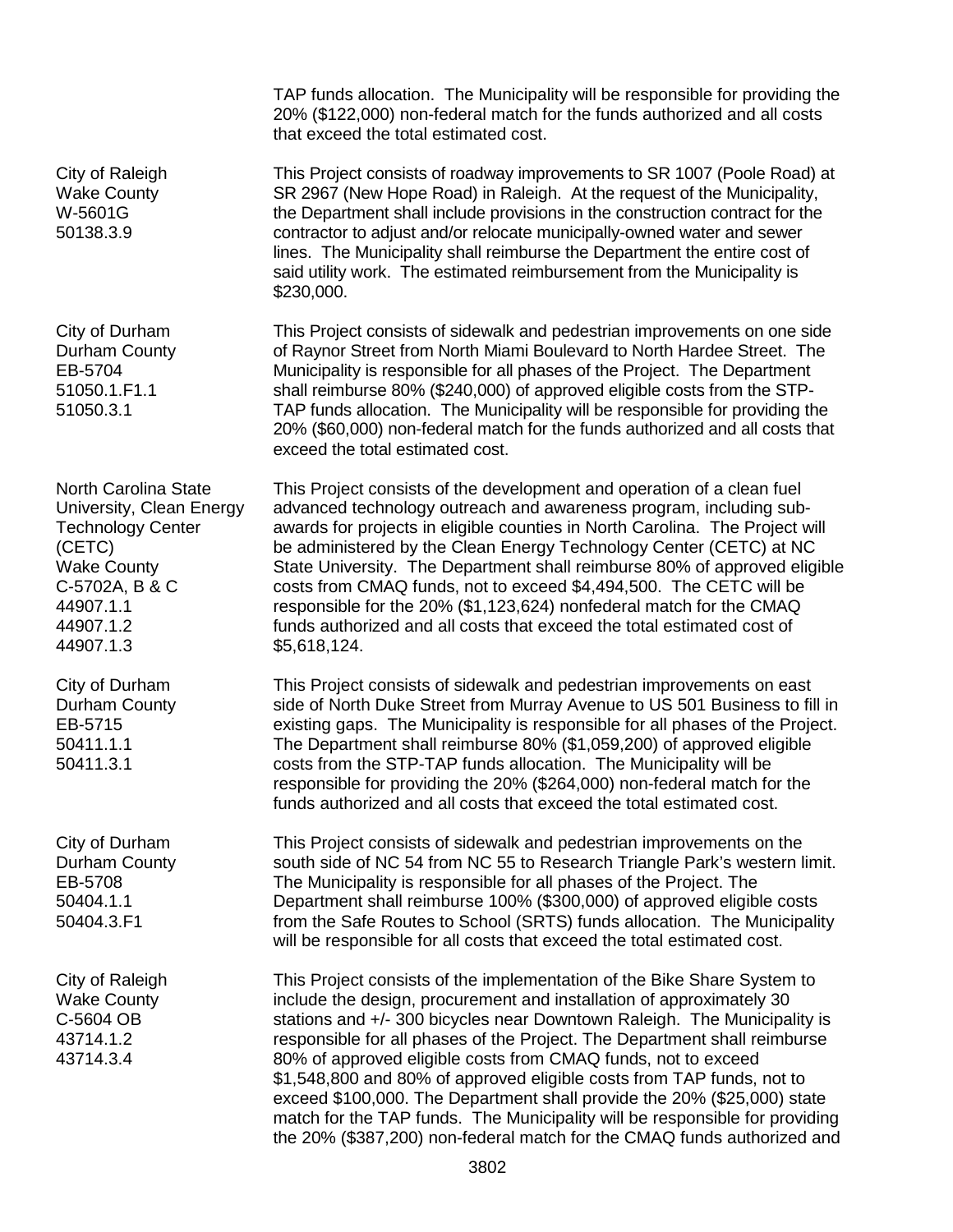| Division 7                                                                                                    | all costs that exceed the total estimated cost of \$2,061,000.                                                                                                                                                                                                                                                                                                                                                                                                                                                                                                                                                                                                                                                                  |
|---------------------------------------------------------------------------------------------------------------|---------------------------------------------------------------------------------------------------------------------------------------------------------------------------------------------------------------------------------------------------------------------------------------------------------------------------------------------------------------------------------------------------------------------------------------------------------------------------------------------------------------------------------------------------------------------------------------------------------------------------------------------------------------------------------------------------------------------------------|
| City of Greensboro<br><b>Guilford County</b><br>U-5532B<br>46297.2.F3<br>46297.3.F3                           | This Project consists of the construction of sidewalk and wheelchair ramps<br>where none exists on both sides of Phillips Avenue and the marking and<br>signage of crosswalks in Greensboro. This Supplemental Agreement is to<br>increase funding for the Project. The Department's original participation<br>was \$280,000. The Department agrees to reimburse the Municipality an<br>additional \$80,463 (80%) for a total of \$360,463 in Transportation<br>Alternatives Program (TAP) funds. The Municipality's original participation<br>was \$70,000. The Municipality will provide an additional \$20,116 (20%) for<br>a total of \$90,116 as their local match and all costs that exceed the total<br>estimated costs. |
| Town of Hillsborough<br><b>Orange County</b><br>W-5143<br>45267.3.FD1                                         | This Project consists of improving the horizontal alignment of a curve on<br>SR 1004 (Efland Cedar Grove Road) north of the intersection with SR 1332<br>(Highland Farm Road). At the request of the Municipality, the Department<br>will include reservoir road improvements along the same section as part of<br>the work. The estimated cost of the reservoir project is \$1,040,544. The<br>Department will participate in the amount of \$467,000 toward the Reservoir<br>Road project. The Municipality is responsible for \$573,544 and any cost<br>exceeding the estimated amount of \$1,040,544.                                                                                                                       |
| City of Greensboro<br><b>Guilford County</b><br>C-5555 E<br>45540.1.6<br>45540.2.6<br>45540.3.6<br>Division 9 | This Project consists of the construction of sidewalk along College Road on<br>the east side from Guida Drive to Friendly Avenue and along New Garden<br>Road on the west side from Friendly Avenue to Ballinger Road in<br>Greensboro. The Municipality is responsible for all phases of the Project.<br>This Supplemental Agreement is to increase funding. The Department shall<br>participate in an additional amount not to exceed \$37,293 (80%) in CMAQ<br>funds. The Municipality will be responsible for providing \$9,301 (20%) as<br>their local match.                                                                                                                                                              |
| Town of Rural Hall<br><b>Forsyth County</b><br>R-2247EC<br>34409.3.23                                         | This Project consists of reconstruction of the interchange at US 52 with NC<br>65 on the Winston-Salem Northern Beltway, including sidewalks on both<br>sides of HWY 65 in Rural Hall. This Supplemental Agreement is to add<br>new betterments and costs to the Project. The Municipality has requested<br>that Anodized Rail, Bridge Façade, and Exterior Stained Girders decorative<br>improvements be added. The Municipality shall reimburse the Department<br>100% of these additional cost estimated at \$59,142.                                                                                                                                                                                                        |
| City of Winston-Salem<br>Forsyth County<br>R-2247CD<br>34409.3.23                                             | This Design-Build Project consists of reconstruction of the US 421/SR 1891<br>(Peace Haven Road) Interchange on the Winston-Salem Northern Beltway.<br>At the request of the Municipality, the Department shall include<br>construction of pedestrian facilities on the west side of SR 1891 (Peace<br>Haven Road) from Regents Village Drive to Ivystone Lane, and on the east<br>side of SR 1891 (Peace Haven Road) from Villas Drive to the End of<br>Construction limits just north of Ivystone Lane. The Municipality will pay a<br>lump sum amount for construction of the sidewalk. The lump sum cost to<br>the Municipality is \$23,872.                                                                                |
| City of Winston-Salem<br><b>Forsyth County</b><br><b>R-2247EC</b>                                             | This Design-Build Project consists of construction of the US 52 (Future I-<br>74)/NC 65 (Bethania - Rural Hall Road) Interchange on the Winston-Salem<br>Northern Beltway. At the request of the Municipality, the Department shall                                                                                                                                                                                                                                                                                                                                                                                                                                                                                             |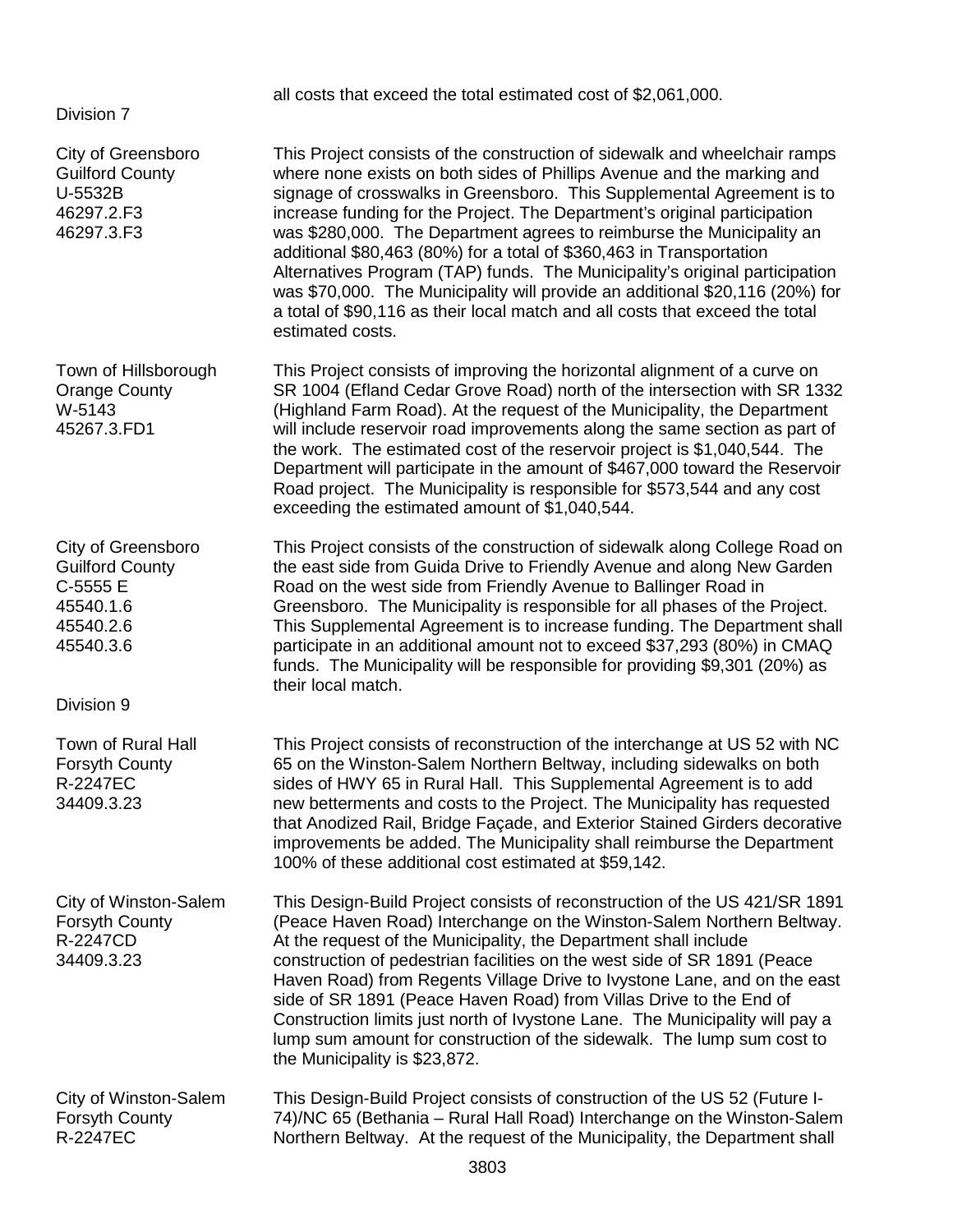| 34409.3.23<br>Division 10                                                                 | include construction of pedestrian facilities along both sides of NC 65<br>(Bethania-Rural Hall Road) from the relocated Montroyal Road/DW1<br>intersection to a point just south of proposed Ramp B/Loop B; and<br>Anodized Rail, Bridge Façades, and Exterior Stained Girders aesthetic<br>betterments. The Municipality will pay a lump sum amount of \$13,041 for<br>construction of the sidewalk; and a lump sum amount of \$80,493 for the<br>Anodized Rail, Bridge Façade, and Exterior Stained Girders aesthetic<br>betterments.                                         |
|-------------------------------------------------------------------------------------------|----------------------------------------------------------------------------------------------------------------------------------------------------------------------------------------------------------------------------------------------------------------------------------------------------------------------------------------------------------------------------------------------------------------------------------------------------------------------------------------------------------------------------------------------------------------------------------|
| <b>Zoladz Construction</b><br>Company Co. Inc.<br>("Zoladz")<br><b>Mecklenburg County</b> | This Rail Lease Agreement is for the purpose of leasing property owned by<br>the Department located at 520 Summit Avenue, Charlotte, NC to Zoladz for<br>a term of ten (10) months for a total rental amount of eighteen thousand<br>dollars (\$18,000.00). The property will be rented in an "as is" condition<br>subject to the usual terms and conditions for the demise of state property<br>under state law and be used during construction of the Charlotte<br>Locomotive and Railcar Maintenance Facility. There will be no additional<br>project cost to the Department. |
| City of Charlotte<br><b>Mecklenburg County</b><br>W-5601IK<br>50138.3.246                 | This Project consists of the widening of the I-485 Outer Loop ramp to NC<br>16 and for signal modifications. The Municipality shall design and modify<br>the existing signal system between the I-485 Outer Loop ramp and NC 16.<br>The Department shall reimburse the Municipality up to \$6,000 for the<br>design and construction of the signal modification.                                                                                                                                                                                                                 |
| City of Mount Holly<br><b>Gaston County</b><br>U-3633<br>37649.3.FR1                      | This Project consists of NC 273 (South Main Street) from Tuckaseegee<br>Road at Beatty Drive to Highland Street at A & E Drive in Mount Holly. At<br>the request of the Municipality, the Department shall include provisions in<br>the construction contract for the contractor to adjust and/or relocate<br>municipally-owned water and sewer lines. The Municipality shall reimburse<br>the Department the entire cost of said utility work. The estimated<br>reimbursement from the Municipality is \$156,398.00.                                                            |
| City of Charlotte<br><b>Mecklenburg County</b><br>EB-5820<br>44840.1.1<br>44840.3.1       | This Project consists of the installation of 20-24 B-cycle bike share stations<br>in and around City Center. The Municipality will be responsible for all<br>phases of the project. The Department will reimburse 80% of eligible costs<br>from TAP funds not to exceed \$675,000. The Municipality shall be<br>responsible for providing the 20% (\$168,750) non-federal match and all<br>costs that exceed the total estimated cost of \$843,750.                                                                                                                              |
| City of Charlotte<br><b>Mecklenburg County</b><br><b>W-5601FL</b><br>50138.1.169          | This Project consists of safety improvements to include the installation of<br>traffic signals at the following locations: I-77 Southbound Ramp and Trade<br>Street (SR 2407); I-77 Northbound Ramp and Westinghouse Boulevard<br>(SR 1128); US 21 and Lakeview Road (SR 1212) and NC 24 and Old<br>Concord Road (SR 2939). The Municipality shall participate in the design<br>work of the Project. The Department agrees to reimburse the Municipality<br>up to \$11,500 for their participation in the design work.                                                           |
| Division 11                                                                               |                                                                                                                                                                                                                                                                                                                                                                                                                                                                                                                                                                                  |
| Town of West Jefferson<br><b>Ashe County</b><br>EB-3314G<br>33935.2.7                     | This Project consists of pedestrian improvements at the intersection of<br>North Jefferson Avenue and East Second Street ending at the intersection<br>of East Second Avenue and Fifth Avenue. This Supplemental Agreement is<br>to provide additional funding in the amount of \$130,000 in State<br>Contingency Funds.                                                                                                                                                                                                                                                         |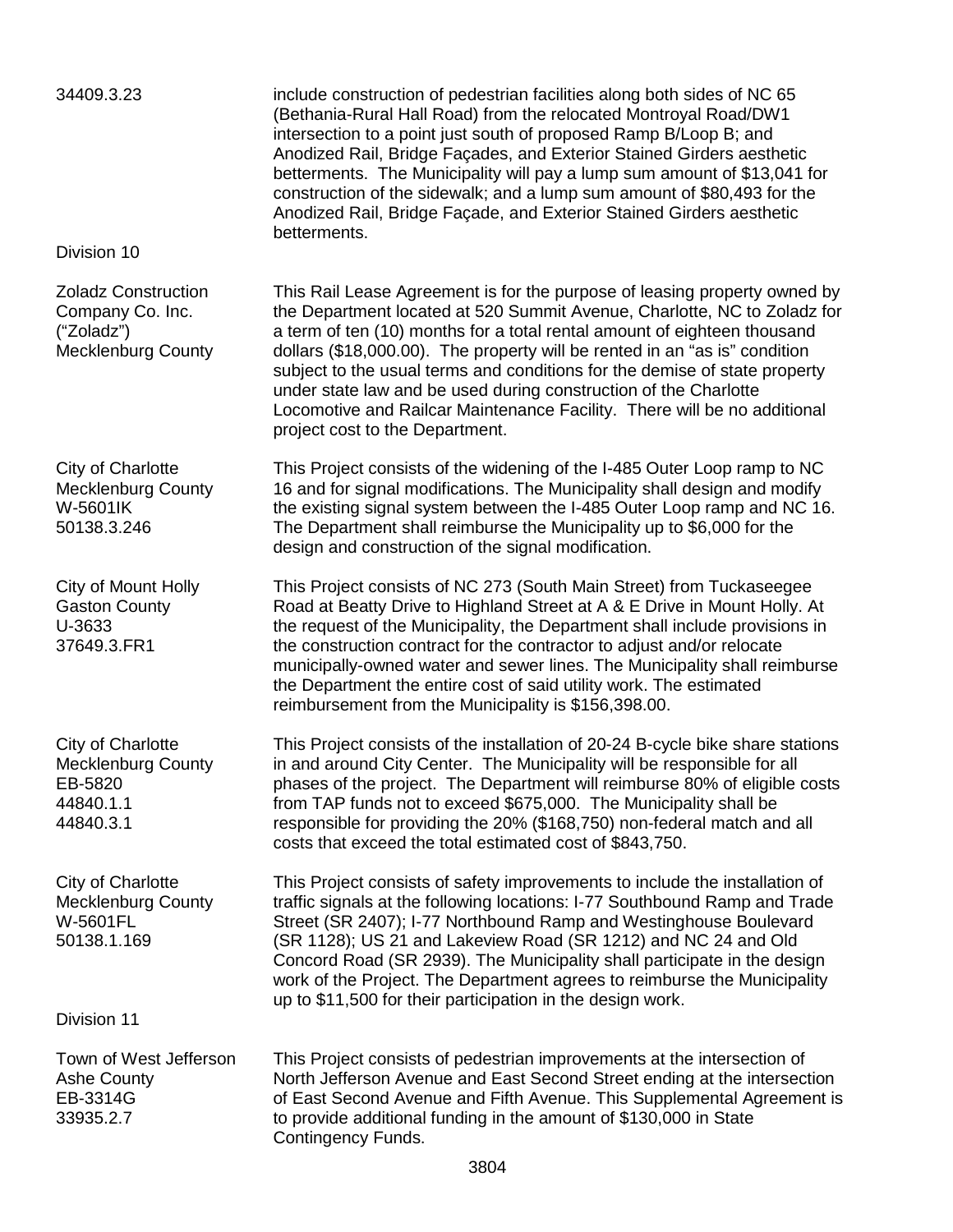City of Lenoir Caldwell County EB-5806 46457.1.1 46457.2.1 46457.3.1

Piedmont & Atlantic Railroad, dba Yadkin Valley Railroad (YVRR) Norfolk Southern Railway Company, Inc. (NS) Wilkes County 80000.1.4.30

Division 12

Catawba County R-3100A 34522.3.FR3

Catawba County R-3100B 34522.3.FR3

Division 13

Buncombe County EB-5774 46407.1.1 46407.2.1

Division 14

Eastern Federal Lands Highway Division Henderson County R-5780 44909.1.1 44909.3.1

This Project consists of construction of sidewalk on Hospital Avenue between Harper Avenue and US 321. The Municipality shall be responsible for all phases of the Project. The Department will reimburse 80% of eligible expenses from TAP funds not to exceed \$800,000. The Municipality shall be responsible for providing the 20% (\$200,000) nonfederal match and all costs that exceed the total estimated cost of \$1,000,000.

This agenda item supersedes the YVRR Rail Freight Assistance Agreement agenda item that was approved at the June 2, 2016 Board of Transportation meeting. The original scope of work included rail replacement at 3 curves and a bridge rehabilitation at milepost K 87.9, for a total project cost of \$429,545, including \$107,386.26 for bridge rehabilitation. After further site review it was mutually determined between YVRR and the Department to rescope the project. The Agreement has been modified to remove the rail replacement and to increase the scope of work for the bridge rehabilitation. The total project cost for the bridge rehabilitation is now \$149,070. This increases the Department's participation from 12.5% or up to \$53,593, to 50% or up to \$74,535. All other provisions of the agreement approved at the June 2, 2016 Board of Transportation meeting shall remain the same.

This Project consists of improvements on NC 16 from north of SR 1814 (Caldwell Road) to SR 1895 (Tower Road). At the request of the County, the Department shall include provisions in the construction contract for the contractor to adjust and/or relocate county-owned water and sewer lines. The County shall reimburse the Department the entire cost of said utility work. The estimated reimbursement from the County is \$2,862,255.00.

This Project consists of NC 16 from north of SR 1801 (Claremont Road) to north of SR 1814 (Caldwell Road). At the request of the County, the Department shall include provisions in the construction contract for the contractor to adjust and/or relocate county-owned water and sewer lines. The County shall reimburse the Department the entire cost of said utility work. The estimated reimbursement from the County is \$5,250,073.

This Project consists of a multi-use path along NC 251 (Riverside Drive) from SR 1684 (Elk Mountain Road) to Exit 25 on US 19/23/70. This Supplemental Agreement is to modify the funding source from STP-DA to TAP funds. The amount to be reimbursed, \$528,000 will not change. The County shall provide a 20% match and all costs that exceed the total available funding.

This Project consists of resurfacing North Mills River Road (SR 1345) in Henderson County, which is funded by Federal Lands Access Program (FLAP) funds. The Department is responsible for all phases of the work. The Department shall participate in a tapered match of 19.02%, or \$116,778.60. The total estimated project cost is \$593,893.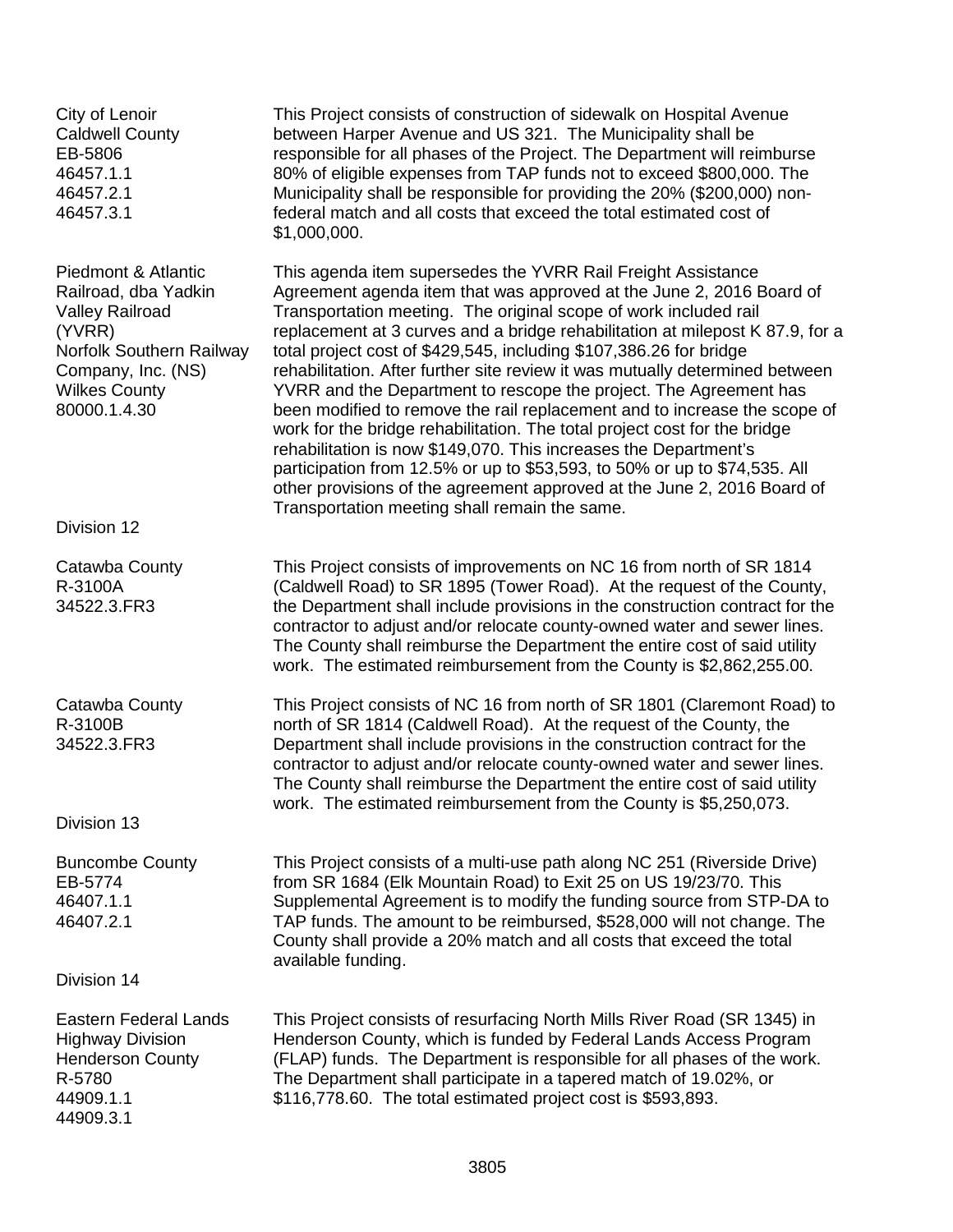# **SUMMARY: There are a total of 18 agreements for informational purposes only.**

# Division 3

| Town of Holden Beach<br><b>Brunswick County</b>                                                    | This Agreement is to allow Disaster Related Debris Removal by the<br>Municipality during a State of Disaster or Imminent Threat of Disaster<br>and/or a State of Emergency. The Municipality shall remove and dispose<br>of disaster related debris on all released State Routes. The Municipality<br>shall apply directly to FEMA for reimbursement of eligible debris removal<br>costs.               |
|----------------------------------------------------------------------------------------------------|---------------------------------------------------------------------------------------------------------------------------------------------------------------------------------------------------------------------------------------------------------------------------------------------------------------------------------------------------------------------------------------------------------|
| Town of Leland<br><b>Brunswick County</b><br>U-5534 K<br>44096.1.F12<br>44096.2.F12<br>44096.3.F12 | This Project consists of the construction of 5-foot wide concrete sidewalk<br>adjacent to Old Fayetteville Road from Ricefield Branch Road to the Hwy<br>74/76 overpass after Glendale Drive with connections to Leland Middle<br>School and the surrounding neighborhoods. This Supplemental<br>Agreement extends the completion date for the Project to March 31, 2018,<br>in lieu of March 31, 2016. |
| Town of St. James<br><b>Brunswick County</b>                                                       | This Agreement is to allow Disaster Related Debris Removal by the<br>Municipality during a State of Disaster or Imminent Threat of Disaster<br>and/or a State of Emergency. The Municipality shall remove and dispose<br>of disaster related debris on all released State Routes. The Municipality<br>shall apply directly to FEMA for reimbursement of eligible debris<br>removal costs.               |
| Division 4                                                                                         |                                                                                                                                                                                                                                                                                                                                                                                                         |
| The Shoppes at Glen<br>Laurel, LLC<br><b>Johnston County</b><br>36249.3683                         | This Project consists of installation and modification of a traffic signal at the<br>NC 42/Glen Laurel Road intersection [04-1083], including wireless<br>connectivity. The Developer shall reimburse the Department 100% of the<br>cost of the Department's review and inspection of the signal. The<br>estimated reimbursement is \$7,000.                                                            |
| Town of Faison<br><b>Duplin County</b><br>46305.1.18<br>Division 5                                 | This Project consists of plantings along US 117 (Center Street) from<br>Soloman Street to College Street. The Department shall develop the<br>landscape design, prepare plans and site and install the plantings. The<br>Municipality shall assume maintenance of the plantings after one year.                                                                                                         |
| Raleigh Durham Airport<br>Authority<br><b>Wake County</b><br>36249.3685                            | This Project consists of the fabrication and installation of three overhead<br>signs, two located on Aviation Parkway and one on Airport Boulevard. The<br>Department will perform the work. The Airport Authority shall reimburse<br>the Department 100% of the actual cost of the work. The estimated<br>reimbursement is \$21,500.                                                                   |
| Durham Public Schools<br>Durham County<br>36249.3686                                               | This Project consists of safety improvements at Jordan High School<br>Crossing, including fence, school flashers and a concrete island. The<br>Department shall be responsible for all phases of the work. Durham Public<br>Schools shall reimburse the Department 100% of the actual cost of the<br>work. The estimated reimbursement is \$35,000.                                                     |
| Division 6                                                                                         |                                                                                                                                                                                                                                                                                                                                                                                                         |
| Capital Area Metropolitan<br>Planning Organization<br>(CAMPO)                                      | This Memorandum of Agreement (MOA) establishes the terms and<br>conditions for installation, data access, ownership and maintenance of<br>Department specialized pedestrian and cyclists counting equipment,                                                                                                                                                                                            |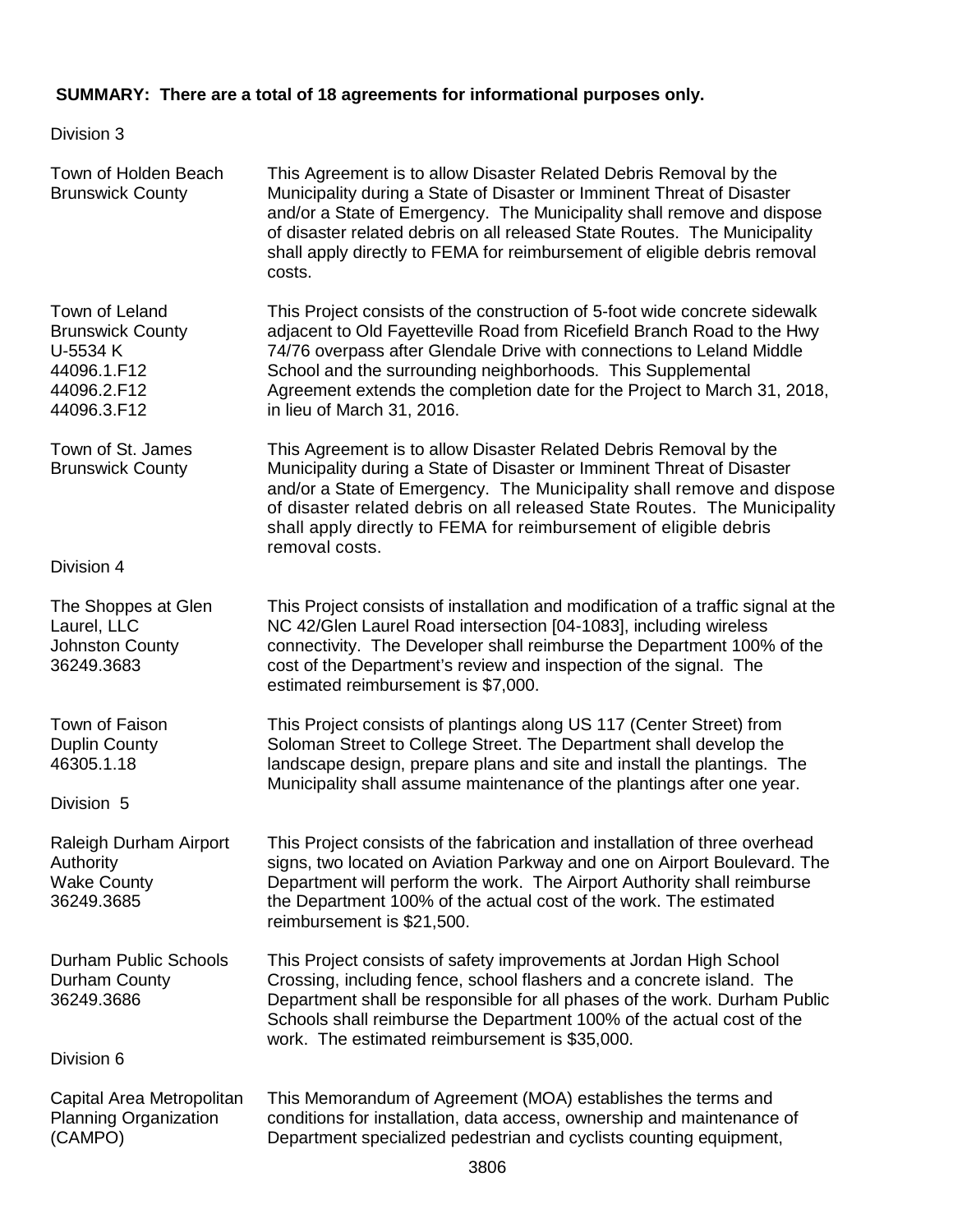| <b>Wake County</b>                                                        | related to the "North Carolina's Non-Motorized Volume Data Program"<br>research project in Apex, Cary, Raleigh and Wake Forest. CAMPO will be<br>responsible for equipment installation and routine maintenance costs<br>through the useful life of the equipment as defined in the agreement.                                                                                                                                                                                                                                                                                                                                                                                                                                                                                                             |
|---------------------------------------------------------------------------|------------------------------------------------------------------------------------------------------------------------------------------------------------------------------------------------------------------------------------------------------------------------------------------------------------------------------------------------------------------------------------------------------------------------------------------------------------------------------------------------------------------------------------------------------------------------------------------------------------------------------------------------------------------------------------------------------------------------------------------------------------------------------------------------------------|
| City of Whiteville<br><b>Columbus County</b><br>2300003140                | The Project consists of the construction of a sewer system on SR 1170<br>(Prison Camp Road) to connect the NCDOT's County Maintenance Facility to<br>the City of Whiteville sewer system, betterments including lift stations pumps<br>and a pressure force main. The Department shall be responsible for all phases<br>of the work. Upon completion of the Project the Municipality shall reimburse<br>the Department a lump sum amount of \$95,000 for betterments. Upon<br>completion of the Project the Municipality shall assume all maintenance and<br>cost of the sewer system, not on Department property.                                                                                                                                                                                         |
| <b>NC Piedmont Natural Gas</b><br><b>Cumberland County</b><br>50079.3.FD1 | The Project consists of a right turn lane on SR 2220 (Tom Starling Road) at<br>SR 2333 (Corporation Drive) in conjunction with the Project to realigning<br>two curves along SR 2220 between US 301 and NC 87, including<br>widening, resurfacing and a left turn lane at SR 2333. The Department<br>shall be responsible for all phases of the Project. The Developer shall<br>reimburse the Department \$87,500 for work performed by the Department.<br>The estimated total cost of Project is \$87,500. This Agreement supersedes<br>the prior board approval on August 4, 2016.                                                                                                                                                                                                                       |
| Division 9                                                                |                                                                                                                                                                                                                                                                                                                                                                                                                                                                                                                                                                                                                                                                                                                                                                                                            |
| Town of Spencer<br><b>Rowan County</b><br>44793                           | This Project consists of drainage improvements on Fourth Street between<br>US 29 (Salisbury Avenue) and Iredell Avenue in the Town of Spencer. The<br>Municipality is responsible for all phases of the work. The Department<br>shall participate in the actual costs up to a maximum amount of \$390,000.<br>Costs which exceed this amount shall be borne by the Municipality.<br>Estimated costs are \$434,647.                                                                                                                                                                                                                                                                                                                                                                                         |
| Division 10                                                               |                                                                                                                                                                                                                                                                                                                                                                                                                                                                                                                                                                                                                                                                                                                                                                                                            |
| Intertape Polymer Group<br><b>Cabarrus County</b><br>R-5778<br>44799.3.1  | This Project consists of the widening and strengthening of Bill McGee Road<br>(SR 3049) for 2,000 feet and the extension of Bill McGee Road across the<br>railroad at an approved crossing to the location of the new industrial site.<br>The Developer will be responsible for planning and design, and right of way<br>acquisition. The Department shall be responsible for utility relocations and<br>construct the Project. The Department shall participate in the actual<br>construction costs of the Project in an amount not to exceed \$800,000.<br>Costs which exceed this amount shall be borne by the Developer.                                                                                                                                                                               |
| <b>Cabarrus County</b><br>44831                                           | This Project consists of improvements on International Drive (SR 1429) at<br>the intersections with Poplar Tent Road (SR 1394), Fortune Drive, and<br>Davidson Highway (NC 73) related to a proposed new logistics facility on<br>Fortune Drive in the International Business Park. The improvements will<br>consist of widening for a lane extension, construction of a right turn lane<br>and a receiving lane, and intersection modifications to allow for future dual<br>left turn lanes on Davidson Highway (NC 73) to International Drive (SR<br>1429). The County shall be responsible for all phases of the Project. The<br>Department shall participate in the actual construction costs in an amount<br>not to exceed \$192,500. Costs which exceed this amount shall be borne by<br>the County. |
| Harris Square, LLC                                                        | This Project consists of the modification of the existing signal at the                                                                                                                                                                                                                                                                                                                                                                                                                                                                                                                                                                                                                                                                                                                                    |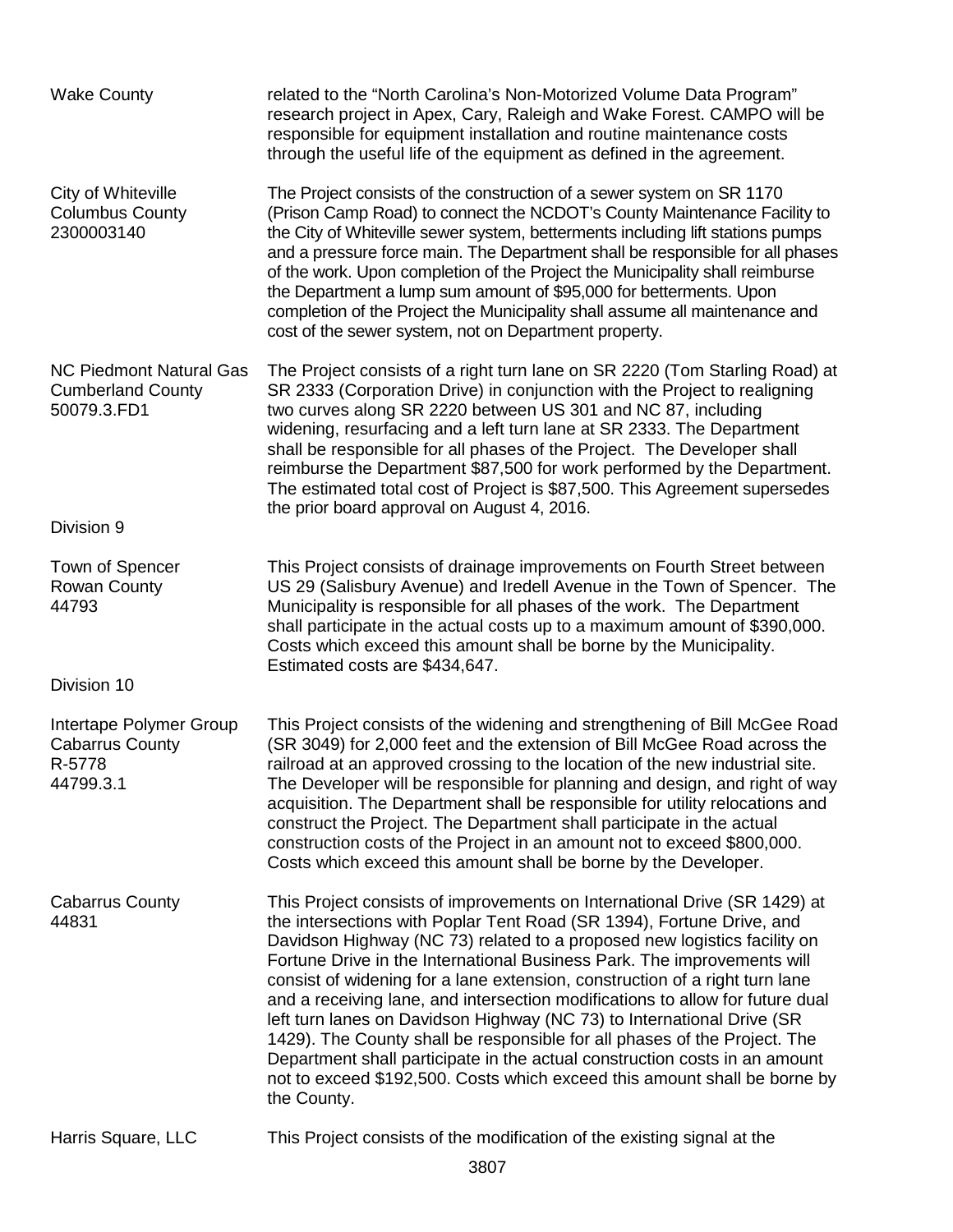| <b>Mecklenburg County</b><br>36249.3691                                                                                                                                                                                                       | intersection of NC 49 and Roberta Road (SR 1304) and the installation of a<br>new signal at the intersection of Roberta Road (SR 1304) and New Access<br>Drive in Harrisburg. The Developer shall reimburse the Department 100%<br>of the cost of the Department's review and inspection of the signal. The<br>estimated reimbursement is \$10,000.                                                                                                                                                                                                                                                                                                                                                                                                                                                                                        |
|-----------------------------------------------------------------------------------------------------------------------------------------------------------------------------------------------------------------------------------------------|--------------------------------------------------------------------------------------------------------------------------------------------------------------------------------------------------------------------------------------------------------------------------------------------------------------------------------------------------------------------------------------------------------------------------------------------------------------------------------------------------------------------------------------------------------------------------------------------------------------------------------------------------------------------------------------------------------------------------------------------------------------------------------------------------------------------------------------------|
| Forestar Group Inc.<br><b>Mecklenburg County</b><br>36249.3692<br>Division 13                                                                                                                                                                 | This Project consists of the modification to an existing signal at the<br>intersection of North Old Statesville Road (NC 115) and Ramah Church<br>Road (SR 2439) in conjunction with roadway improvements to facilitate<br>traffic flow into Walden Subdivision in Huntersville. The Department will<br>review the traffic signal plans and inspect the traffic signal installation. The<br>Developer shall reimburse the Department 100% of the Department's work.<br>The estimated reimbursement is \$5,000.                                                                                                                                                                                                                                                                                                                             |
| Ingles Markets, Inc.<br><b>Buncombe County</b><br>36249.3690                                                                                                                                                                                  | This Project consists of the review and inspection of a new traffic signal at<br>the main entrance to Ingles Markets located on US 70 in Swannanoa. The<br>Department will review the traffic signal plans and inspect the traffic signal<br>installation. The Developer shall reimburse the Department 100% of the<br>Department's work. The estimated reimbursement is \$7,500.                                                                                                                                                                                                                                                                                                                                                                                                                                                          |
| FHWA - Eastern Federal<br>Lands<br><b>Highway Division (EFL)</b><br>U.S. Department of the<br>Interior -<br><b>National Parks Service</b><br>(NPS)<br>FHWA - NC Division<br>Office (FHWA)<br><b>Buncombe County</b><br>I-4700B<br>36030.1.FS3 | This Project consists of the widening of I-26 from NC 146, Long Shoals<br>Road (Exit 37) to I-40 in Buncombe County. This Supplemental Agreement<br>is to extend the period of performance to September 30, 2017. This<br>agreement provides for the preliminary design and environmental<br>documentation to be performed by the EFL and the NPS in coordination<br>with FHWA and the Department to obtain the NPS Design Advisory Board<br>approval and to meet NEPA and NPS compliance for the Blue Ridge<br>Parkway bridge replacement over I-26, near Milepost 36, in Buncombe<br>County. The estimated cost of the preliminary design and environmental<br>services is \$400,000. The Department shall provide 80% of the costs in<br>Federal National Highway Performance Program (NHPP) Funds with 20%<br>in State Matching Funds. |
| Division 14                                                                                                                                                                                                                                   |                                                                                                                                                                                                                                                                                                                                                                                                                                                                                                                                                                                                                                                                                                                                                                                                                                            |
| <b>Tryon International</b><br><b>Equestrian Center</b><br>Polk County<br>R-5756<br>46441.3.1                                                                                                                                                  | This Project consists of revising an original approved design of the project<br>and constructing the new design with cost participation. The Center shall<br>be responsible for the revised design. The Department shall participate in<br>the Project up to a maximum amount of \$1,831,299.20. The Center shall<br>reimburse the Department for the estimated cost of construction for the<br>revised design. The estimated reimbursement from the Center is \$320,000.                                                                                                                                                                                                                                                                                                                                                                  |

# **Preliminary Right of Way Plans**

A motion was made by Board Member McQueary seconded by Board Member Brown, to approve

the following:

The Preliminary Right of Way Plans for the below projects, including Secondary Roads and Industrial Access Roads, provide for the construction, design, drainage and control of access as shown on the respective plans.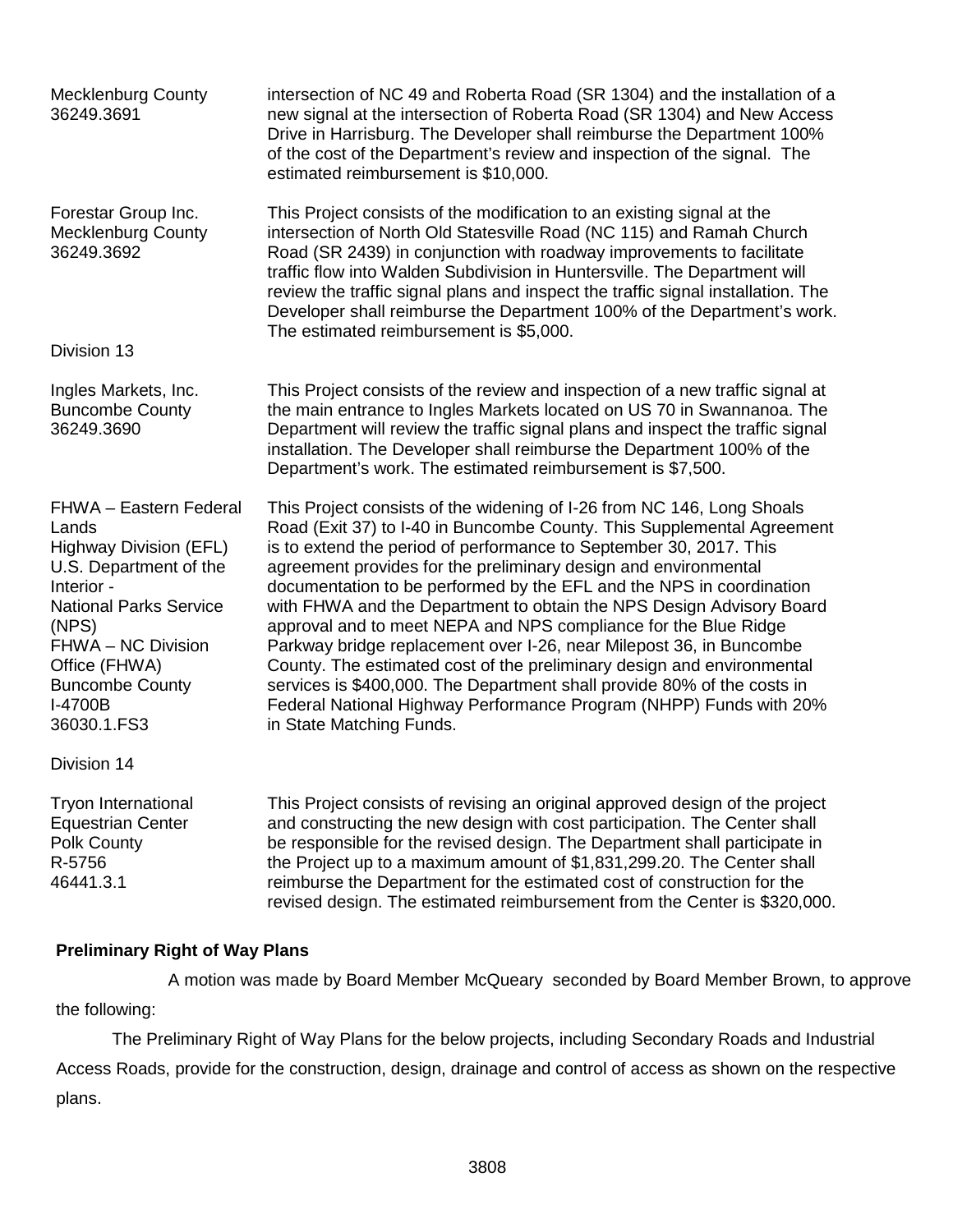Based upon the recommendations of the Manager of the Right of Way Unit, the Board finds that such rights of way as shown on these preliminary plans and drawings, including existing public dedicated right of way, are for a public use and are necessary for the construction of said projects.

The rights of way for the location, construction, relocation, and control of access of highways embraced in the below projects shall be as shown in detail on the preliminary right of ways plans and drawings for said projects on file in the Right of Way Branch in the Department of Transportation in Raleigh.

The Board finds such right of way acquisition to be necessary and hereby authorizes the Right of Way Branch to acquire right of way on the below projects either by negotiation or by condemnation through the

Attorney General's Office.

#### **(Division 2)**

**Lenoir County; I.D. No. R-5703; Project No. 46375.2.1:** NC 148 (Harvey Parkway) from NC 58 to NC 11

**Greene County; I.D. No. W-5601FR; Project No. 50138.2.175:** NC 123 at SR 1400 (Fourway Road / Ormondsville Road) safety improvements

#### **(Division 3)**

**New Hanover County; I.D. No. B-5236; Project No. 42840.2.1:** Bridge No. 19 over Lords Creek on SR 1100

#### **(Division 4)**

**Johnston County; I.D. No. R-5769; Project No. 46448.2.1:** SR 1913 (Gordon Road) from US 70 Business to proposed Noco Nordisk Facility

**Edgecombe County; I.D. No. U-4762; Project No. 39930.2.2:** SR 1250 (Springfield Road) from US 64 Alternate to SR 1243 (Leggett Road)

**Wayne County; I.D. No. R-5719; Project No. 50473.2.1:**

US 117 at SR 1135 (Country Club Road)

**Johnston County; I.D. No. R-3825B; Project No. 34552.2.4:**

NC 42 from East of SR 1902 (Glen Laurel Road) to SR 1003 (Buffalo Road)

#### **Johnston County; I.D. No. B-4771; Project No. 38543.2.1:**

Bridge No. 11 over Mill Creek on SR 1201

#### **(Division 5)**

**Wake County; I.D. No. W-5601CR; Project No. 50138.2.97:** US 70 Business at SR 2555 (Raynor Road/Auburn-Knightdale Road)

**Person County; I.D. No. B-5327; Project No. 46041.2.1:** Bridge No. 49 over South Hyco Creek on SR 1300

**Vance County; I.D. No. B-4945; Project No. 39971.2.1:** Bridge No. 36 over Kerr Lake on SR 1374 (Anderson Creek Road)

#### **(Division 8)**

**Hoke County; I.D. No. B-5755; Project No. 45711.2.1:** Bridge No. 57 over Puppy Creek on SR 1406 (Rockfish Road)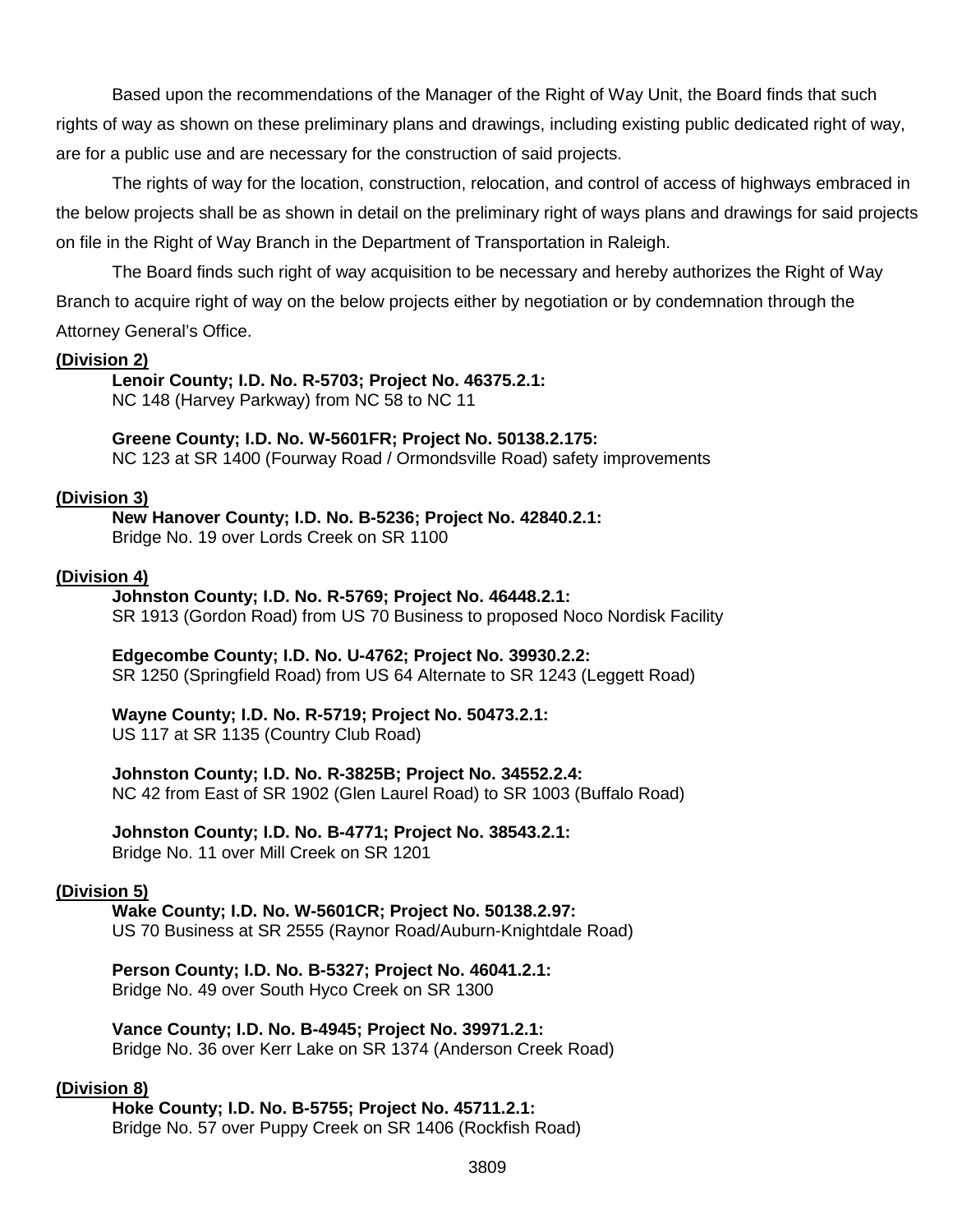#### **Montgomery County; I.D. No. B-5362; Project No. 46077.2.1:**

Bridge No. 53 over Drowning Creek on NC 73

#### **Randolph County; I.D. No. U-5758; Project No. 50172.2.1:**

US 220 Business (Fayetteville Street) at intersection of US 220 Business and Presnell Street in Asheboro

#### **Randolph County; I.D. No. W-5601EK; Project No. 50138.2.142:**

US 311 from SR 1524 (Beckerdite Road) to SR 1525 (Beeson Farm Road)

#### **(Division 9)**

#### **Forsyth County; I.D. No. U-4741OJ; Project No. 39745.2.F27:**

Rural – NC 65 (Runningbrook Lane to Norvasa Street)

#### **Forsyth County; I.D. No. R-2247EA; Project No. 34409.2.27:**

Winston-Salem Northern Beltway from NC 67 to South of US 52 (Legal Services Only)

#### **(Division 10)**

#### **Cabarrus County; I.D. No. C-4916C; Project No. 44016.2.2:**

Kannapolis – Sidewalk along Oakwood Avenue around Shady Brook School

#### **Mecklenburg County; I.D. No. C-5533; Project No. 45506.2.F1:**

Charlotte – the Intersection of SR 5469 (Shopton Road) and SR 1156 (Beam Road)

#### **Mecklenburg County; I.D. No. U-5804B; Project No. 44376.2.2:**

SR 3448 (South Trade Street) from Four Mile Creek on Weddington Road

#### **Mecklenburg County; I.D. No. I-4750AC; Project No. 40099.2.8:**

I-77 at Exit 30 (Griffith Street) interchange, construct roundabouts at Northbound and Southbound Ramp **Terminal** 

#### **(Division 11)**

#### **Caldwell County; I.D. No. R-5745; Project No. 50200.2.1:**

Intersection of US 64/NC 90/NC 18 (Wilkesboro Boulevard) and NC 64/NC 90 (Taylorsville Road)

#### **(Division 12)**

#### **Iredell County; I.D. No. C-5529; Project No. 51043.2.F1:**

Intersection of NC 115 and Faith Road – Campus Lane in Morrisville, Realign Faith Road to tie into existing NC 115/Campus Lane Intersection and construct dedicated turn lanes on Faith Road and Campus Lane approaches to the intersection

#### **Iredell County; I.D. No. B-4982; Project No. 40159.2.1:**

Bridge No. 38 over Third Creek on US 21-NC115

#### **PRELIMINARY RIGHT OF WAY PLANS 25 PROJECT(S) \$0.00**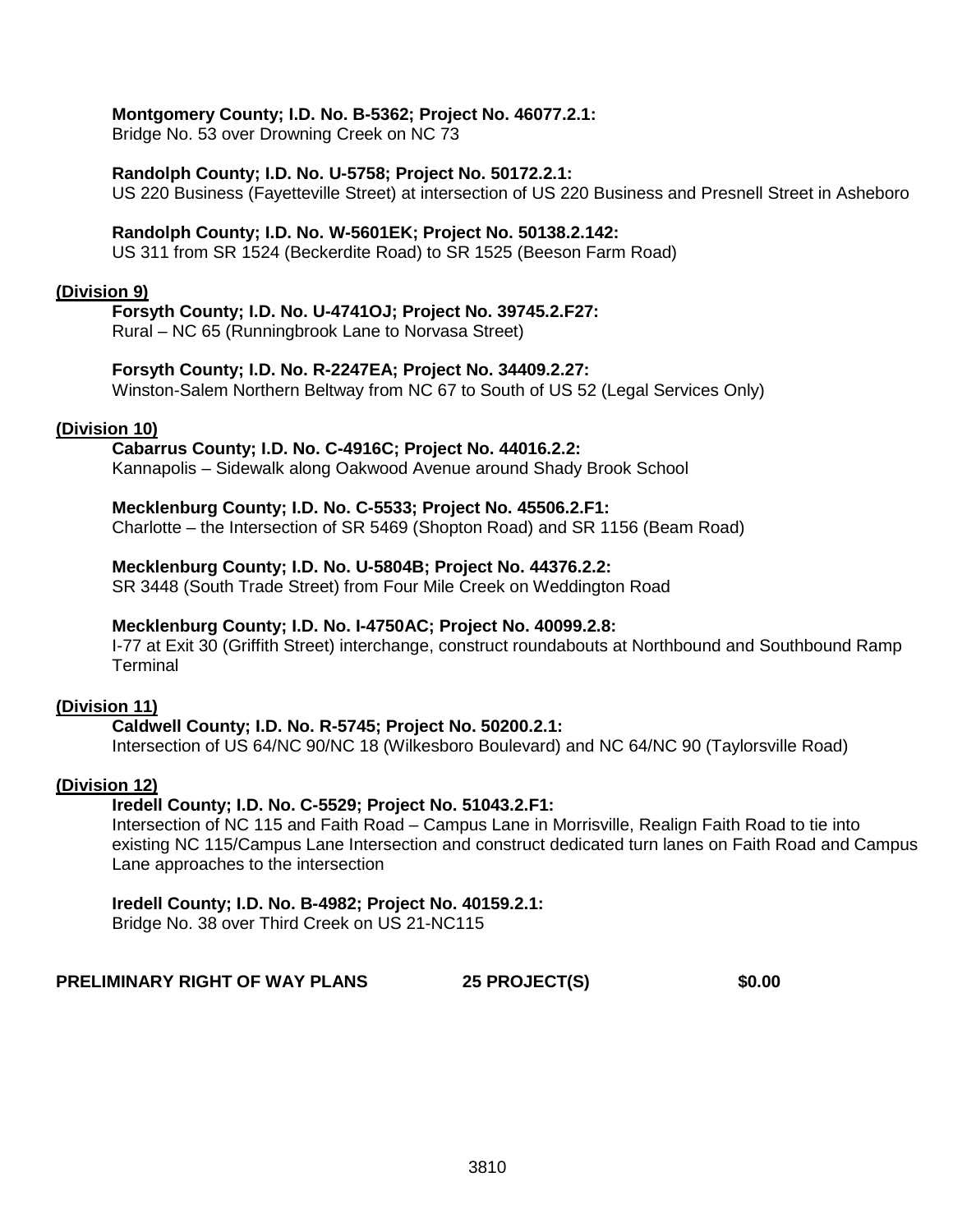# **Final Right of Way Plans**

A motion was made by Board Member McQueary, seconded by Board Member Brown, to approve the following:

Right of way acquisition in accordance with the preliminary right of way plans on file in the Right of Way Unit has been determined to be necessary for public use and was authorized by the Board. Certain changes in the right of way have necessitated alteration of the preliminary right of way plans. Final plans have been prepared and provide for the construction, design, drainage and control of access for these projects. The Board finds that such rights of way and control of access as shown on the final plans are for a public use and are necessary for construction. The sections of roads which were shown on the preliminary plans as sections of roads to be abandoned are hereby abandoned and removed from the State Highway System for Maintenance upon the completion and acceptance of the project.

The rights of way for the location, design and construction of highways embraced in the following projects shall be as shown in detail on the final plans for said projects as follows:

#### **(Division 1)**

#### **Project No. 46478.2.1; Tyrrell County; I.D. No. B-5936:**

Bridge Rehabilitation on Bridge No. 7 over Alligator River on US 64 with the right of way indicated upon the final plans for said project.

#### **(Division 8)**

#### **Project No. 46074.2.2; Randolph County; I.D. No. B-5360:**

Grading, drainage, paving and structures on Bridge No. 374 over Sandy Creek on SR 2481 (Low Bridge Road) with the right of way indicated upon the final plans for said project.

#### **Project No. 45538.2.1; Randolph County; I.D. No. B-5546:**

Grading, drainage, paving and structures on Bridge No. 307 over Mount Pleasant Creek on SR 2481 (Low Bridge Road) with the right of way indicated upon the final plans for said project.

#### **(Division 10)**

#### **Project No. 32638.2.2; Anson County; I.D. No. B-2506:**

Structure, grading, paving and drainage on Bridge No. 8 over Brown Creek on SR 1627 with the right of way indicated upon the final plans for said project.

#### **Project No. 39010.2.2; Cabarrus County; I.D. No. U-3440:**

Grading, drainage, paving, signals, structures, culverts and retaining wall in Kannapolis – NC 3 from proposed West Side Bypass (U-2009) to SR 1691 (Loop Road) with the right of way indicated upon the final plans for said project.

#### **Project No. 40373.2.FR2; Cabarrus County; I.D. No. U-4910B:**

Grading, drainage, paving, widening and signals on SR 1445 (Derita Road) from Aviation Boulevard to SR 1394 (Poplar Tent Road) (U-4910A) with the right of way indicated upon the final plans for said project.

#### **(Division 11)**

#### **Project No. 46095.2.1; Avery County; I.D. No. B-5380:**

Grading, drainage, paving and structure on Bridge No. 141 over Fall Branch on SR 1114 (Big Plumtree Creek Road) with the right of way indicated upon the final plans for said project.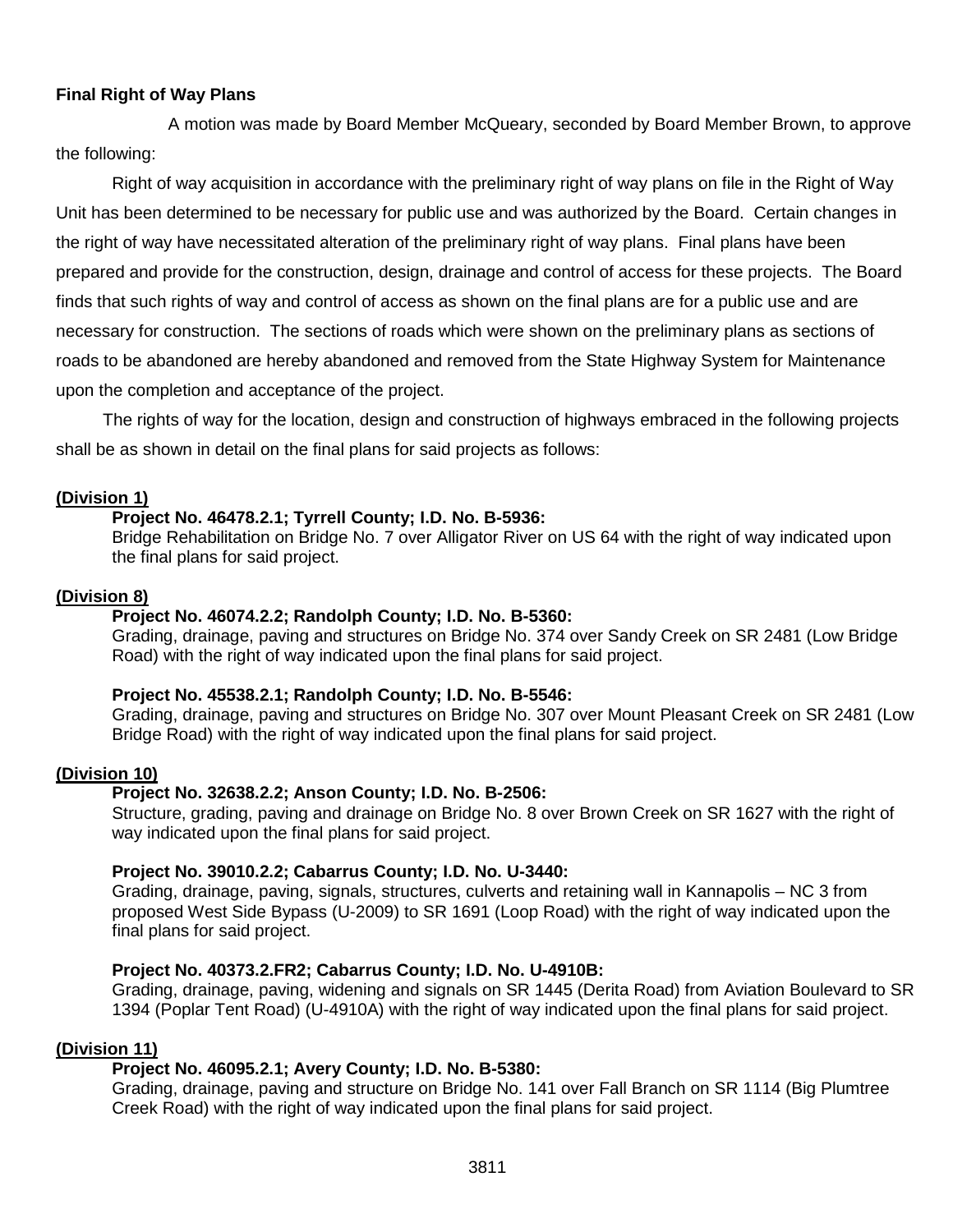#### **(Division 14)**

#### **Project No. B-5125; Macon County; I.D. No. B-5125:**

Grading, drainage, paving, signal and structure on Bridge No. 22 over Little Tennessee River on US 441 Business with the right of way indicated upon the final plans for said project.

#### **FINAL RIGHT OF WAY PLANS 8 PROJECT(S) \$0.00**

#### **Revisions of the Final Right of Way Plans**

A motion was made by Board Member McQueary, seconded by Board Member Brown, to approve the following:

Right of way acquisition in accordance with the final right of way plans for the following projects has been determined to be necessary and authorized by the Board. Plans are on file at the Office of the Secretary to the Board of Transportation as an addendum to the minutes of the meetings hereinafter indicated.

Certain changes in right of way, construction and drainage easements, and control of access have been necessitated by alterations in the construction plans of these projects. Amended plan sheets for these projects have been prepared which provide for changes of certain right of way areas, construction and drainage easements and control of access.

The Board finds that the revised areas of right of way, construction and drainage easements and control of access, as shown on the amended plan sheets hereinafter set out, are for a public purpose and are necessary for the construction of projects.

The right of way, construction and drainage easements and control of access are hereby revised as shown on the plan sheets incorporated herein as an addendum, said projects, date of original final approval, and revised right of way, easements and access being as follows:

#### **(Division 5)**

#### **Project No. 34915.2.1; I.D. No. U-3308; Durham County:**

Final Right of Way plans approved on the minutes of the June 2, 2016 Board of Transportation Meeting. Revised additional right of way, easements or control of access shown on plan sheet(s) 12 as presented at the October 6, 2016 Board of Transportation Meeting.

# REVISION FINAL ROW PLANS 1 PROJECT(S) \$0.00

#### **Approval of Conveyance of Wetland Mitigation Site**

A motion was made by Board Member McQueary, seconded by Board Member Brown, to approve the

following:

It is hereby resolved, based upon the recommendation of the Manager of the Right of Way Unit that the following highway right of way conveyances are approved:

**(Division 7)**

**Project 8.1380501, R-2241 Project 40547.2.1, R-4906 Projects 34418.2.3/34429.2.4, R-2303AB/R-2413C Riverbend Mitigation Site Caswell County**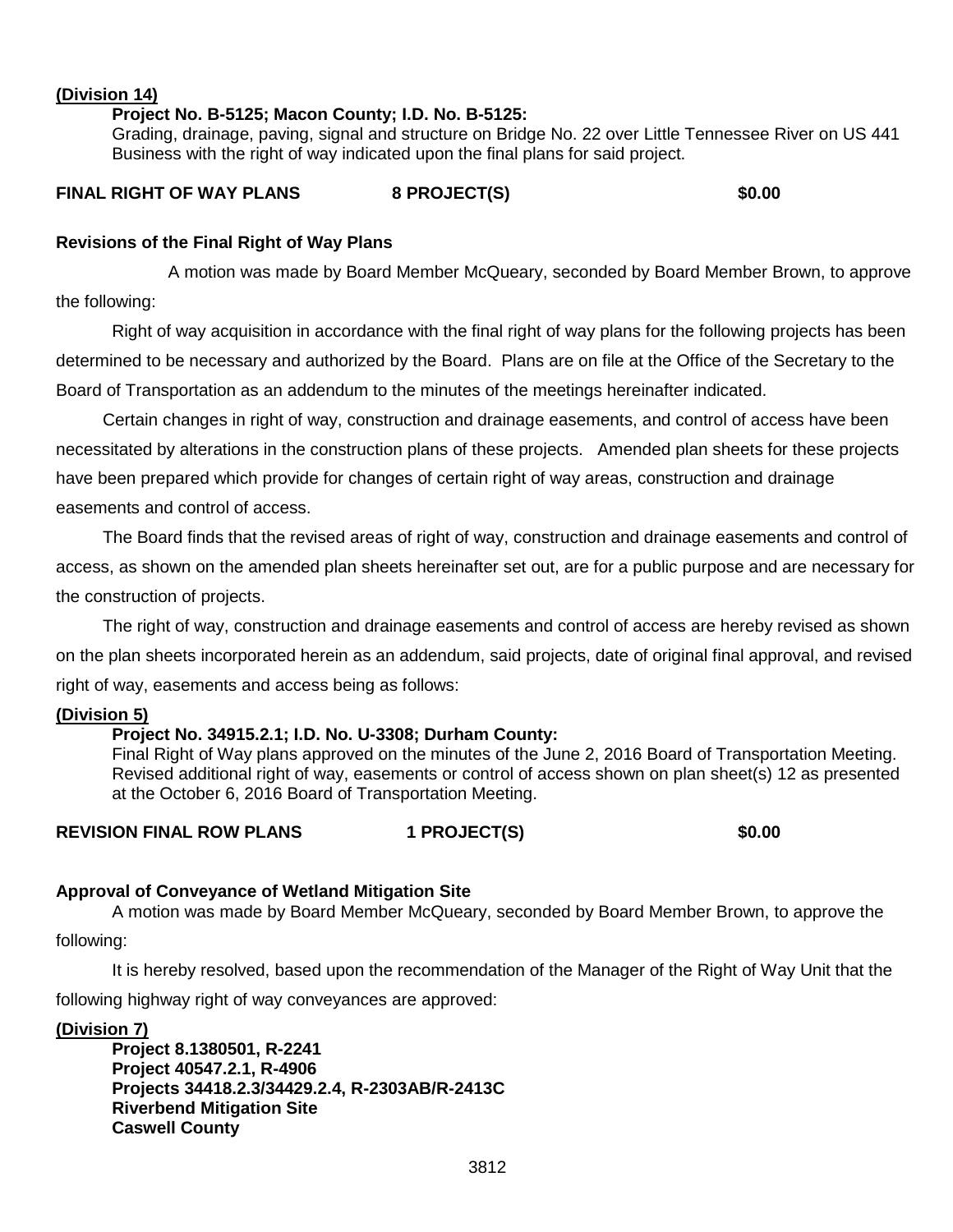The Department received a request for the disposal of a residue property of approximately 193 acres. The NC Wildlife Resources Commission has requested that the Department transfer this property to them for the existing NC Wildlife Game Land Program along the Dan River. The grantee will be required to provide the Department a conservation easement and easement of ingress and egress. The NC Wildlife Resources Commission has agreed to this conveyance for no monetary consideration.

# **CONVEYANCE OF WETLAND MITIGATION SITE 1 PROJECT(S) \$0.00**

#### **Approval of Conveyance of Highway Right of Way Residues**

A motion was made by Board Member McQueary, seconded by Board Member Brown, to approve

the following:

It is hereby resolved, based upon the recommendation of the Manager of the Right of

Way Unit that the following highway right of way conveyances are approved:

#### **(Division 8)**

**Project 34431.2.2, Parcel R-2417AA 029, US 421/NC 87 (Sanford Bypass) from West of SR 1400 to West of US 1/15-501**

#### **Lee County**

Conveyance of an approximate 0.400-acre residue area to Winfred R. Tysor and Hazel S. Tysor, the highest bidders after public advertisement, for the high bid amount of \$5,700.00.

#### **(Division 10)**

### **Project 8.1674902, Parcel R-0203A 058, NC 24/27 from SR 3128 (Lawyers Road) to SR 3137 in Charlotte**

#### **Mecklenburg County**

Conveyance of an approximate 0.315-acre residue area to the H. Dale Rexrode, the highest bidder after public advertisement, for the high bid amount of \$10,000.00.

#### **CONVEYANCE OF ROW RESIDUE 2 PROJECT(S) \$15,700.00**

#### **Approval of Conveyance of Surplus Highway Right of Way**

A motion was made by Board Member McQueary, seconded by Board Member Brown, to approve

the following:

It is hereby resolved, based upon the recommendation of the Manager of the Right of Way Unit that the following highway right of way conveyances are approved:

#### **(Division 5)**

# **Project 8.1403901, Parcel R-2906 063, NC 55 from US 64 in Wake County to SR 1121 (Cornwallis Road) in Durham County**

#### **Wake County**

Abandonment of an approximate 0.212-acre permanent drainage easement area to the D. Cooke Properties, LLC for no monetary consideration.

#### **(Division 6)**

**Project 8.2326302, Intersection of Player Avenue and Owen Drive Cumberland County**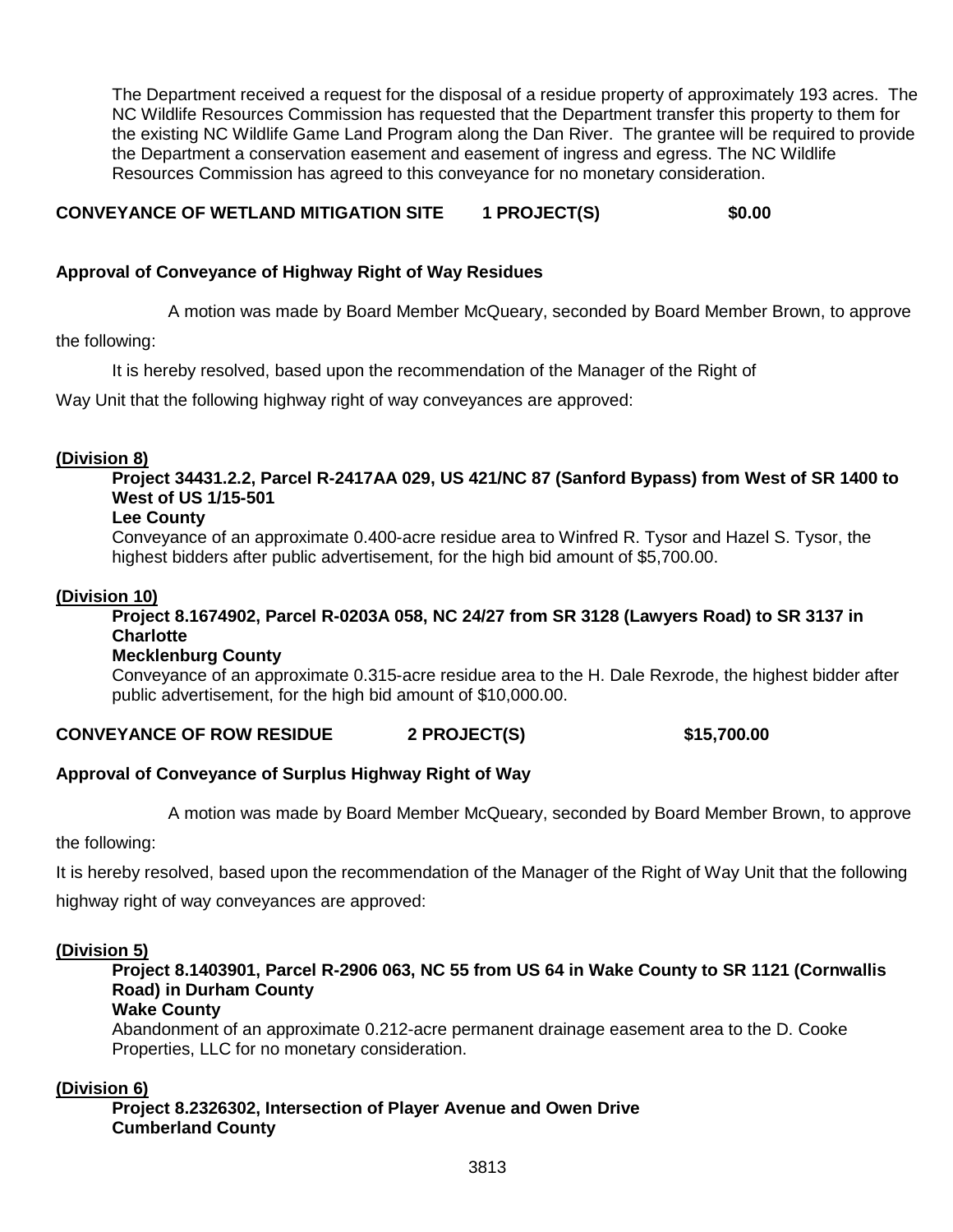Abandonment of an approximate 0.212-acre permanent easement area to Emily, LLC for no monetary consideration.

**CONVEYANCE OF SURPLUS RIGHT OF WAY 2 PROJECT(S) \$0.00**

#### **Approval of Revision in Control of Access**

A motion was made by Board Member McQueary, seconded by Board Member Brown, to approve

the following:

It is hereby resolved, based upon the recommendation of the Manager of the Right of

Way Unit that the following highway right of way conveyances are approved:

#### **(Division 11)**

# **Project 6.759003T, Parcel R-0429BA 016, US 421 near SR 1655 Watauga County**

Grant of a revision in the existing control of access to Sabin Carroll for a shift in the access break along US 421 near SR 1655 (Landfill Road) just outside the city limits of Boone, for no monetary consideration.

#### **APPROVAL OF REVISION IN CONTROL OF ACCESS 1 PROJECT(S) \$0.00**

#### **Approval of Advance Acquisition of Highway Right of Way**

A motion was made by Board Member McQueary, seconded by Board Member Brown, to approve the following:

Upon recommendation of the Manager of the Right of Way Unit, the Board has been requested to authorize the acquisition of the following properties through negotiation or condemnation for purposes of highway construction in order to prevent undue hardship on property owners or to protect the right of way corridor from development prior to regular project approval. The Board finds such acquisitions to be necessary, and hereby authorizes the Right of Way Unit to acquire said properties either by negotiation or by condemnation through the Office of the Attorney General.

#### **Division 5**

| Property of James E. Grem A/W Oleta<br>I.D. No. R-2829, Parcel #900,<br>WBS 35517.2.1, F. A. Project N/A,<br><b>County of Wake</b> |              |        |
|------------------------------------------------------------------------------------------------------------------------------------|--------------|--------|
| <b>CONVEYANCE OF ADVANCE ACQUISITION</b>                                                                                           | 1 PROJECT(S) | \$0.00 |
|                                                                                                                                    |              |        |

**R-ITEM SUMMARY 41 PROJECT(S) TOTAL: \$0.00**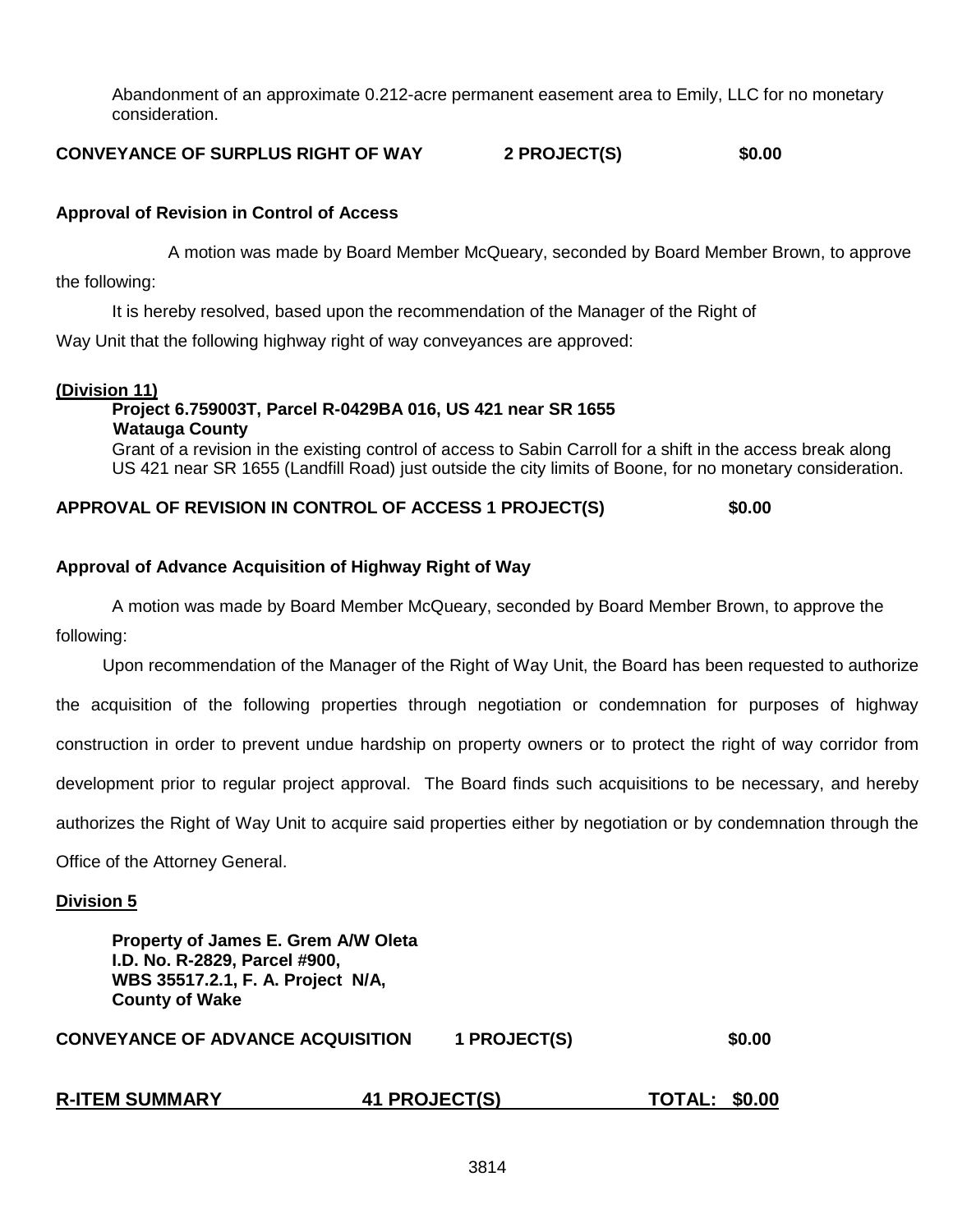#### **Committee Reports**

Chair Curran - Chair of the Road Naming Committee, provided an update.

Chair Curran - Chair of the Audit Committee, provided an update.

Jim Crawford, Member of the Highways Committee, provided an update.

Cheryl McQueary, Chair of Funding and Appropriation Strategies, provided an update for the joint meeting of FAST and Economic Development and Intergovernmental Relations Committee.

Andy Perkins, Chair of Multi-Modal Committee, provided an update.

#### **Other Business**

#### **Adjournment**

There being no further business to come before the Board, the meeting was adjourned

at 9:08 a.m. NORTH Chairman. North Carolina Board of Transportation Attest: Secretary to the Board of Transportation

nrember 2016 Dated this  $\frac{3}{2}$  day of  $\frac{3}{2}$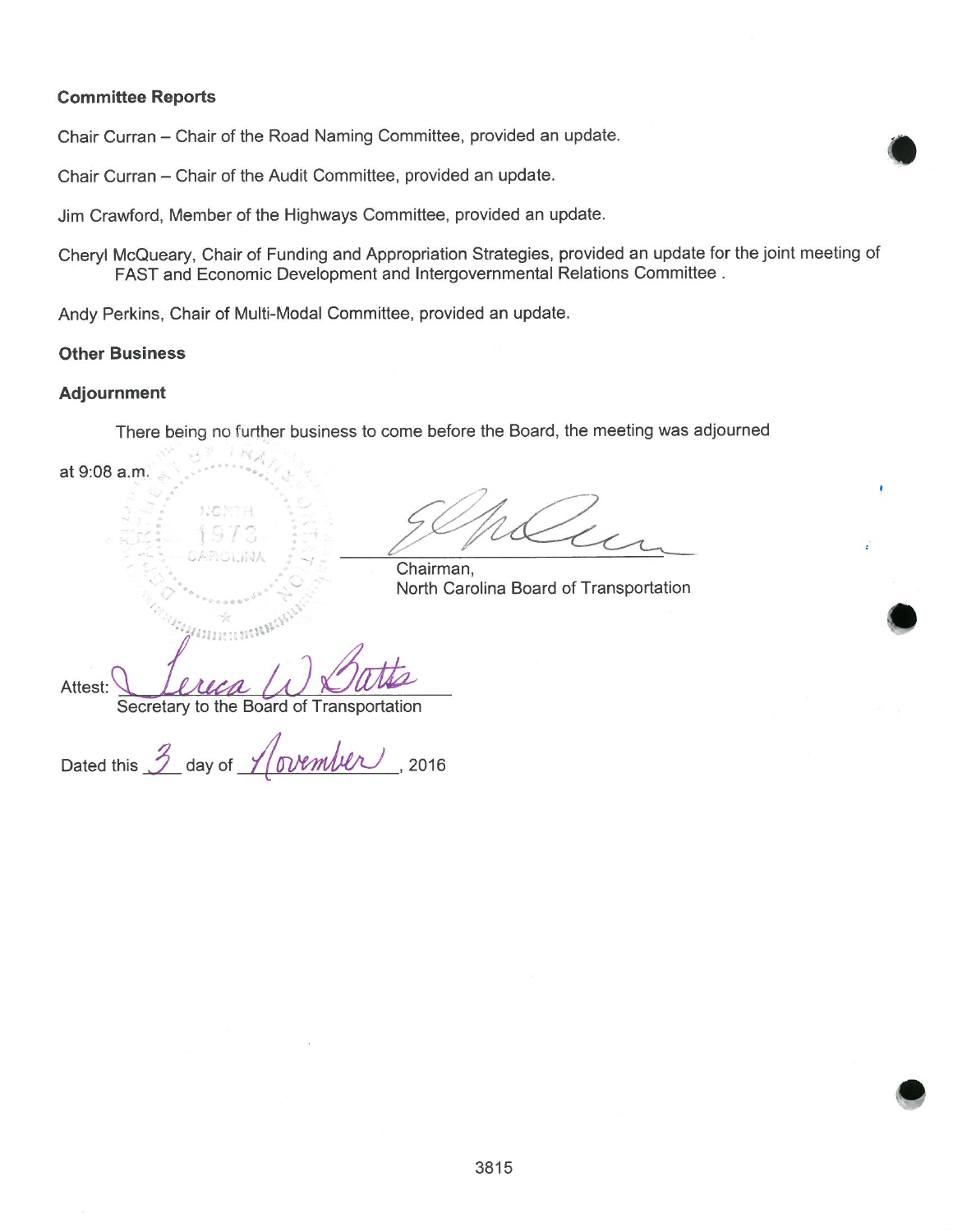**Attachment 1**

# **NORTH CAROLINA DEPARTMENT OF TRANSPORTATION**

# **TRAFFIC NOISE POLICY**



**Effective Date: October 6, 2016**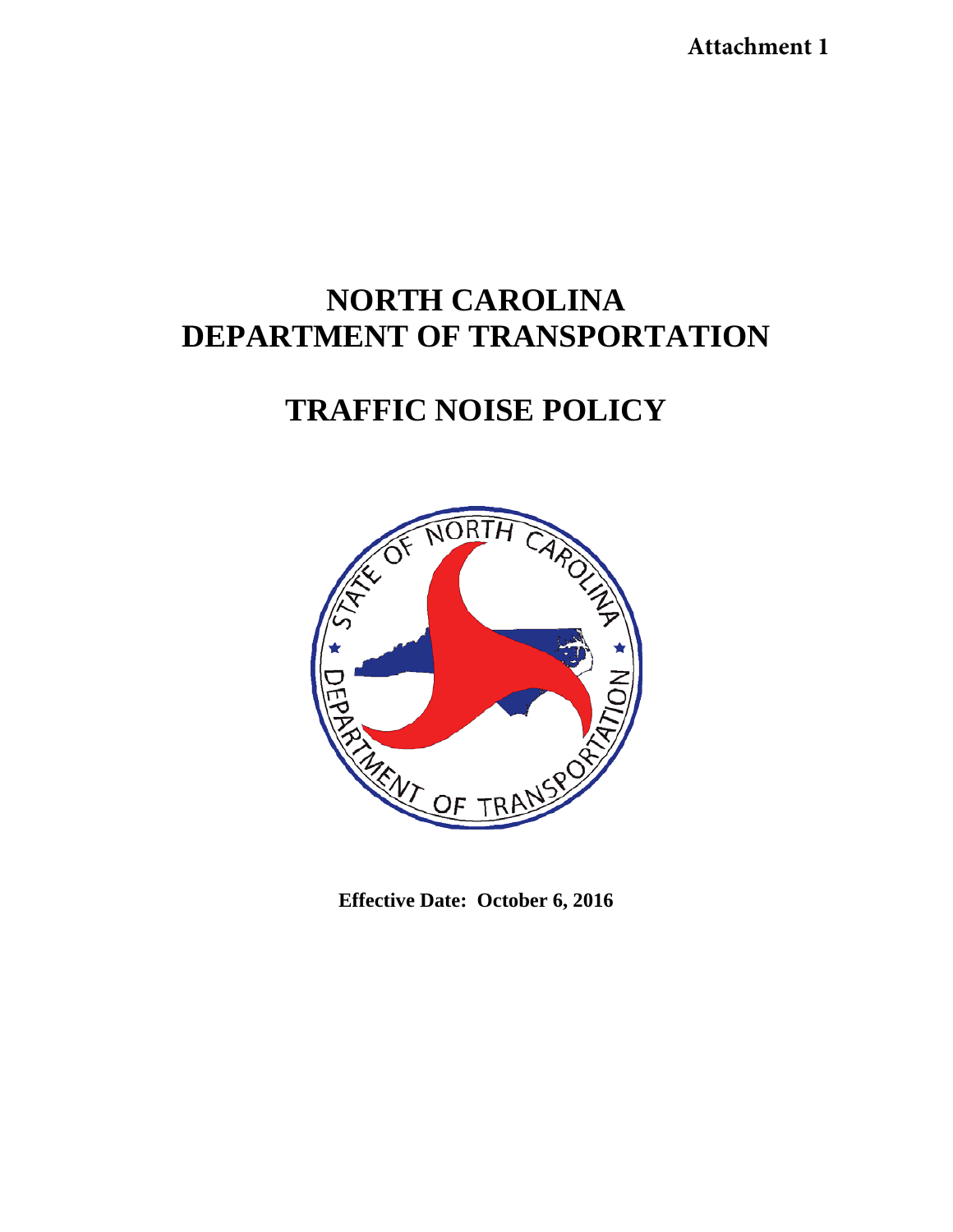| <b>Noise Policy Committee:</b> | Glenn Mumford, PE Roadway Design Unit |                                           |
|--------------------------------|---------------------------------------|-------------------------------------------|
|                                |                                       | Drew Joyner, PEHuman Environment Section  |
|                                |                                       | Brian Hanks, PEStructures Management Unit |
|                                | Daniel Keel, PEDivision of Highways   |                                           |
|                                | Mike Mills, PEDivision Engineer       |                                           |
|                                | Pat Ivey, PEDivision Engineer         |                                           |
|                                |                                       | Greg Smith, PEHuman Environment Section   |

| <b>Sponsors:</b> | Clarence Coleman, PE Federal Highway Administration |
|------------------|-----------------------------------------------------|
|                  | Felix Davila, PEFederal Highway Administration      |
|                  | Edward L. CurranBoard of Transportation             |

#### **APPROVED BY:**

 $10-6-16$ Date of Approval

 $10 - 6 = 16$ Date of Approval

 $10 - 8 - 66$ 

Date of Approval

Person Responsible for Policy:

uo  $\overline{\mathcal{M}}$ 

John E. Sullivan, III, PE, Division Administrator Federal Nighway Administration

Nicholas J. Tennyson Secretary of Transportation

 $\overline{\mathcal{C}}$ 

Edward L. Curran, Chairman Board of Transportation

Traffic Noise & Air Quality Supervisor Human Environment Section 1598 Mail Service Center Raleigh, North Carolina 27699-1598  $(919) 707 - 6087$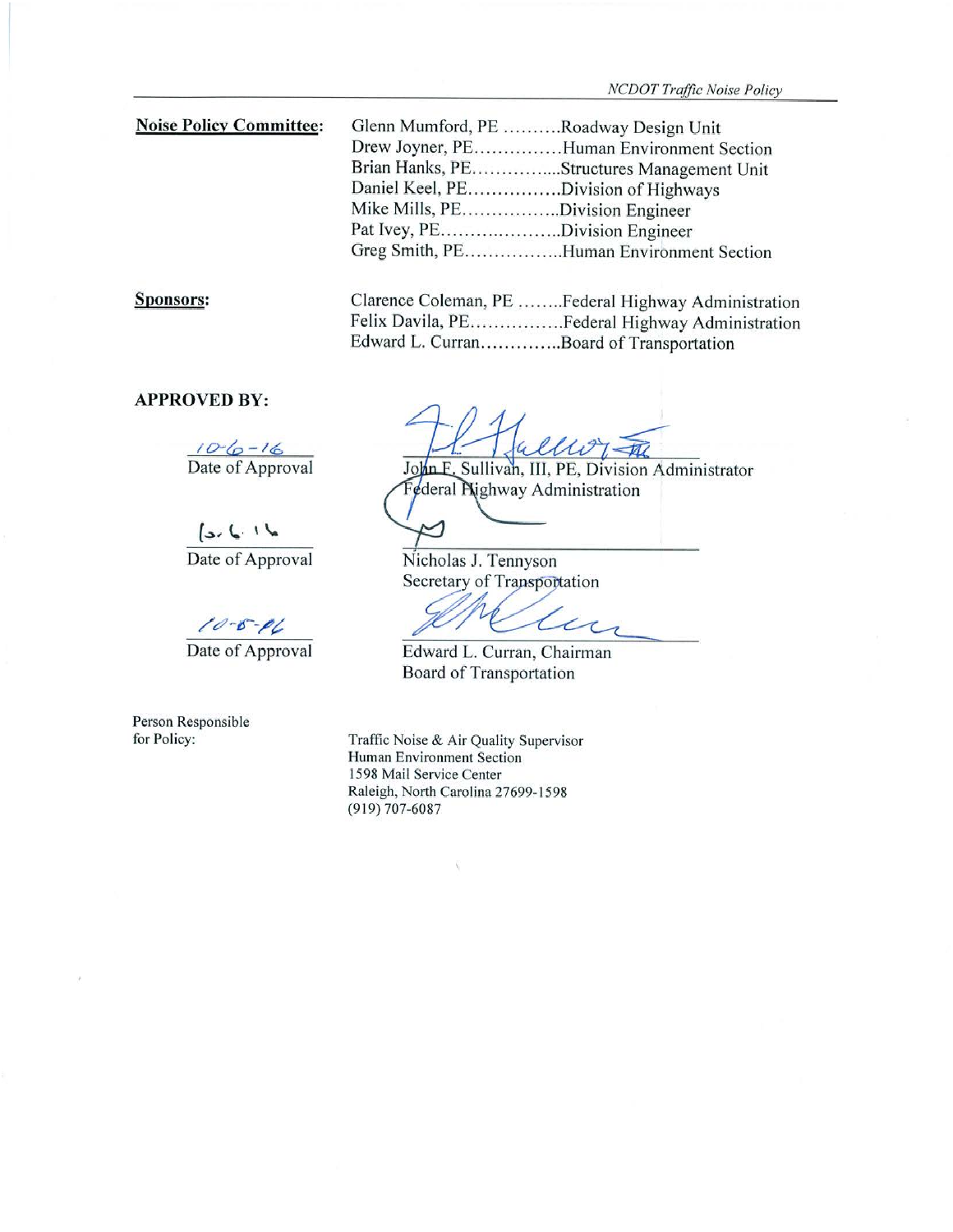#### **DEFINITIONS**

- a) Decibel (dB) The logarithmic unit for measuring sound pressure levels. For traffic noise measurements, decibels are most commonly reported in terms of the A-weighing frequency scale, which best includes the frequencies to which human hearing is typically most sensitive and is denoted by the abbreviation dB(A).
- b) Leq The equivalent steady -state sound level which, in a defined period of time, contains the same amount of acoustic energy as a time-varying sound level during the same period of time.
- c) Receptor Any location that receives traffic noise.
- d) Impacted Receptor A receptor for which the predicted hourly equivalent traffic noise level 1) meets or exceeds the approach criteria value found in Table 1 of this policy or 2) exceeds the existing ambient noise level by 10 dB(A) or more.
- e) Benefited Receptor All receptors, both impacted and non-impacted, that receive a noise level reduction of 5 dB(A) or more through placement of a noise abatement measure.
- f) Noise Abatement Measure Any method used to reduce traffic noise levels, such as noise walls and earthen berms.
- g) Worst Noise Hour The hour within a day in which the highest magnitude hourly equivalent sound level occurs. The worst traffic noise hour typically occurs when traffic is flowing freely at a high volume relative to the peak traffic hour volume, with a high percentage of trucks.
- h) Practicable Available and capable of being done after taking into consideration cost, existing technology, and logistics in light of overall project purposes.

#### **INTRODUCTION**

This document represents the North Carolina Department of Transportation (hereinafter NCDOT) policy on highway traffic noise and construction noise and describes the implementation of the requirements of the Federal Highway Administration (hereinafter FHWA) Noise Standard at 23 Code of Federal Regulations Part 772 (23 CFR 772) as they relate to federal-aid and select state-funded highway construction in North Carolina. This policy was developed by the NCDOT and reviewed and approved by the FHWA.

The North Carolina Department of Transportation Traffic Noise Manual and 23 CFR 772 are intended to be companion documents to this policy.

#### **PURPOSE**

This policy describes the NCDOT process that is used in determining traffic noise impacts and abatement measures and the equitable and cost-effective expenditure of public funds for noise abatement. Where the FHWA has given highway agencies flexibility in implementing the 23 CFR 772 standards, this policy describes the NCDOT approach to implementation.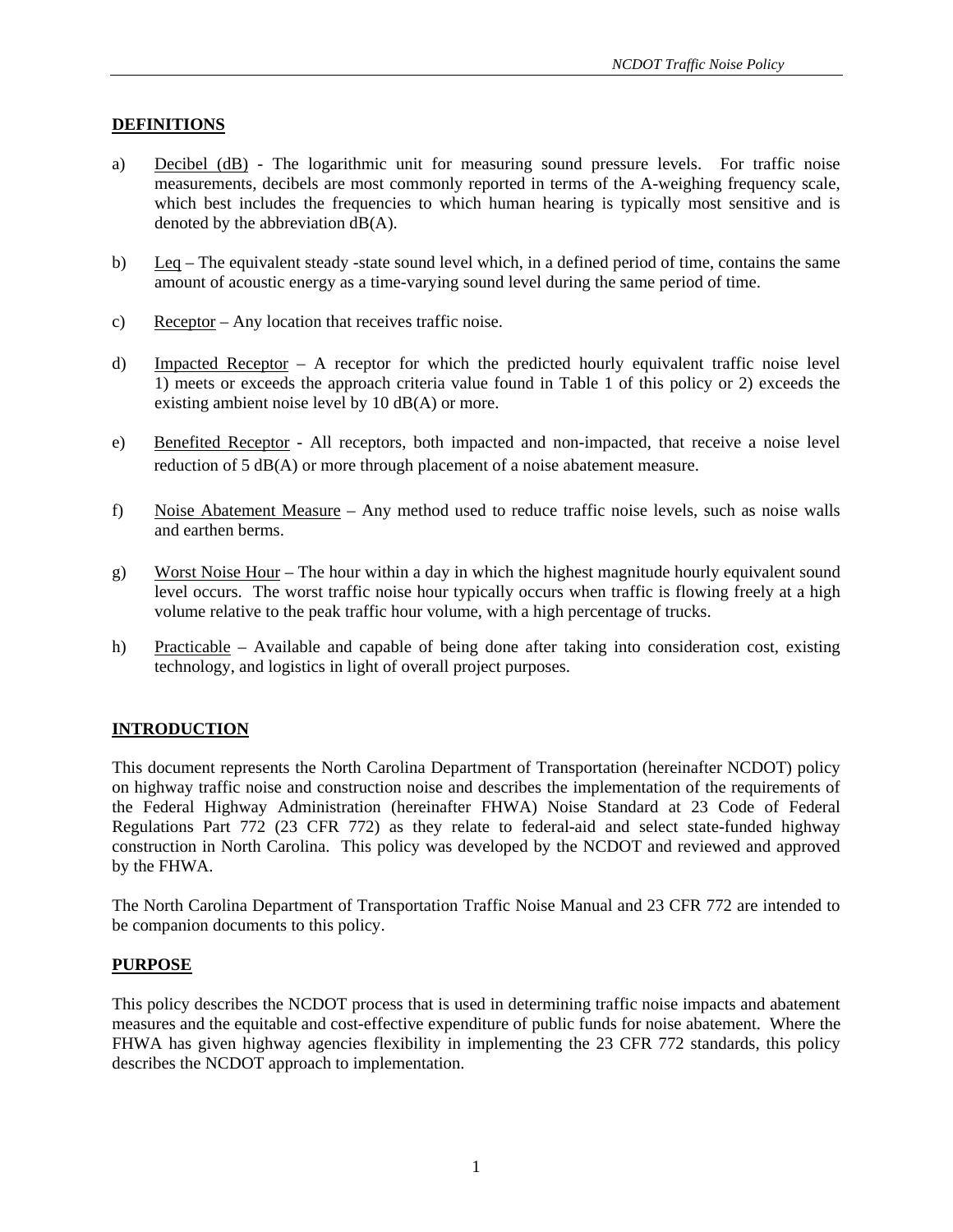#### **APPLICABILITY**

Projects with a Date of Public Knowledge on or after the effective date of this policy shall comply with the criteria of this policy.

#### **Federal–Aid Projects**

This policy applies to all "Type I" federal or federal-aid highway projects in the State of North Carolina, including federal projects that are administered by local public agencies. Therefore, this policy applies to any highway project that is funded with federal-aid highway funds or requires FHWA approval regardless of funding sources. NCDOT does not participate in nor fund Type II (retrofit) projects along existing transportation facilities. Noise analyses are not required for Type III projects. Each of these project types are defined below. This policy shall be applied uniformly and consistently to all Type I federal projects throughout North Carolina.

#### **Type I Project**

- (a) The construction of a highway on new location; or,
- (b) The physical alteration of an existing highway where there is either:
	- (i) Substantial Horizontal Alteration. A project that halves the distance between the traffic noise source and the closest receptor between the existing condition to the future build condition; or,
	- (ii) Substantial Vertical Alteration. A project that removes shielding, therefore exposing the lineof-sight between the receptor and the traffic noise source. This is done by either altering the vertical alignment of the highway or by altering the topography between the highway traffic noise source and the receptor; or,
- (c) The addition of a through-traffic lane(s). This includes the addition of a through-traffic lane that functions as a HOV lane, High-Occupancy Toll (HOT) lane, bus lane, or truck climbing lane; or,
- (d) The addition of an auxiliary lane, except for when the auxiliary lane is a turn lane; or,
- (e) The addition or relocation of interchange lanes or ramps added to a quadrant to complete an existing partial interchange; or,
- (f) Restriping existing pavement for the purpose of adding a through-traffic lane or an auxiliary lane; or,
- (g) The addition of a new or substantial alteration of a weigh station, rest stop, ride-share lot or toll plaza.
- (h) If a project is determined to be a Type I project under this definition then the entire project area as defined in the environmental document is a Type I project.

#### **Type II Project.**

A Federal or Federal-aid highway project for noise abatement on an existing highway. For a Type II project to be eligible for Federal-aid funding, the highway agency must develop and implement a Type II program in accordance with 23 CFR 772.7(e).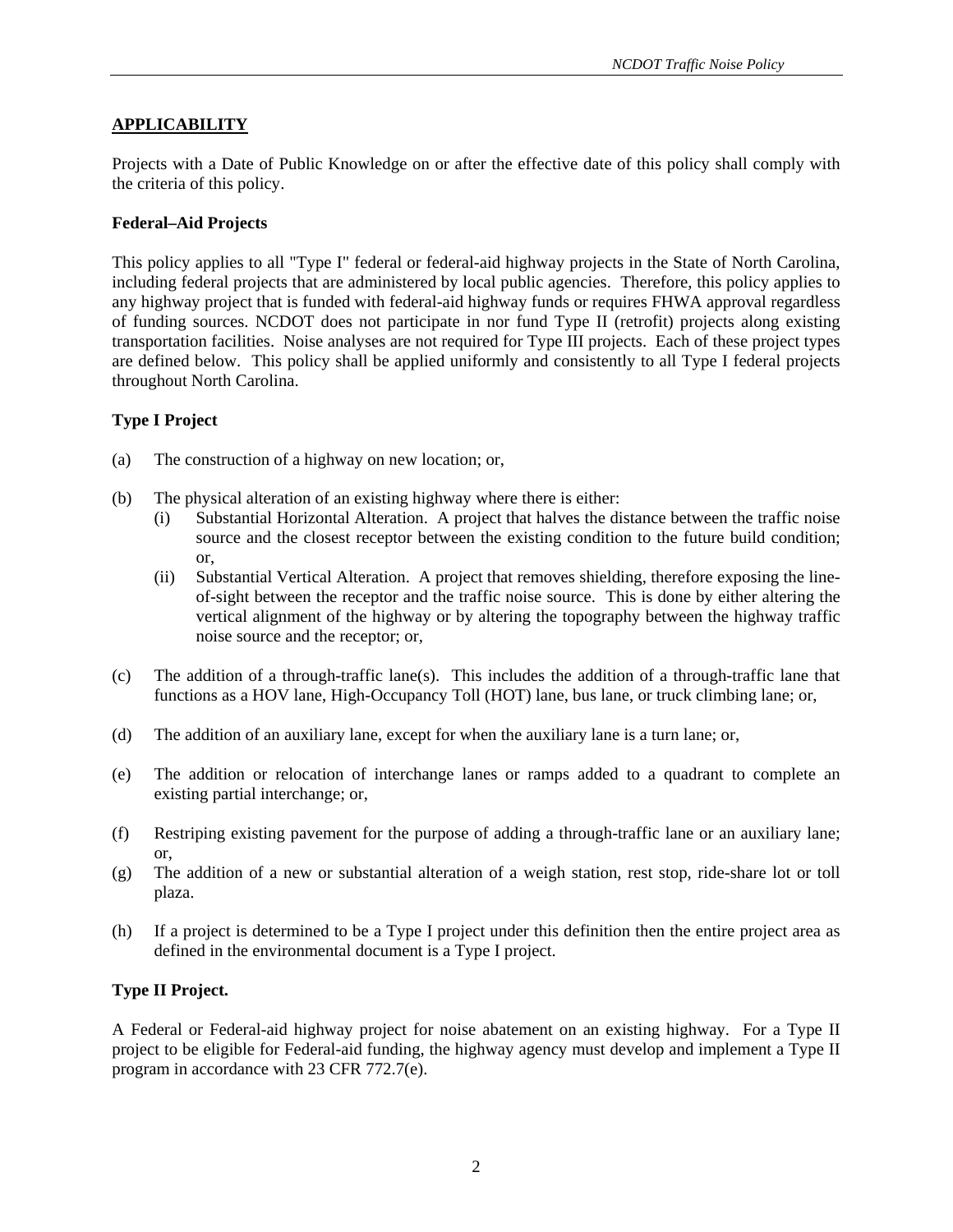### **Type III Project**

A Federal or Federal-aid highway project that does not meet the classifications of a Type I or Type II project. Type III projects do not require a noise analysis.

The highway traffic noise prediction requirements, noise analyses, noise abatement criteria, and requirements for informing local officials in 23 CFR 772 and this policy constitute the noise standards mandated by 23 U.S.C. 109(1). All federally-funded highway projects which are developed in conformance with this policy shall be deemed to be in accordance with the FHWA noise standards.

#### **State-Funded Projects**

Projects that are State funded do not use the federal project type designation for applicability.

This policy will apply to State funded projects located on a US or Interstate route that is full control of access where the project involves adding a through-traffic lane.

All other State-funded projects for which a State Environmental Assessment (EA) or State Environmental Impact Statement (EIS) is prepared will comply with the North Carolina Environmental Policy Act (SEPA) and the North Carolina Administrative Code. For these projects, noise barriers will be considered where practicable.

#### **DATE OF PUBLIC KNOWLEDGE**

The Date of Public Knowledge of the location and potential noise impacts of a proposed highway project is the approval date of the final environmental document, e.g., Categorical Exclusion (CE), State or Federal Finding of No Significant Impact (FONSI) or State or Federal Record of Decision (ROD).

NCDOT is not responsible for evaluating or implementing any noise barriers to protect developed lands that were not permitted before the Date of Public Knowledge.

The criterion for determining when undeveloped land is permitted for development is the approval date of a building permit for an individual lot or site. Approval of a development plat or any other development plan does not meet the permitted criteria.

NCDOT advocates use of local government authority to regulate land development, planning, design and construction in such a way that noise impacts are minimized.

#### **TRAFFIC NOISE PREDICTION**

All traffic noise analyses performed by or for NCDOT must utilize the most current version of the FHWA Traffic Noise Model (TNM®) or any other model determined by the FHWA to be consistent with the methodology of the TNM® model, pursuant to 23 CFR 772.9.

Average pavement type shall be used in the FHWA TNM® for future noise level prediction.

Noise contour lines may be used only for project alternative screening or for providing information to local officials for their land use planning efforts associated with undeveloped lands as per 23 CFR 772.17. Noise contours shall not be used for determining highway traffic noise impacts or assessing noise barriers.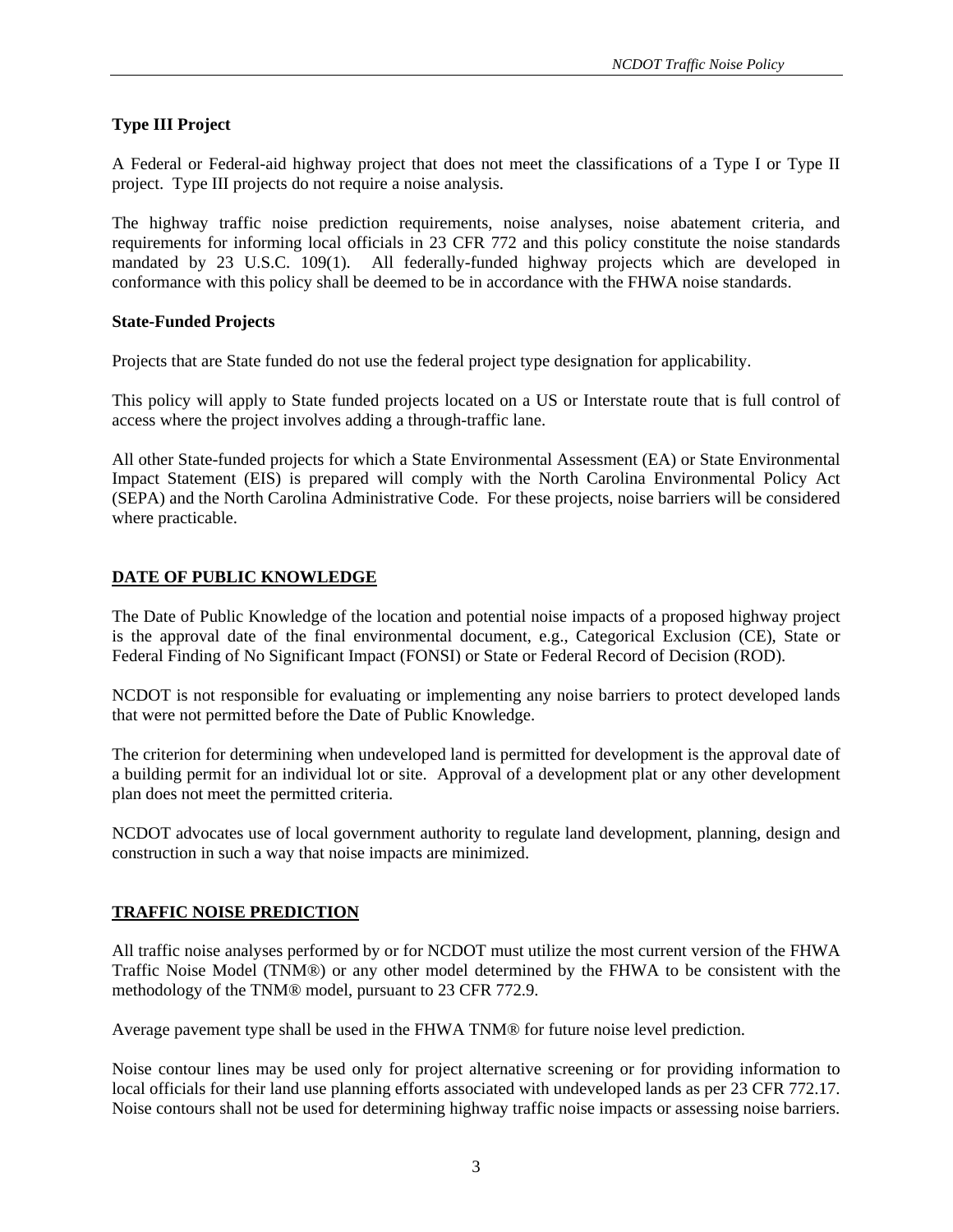Traffic characteristics that yield the worst noise hour equivalent traffic noise levels, expressed in Leq(h), for the Design Year shall be used in predicting noise levels and assessing noise impacts.

Traffic noise prediction must adhere to all direction contained in the NCDOT Traffic Noise Manual.

#### **NOISE IMPACT DETERMINATION**

Noise abatement measures for NCDOT highway projects must be considered when traffic noise impacts are created by either of the following two conditions:

- (a) The predicted worst noise hour Leq(h) traffic noise levels for the Design Year approach (reach one decibel less than) or exceed the Noise Abatement Criteria (NAC) contained in 23 CFR 772 and in Table 1, found on page 4 of this policy, OR
- (b) The predicted worst noise hour Leq(h) traffic noise levels for the Design Year substantially exceed existing noise by 10 dB(A) or more.

A receptor is a discrete or representative location within a noise sensitive area(s) for any of the land uses listed in Table 1. For multifamily dwellings, each residence shall be counted as one receptor when determining impacted and benefited receptors. Non-residential receptors shall be represented by Equivalent Receptors calculated according to direction contained in the NCDOT Traffic Noise Manual.

Primary consideration shall be given to exterior areas where frequent human use occurs in the determination of traffic noise impacts.

A traffic noise analysis shall be completed for each project alternative under detailed study and for all receptors and Equivalent Receptors defined to represent land use activities A, B, C, D, and E listed in Table 1 that are present in the study area. FHWA approval is required for designating a Category A Activity on federally-funded projects. Traffic noise analyses are not required for Activity Category F land uses. Noise predictions are required for Activity Category G land uses to the extent needed to develop estimated noise levels to provide to local officials for planning purposes.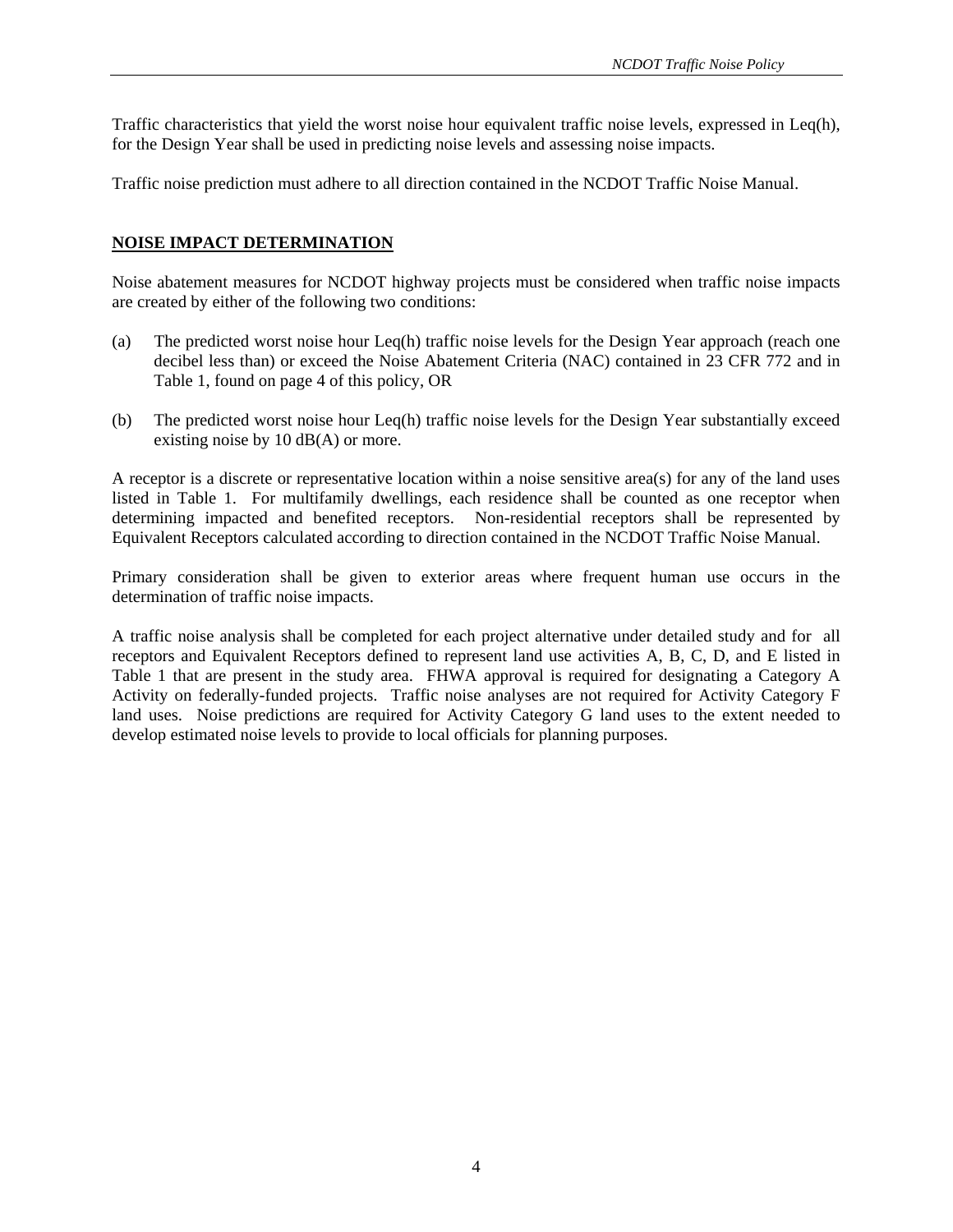### **Table 1**

#### **Noise Abatement Criteria**

Hourly Equivalent A-Weighted Sound Level (decibels (dB(A))

| <b>Activity</b><br>Category | <b>Activity</b><br>Criteria <sup>1</sup><br>$\text{Leq}(h)^2$ | <b>Evaluation</b><br>Location | <b>Activity Description</b>                                                                                                                                                                                                                                                                                                                                                                                       |  |  |
|-----------------------------|---------------------------------------------------------------|-------------------------------|-------------------------------------------------------------------------------------------------------------------------------------------------------------------------------------------------------------------------------------------------------------------------------------------------------------------------------------------------------------------------------------------------------------------|--|--|
| A                           | 57                                                            | Exterior                      | Lands on which serenity and quiet are of<br>extraordinary significance and serve an important<br>public need and where the preservation of those<br>qualities is essential if the area is to continue to<br>serve its intended purpose.                                                                                                                                                                           |  |  |
| $B^3$                       | 67                                                            | Exterior                      | Residential                                                                                                                                                                                                                                                                                                                                                                                                       |  |  |
| $C^3$                       | 67                                                            | Exterior                      | Active sport areas, amphitheaters, auditoriums,<br>campgrounds, cemeteries, daycare centers,<br>hospitals, libraries, medical facilities, parks, picnic<br>areas, places of worship, playgrounds, public<br>meeting rooms, public or nonprofit institutional<br>structures, radio studios, recording studios,<br>recreation areas, Section4(f) sites, schools,<br>television studios, trails, and trail crossings |  |  |
| D                           | 52                                                            | Interior                      | Auditoriums, day care centers, hospitals, libraries,<br>medical facilities, places of worship, public<br>meeting rooms, public or nonprofit institutional<br>structures, radio studios, recording studios,<br>schools, and television studios                                                                                                                                                                     |  |  |
| $E^3$                       | 72                                                            | Exterior                      | Hotels, motels, offices, restaurants/bars, and other<br>developed lands, properties or activities not<br>included in A-D or F                                                                                                                                                                                                                                                                                     |  |  |
| $\mathbf{F}$                |                                                               |                               | Agriculture, airports, bus yards, emergency<br>services, industrial, logging maintenance facilities,<br>manufacturing, mining, rail yards, retail facilities,<br>shipyards, utilities (water resources, water<br>treatment, electrical), and warehousing                                                                                                                                                          |  |  |
| G                           |                                                               |                               | Undeveloped lands that are not permitted                                                                                                                                                                                                                                                                                                                                                                          |  |  |

1 The Leq(h) Activity Criteria values are for impact determination only, and are not design standards for noise abatement measures.

 The equivalent steady-state sound level which in a stated period of time contains the same acoustic energy as the time-varying sound level during the same time period, with Leq(h) being the hourly value of Leq.<br>3 Includes undeveloped lands permitted for this activity category.

Includes undeveloped lands permitted for this activity category.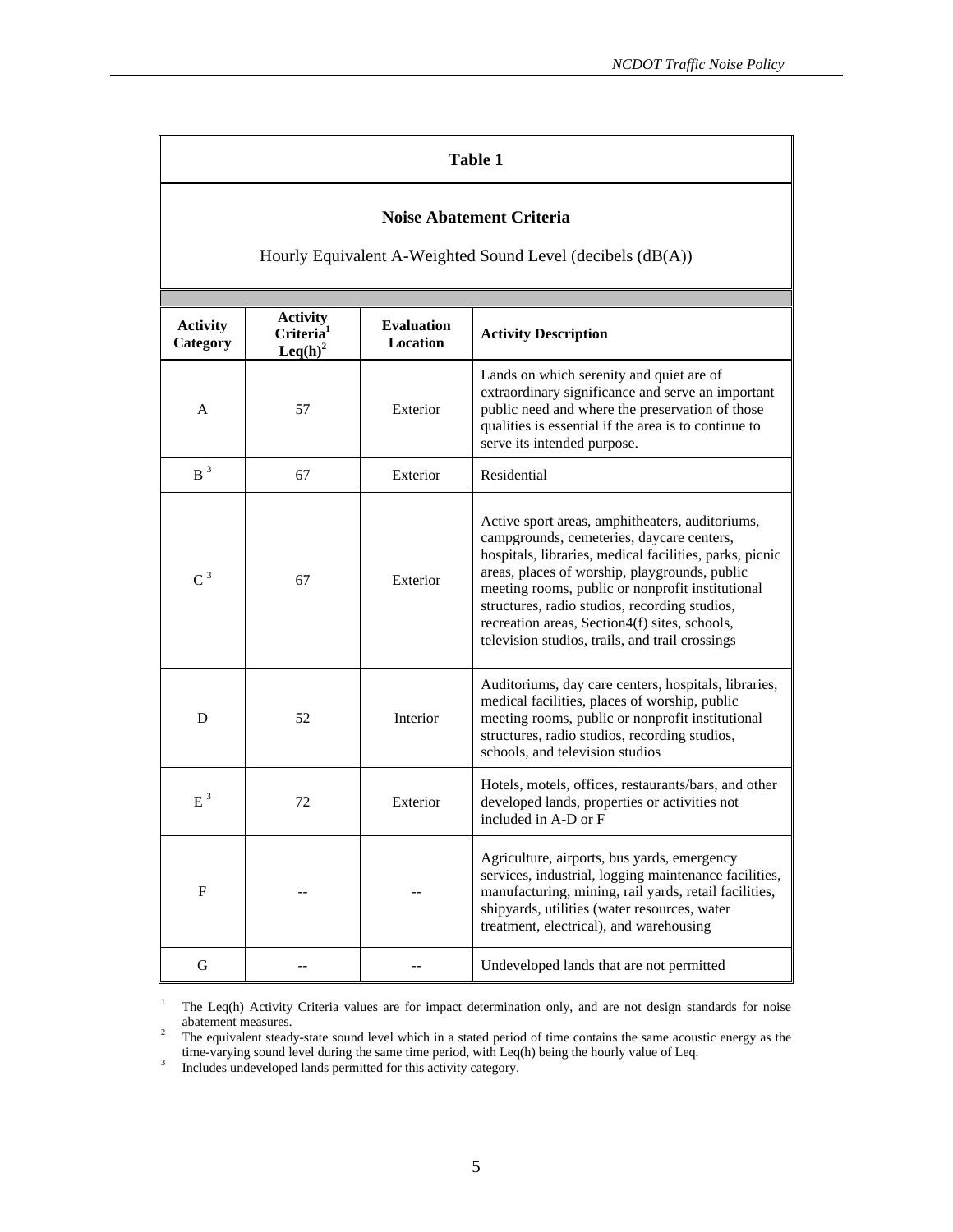# **ANALYSIS OF NOISE ABATEMENT MEASURES**

When traffic noise impacts are identified, noise abatement measures shall be considered and evaluated for feasibility for all impacted receptors and reasonableness for all benefited receptors. All of the following conditions must be met in order for noise abatement measures to be justified and incorporated into project design, as applicable. Failure to achieve any single element of feasibility or reasonableness will result in the noise abatement measure being deemed not feasible or not reasonable, whichever applies.

NCDOT will provide noise barriers for all possible impacted receptors that meet the feasibility and reasonableness criteria found in this policy. Noise barriers will not be extended solely to provide noise reduction for non-impacted receptors. Benefits for non-impacted receptors will only occur when they are incidental in noise barriers designed for impacted receptors.

## **Feasibility**

The combination of acoustical and engineering factors considered in the evaluation of a noise barrier.

- (a) Any receptor that receives a minimum noise level reduction of five dB(A) due to a noise barrier shall be considered a benefited receptor. Noise reduction of five dB(A) must be achieved for at least two impacted receptors.
- (b) Engineering feasibility of noise barriers shall consider adverse impacts created by or upon property access, drainage, topography, utilities, safety, and maintenance requirements.

### **Reasonableness**

The combination of social, economic, and environmental factors considered in the evaluation of a noise barrier.

- (a) Property owners and tenants of all benefited receptors shall be solicited to obtain their preferences for or against a proposed noise barrier. No tenant ballots are distributed for vacant rental property. Points per ballot shall be distributed in the following weighted manner:
	- 5 points/ballot for adjacent property owners who reside at property
	- 4 points/ballot for adjacent property owners who rent property to others
	- 3 points/ballot for all non-adjacent property owners who reside at property
	- 2 points/ballot for all non-adjacent property owners who rent property to others
	- 1 point/ballot vote for all tenants of rental property

Adjacent Receptor is a benefited receptor that 1) represents a property that abuts the highway right of way or 2) has no benefited receptor between it and the highway. Where multiple buildings containing benefited receptors are on the same property, such as an apartment or condominium complex, only the building closest to the highway is an adjacent receptor. Adjacent receptors will most often, but not always, be part of the front row of benefited receptors. Figure 1 provides graphic examples of Adjacent Receptors.

Owners of multi-unit rental locations will receive the applicable number of owner points for each individual benefited receptor (rental unit) owned.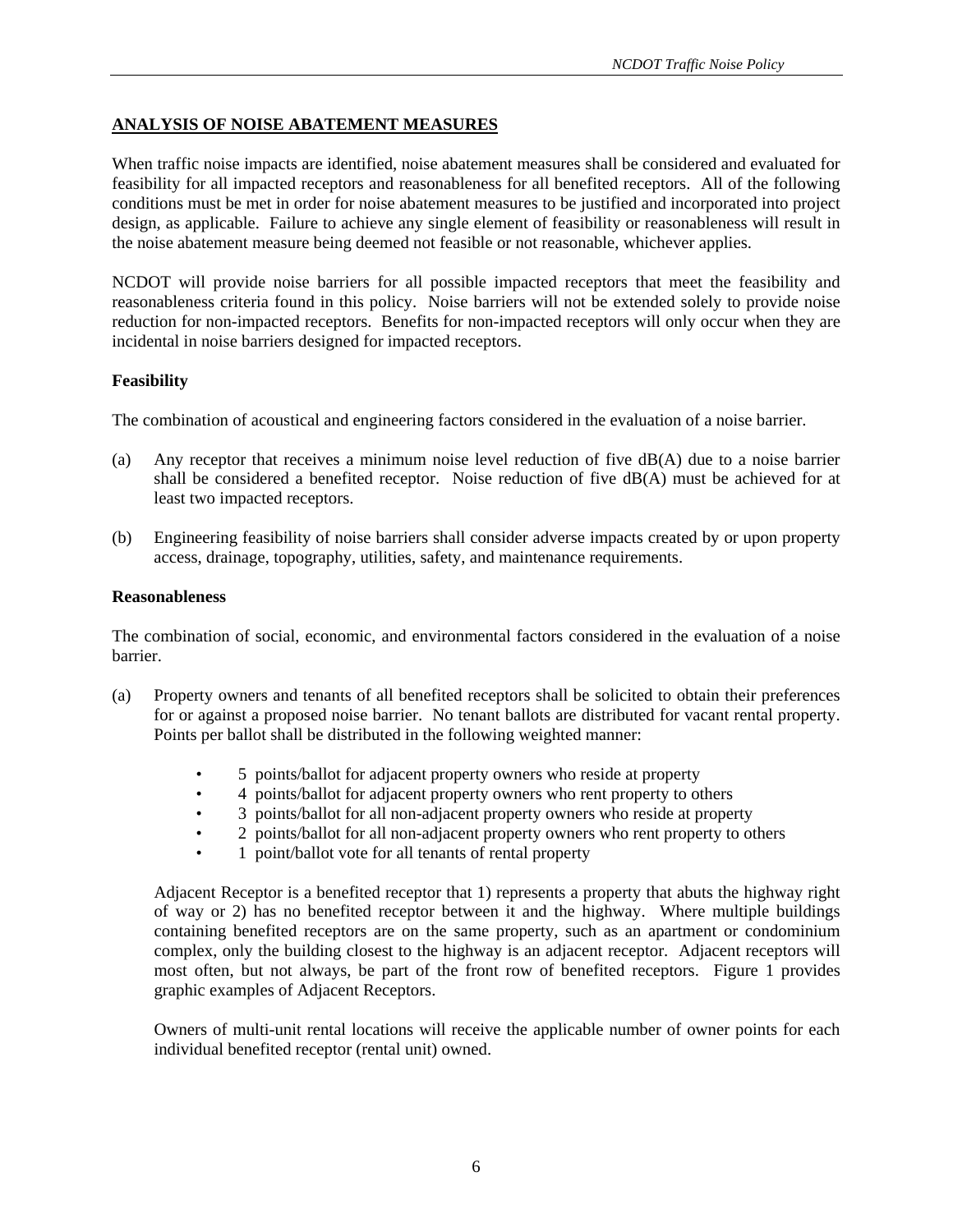

If 50% or greater of all possible voting points from benefited receptors for each noise barrier are received on the first solicitation, a simple majority of voting points cast will be used to determine if the proposed noise barrier will be constructed.

If less than 50% of all possible points for each noise barrier are received on the first solicitation, a second solicitation will be sent to benefited receptors who did not respond to the first solicitation.

If a second solicitation is conducted and 50% or greater of all possible voting points for each noise barrier are received after the second solicitation, a simple majority of voting points cast will be used to determine whether or not the proposed noise barrier will be constructed.

If less than 50% of total possible points for a noise barrier are received after the second solicitation, the noise barrier will not be constructed.

Noise barriers will be constructed in the case of a tie (equal number of points for and against a noise barrier).

All balloting soliciting the viewpoints of benefited property owners and applicable residents/tenants that occurs after the effective date of this policy, regardless of the Date of Public Knowledge, shall comply with the criteria of this policy.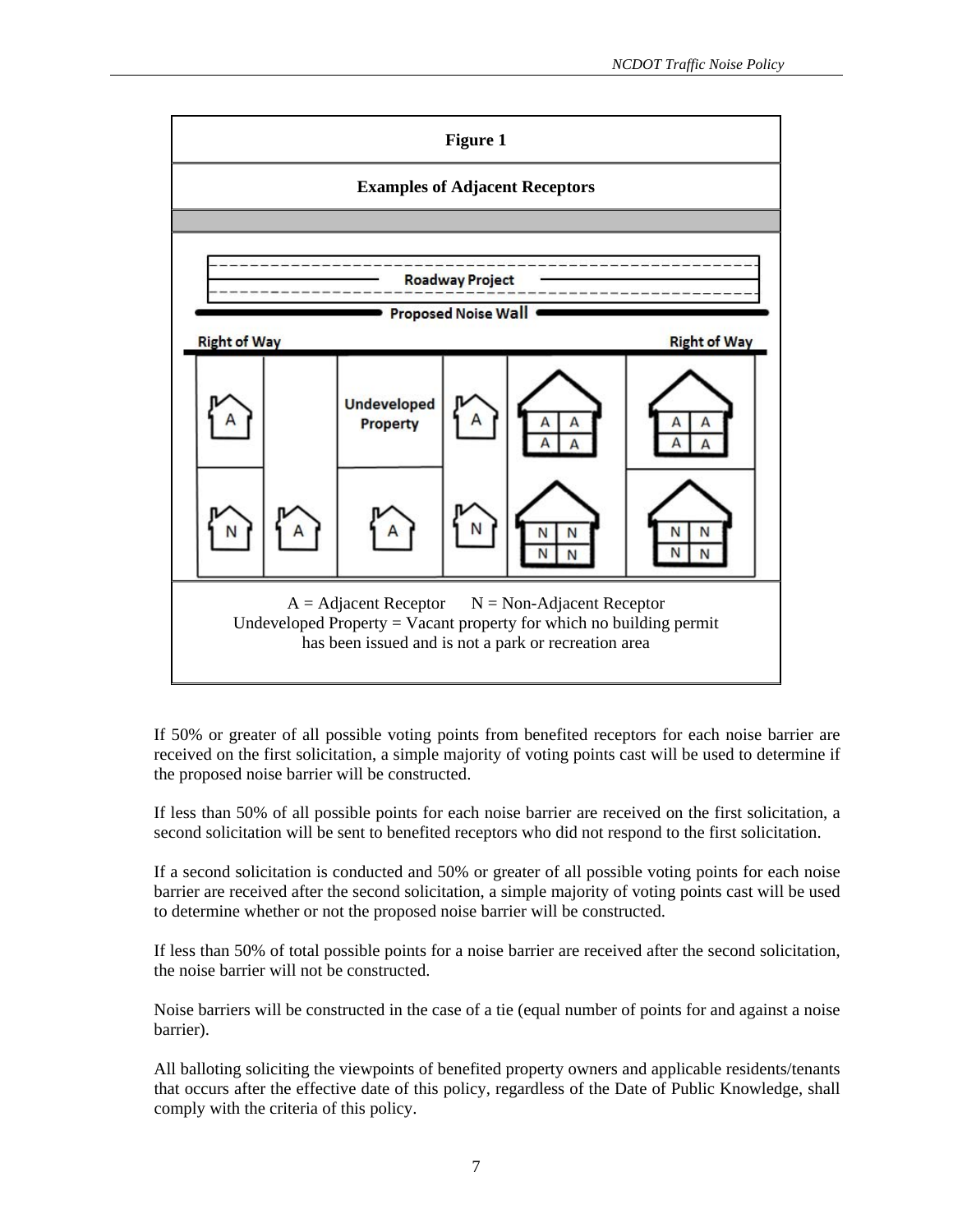(b) The allowable quantities for noise barriers per benefited receptor, with allowances for incremental increases based upon existing and predicted noise levels of all impacted receptors within each noise study area, are shown in Table 2.

For the purpose of calculating the incremental increase, the Noise Abatement Criteria (NAC) values for Activity Categories A, B, C, D, and E, as shown in Table 1, are to be used and not the NCDOT "approach" values used in traffic noise impact determinations.

| Table 2                                                                 |                                                      |                       |                       |  |  |  |
|-------------------------------------------------------------------------|------------------------------------------------------|-----------------------|-----------------------|--|--|--|
| <b>Allowable Noise Barrier Base Quantities</b>                          |                                                      |                       |                       |  |  |  |
|                                                                         |                                                      |                       |                       |  |  |  |
| Maximum Allowable                                                       | Noise Level<br>Consideration                         | Noise Wall            | Earthen Berm          |  |  |  |
| <b>Base Quantity</b>                                                    |                                                      | $1,500 \text{ ft}^2$  | 4,200 $yd^3$          |  |  |  |
|                                                                         |                                                      |                       |                       |  |  |  |
| Average $dB(A)$<br><b>Increase Between</b>                              | $<$ 5 dB(A)                                          | $+0$ ft <sup>2</sup>  | $+0$ yd <sup>3</sup>  |  |  |  |
| <b>Existing and Future</b><br><b>Build for All</b>                      | $5-10$ dB(A)                                         | $+500 \text{ ft}^2$   | $+1,400 \text{ yd}^3$ |  |  |  |
| <b>Impacted Receptors</b>                                               | $> 10$ dB(A)                                         | $+1,000 \text{ ft}^2$ | $+2,800 \text{ yd}^3$ |  |  |  |
|                                                                         |                                                      |                       |                       |  |  |  |
|                                                                         | $<$ 5 dB(A) Over NAC<br><b>Activity Category</b>     | $+0$ ft2              | $+0$ yd <sup>3</sup>  |  |  |  |
| Average Exposure to<br><b>Absolute Noise Levels</b><br>for All Impacted | $5-10$ dB(A) Over<br><b>NAC Activity</b><br>Category | $+500 \text{ ft}^2$   | $+1,400 \text{ yd}^3$ |  |  |  |
| Receptors                                                               | $> 10$ dB(A) Over NAC<br><b>Activity Category</b>    | $+1,000 \text{ ft}^2$ | $+2,800 \text{ yd}^3$ |  |  |  |

(c) A noise reduction design goal of at least 7 dB(A) must be evaluated for all benefited receptors. At least one benefited receptor must achieve the noise reduction design goal of 7 dB(A) to indicate the proposed noise barrier effectively reduces traffic noise.

### **Other Considerations**

Prior to CE approval or issuance of a FONSI or ROD, NCDOT shall identify in all applicable environmental documents:

- (a) Noise barriers that are feasible and reasonable,
- (b) Noise impacts for which no noise barrier appears to be feasible and reasonable;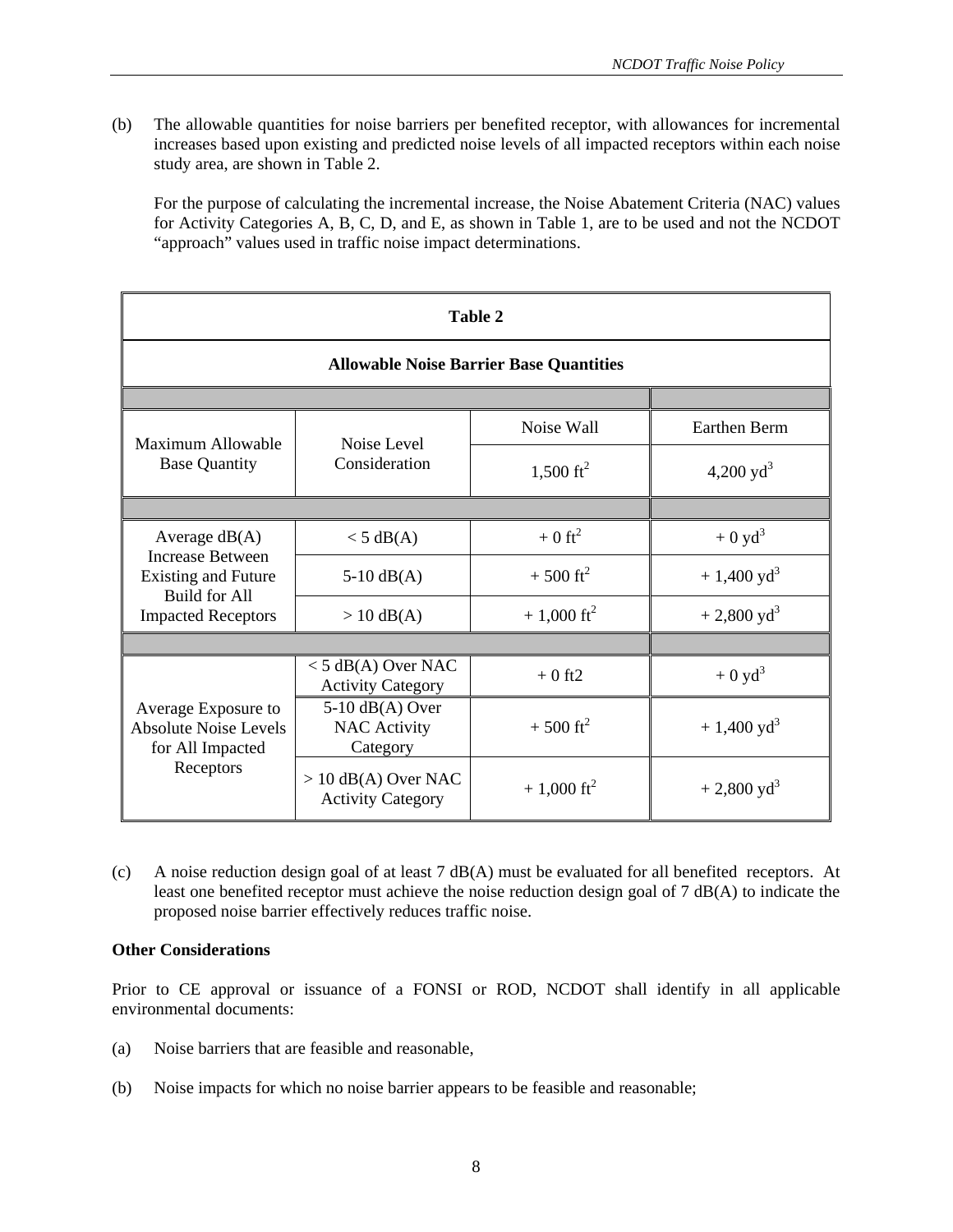- (c) Locations where noise impacts will occur, where noise barriers are feasible and reasonable, and the locations that have no feasible and reasonable noise barriers.
- (d) Whether it is "likely" or "unlikely" that noise barriers will be installed for each noise sensitive area identified. "Likely" does not mean a firm commitment. The final decision on the installation of noise barriers shall be made upon completion of the project design, the public involvement process, compliance with the NCDOT Policy, and FHWA approval.

## **Third Party Participation**

- (a) Third party funding of noise barriers cannot be used to make up the difference between the reasonable quantity allowance and the actual quantity of noise barriers. Third party funding is allowed only by local, state and federal government agencies, and can only be used to pay for additional features such as landscaping and aesthetic treatments for noise barriers that meet all feasible and reasonable criteria previously detailed in this policy. Private parties may freely enter into agreements with government agencies to develop noise barrier enhancements; however, all funding for enhancements paid to NCDOT must come from government agencies
- (b) Traditional highway construction resources pay for required noise barriers. Should a local government request that materials be used that are more costly than the standard materials proposed by NCDOT, the requesting entity must assume 100% of the actual additional construction cost.
- (c) If a local government insists on the provision of a noise barrier deemed not reasonable by NCDOT, a noise barrier may be installed provided the local government assumes 100% of the costs and obtains an encroachment permit from NCDOT to perform the work. These costs include, but are not limited to, preliminary and final engineering, actual construction and all related maintenance. In addition, local governments must ensure that NCDOT's material, design and construction specifications are met. The local government must also assume 100% of the liability associated with the measure and hold harmless the NCDOT.
- (d) For (b) and (c) above, the settlement agreement shall be signed before third party noise barrier design begins and payment shall be made to NCDOT in accordance with N.C.G.S. 136-66.3(e).

# **ARCHITECTURAL TREATMENT OF NOISE WALLS**

The standard noise wall architectural treatment consists of:

- (a) Concrete columns; Steel piles may be used when necessary to address site conditions adverse to the use of concrete columns;
- (b) Precast concrete panels textured on both sides;
- (c) No texture on the uppermost foot of each wall segment;
- (d) A single color of stain in brown or gray tones applied to both sides of textured panels;
- (e) No stain applied to the uppermost foot of each wall segment and the concrete columns.

All enhancements to this standard noise wall must be paid for in accordance with Third Party Participation provisions in this policy.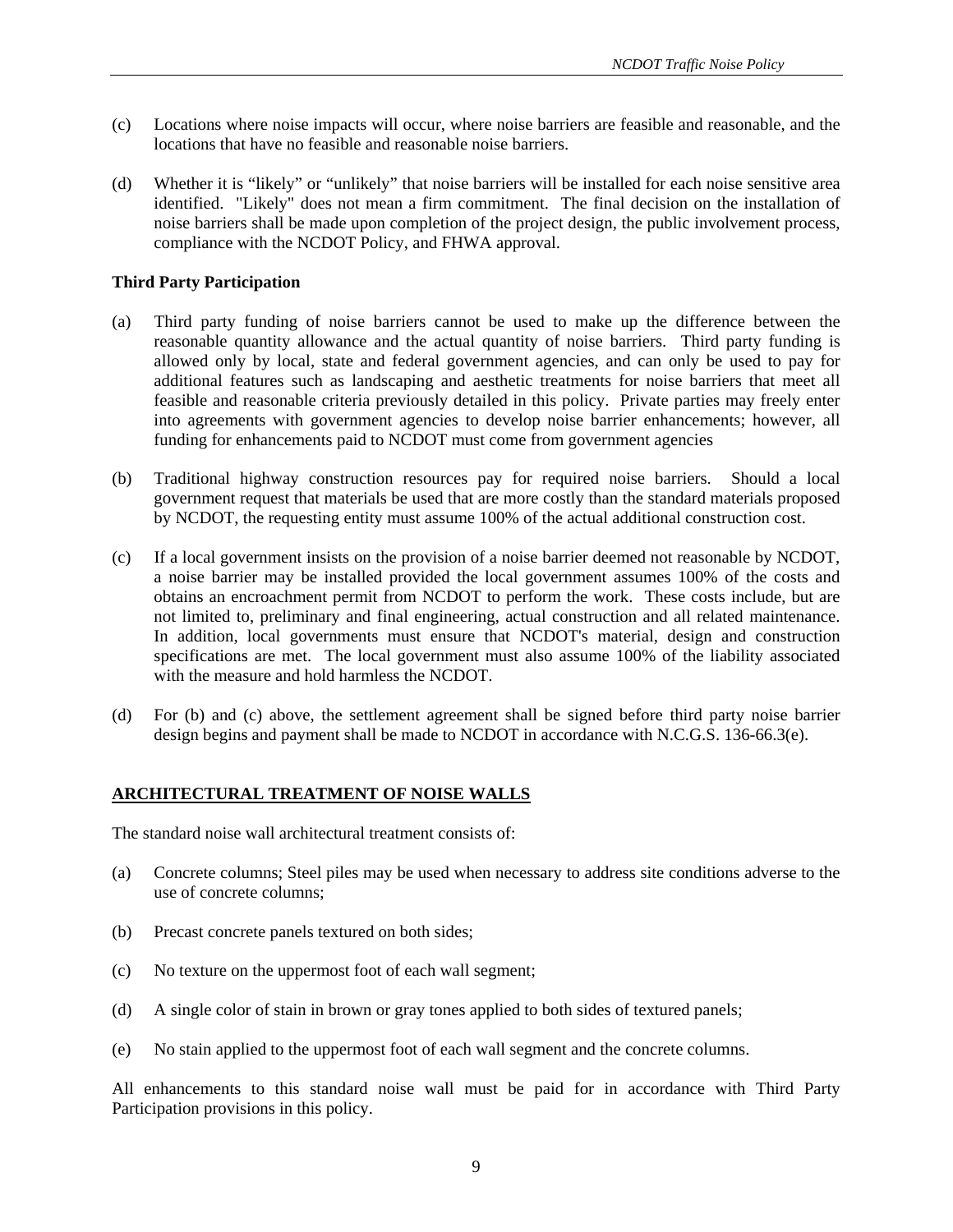NCDOT Division Engineers are responsible for determining noise wall textures and colors in their respective Divisions.

### **PUBLIC INVOLVEMENT**

Communication with the community regarding noise impacts and possible noise abatement shall occur at the start of the noise study process and continue throughout the development of the project. NCDOT will communicate with citizens to present information on the nature of highway traffic noise and discuss the effects of noise abatement and how public preferences for noise abatement is solicited via a balloting process.

Noise study areas showing "likely" noise barriers and/or proposed locations of any "recommended" noise barriers will be presented and discussed when holding Public Hearings and Public Meetings. Likely noise barriers are based on preliminary design traffic noise analyses and are described in environmental documents. Recommended noise barriers are based on final design noise analyses and are usually identified after the environmental document is completed. Property owners and tenants who are being balloted for a recommended noise barrier will be provided a visual of the noise barrier location prior to their casting a ballot.

## **COORDINATION WITH LOCAL OFFICIALS**

NCDOT will provide all traffic noise analyses to local government officials within whose jurisdiction a highway project is proposed as early in the project planning process as possible to protect future development from becoming incompatible with traffic noise levels. Specifically, environmental documents and design noise reports will contain information identifying areas that may be impacted by traffic noise, predicted noise level contour information, the best estimation of future noise levels for developed and undeveloped lands or properties in the immediate vicinity of the project and other appropriate design information. If requested, NCDOT will assist local officials with coordination and distribution of this information to residents, property owners and developers. NCDOT will provide information to assist local jurisdictions in the development of local noise controls, when requested. NCDOT strongly advocates the planning, design and construction of noise-compatible development and encourage its practice among planners, building officials, developers and others.

### **CONSTRUCTION NOISE**

To minimize the impacts of construction noise on the public, NCDOT shall:

- (a) Identify land uses or activities that may be affected by noise from construction of the project.
- (b) Determine the measures that are needed in the plans and specifications to minimize or eliminate adverse construction noise impacts to the community. This determination shall consider the benefits achieved and the overall adverse social, economic, and environmental effects and costs of the abatement measures.
- (c) Consider construction techniques and scheduling to reduce construction noise impacts to nearby receptors and incorporate the needed abatement measures in the project plans and specifications.